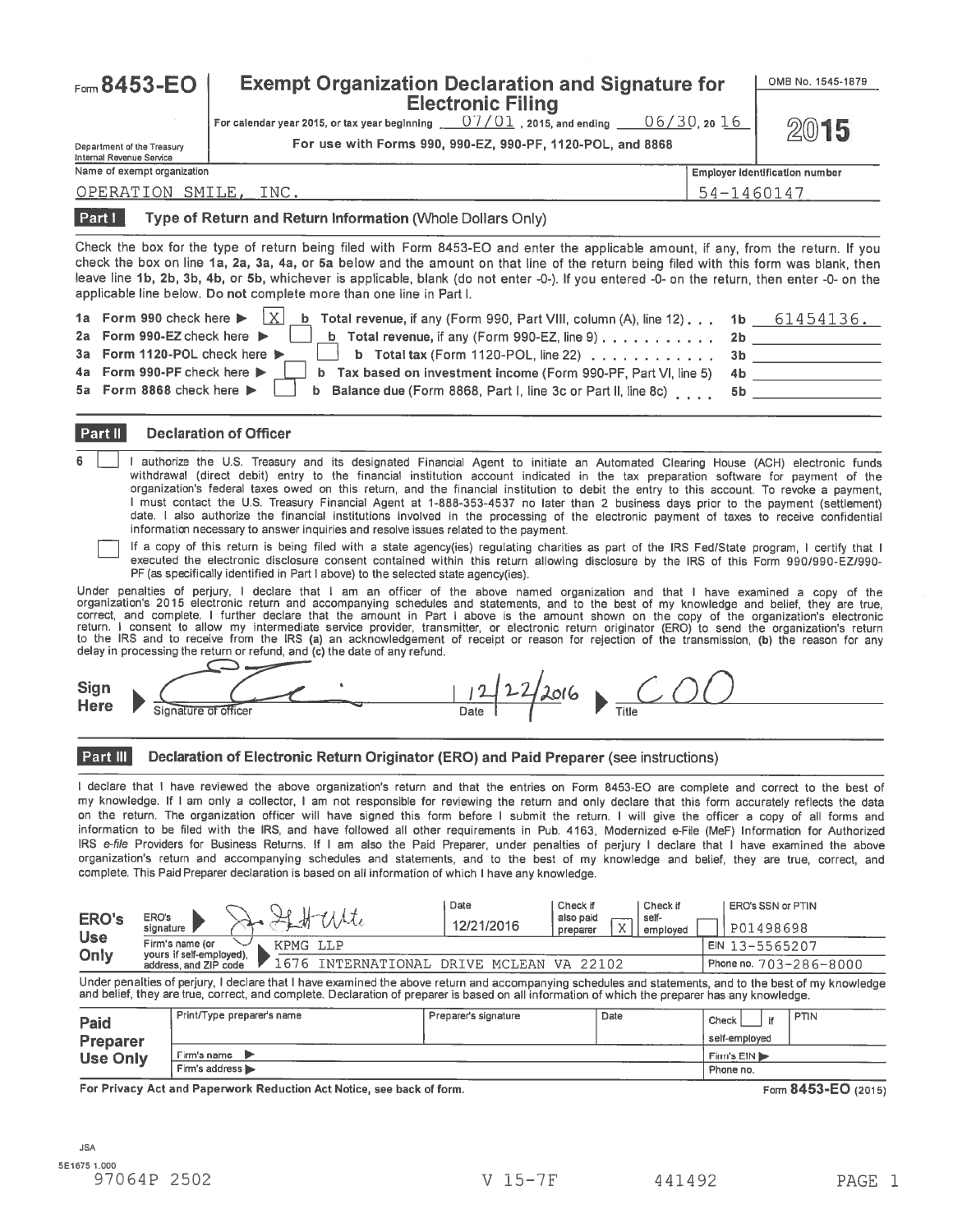| <b>Cumulative e-File History 2015</b> |  |  |  |
|---------------------------------------|--|--|--|
|---------------------------------------|--|--|--|

| <b>Federal</b>                           |                           |
|------------------------------------------|---------------------------|
| <b>Tax Return</b><br>97064P              | <b>Return Type</b><br>990 |
| <b>Taxpayer</b><br>Operation Smile, Inc. |                           |
| <b>Submitted Date</b>                    | 2016-12-22 15:20:35       |
| <b>Acknowledgement Date</b>              | 2016-12-22 15:56:08       |
| <b>Status</b>                            | Accepted                  |
| <b>Submission ID</b>                     | 54028020163575000000      |
|                                          |                           |

| Close | Print |
|-------|-------|
|-------|-------|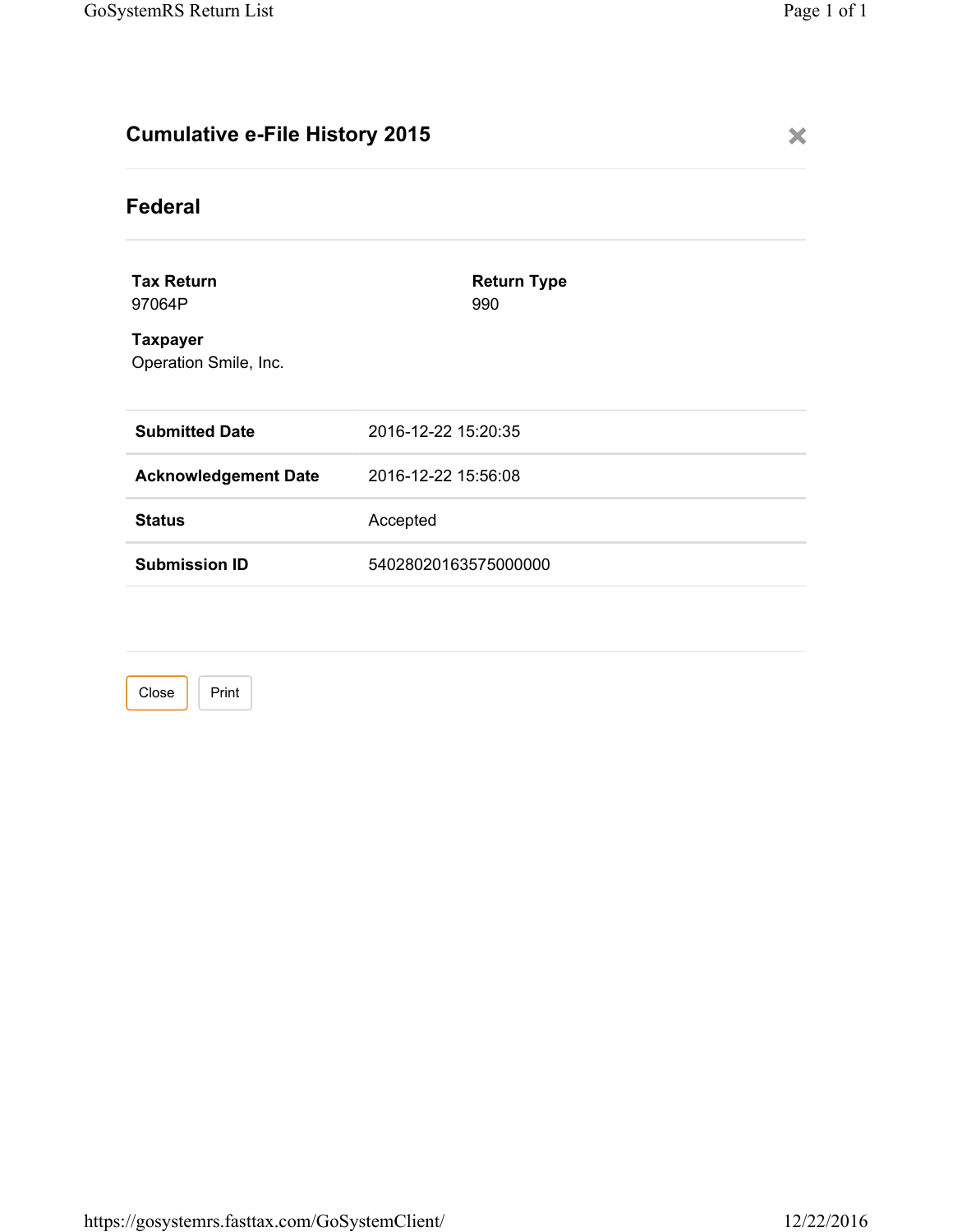| Form                       |  | 990 |
|----------------------------|--|-----|
| Department of the Treasury |  |     |

# **Return of Organization Exempt From Income Tax**<br>section 501(c), 527, or 4947(a)(1) of the Internal Revenue Code (except private foundations)

**Under section 501(c), 527, or 4947(a)(1) of the Internal Revenue Code (except private foundations) <b>Form 990** B **COV D D Do** not enter Social Security numbers on this form as it may be made public. **Open to Public** 

▶ **Do** not enter Social Security numbers on this form as it may be made public.<br>
▶ Information about Form 000 and ite instructions is at usualise southerm000.

|                                |                                     | Department of the Treasury<br><b>Internal Revenue Service</b> |                                                                           |                                                                                                   |                            | $\blacktriangleright$ Do not enter Social Security numbers on this form as it may be made public.<br>Information about Form 990 and its instructions is at www.irs.gov/form990.                                                   |                             |                            |                 |             |                                                        |                                  |               | <b>Open to Public</b><br><b>Inspection</b> |             |  |  |
|--------------------------------|-------------------------------------|---------------------------------------------------------------|---------------------------------------------------------------------------|---------------------------------------------------------------------------------------------------|----------------------------|-----------------------------------------------------------------------------------------------------------------------------------------------------------------------------------------------------------------------------------|-----------------------------|----------------------------|-----------------|-------------|--------------------------------------------------------|----------------------------------|---------------|--------------------------------------------|-------------|--|--|
|                                |                                     |                                                               |                                                                           | A For the 2015 calendar year, or tax year beginning                                               |                            |                                                                                                                                                                                                                                   |                             | $07/01$ , 2015, and ending |                 |             |                                                        | $06/30$ , 20 $16$                |               |                                            |             |  |  |
|                                |                                     |                                                               |                                                                           | C Name of organization                                                                            |                            |                                                                                                                                                                                                                                   |                             |                            |                 |             |                                                        | D Employer identification number |               |                                            |             |  |  |
|                                | <b>B</b> Check if applicable:       |                                                               |                                                                           | OPERATION SMILE, INC.                                                                             |                            |                                                                                                                                                                                                                                   |                             |                            |                 |             |                                                        |                                  |               |                                            |             |  |  |
|                                | Address<br>change                   |                                                               |                                                                           | Doing Business As                                                                                 |                            |                                                                                                                                                                                                                                   |                             |                            |                 |             | 54-1460147                                             |                                  |               |                                            |             |  |  |
|                                |                                     | Name change                                                   |                                                                           |                                                                                                   |                            | Number and street (or P.O. box if mail is not delivered to street address)                                                                                                                                                        |                             |                            | Room/suite      |             | E Telephone number                                     |                                  |               |                                            |             |  |  |
|                                | 3641 FACULTY BLVD<br>Initial return |                                                               |                                                                           |                                                                                                   |                            |                                                                                                                                                                                                                                   |                             |                            |                 |             |                                                        | $(757)$ 321-7645                 |               |                                            |             |  |  |
|                                | Terminated                          |                                                               |                                                                           | City or town, state or province, country, and ZIP or foreign postal code                          |                            |                                                                                                                                                                                                                                   |                             |                            |                 |             |                                                        |                                  |               |                                            |             |  |  |
|                                | Amended<br>return                   |                                                               |                                                                           | VIRGINIA BEACH, VA 23453                                                                          |                            |                                                                                                                                                                                                                                   |                             |                            |                 |             | <b>G</b> Gross receipts \$                             |                                  |               | 63,551,863.                                |             |  |  |
|                                | Application<br>pending              |                                                               |                                                                           | F Name and address of principal officer:                                                          |                            | KATHLEEN S. MAGEE                                                                                                                                                                                                                 |                             |                            |                 |             | H(a) Is this a group return for<br>subordinates?       |                                  |               | Yes                                        | $X \mid$ No |  |  |
|                                |                                     |                                                               |                                                                           |                                                                                                   |                            | 3641 FACULTY BOULEVARD VIRGINIA BEACH, VA 23453                                                                                                                                                                                   |                             |                            |                 |             | H(b) Are all subordinates included?                    |                                  |               | <b>Yes</b>                                 | No          |  |  |
|                                |                                     | Tax-exempt status:                                            |                                                                           | Χ<br>501(c)(3)                                                                                    | $501(c)$ (                 | $) \triangleleft$ (insert no.)                                                                                                                                                                                                    |                             | $4947(a)(1)$ or            |                 | 527         | If "No," attach a list. (see instructions)             |                                  |               |                                            |             |  |  |
|                                |                                     |                                                               |                                                                           | Website: $\blacktriangleright$ HTTP://WWW.OPERATIONSMILE.ORG                                      |                            |                                                                                                                                                                                                                                   |                             |                            |                 |             | H(c) Group exemption number                            |                                  |               |                                            |             |  |  |
|                                |                                     |                                                               | K Form of organization:                                                   | X<br>Corporation                                                                                  | Trust                      | Association                                                                                                                                                                                                                       | Other $\blacktriangleright$ |                            |                 |             | L Year of formation: $1987$ M State of legal domicile: |                                  |               |                                            | VA          |  |  |
|                                | Part I                              |                                                               | Summary                                                                   |                                                                                                   |                            |                                                                                                                                                                                                                                   |                             |                            |                 |             |                                                        |                                  |               |                                            |             |  |  |
|                                | 1.                                  |                                                               |                                                                           |                                                                                                   |                            | Briefly describe the organization's mission or most significant activities: WE PROVIDE FREE LIFE CHANGING SURGERY TO                                                                                                              |                             |                            |                 |             |                                                        |                                  |               |                                            |             |  |  |
|                                |                                     |                                                               |                                                                           |                                                                                                   |                            | PEOPLE IN NEED ACROSS THE WORLD. WE TRAIN LOCAL MEDICAL PROFESSIONALS,                                                                                                                                                            |                             |                            |                 |             |                                                        |                                  |               |                                            |             |  |  |
|                                |                                     |                                                               |                                                                           |                                                                                                   |                            | CONDUCT RESEARCH, DONATE EOUIPMENT AND SUPPLIES, AND EDUCATE THE PUBLIC.                                                                                                                                                          |                             |                            |                 |             |                                                        |                                  |               |                                            |             |  |  |
| Governance                     | $\mathbf{2}$                        |                                                               |                                                                           |                                                                                                   |                            | Check this box $\blacktriangleright$   if the organization discontinued its operations or disposed of more than 25% of its net assets.                                                                                            |                             |                            |                 |             |                                                        |                                  |               |                                            |             |  |  |
|                                | 3                                   |                                                               |                                                                           |                                                                                                   |                            |                                                                                                                                                                                                                                   |                             |                            |                 |             |                                                        | 3                                |               |                                            | 8.          |  |  |
|                                | 4                                   |                                                               |                                                                           |                                                                                                   |                            | Number of independent voting members of the governing body (Part VI, line 1b)                                                                                                                                                     |                             |                            |                 |             |                                                        | 4                                |               |                                            | б.          |  |  |
|                                | 5                                   |                                                               |                                                                           |                                                                                                   |                            | Total number of individuals employed in calendar year 2015 (Part V, line 2a)                                                                                                                                                      |                             |                            |                 |             |                                                        | 5                                |               |                                            | 183.        |  |  |
| Activities &                   | 6                                   |                                                               |                                                                           | Total number of volunteers (estimate if necessary)                                                |                            |                                                                                                                                                                                                                                   |                             |                            |                 |             |                                                        | 6                                |               | 5,616.                                     |             |  |  |
|                                |                                     |                                                               |                                                                           |                                                                                                   |                            |                                                                                                                                                                                                                                   |                             |                            |                 |             |                                                        | 7a                               |               |                                            | 0.          |  |  |
|                                |                                     |                                                               |                                                                           |                                                                                                   |                            | <b>b</b> Net unrelated business taxable income from Form 990-T, line 34                                                                                                                                                           |                             |                            |                 |             |                                                        | l7b                              |               |                                            | $0$ .       |  |  |
|                                |                                     |                                                               |                                                                           |                                                                                                   |                            |                                                                                                                                                                                                                                   |                             |                            |                 |             | <b>Prior Year</b>                                      |                                  |               | <b>Current Year</b>                        |             |  |  |
|                                | 8                                   |                                                               |                                                                           |                                                                                                   |                            |                                                                                                                                                                                                                                   |                             |                            | <b>COPY FOR</b> |             | 66,062,262.                                            |                                  |               | 61,055,992.                                |             |  |  |
|                                | 9                                   |                                                               |                                                                           |                                                                                                   |                            |                                                                                                                                                                                                                                   |                             |                            |                 |             | 848,070.                                               |                                  |               | 952,813.                                   |             |  |  |
| Revenue                        | 10                                  |                                                               |                                                                           | Investment income (Part VIII, column (A), lines 3, 4, and 7d)                                     |                            |                                                                                                                                                                                                                                   |                             |                            |                 |             |                                                        | 12,532.                          | 74,505.       |                                            |             |  |  |
|                                | 11                                  |                                                               |                                                                           | Other revenue (Part VIII, column (A), lines 5, 6d, 8c, 9c, 10c, and 11e)                          |                            |                                                                                                                                                                                                                                   |                             |                            |                 |             |                                                        | $-650,094.$                      | $-629, 174.$  |                                            |             |  |  |
|                                | 12                                  |                                                               |                                                                           |                                                                                                   |                            | Total revenue - add lines 8 through 11 (must equal Part VIII, column (A), line 12)                                                                                                                                                |                             |                            |                 |             | 66, 272, 770.                                          |                                  |               | 61, 454, 136.                              |             |  |  |
|                                | 13                                  |                                                               |                                                                           |                                                                                                   |                            |                                                                                                                                                                                                                                   |                             |                            |                 |             | 8,204,726.                                             |                                  | 8,660,454.    |                                            |             |  |  |
|                                | 14                                  |                                                               |                                                                           |                                                                                                   |                            | Benefits paid to or for members (Part IX, column (A), line 4)                                                                                                                                                                     |                             |                            |                 |             |                                                        | 0.                               | 0.            |                                            |             |  |  |
|                                | 15                                  |                                                               |                                                                           |                                                                                                   |                            | Salaries, other compensation, employee benefits (Part IX, column (A), lines 5-10)                                                                                                                                                 |                             |                            |                 | 10,971,215. |                                                        | 12,611,267.                      |               |                                            |             |  |  |
|                                |                                     |                                                               |                                                                           |                                                                                                   |                            | 16a Professional fundraising fees (Part IX, column (A), line 11e)<br>16a Professional fundraising fees (Part IX, column (A), line 11e)                                                                                            |                             |                            |                 |             | 2,896,717.                                             |                                  | 2,875,194.    |                                            |             |  |  |
| Expenses                       |                                     |                                                               |                                                                           | <b>b</b> Total fundraising expenses (Part IX, column (D), line 25) $\triangleright$ 16, 031, 116. |                            |                                                                                                                                                                                                                                   |                             |                            |                 |             |                                                        |                                  |               |                                            |             |  |  |
|                                |                                     |                                                               |                                                                           | 17 Other expenses (Part IX, column (A), lines 11a-11d, 11f-24e)                                   | 34,717,049.<br>56,789,707. |                                                                                                                                                                                                                                   | 42, 443, 127.               |                            |                 |             |                                                        |                                  |               |                                            |             |  |  |
|                                | 18                                  |                                                               | Total expenses. Add lines 13-17 (must equal Part IX, column (A), line 25) |                                                                                                   |                            |                                                                                                                                                                                                                                   |                             |                            |                 |             |                                                        |                                  | 66,590,042.   |                                            |             |  |  |
|                                | 19                                  |                                                               |                                                                           |                                                                                                   |                            |                                                                                                                                                                                                                                   |                             |                            |                 |             | 9,483,063.                                             |                                  |               | $-5, 135, 906.$                            |             |  |  |
|                                |                                     |                                                               |                                                                           |                                                                                                   |                            |                                                                                                                                                                                                                                   |                             |                            |                 |             | <b>Beginning of Current Year</b>                       |                                  |               | <b>End of Year</b>                         |             |  |  |
| Net Assets or<br>Fund Balances | 20                                  |                                                               |                                                                           |                                                                                                   |                            | Total assets (Part X, line 16) enterpreteration of the set of the set of the set of the set of the set of the set of the set of the set of the set of the set of the set of the set of the set of the set of the set of the se    |                             |                            |                 |             | 47,630,756.                                            |                                  |               | 44,528,886.                                |             |  |  |
|                                | 21                                  |                                                               |                                                                           |                                                                                                   |                            |                                                                                                                                                                                                                                   |                             |                            |                 |             | 15,368,790.                                            |                                  |               | 17, 445, 691.                              |             |  |  |
|                                | 22                                  |                                                               |                                                                           |                                                                                                   |                            | Net assets or fund balances. Subtract line 21 from line 20.                                                                                                                                                                       |                             |                            |                 |             | 32, 261, 966.                                          |                                  |               | 27,083,195.                                |             |  |  |
|                                | Part II                             |                                                               | <b>Signature Block</b>                                                    |                                                                                                   |                            |                                                                                                                                                                                                                                   |                             |                            |                 |             |                                                        |                                  |               |                                            |             |  |  |
|                                |                                     |                                                               |                                                                           |                                                                                                   |                            | Under penalties of perjury, I declare that I have examined this return, including accompanying schedules and statements, and to the best of my knowledge and belief, it is<br>true, correct, and complete. Declaration of prepare |                             |                            |                 |             |                                                        |                                  |               |                                            |             |  |  |
|                                |                                     |                                                               |                                                                           |                                                                                                   |                            |                                                                                                                                                                                                                                   |                             |                            |                 |             |                                                        | 12/22/2016                       |               |                                            |             |  |  |
| Sign                           |                                     |                                                               |                                                                           | Signature of officer                                                                              |                            |                                                                                                                                                                                                                                   |                             |                            |                 |             | Date                                                   |                                  |               |                                            |             |  |  |
| Here                           |                                     |                                                               |                                                                           | ERNEST ZINN                                                                                       |                            |                                                                                                                                                                                                                                   |                             | COO                        |                 |             |                                                        |                                  |               |                                            |             |  |  |
|                                |                                     |                                                               |                                                                           | Type or print name and title                                                                      |                            |                                                                                                                                                                                                                                   |                             |                            |                 |             |                                                        |                                  |               |                                            |             |  |  |
|                                |                                     |                                                               |                                                                           | Print/Type preparer's name                                                                        |                            | Preparer's signature                                                                                                                                                                                                              |                             |                            | Date            |             |                                                        | <b>PTIN</b>                      |               |                                            |             |  |  |
| Paid                           |                                     |                                                               | JG WHITE                                                                  |                                                                                                   |                            |                                                                                                                                                                                                                                   |                             |                            |                 |             | Check<br>self-employed                                 | if                               | P01498698     |                                            |             |  |  |
|                                | Preparer                            |                                                               |                                                                           | $\blacktriangleright$ KPMG LLP                                                                    |                            |                                                                                                                                                                                                                                   |                             |                            | 12/21/2016      |             | Firm's EIN > 13-5565207                                |                                  |               |                                            |             |  |  |
|                                | Use Only                            |                                                               | Firm's name                                                               |                                                                                                   |                            | Firm's address > 1676 INTERNATIONAL DRIVE MCLEAN, VA 22102                                                                                                                                                                        |                             |                            |                 |             |                                                        | $703 - 286 - 8000$               |               |                                            |             |  |  |
|                                |                                     |                                                               |                                                                           |                                                                                                   |                            | May the IRS discuss this return with the preparer shown above? (see instructions)                                                                                                                                                 |                             |                            |                 |             | Phone no.                                              |                                  | $X \mid Y$ es |                                            |             |  |  |
|                                |                                     |                                                               |                                                                           |                                                                                                   |                            |                                                                                                                                                                                                                                   |                             |                            |                 |             | .                                                      |                                  |               | 0.00                                       | No          |  |  |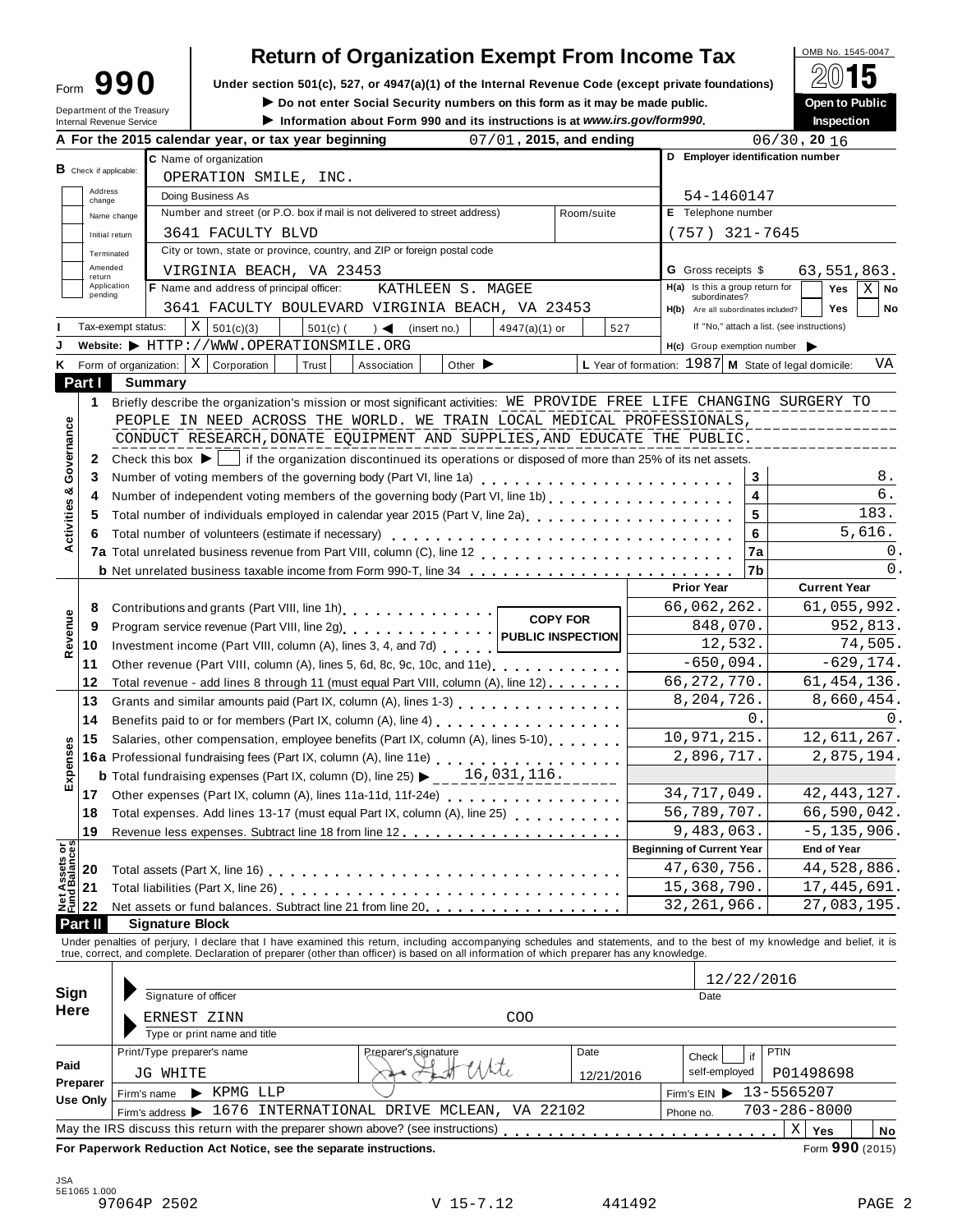## **Application for Extension of Time To File an** (Rev. January 2014)<br>Department of the Treasury **COLL CONDINGLY CONDUCT DEXEMPLE OF SHEAR-DEAL CONDINGLY CONDINGLY CONDINGLY CONDING**<br>Department of the Treasury

I FILE A SURFALL OF SURFACT TIME AT A SURFACT TIME OF THE A SURFACT TIME A SURFACT TIME OF A SURFACT TIME OF A<br>Information about Form 8868 and its instructions is at *www.irs.gov/form8868.*<br>Information about Form 8868 and Internal Revenue Service<br>• If you are filing for an Automatic 3-Month Extension, complete only Part I and check this box<br>• If you are filing for an Automatic 3-Month Extension, complete only Part I and check this box

X

■ If you are filing for an **Additional (Not Automatic) 3-Month Extension, complete only Part II** (on page 2 of this form).<br>● If you are filing for an **Additional (Not Automatic) 3-Month Extension, complete only Part II** (  $\begin{array}{c|c|c} \mathbf{an} & & & \\ \mathbf{on}_{\mathsf{B}} & & & \\ \hline \mathbf{on}_{\mathsf{B}} & & & \\ \hline \mathbf{on}_{\mathsf{B}} & & & \\ \mathbf{on}_{\mathsf{B}} & & & \\ \mathbf{on}_{\mathsf{B}} & & & \\ \mathbf{on}_{\mathsf{B}} & & & \\ \mathbf{on}_{\mathsf{B}} & & & \\ \hline \mathbf{on}_{\mathsf{B}} & & & \\ \hline \mathbf{on}_{\mathsf{B}} & & & \\ \hline \mathbf{on}_{\mathsf{B}} & & & \\ \hline \mathbf{on}_{\mathsf{B}} & & & \\ \hline \math$ 

*Do not complete Part II unless* you have already been granted an automatic 3-month extension on a previously filed Form 8868.

**Electronic filing (e-file).** You can electronically file Form 8868 if you need a 3-month automatic extension of time to file (6 months for a corporation required to file Form 990-T), or an additional (not automatic) 3-month extension of time. You can electronically file Form 8868 to request an extension of time to file any of the forms listed in Part I or Part II with the exception of Form 8870, Information Return for Transfers Associated With Certain Personal Benefit Contracts, which must be sent to the IRS in paper format (see instructions). For more details on the electronic filing of this form, visit *www.irs.gov/efile* and click on *e-file for Charities & Nonprofits*. a corporation required to file Form 990-T), or an additional (not automatic) 3-month extension of time. You can electronically file Form 8868 to request an extension of time to file any of the forms listed in Part I or Par

#### **Part I** Automatic 3-Month Extension of Time. Only submit original (no copies needed).

A corporation required to file Form 990-T and requesting an automatic 6-month extension - check this box and complete

*All other corporations (including 1120-C filers), partnerships, REMICs, and trusts must use Form 7004 to request an extension of time to file income tax returns.* **Enter filer's identifying number, see instructions**

| <u>io mo moomo iux roiumo.</u> |                                                                                          | Like mer a luchtin ynny humber, acc mau ucuona |
|--------------------------------|------------------------------------------------------------------------------------------|------------------------------------------------|
| Type or                        | Name of exempt organization or other filer, see instructions.                            | Employer identification number (EIN) or        |
| print                          | OPERATION SMILE, INC.                                                                    | 54-1460147                                     |
| File by the<br>due date for    | Number, street, and room or suite no. If a P.O. box, see instructions.                   | Social security number (SSN)                   |
| filing your                    | 3641 FACULTY BLVD                                                                        |                                                |
| return. See<br>instructions.   | City, town or post office, state, and ZIP code. For a foreign address, see instructions. |                                                |
|                                | VIRGINIA BEACH, VA 23453                                                                 |                                                |

Enter the Return code for the return that this application is for (file a separate application for each return)  $\ldots \ldots \ldots$  $\begin{array}{c|c} 0 & 1 \end{array}$ 

| Application                              | Return | Application                       | Return |
|------------------------------------------|--------|-----------------------------------|--------|
| <b>Is For</b>                            | Code   | <b>Is For</b>                     | Code   |
| Form 990 or Form 990-EZ                  | 01     | Form 990-T (corporation)          | 07     |
| Form 990-BL                              | 02     | <b>Form 1041-A</b>                | 08     |
| Form 4720 (individual)                   | 03     | Form 4720 (other than individual) | 09     |
| Form 990-PF                              | 04     | l Form 5227                       | 10     |
| Form 990-T (sec. 401(a) or 408(a) trust) | 05     | Form 6069                         | 11     |
| Form 990-T (trust other than above)      | 06     | Form 8870                         | 12     |

| $1$ 0.111 000 1 (000. 401(a) 01 400(a) (1001)                                                                             | ັບ | vuu vuu   | . .          |
|---------------------------------------------------------------------------------------------------------------------------|----|-----------|--------------|
| Form 990-T (trust other than above)                                                                                       | 06 | Form 8870 | 12           |
| $\bullet$ The books are in the care of $\triangleright$ CORPORATE OFFICE                                                  |    |           |              |
|                                                                                                                           |    |           |              |
| Telephone No. ▶ 757 321-7645                                                                                              |    | FAX No.   |              |
| • If the organization does not have an office or place of business in the United States, check this box                   |    |           |              |
| • If this is for a Group Return, enter the organization's four digit Group Exemption Number (GEN)                         |    |           | . If this is |
| for the whole group, check this box $\begin{array}{c} \bullet \end{array}$ If it is for part of the group, check this box |    |           | and attach   |
| a list with the names and EINs of all members the extension is for.                                                       |    |           |              |
| d I request as outamatic 2 month (6 months for a corporation required to file Ferm 000 T) outapoiso of time               |    |           |              |

| for the whole group, check this box $\Box$ If it is for part of the group, check this box $\Box$ |  |  |
|--------------------------------------------------------------------------------------------------|--|--|
|                                                                                                  |  |  |

**1** I request an automatic 3-month (6 months for a corporation required to file Form 990-T) extension of time with the names and EINs of all members the extension is for.<br>I request an automatic 3-month (6 months for a corporation required to file Form 990-T) extension of time<br>until \_\_\_\_\_\_\_\_\_\_\_\_02/15 \_, 20 17 \_, to file the exempt for the organization's return for:<br>  $\blacktriangleright$  calendar year 20 \_\_\_\_\_\_ or calendar year 20 or

 $X$ organization's return for:<br>calendar year 20 \_\_\_\_\_ or<br>tax year beginning \_\_\_\_\_\_\_\_\_\_\_\_\_07/01\_ , 20 15 <sub>\_</sub> , and ending \_\_\_\_\_\_\_\_\_\_\_\_06/<u>30</u> \_, 20 16 \_.  $\overline{X}$  tax year beginning \_\_\_\_\_\_\_\_\_\_\_\_\_\_07/01\_, 20 15\_, and ending \_\_\_\_\_\_\_\_\_\_\_\_06/30\_, 20 16

| $\triangleright$ [A] lax year beginning ______________07/01_, 2015 _, and ending ___________06/30_, 201                                          |  |  |
|--------------------------------------------------------------------------------------------------------------------------------------------------|--|--|
| 2 If the tax year entered in line 1 is for less than 12 months, check reason:     Initial return     Final return<br>Change in accounting period |  |  |

|                                          | 3a If this application is for Form 990-BL, 990-PF, 990-T, 4720, or 6069, enter the tentative tax, less any |  |  |  |  |  |  |  |       |  |  |  |
|------------------------------------------|------------------------------------------------------------------------------------------------------------|--|--|--|--|--|--|--|-------|--|--|--|
| nonrefundable credits. See instructions. |                                                                                                            |  |  |  |  |  |  |  | 3a  ∫ |  |  |  |
|                                          | the 14 this specification is for Espec 000 DE 000 T 1700 on 0000 pattern and refundable specific and       |  |  |  |  |  |  |  |       |  |  |  |

**3b \$ b** If this application is for Form 990-PF, 990-T, 4720, or 6069, enter any refundable credits and estimated tax payments made. Include any prior year overpayment allowed as a credit. **Balance due.** Subtract line 3b from line 3a. Include your payment with this form, if required, by using FFTPS  $\Omega$ .

| (Electronic Federal Tax Payment System). See instructions.                                                              | $3c$ $s$ |  |
|-------------------------------------------------------------------------------------------------------------------------|----------|--|
| <b>C Dalaftle due.</b> Subtract lifte 3D from lifte 3d. mclude your payment with this form, if required, by using EFTFS |          |  |

**Caution.** If you are going to make an electronic funds withdrawal (direct debit) with this Form 8868, see Form 8453-EO and Form 8879-EO for payment instructions.

**For Privacy Act and Paperwork Reduction Act Notice, see instructions.** Form **8868** (Rev. 1-2014) Form 8868 (Rev. 1-2014)

0.

 $\,0$  .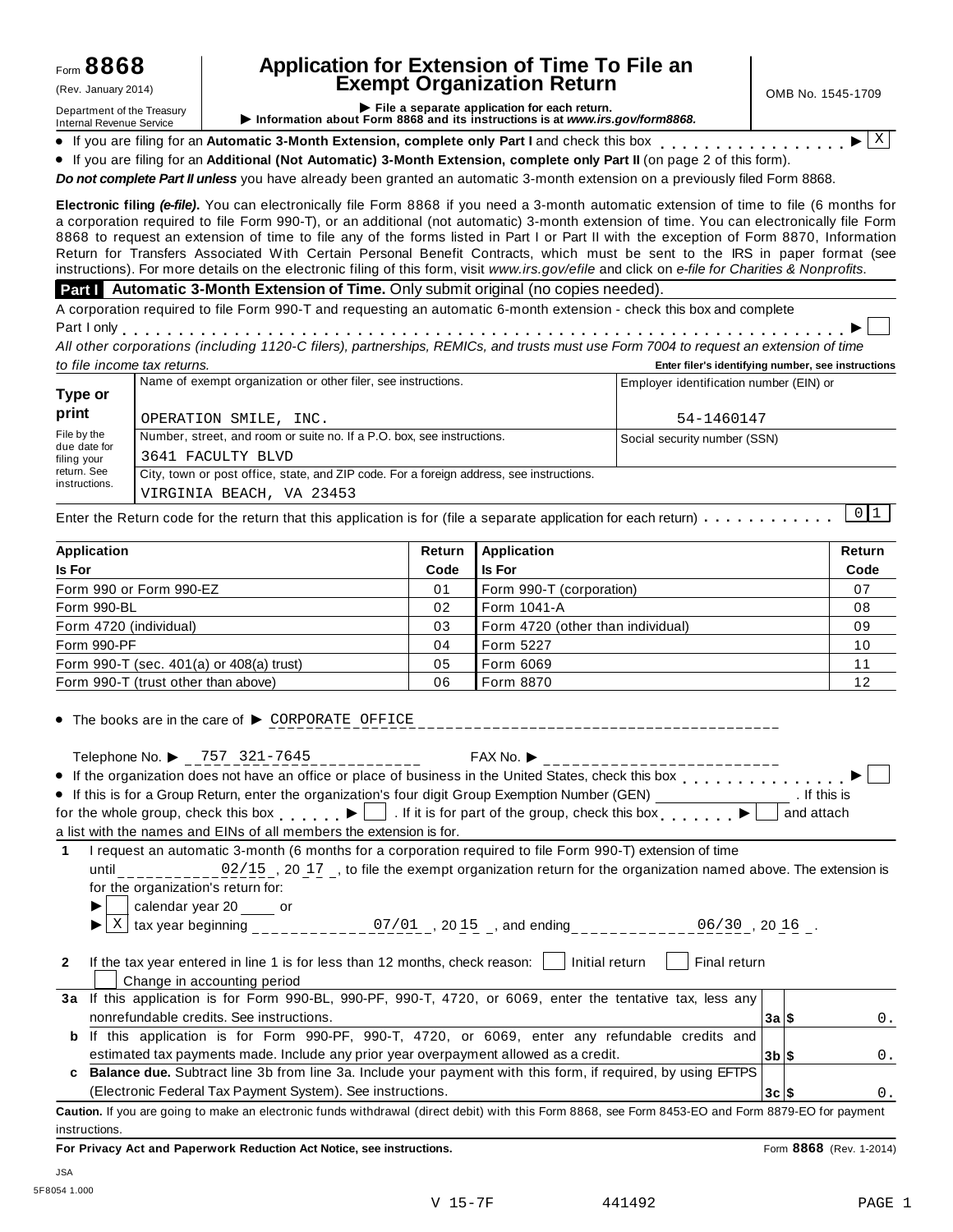| OPERATION SMILE, INC. |  | 54-1460147 |
|-----------------------|--|------------|

|             | Form 990 (2015)                                                                                                                                                                                                   | Page 2                     |
|-------------|-------------------------------------------------------------------------------------------------------------------------------------------------------------------------------------------------------------------|----------------------------|
|             | Part III<br><b>Statement of Program Service Accomplishments</b>                                                                                                                                                   |                            |
|             |                                                                                                                                                                                                                   | $\mathbf{x}$               |
| $\mathbf 1$ | Briefly describe the organization's mission:<br>SEE SCHEDULE O                                                                                                                                                    |                            |
|             |                                                                                                                                                                                                                   |                            |
|             |                                                                                                                                                                                                                   |                            |
|             |                                                                                                                                                                                                                   |                            |
|             | 2 Did the organization undertake any significant program services during the year which were not listed on the                                                                                                    | $X \mid N$ o<br>Yes        |
|             | If "Yes," describe these new services on Schedule O.                                                                                                                                                              |                            |
|             | 3 Did the organization cease conducting, or make significant changes in how it conducts, any program                                                                                                              | $X \mid N$ o<br><b>Yes</b> |
|             | If "Yes," describe these changes on Schedule O.                                                                                                                                                                   |                            |
| 4           | Describe the organization's program service accomplishments for each of its three largest program services, as measured by                                                                                        |                            |
|             | expenses. Section $501(c)(3)$ and $501(c)(4)$ organizations are required to report the amount of grants and allocations to others,<br>the total expenses, and revenue, if any, for each program service reported. |                            |
|             | (Expenses \$ $_{19,294,064}$ including grants of \$ $_{1,997,168}$ (Revenue \$ $_{490,172}$ )<br>4a (Code:                                                                                                        |                            |
|             | ATTACHMENT 1                                                                                                                                                                                                      |                            |
|             |                                                                                                                                                                                                                   |                            |
|             |                                                                                                                                                                                                                   |                            |
|             |                                                                                                                                                                                                                   |                            |
|             |                                                                                                                                                                                                                   |                            |
|             |                                                                                                                                                                                                                   |                            |
|             |                                                                                                                                                                                                                   |                            |
|             |                                                                                                                                                                                                                   |                            |
|             |                                                                                                                                                                                                                   |                            |
|             |                                                                                                                                                                                                                   |                            |
|             |                                                                                                                                                                                                                   |                            |
|             | ) (Expenses \$ $_{23,917,659}$ including grants of \$ $_{6,663,286}$ ) (Revenue \$<br>4b (Code:                                                                                                                   | $462,641.$ )               |
|             | ATTACHMENT                                                                                                                                                                                                        |                            |
|             |                                                                                                                                                                                                                   |                            |
|             |                                                                                                                                                                                                                   |                            |
|             |                                                                                                                                                                                                                   |                            |
|             |                                                                                                                                                                                                                   |                            |
|             |                                                                                                                                                                                                                   |                            |
|             |                                                                                                                                                                                                                   |                            |
|             |                                                                                                                                                                                                                   |                            |
|             |                                                                                                                                                                                                                   |                            |
|             |                                                                                                                                                                                                                   |                            |
|             |                                                                                                                                                                                                                   |                            |
|             |                                                                                                                                                                                                                   |                            |
|             | 4c (Code: ) (Expenses \$ including grants of \$ ) (Revenue \$                                                                                                                                                     |                            |
|             |                                                                                                                                                                                                                   |                            |
|             |                                                                                                                                                                                                                   |                            |
|             |                                                                                                                                                                                                                   |                            |
|             |                                                                                                                                                                                                                   |                            |
|             |                                                                                                                                                                                                                   |                            |
|             |                                                                                                                                                                                                                   |                            |
|             |                                                                                                                                                                                                                   |                            |
|             |                                                                                                                                                                                                                   |                            |
|             |                                                                                                                                                                                                                   |                            |
|             |                                                                                                                                                                                                                   |                            |
|             |                                                                                                                                                                                                                   |                            |
|             |                                                                                                                                                                                                                   |                            |
|             | 4d Other program services (Describe in Schedule O.)                                                                                                                                                               |                            |
|             | (Expenses \$<br>including grants of \$<br>) (Revenue \$                                                                                                                                                           |                            |
|             | 4e Total program service expenses > 43, 211, 723.                                                                                                                                                                 |                            |
| <b>JSA</b>  | 5E1020 1.000                                                                                                                                                                                                      | Form 990 (2015)            |
|             | 97064P 2502<br>$V$ 15-7.12<br>441492                                                                                                                                                                              | PAGE 3                     |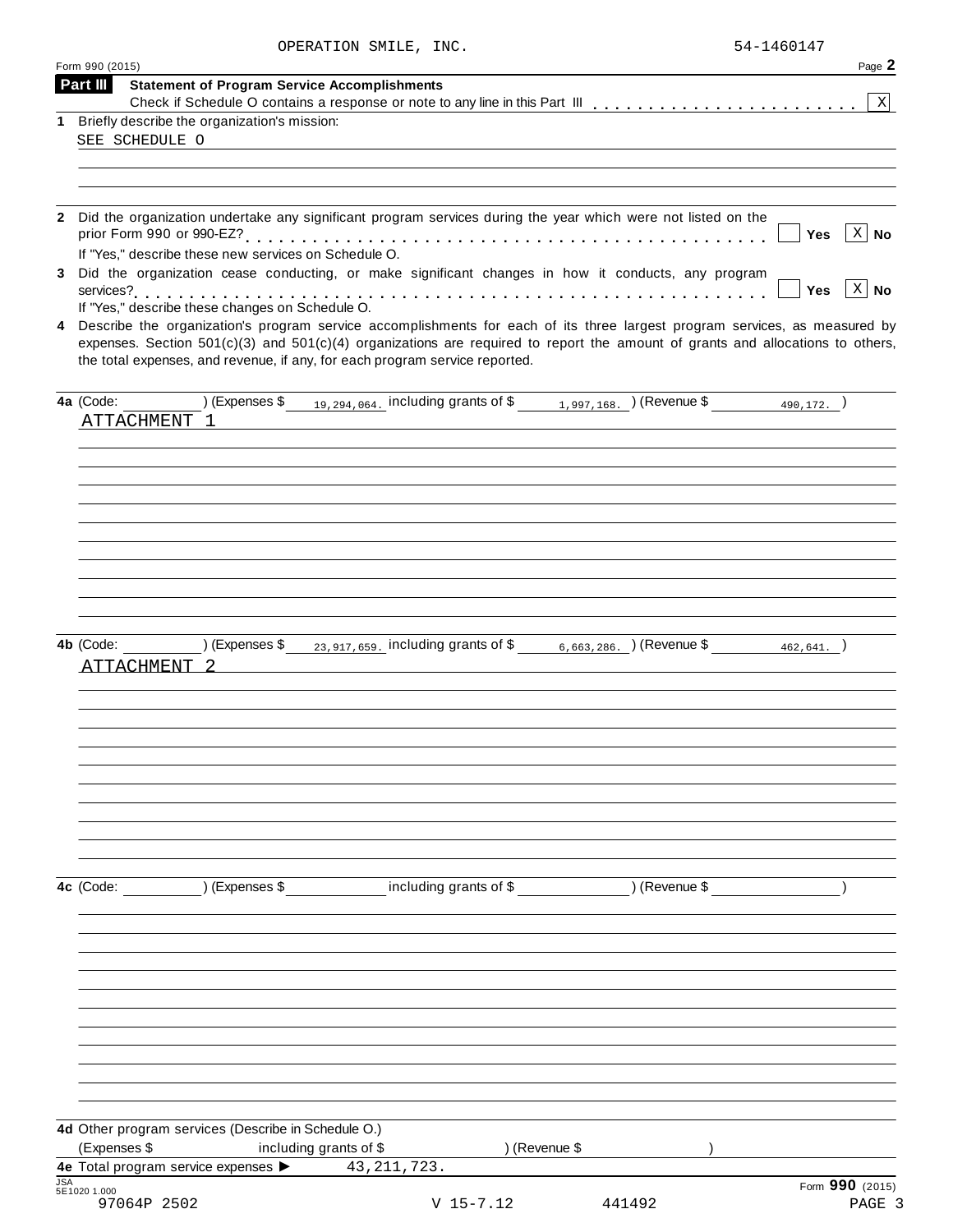OPERATION SMILE, INC. 54-1460147

|         | Form 990 (2015)                                                                                                                                                                                                                                                                                                                                                                               |                 |             | Page 3 |
|---------|-----------------------------------------------------------------------------------------------------------------------------------------------------------------------------------------------------------------------------------------------------------------------------------------------------------------------------------------------------------------------------------------------|-----------------|-------------|--------|
| Part IV | <b>Checklist of Required Schedules</b>                                                                                                                                                                                                                                                                                                                                                        |                 |             |        |
|         |                                                                                                                                                                                                                                                                                                                                                                                               |                 | Yes         | No     |
| 1.      | Is the organization described in section $501(c)(3)$ or $4947(a)(1)$ (other than a private foundation)? If "Yes,"                                                                                                                                                                                                                                                                             | 1               | Χ           |        |
| 2       | Is the organization required to complete Schedule B, Schedule of Contributors (see instructions)?.                                                                                                                                                                                                                                                                                            | $\mathbf{2}$    | $\mathbf X$ |        |
| 3       | Did the organization engage in direct or indirect political campaign activities on behalf of or in opposition to                                                                                                                                                                                                                                                                              |                 |             |        |
|         | candidates for public office? If "Yes," complete Schedule C, Part I.                                                                                                                                                                                                                                                                                                                          | 3               |             | X      |
| 4       | Section 501(c)(3) organizations. Did the organization engage in lobbying activities, or have a section 501(h)                                                                                                                                                                                                                                                                                 |                 |             |        |
|         |                                                                                                                                                                                                                                                                                                                                                                                               | 4               |             | X      |
| 5       | Is the organization a section $501(c)(4)$ , $501(c)(5)$ , or $501(c)(6)$ organization that receives membership dues,                                                                                                                                                                                                                                                                          |                 |             |        |
|         | assessments, or similar amounts as defined in Revenue Procedure 98-19? If "Yes," complete Schedule C,                                                                                                                                                                                                                                                                                         |                 |             |        |
|         |                                                                                                                                                                                                                                                                                                                                                                                               | 5               |             | Χ      |
| 6       | Did the organization maintain any donor advised funds or any similar funds or accounts for which donors                                                                                                                                                                                                                                                                                       |                 |             |        |
|         | have the right to provide advice on the distribution or investment of amounts in such funds or accounts? If                                                                                                                                                                                                                                                                                   |                 |             |        |
|         | "Yes," complete Schedule D, Part $l_1, \ldots, l_k, \ldots, l_k, \ldots, l_k, \ldots, l_k, \ldots, l_k, \ldots, l_k, \ldots, l_k, \ldots, l_k, \ldots, l_k, \ldots, l_k, \ldots, l_k, \ldots, l_k, \ldots, l_k, \ldots, l_k, \ldots, l_k, \ldots, l_k, \ldots, l_k, \ldots, l_k, \ldots, l_k, \ldots, l_k, \ldots, l_k, \ldots, l_k, \ldots, l_k, \ldots, l_k, \ldots, l_k, \ldots, l_k, \ld$ | 6               |             | X      |
| 7       | Did the organization receive or hold a conservation easement, including easements to preserve open space,                                                                                                                                                                                                                                                                                     |                 |             |        |
|         | the environment, historic land areas, or historic structures? If "Yes," complete Schedule D, Part II.                                                                                                                                                                                                                                                                                         | $\overline{7}$  |             | X      |
| 8       | Did the organization maintain collections of works of art, historical treasures, or other similar assets? If "Yes,"                                                                                                                                                                                                                                                                           |                 |             |        |
|         |                                                                                                                                                                                                                                                                                                                                                                                               | 8               |             | X      |
| 9       | Did the organization report an amount in Part X, line 21, for escrow or custodial account liability, serve as a                                                                                                                                                                                                                                                                               |                 |             |        |
|         | custodian for amounts not listed in Part X; or provide credit counseling, debt management, credit repair, or                                                                                                                                                                                                                                                                                  |                 |             |        |
|         |                                                                                                                                                                                                                                                                                                                                                                                               | 9               |             | Χ      |
| 10      | Did the organization, directly or through a related organization, hold assets in temporarily restricted                                                                                                                                                                                                                                                                                       |                 |             |        |
|         | endowments, permanent endowments, or quasi-endowments? If "Yes," complete Schedule D, Part V.                                                                                                                                                                                                                                                                                                 | 10              |             | Χ      |
| 11      | If the organization's answer to any of the following questions is "Yes," then complete Schedule D, Parts VI,                                                                                                                                                                                                                                                                                  |                 |             |        |
|         | VII, VIII, IX, or X as applicable.                                                                                                                                                                                                                                                                                                                                                            |                 |             |        |
|         | a Did the organization report an amount for land, buildings, and equipment in Part X, line 10? If "Yes,"                                                                                                                                                                                                                                                                                      |                 |             |        |
|         |                                                                                                                                                                                                                                                                                                                                                                                               | 11a             | Χ           |        |
|         | <b>b</b> Did the organization report an amount for investments-other securities in Part X, line 12 that is 5% or more                                                                                                                                                                                                                                                                         |                 |             |        |
|         |                                                                                                                                                                                                                                                                                                                                                                                               | 11 <sub>b</sub> |             | Χ      |
|         | c Did the organization report an amount for investments-program related in Part X, line 13 that is 5% or more                                                                                                                                                                                                                                                                                 |                 |             |        |
|         |                                                                                                                                                                                                                                                                                                                                                                                               | 11c             |             | X      |
|         | d Did the organization report an amount for other assets in Part X, line 15 that is 5% or more of its total assets                                                                                                                                                                                                                                                                            |                 |             |        |
|         | reported in Part X, line 16? If "Yes," complete Schedule D, Part IX.                                                                                                                                                                                                                                                                                                                          | 11d             |             | X      |
|         | e Did the organization report an amount for other liabilities in Part X, line 25? If "Yes," complete Schedule D, Part X                                                                                                                                                                                                                                                                       | 11e             | $\mathbf X$ |        |
|         | f Did the organization's separate or consolidated financial statements for the tax year include a footnote that addresses                                                                                                                                                                                                                                                                     |                 |             |        |
|         | the organization's liability for uncertain tax positions under FIN 48 (ASC 740)? If "Yes," complete Schedule D, Part X                                                                                                                                                                                                                                                                        | 11f             |             | Χ      |
|         | 12a Did the organization obtain separate, independent audited financial statements for the tax year? If "Yes," complete                                                                                                                                                                                                                                                                       |                 |             |        |
|         |                                                                                                                                                                                                                                                                                                                                                                                               | 12a             | Χ           |        |
|         | <b>b</b> Was the organization included in consolidated, independent audited financial statements for the tax year? If                                                                                                                                                                                                                                                                         |                 |             |        |
|         | "Yes," and if the organization answered "No" to line 12a, then completing Schedule D, Parts XI and XII is optional 1                                                                                                                                                                                                                                                                          | 12b             |             | Χ      |
| 13      | Is the organization a school described in section $170(b)(1)(A)(ii)?$ If "Yes," complete Schedule E.                                                                                                                                                                                                                                                                                          | 13              |             | Χ      |
|         | 14a Did the organization maintain an office, employees, or agents outside of the United States?.                                                                                                                                                                                                                                                                                              | 14a             | Χ           |        |
|         | <b>b</b> Did the organization have aggregate revenues or expenses of more than \$10,000 from grantmaking,                                                                                                                                                                                                                                                                                     |                 |             |        |
|         | fundraising, business, investment, and program service activities outside the United States, or aggregate                                                                                                                                                                                                                                                                                     |                 | Χ           |        |
|         | foreign investments valued at \$100,000 or more? If "Yes," complete Schedule F, Parts I and IV                                                                                                                                                                                                                                                                                                | 14b             |             |        |
| 15      | Did the organization report on Part IX, column (A), line 3, more than \$5,000 of grants or other assistance to or                                                                                                                                                                                                                                                                             |                 | Χ           |        |
|         |                                                                                                                                                                                                                                                                                                                                                                                               | 15              |             |        |
| 16      | Did the organization report on Part IX, column (A), line 3, more than \$5,000 of aggregate grants or other                                                                                                                                                                                                                                                                                    |                 | Χ           |        |
|         | assistance to or for foreign individuals? If "Yes," complete Schedule F, Parts III and IV<br>Did the organization report a total of more than \$15,000 of expenses for professional fundraising services on                                                                                                                                                                                   | 16              |             |        |
| 17      | Part IX, column (A), lines 6 and 11e? If "Yes," complete Schedule G, Part I (see instructions)                                                                                                                                                                                                                                                                                                | 17              | Χ           |        |
| 18      | Did the organization report more than \$15,000 total of fundraising event gross income and contributions on                                                                                                                                                                                                                                                                                   |                 |             |        |
|         |                                                                                                                                                                                                                                                                                                                                                                                               | 18              | Χ           |        |
| 19      | Did the organization report more than \$15,000 of gross income from gaming activities on Part VIII, line 9a?                                                                                                                                                                                                                                                                                  |                 |             |        |
|         |                                                                                                                                                                                                                                                                                                                                                                                               | 19              |             | Χ      |
|         |                                                                                                                                                                                                                                                                                                                                                                                               |                 |             |        |

Form **990** (2015)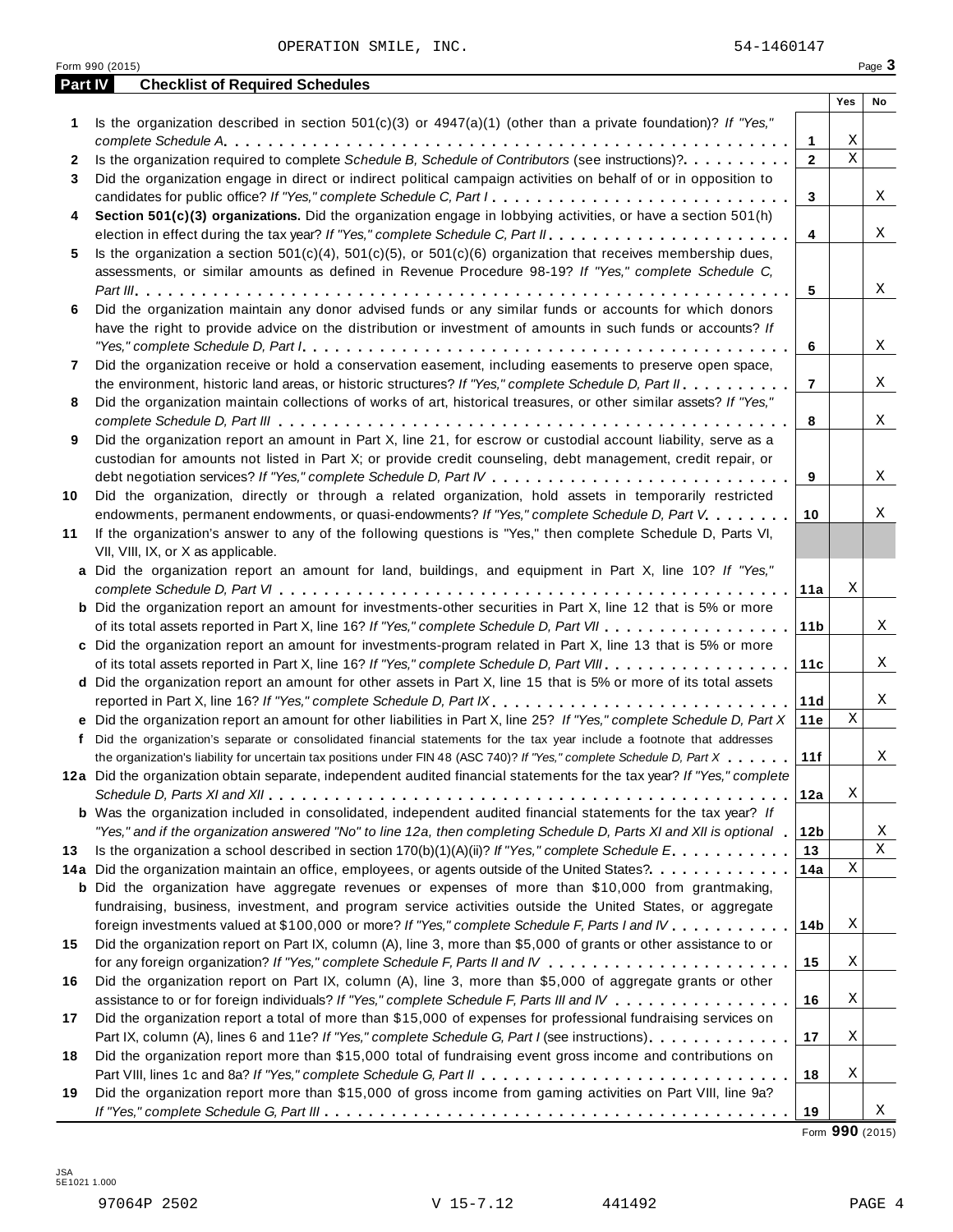| <b>Part IV</b> | <b>Checklist of Required Schedules (continued)</b>                                                                                                                                                                |                 |     |    |
|----------------|-------------------------------------------------------------------------------------------------------------------------------------------------------------------------------------------------------------------|-----------------|-----|----|
|                |                                                                                                                                                                                                                   |                 | Yes | No |
| 20 a           | Did the organization operate one or more hospital facilities? If "Yes," complete Schedule H                                                                                                                       | 20a             |     | X  |
| b              | If "Yes" to line 20a, did the organization attach a copy of its audited financial statements to this return?                                                                                                      | 20 <sub>b</sub> |     |    |
| 21             | Did the organization report more than \$5,000 of grants or other assistance to any domestic organization or                                                                                                       |                 |     |    |
|                | domestic government on Part IX, column (A), line 1? If "Yes," complete Schedule I, Parts I and II.                                                                                                                | 21              | Χ   |    |
| 22             | Did the organization report more than \$5,000 of grants or other assistance to or for domestic individuals on                                                                                                     |                 |     |    |
|                |                                                                                                                                                                                                                   | 22              | Χ   |    |
| 23             | Did the organization answer "Yes" to Part VII, Section A, line 3, 4, or 5 about compensation of the                                                                                                               |                 |     |    |
|                | organization's current and former officers, directors, trustees, key employees, and highest compensated                                                                                                           |                 |     |    |
|                |                                                                                                                                                                                                                   | 23              | Χ   |    |
| 24 a           | Did the organization have a tax-exempt bond issue with an outstanding principal amount of more than                                                                                                               |                 |     |    |
|                | \$100,000 as of the last day of the year, that was issued after December 31, 2002? If "Yes," answer lines 24b                                                                                                     |                 |     |    |
|                |                                                                                                                                                                                                                   | 24a             |     | Χ  |
| b              | Did the organization invest any proceeds of tax-exempt bonds beyond a temporary period exception?                                                                                                                 | 24b             |     |    |
| c              | Did the organization maintain an escrow account other than a refunding escrow at any time during the year                                                                                                         |                 |     |    |
|                |                                                                                                                                                                                                                   | 24c             |     |    |
| d              | Did the organization act as an "on behalf of" issuer for bonds outstanding at any time during the year?                                                                                                           | 24d             |     |    |
| 25 a           | Section 501(c)(3), 501(c)(4), and 501(c)(29) organizations. Did the organization engage in an excess benefit                                                                                                      |                 |     |    |
|                | transaction with a disqualified person during the year? If "Yes," complete Schedule L, Part I                                                                                                                     | 25a             |     | X  |
| b              | Is the organization aware that it engaged in an excess benefit transaction with a disqualified person in a prior                                                                                                  |                 |     |    |
|                | year, and that the transaction has not been reported on any of the organization's prior Forms 990 or 990-EZ?                                                                                                      |                 |     |    |
|                | If "Yes," complete Schedule L, Part Independence root response response response response in the Schedule L, P                                                                                                    | 25 <sub>b</sub> |     | Χ  |
| 26             | Did the organization report any amount on Part X, line 5, 6, or 22 for receivables from or payables to any                                                                                                        |                 |     |    |
|                | current or former officers, directors, trustees, key employees, highest compensated employees, or                                                                                                                 |                 |     |    |
|                |                                                                                                                                                                                                                   | 26              |     | Χ  |
| 27             | Did the organization provide a grant or other assistance to an officer, director, trustee, key employee,                                                                                                          |                 |     |    |
|                | substantial contributor or employee thereof, a grant selection committee member, or to a 35% controlled                                                                                                           |                 |     |    |
|                | entity or family member of any of these persons? If "Yes," complete Schedule L, Part III.                                                                                                                         | 27              |     | Χ  |
| 28             | Was the organization a party to a business transaction with one of the following parties (see Schedule L,                                                                                                         |                 |     |    |
|                | Part IV instructions for applicable filing thresholds, conditions, and exceptions):                                                                                                                               | 28a             |     | Χ  |
| а              | A current or former officer, director, trustee, or key employee? If "Yes," complete Schedule L, Part IV<br>A family member of a current or former officer, director, trustee, or key employee? If "Yes," complete |                 |     |    |
| b              |                                                                                                                                                                                                                   | 28b             | Χ   |    |
|                | An entity of which a current or former officer, director, trustee, or key employee (or a family member thereof)                                                                                                   |                 |     |    |
| c              | was an officer, director, trustee, or direct or indirect owner? If "Yes," complete Schedule L, Part IV.                                                                                                           | 28c             |     | Χ  |
| 29             | Did the organization receive more than \$25,000 in non-cash contributions? If "Yes," complete Schedule M.                                                                                                         | 29              | Χ   |    |
| 30             | Did the organization receive contributions of art, historical treasures, or other similar assets, or qualified                                                                                                    |                 |     |    |
|                |                                                                                                                                                                                                                   | 30              |     | Χ  |
| 31             | Did the organization liquidate, terminate, or dissolve and cease operations? If "Yes," complete Schedule N,                                                                                                       |                 |     |    |
|                |                                                                                                                                                                                                                   | 31              |     | X  |
| 32             | Did the organization sell, exchange, dispose of, or transfer more than 25% of its net assets? If "Yes,"                                                                                                           |                 |     |    |
|                |                                                                                                                                                                                                                   | 32              |     | X  |
| 33             | Did the organization own 100% of an entity disregarded as separate from the organization under Regulations                                                                                                        |                 |     |    |
|                | sections 301.7701-2 and 301.7701-3? If "Yes," complete Schedule R, Part $1, \ldots, \ldots, \ldots, \ldots, \ldots, \ldots$                                                                                       | 33              | Χ   |    |
| 34             | Was the organization related to any tax-exempt or taxable entity? If "Yes," complete Schedule R, Part II, III,                                                                                                    |                 |     |    |
|                |                                                                                                                                                                                                                   | 34              |     | Χ  |
| 35a            | Did the organization have a controlled entity within the meaning of section 512(b)(13)?                                                                                                                           | 35a             |     | X  |
| b              | If "Yes" to line 35a, did the organization receive any payment from or engage in any transaction with a                                                                                                           |                 |     |    |
|                | controlled entity within the meaning of section 512(b)(13)? If "Yes," complete Schedule R, Part V, line 2                                                                                                         | 35 <sub>b</sub> |     |    |
| 36             | Section 501(c)(3) organizations. Did the organization make any transfers to an exempt non-charitable                                                                                                              |                 |     |    |
|                |                                                                                                                                                                                                                   | 36              |     | X  |
| 37             | Did the organization conduct more than 5% of its activities through an entity that is not a related organization                                                                                                  |                 |     |    |
|                | and that is treated as a partnership for federal income tax purposes? If "Yes," complete Schedule R,                                                                                                              |                 |     |    |
|                |                                                                                                                                                                                                                   | 37              |     | Χ  |
| 38             | Did the organization complete Schedule O and provide explanations in Schedule O for Part VI, lines 11b and                                                                                                        |                 |     |    |
|                | 19? Note. All Form 990 filers are required to complete Schedule O.                                                                                                                                                | 38              | Χ   |    |

Form **990** (2015)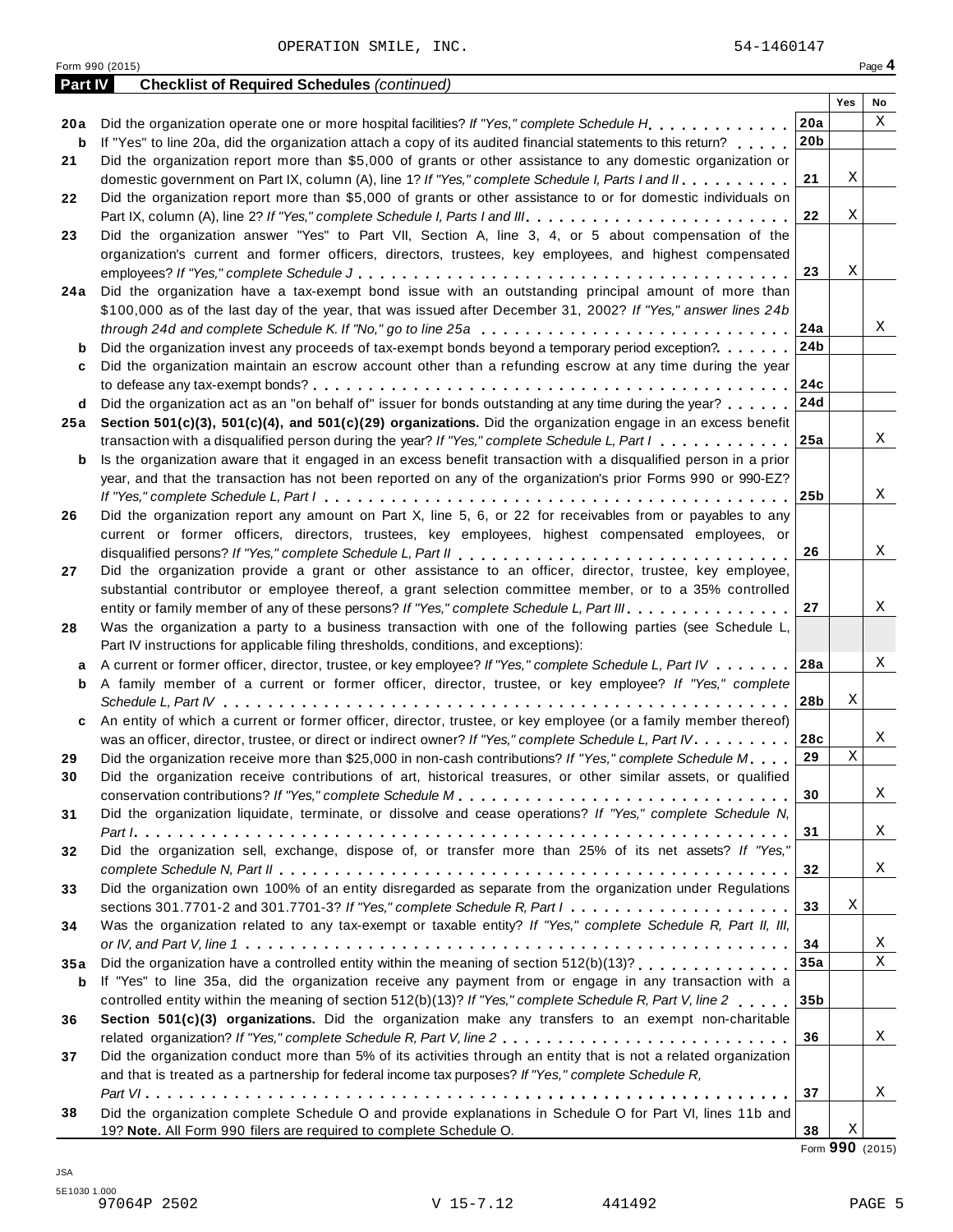OPERATION SMILE, INC. 54-1460147

Form <sup>990</sup> (2015) Page **5**

| <b>Part V</b> | <b>Statements Regarding Other IRS Filings and Tax Compliance</b>                                                                       |                 |             |                 |
|---------------|----------------------------------------------------------------------------------------------------------------------------------------|-----------------|-------------|-----------------|
|               | Check if Schedule O contains a response or note to any line in this Part V                                                             |                 |             | $\mathbf X$     |
|               |                                                                                                                                        |                 | Yes         | No              |
|               | 89<br>  1a<br>1a Enter the number reported in Box 3 of Form 1096. Enter -0- if not applicable                                          |                 |             |                 |
|               | 0.<br>1 <sub>b</sub><br><b>b</b> Enter the number of Forms W-2G included in line 1a. Enter -0- if not applicable                       |                 |             |                 |
|               | c Did the organization comply with backup withholding rules for reportable payments to vendors and                                     |                 |             |                 |
|               |                                                                                                                                        | 1c              | Χ           |                 |
|               | 2a Enter the number of employees reported on Form W-3, Transmittal of Wage and Tax                                                     |                 |             |                 |
|               | 183<br>2a<br>Statements, filed for the calendar year ending with or within the year covered by this return [16]                        |                 |             |                 |
|               | <b>b</b> If at least one is reported on line 2a, did the organization file all required federal employment tax returns?                | 2 <sub>b</sub>  | Χ           |                 |
|               | Note. If the sum of lines 1a and 2a is greater than 250, you may be required to e-file (see instructions)                              |                 |             |                 |
|               | 3a Did the organization have unrelated business gross income of \$1,000 or more during the year?                                       | 3a              |             | Χ               |
|               | <b>b</b> If "Yes," has it filed a Form 990-T for this year? If "No" to line 3b, provide an explanation in Schedule $0, \ldots, \ldots$ | 3 <sub>b</sub>  |             |                 |
|               | 4a At any time during the calendar year, did the organization have an interest in, or a signature or other authority                   |                 |             |                 |
|               | over, a financial account in a foreign country (such as a bank account, securities account, or other financial                         |                 |             |                 |
|               |                                                                                                                                        | 4a              | Χ           |                 |
|               | <b>b</b> If "Yes," enter the name of the foreign country: $\triangleright$ $\angle$ ATTACHMENT 3                                       |                 |             |                 |
|               | See instructions for filing requirements for FinCEN Form 114, Report of Foreign Bank and Financial Accounts                            |                 |             |                 |
|               | (FBAR).                                                                                                                                |                 |             |                 |
|               | 5a Was the organization a party to a prohibited tax shelter transaction at any time during the tax year?                               | 5a              |             | Х               |
|               | <b>b</b> Did any taxable party notify the organization that it was or is a party to a prohibited tax shelter transaction?              | 5b              |             | Χ               |
|               | c If "Yes" to line 5a or 5b, did the organization file Form 8886-T?                                                                    | 5 <sub>c</sub>  |             |                 |
|               | 6a Does the organization have annual gross receipts that are normally greater than \$100,000, and did the                              |                 |             |                 |
|               | organization solicit any contributions that were not tax deductible as charitable contributions? $\ldots \ldots \ldots$                | 6а              |             | X               |
|               | <b>b</b> If "Yes," did the organization include with every solicitation an express statement that such contributions or                |                 |             |                 |
|               | .                                                                                                                                      | 6b              |             |                 |
| 7             | Organizations that may receive deductible contributions under section 170(c).                                                          |                 |             |                 |
|               | a Did the organization receive a payment in excess of \$75 made partly as a contribution and partly for goods                          |                 |             |                 |
|               |                                                                                                                                        | 7a              | Χ           |                 |
|               | <b>b</b> If "Yes," did the organization notify the donor of the value of the goods or services provided?                               | 7b              | $\mathbf x$ |                 |
|               | c Did the organization sell, exchange, or otherwise dispose of tangible personal property for which it was                             |                 |             |                 |
|               |                                                                                                                                        | 7с              |             | Χ               |
|               |                                                                                                                                        |                 |             |                 |
|               | e Did the organization receive any funds, directly or indirectly, to pay premiums on a personal benefit contract?                      | 7e              |             | Χ               |
|               | f Did the organization, during the year, pay premiums, directly or indirectly, on a personal benefit contract?                         | 7f              |             | Χ               |
|               | g If the organization received a contribution of qualified intellectual property, did the organization file Form 8899 as required?     | 7g              |             |                 |
|               | h If the organization received a contribution of cars, boats, airplanes, or other vehicles, did the organization file a Form 1098-C?   | 7h              |             |                 |
| 8             | Sponsoring organizations maintaining donor advised funds. Did a donor advised fund maintained by the                                   |                 |             |                 |
|               | sponsoring organization have excess business holdings at any time during the year?                                                     | 8               |             |                 |
| 9             | Sponsoring organizations maintaining donor advised funds.                                                                              |                 |             |                 |
|               | a Did the sponsoring organization make any taxable distributions under section 4966?                                                   | 9a              |             |                 |
|               | <b>b</b> Did the sponsoring organization make a distribution to a donor, donor advisor, or related person?                             | 9b              |             |                 |
| 10            | Section 501(c)(7) organizations. Enter:                                                                                                |                 |             |                 |
|               | 10a<br>a Initiation fees and capital contributions included on Part VIII, line 12                                                      |                 |             |                 |
|               | 10 <sub>b</sub><br><b>b</b> Gross receipts, included on Form 990, Part VIII, line 12, for public use of club facilities.               |                 |             |                 |
| 11            | Section 501(c)(12) organizations. Enter:                                                                                               |                 |             |                 |
|               | 11a                                                                                                                                    |                 |             |                 |
|               | <b>b</b> Gross income from other sources (Do not net amounts due or paid to other sources                                              |                 |             |                 |
|               | 11 <sub>b</sub>                                                                                                                        |                 |             |                 |
|               | 12a Section 4947(a)(1) non-exempt charitable trusts. Is the organization filing Form 990 in lieu of Form 1041?                         | 12a             |             |                 |
|               | 12b<br><b>b</b> If "Yes," enter the amount of tax-exempt interest received or accrued during the year                                  |                 |             |                 |
| 13            | Section 501(c)(29) qualified nonprofit health insurance issuers.                                                                       |                 |             |                 |
|               | a Is the organization licensed to issue qualified health plans in more than one state?                                                 | 13a             |             |                 |
|               | Note. See the instructions for additional information the organization must report on Schedule O.                                      |                 |             |                 |
|               | <b>b</b> Enter the amount of reserves the organization is required to maintain by the states in which                                  |                 |             |                 |
|               | 13 <sub>b</sub><br>the organization is licensed to issue qualified health plans $\ldots$ ,                                             |                 |             |                 |
|               | 13c                                                                                                                                    |                 |             |                 |
|               | 14a Did the organization receive any payments for indoor tanning services during the tax year?<br>.                                    | 14a             |             | Χ               |
|               | <b>b</b> If "Yes," has it filed a Form 720 to report these payments? If "No," provide an explanation in Schedule O                     | 14 <sub>b</sub> |             |                 |
| <b>JSA</b>    |                                                                                                                                        |                 |             | Form 990 (2015) |
|               | 5E1040 1.000<br>97064P 2502<br>$V$ 15-7.12<br>441492                                                                                   |                 |             | PAGE 6          |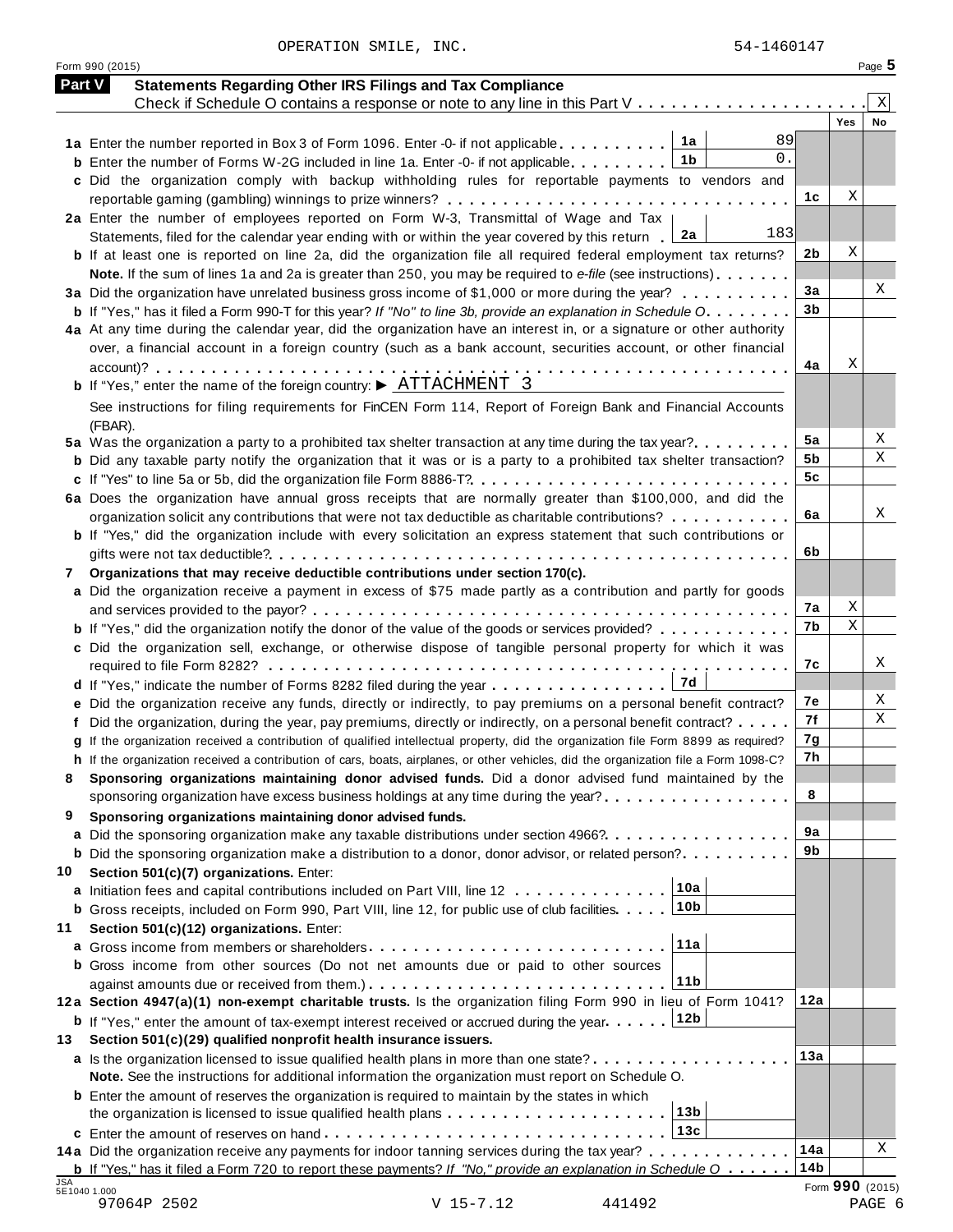|                | OPERATION SMILE, INC.<br>54-1460147<br>Form 990 (2015)                                                                                                                                                                                  |                 |            | Page $6$    |
|----------------|-----------------------------------------------------------------------------------------------------------------------------------------------------------------------------------------------------------------------------------------|-----------------|------------|-------------|
| <b>Part VI</b> | Governance, Management, and Disclosure For each "Yes" response to lines 2 through 7b below, and for a "No"<br>response to line 8a, 8b, or 10b below, describe the circumstances, processes, or changes in Schedule O. See instructions. |                 |            |             |
|                |                                                                                                                                                                                                                                         |                 |            | $\mathbf X$ |
|                | <b>Section A. Governing Body and Management</b>                                                                                                                                                                                         |                 |            |             |
|                |                                                                                                                                                                                                                                         |                 | <b>Yes</b> | No          |
|                | 1a<br>1a Enter the number of voting members of the governing body at the end of the tax year                                                                                                                                            |                 |            |             |
|                | If there are material differences in voting rights among members of the governing body, or if the governing                                                                                                                             |                 |            |             |
|                | body delegated broad authority to an executive committee or similar committee, explain in Schedule O.                                                                                                                                   |                 |            |             |
| b              | 1b<br>Enter the number of voting members included in line 1a, above, who are independent                                                                                                                                                |                 |            |             |
| 2              | Did any officer, director, trustee, or key employee have a family relationship or a business relationship with                                                                                                                          |                 |            |             |
|                |                                                                                                                                                                                                                                         | $\mathbf{2}$    | Χ          |             |
| 3              | Did the organization delegate control over management duties customarily performed by or under the direct                                                                                                                               |                 |            |             |
|                | supervision of officers, directors, or trustees, or key employees to a management company or other person?                                                                                                                              | 3               |            | Χ           |
| 4              | Did the organization make any significant changes to its governing documents since the prior Form 990 was filed?                                                                                                                        | 4               |            | $\mathbf X$ |
| 5              | Did the organization become aware during the year of a significant diversion of the organization's assets?                                                                                                                              | 5               |            | X           |
| 6              |                                                                                                                                                                                                                                         | 6               |            | $\mathbf X$ |
| 7a             | Did the organization have members, stockholders, or other persons who had the power to elect or appoint                                                                                                                                 | 7a              |            | Χ           |
|                | Are any governance decisions of the organization reserved to (or subject to approval by) members,                                                                                                                                       |                 |            |             |
| b              |                                                                                                                                                                                                                                         | 7b              |            | Χ           |
| 8              | Did the organization contemporaneously document the meetings held or written actions undertaken during                                                                                                                                  |                 |            |             |
|                |                                                                                                                                                                                                                                         |                 |            |             |
|                | the year by the following:                                                                                                                                                                                                              | 8a              | X          |             |
| a<br>b         |                                                                                                                                                                                                                                         | 8b              | Χ          |             |
| 9              | Is there any officer, director, trustee, or key employee listed in Part VII, Section A, who cannot be reached at                                                                                                                        |                 |            |             |
|                | the organization's mailing address? If "Yes," provide the names and addresses in Schedule O                                                                                                                                             | 9               |            | X           |
|                | Section B. Policies (This Section B requests information about policies not required by the Internal Revenue Code.)                                                                                                                     |                 |            |             |
|                |                                                                                                                                                                                                                                         |                 | Yes        | No          |
| 10a            |                                                                                                                                                                                                                                         | 10a             |            | X           |
| b              | If "Yes," did the organization have written policies and procedures governing the activities of such chapters,                                                                                                                          |                 |            |             |
|                | affiliates, and branches to ensure their operations are consistent with the organization's exempt purposes?                                                                                                                             | 10 <sub>b</sub> |            |             |
| 11 a           | Has the organization provided a complete copy of this Form 990 to all members of its governing body before filing the form?                                                                                                             | 11a             | X          |             |
| b              | Describe in Schedule O the process, if any, used by the organization to review this Form 990.                                                                                                                                           |                 |            |             |
| 12a            | Did the organization have a written conflict of interest policy? If "No," go to line 13                                                                                                                                                 | 12a             | Χ          |             |
| b              | Were officers, directors, or trustees, and key employees required to disclose annually interests that could give                                                                                                                        |                 |            |             |
|                |                                                                                                                                                                                                                                         | 12b             | X          |             |
| c              | Did the organization regularly and consistently monitor and enforce compliance with the policy? If "Yes,"                                                                                                                               | 12с             | X          |             |
|                |                                                                                                                                                                                                                                         | 13              | Χ          |             |
| 13<br>14       | Did the organization have a written document retention and destruction policy?                                                                                                                                                          | 14              | Χ          |             |
| 15             | Did the process for determining compensation of the following persons include a review and approval by                                                                                                                                  |                 |            |             |
|                | independent persons, comparability data, and contemporaneous substantiation of the deliberation and decision?                                                                                                                           |                 |            |             |
| a              |                                                                                                                                                                                                                                         | 15a             | X          |             |
| b              |                                                                                                                                                                                                                                         | 15 <sub>b</sub> | X          |             |
|                | If "Yes" to line 15a or 15b, describe the process in Schedule O (see instructions).                                                                                                                                                     |                 |            |             |
|                | 16a Did the organization invest in, contribute assets to, or participate in a joint venture or similar arrangement                                                                                                                      |                 |            |             |
|                |                                                                                                                                                                                                                                         | 16a             |            | Χ           |
| b              | If "Yes," did the organization follow a written policy or procedure requiring the organization to evaluate its                                                                                                                          |                 |            |             |
|                | participation in joint venture arrangements under applicable federal tax law, and take steps to safeguard the                                                                                                                           |                 |            |             |
|                |                                                                                                                                                                                                                                         | 16b             |            |             |
|                | <b>Section C. Disclosure</b>                                                                                                                                                                                                            |                 |            |             |
| 17             | List the states with which a copy of this Form 990 is required to be filed $\blacktriangleright$ $\frac{\text{ATTACHMENT}}{\text{ATTACHMENT}}$ 4                                                                                        |                 |            |             |
| 18             | Section 6104 requires an organization to make its Forms 1023 (or 1024 if applicable), 990, and 990-T (Section 501(c)(3)s only)                                                                                                          |                 |            |             |
|                | available for public inspection. Indicate how you made these available. Check all that apply.                                                                                                                                           |                 |            |             |
|                | Χ<br>Own website<br>Another's website<br>$\mathbf{x}$<br>Upon request<br>Other (explain in Schedule O)                                                                                                                                  |                 |            |             |
| 19             | Describe in Schedule O whether (and if so, how) the organization made its governing documents, conflict of interest policy, and                                                                                                         |                 |            |             |
|                | financial statements available to the public during the tax year.                                                                                                                                                                       |                 |            |             |
| 20             | State the name, address, and telephone number of the person who possesses the organization's books and records: $\blacktriangleright$<br>ERNEST ZINN 3641 FACULTY BLVD VIRGINIA BEACH, VA 23453<br>7573217645                           |                 |            |             |

| <b>JSA</b>   | Form 990 (2015) |
|--------------|-----------------|
| 5E1042 1.000 |                 |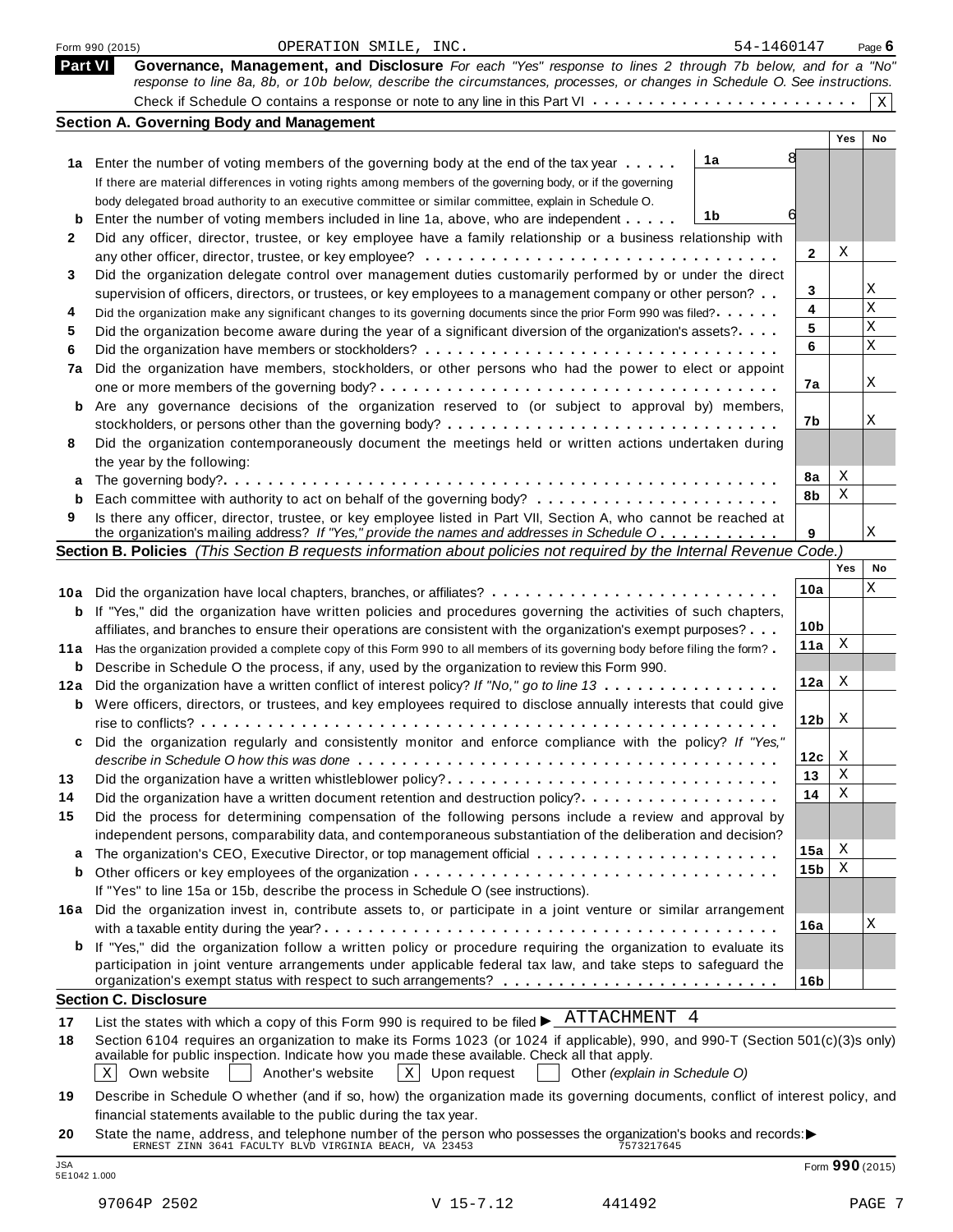| <b>Part VII</b> | Compensation of Officers, Directors, Trustees, Key Employees, Highest Compensated Employees, and<br><b>Independent Contractors</b> |  |  |  |  |
|-----------------|------------------------------------------------------------------------------------------------------------------------------------|--|--|--|--|
|                 |                                                                                                                                    |  |  |  |  |

**Section A. Officers, Directors, Trustees, Key Employees, and Highest Compensated Employees**

**1a** Complete this table for all persons required to be listed. Report compensation for the calendar year ending with or within the organization's tax year.

anization's lax year.<br>● List all of the organization's **current** officers, directors, trustees (whether individuals or organizations), regardless of amount of<br>nnensation Enter -0- in columns (D) (E) and (E) if no compensa compensation. Enter -0- in columns (D), (E), and (F) if no compensation was paid.

• List all of the organization's **current** key employees, if any. See instructions for definition of "key employee."<br>● List the experientials five expect highest expressed explores (other than an efficer director of

**Example in the organization's current** key employees, if any. See instructions for definition of key employee.<br>• List the organization's five **current** highest compensated employees (other than an officer, director, trust who received reportable compensation (Box 5 of Form W-2 and/or Box 7 of Form 1099-MISC) of more than \$100,000 from the

organization and any related organizations.<br>• List all of the organization's **former** officers, key employees, and highest compensated employees who received more than<br>\$1.00.000 of reportable componention from the erganiza \$100,000 of reportable compensation from the organization and any related organizations.

% List all of the organization's **former directors or trustees** that received, in the capacity as a former director or trustee of the organization, more than \$10,000 of reportable compensation from the organization and any related organizations.

List persons in the following order: individual trustees or directors; institutional trustees; officers; key employees; highest compensated employees; and former such persons.

Check this box if neither the organization nor any related organization compensated any current officer, director, or trustee.

|                                    |                                          |                                                                                                                                     |                       |         | (C)          |                                 |        |                                 |                          |                                         |
|------------------------------------|------------------------------------------|-------------------------------------------------------------------------------------------------------------------------------------|-----------------------|---------|--------------|---------------------------------|--------|---------------------------------|--------------------------|-----------------------------------------|
| (A)                                | (B)                                      | Position<br>(do not check more than one<br>Average<br>box, unless person is both an<br>hours per<br>officer and a director/trustee) |                       |         |              |                                 |        | (D)                             | (E)                      | (F)                                     |
| Name and Title                     |                                          |                                                                                                                                     |                       |         |              |                                 |        | Reportable                      | Reportable               | Estimated                               |
|                                    |                                          |                                                                                                                                     |                       |         |              |                                 |        | compensation                    | compensation from        | amount of                               |
|                                    | week (list any<br>hours for              |                                                                                                                                     |                       |         |              |                                 |        | from<br>the                     | related<br>organizations | other<br>compensation                   |
|                                    | related<br>organizations<br>below dotted | $\vec{\mathsf{d}}$<br>Individual trustee<br>directol                                                                                | Institutional trustee | Officer | Key employee |                                 | Former | organization<br>(W-2/1099-MISC) | (W-2/1099-MISC)          | from the<br>organization<br>and related |
|                                    | line)                                    |                                                                                                                                     |                       |         |              | Highest compensated<br>employee |        |                                 |                          | organizations                           |
| (1) WILLIAM P. MAGEE JR, D.D.S. M. | 40.00                                    |                                                                                                                                     |                       |         |              |                                 |        |                                 |                          |                                         |
| CEO & DIRECTOR                     | О.                                       | Χ                                                                                                                                   |                       | Χ       |              |                                 |        | 518,471.                        | 0.                       | 30,663.                                 |
| (2) KATHLEEN S. MAGEE, M.S.W., ED. | 40.00                                    |                                                                                                                                     |                       |         |              |                                 |        |                                 |                          |                                         |
| PRESIDENT & DIRECTOR               | 0.                                       | Χ                                                                                                                                   |                       | Χ       |              |                                 |        | 0.                              | 0.                       | 0.                                      |
| (3) KEVIN MILLER                   | 25.00                                    |                                                                                                                                     |                       |         |              |                                 |        |                                 |                          |                                         |
| CHAIRMAN & DIRECTOR                | О.                                       | Χ                                                                                                                                   |                       | Χ       |              |                                 |        | 0.                              | 0.                       | 0.                                      |
| $(4)$ JIM SITI                     | 1.00                                     |                                                                                                                                     |                       |         |              |                                 |        |                                 |                          |                                         |
| TREASURER & DIRECTOR               | 0.                                       | Χ                                                                                                                                   |                       | Χ       |              |                                 |        | 0.                              | 0.                       | $\mathsf 0$ .                           |
| (5) SAMUEL P. FULLER, M.D.         | 20.00                                    |                                                                                                                                     |                       |         |              |                                 |        |                                 |                          |                                         |
| DIRECTOR                           | О.                                       | Χ                                                                                                                                   |                       |         |              |                                 |        | 0.                              | 0.                       | 0.                                      |
| (6) ALEX J. MARSHALL               | 1.00                                     |                                                                                                                                     |                       |         |              |                                 |        |                                 |                          |                                         |
| <b>DIRECTOR</b>                    | 0.                                       | Χ                                                                                                                                   |                       |         |              |                                 |        | 0.                              | 0.                       | 0.                                      |
| (7) ALBERTO MOTTA JR.              | 1.00                                     |                                                                                                                                     |                       |         |              |                                 |        |                                 |                          |                                         |
| <b>DIRECTOR</b>                    | 0.                                       | Χ                                                                                                                                   |                       |         |              |                                 |        | 0.                              | 0.                       | 0.                                      |
| (8) JERRY MOYES                    | 1.00                                     |                                                                                                                                     |                       |         |              |                                 |        |                                 |                          |                                         |
| <b>DIRECTOR</b>                    | 0.                                       | Χ                                                                                                                                   |                       |         |              |                                 |        | 0.                              | 0.                       | 0.                                      |
| (9) WILLIAM K. WYNNE               | 1.00                                     |                                                                                                                                     |                       |         |              |                                 |        |                                 |                          |                                         |
| SECRETARY AND DIRECTOR             | 0.                                       | Χ                                                                                                                                   |                       | Χ       |              |                                 |        | 0.                              | 0.                       | 0.                                      |
| (10) ERNEST ZINN                   | 40.00                                    |                                                                                                                                     |                       |         |              |                                 |        |                                 |                          |                                         |
| CO <sub>O</sub>                    | 0.                                       |                                                                                                                                     |                       | Χ       |              |                                 |        | 261,596.                        | 0.                       | 22,901.                                 |
| (11) KIMBERLY GETZ                 | 40.00                                    |                                                                                                                                     |                       |         |              |                                 |        |                                 |                          |                                         |
| VP OF FINANCE                      | 0.                                       |                                                                                                                                     |                       | X       |              |                                 |        | 141,495.                        | 0.                       | 15,770.                                 |
| (12) KRISTIE PORCARO               | 40.00                                    |                                                                                                                                     |                       |         |              |                                 |        |                                 |                          |                                         |
| SVP US & GLOBAL PHILANTHROPY       | 0.                                       |                                                                                                                                     |                       |         |              | Χ                               |        | 163,062.                        | 0.                       | 21,465.                                 |
| (13) RICHARD VANDER BURG           | 40.00                                    |                                                                                                                                     |                       |         |              |                                 |        |                                 |                          |                                         |
| CHIEF PROGRAM STRATEGIST           | 0.                                       |                                                                                                                                     |                       |         |              | X                               |        | 209,299.                        | 0.                       | 26,890.                                 |
| (14) RUBEN AYALA                   | 40.00                                    |                                                                                                                                     |                       |         |              |                                 |        |                                 |                          |                                         |
| SVP MEDICAL AFFAIRS                | 0.                                       |                                                                                                                                     |                       |         |              | Χ                               |        | 161,385.                        | 0.                       | 22,003.                                 |

Form **990** (2015) JSA 5E1041 1.000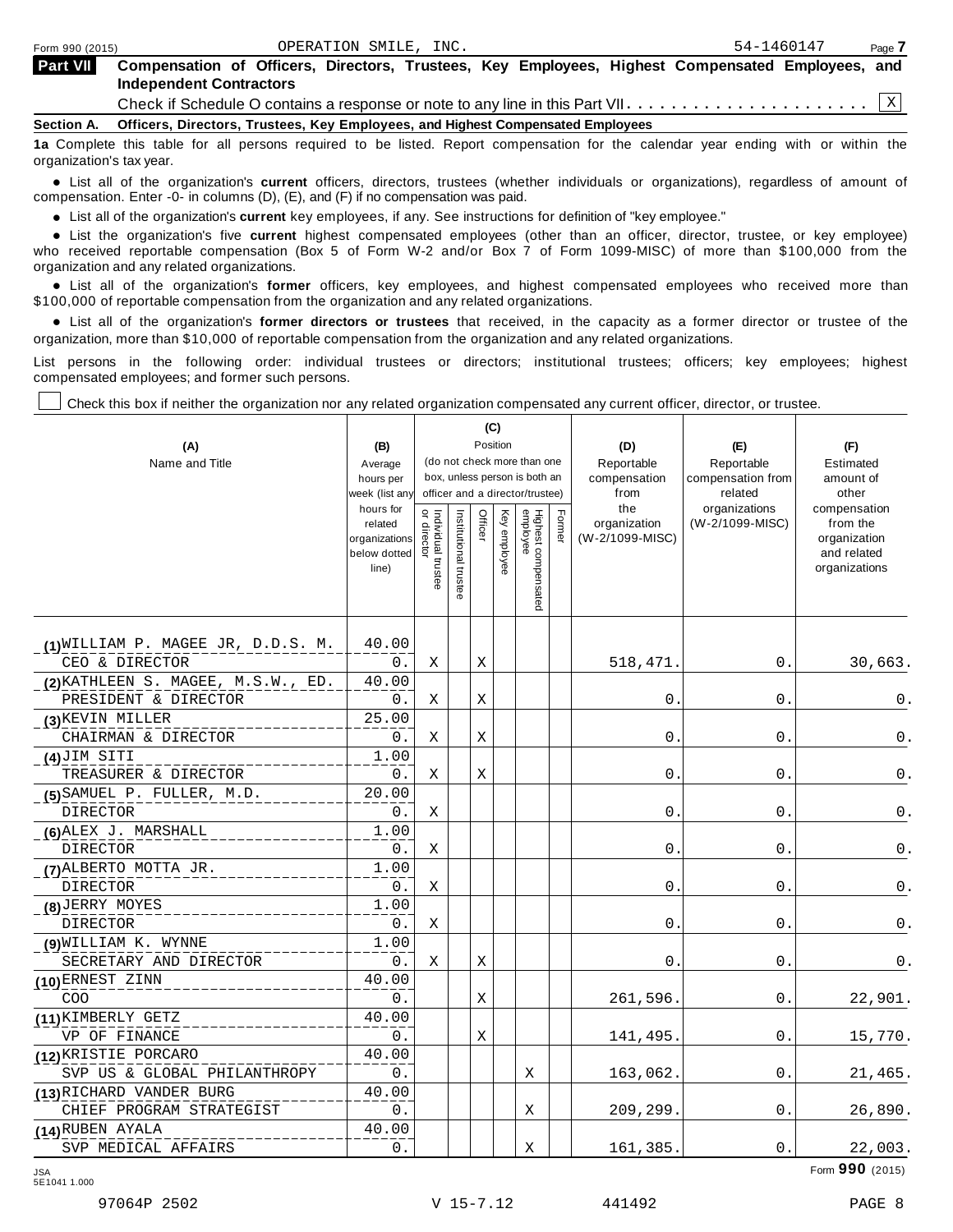#### OPERATION SMILE, INC. 54-1460147

Form <sup>990</sup> (2015) Page **8 Part VII Section A. Officers, Directors, Trustees, Key Employees, and Highest Compensated Employees** *(continued)* **(A) (B) (C) (D) (E) (F)** Reportable Name and title **Average** Position Reportable Estimated (do not check more than one compensation compensation from amount of hours per box, unless person is both an week (list any from related other officer and a director/trustee) compensation hours for the organizations Officer Former  $\overline{\circ}$ Key from the related Individual Institutional employee Highest organization (W-2/1099-MISC) director organization organizations (W-2/1099-MISC) employee and related below dotted compensated line) organizations trustee trustee ( 15) LISA JARDANHAZY 40.00 VP GLOBAL MEDIA STRATEGY & PR  $| 0. | 1 | 128,800. | 0. 18,993.$ 16) CHRISTOPHER BRYANT | 40.00 SVP ENT APP & TECH 0. X 132,352. 0. 19,755. ----------------------------\_\_\_\_\_\_\_\_\_\_\_\_\_\_\_\_\_\_\_\_\_\_\_\_\_\_\_ **1b Sub-total** m m m m m m m m m m m m m m m m m m m m m m m m m m m m m m m m m m m m m m I  $1,455,308.$  0. 139,692. **c** Total from continuation sheets to Part VII, Section A manufacturers and  $\frac{1}{2}$ <br>definition of the multiple of the multiple 261,152. 0. 38,748. **<sup>d</sup> Total (add lines 1b and 1c)** m m m m m m m m m m m m m m m m m m m m m m m m m m m m I 1,716,460. 0. 178,440. **2** Total number of individuals (including but not limited to those listed above) who received more than \$100,000 of reportable compensation from the organization  $\blacktriangleright$ 12 **Yes No 3** Did the organization list any **former** officer, director, or trustee, key employee, or highest compensated employee on line 1a? *If "Yes," complete Schedule <sup>J</sup> for such individual* m m m m m m m m m m m m m m m m m m m m m m m m m m **<sup>3</sup>** X **4** For any individual listed on line 1a, is the sum of reportable compensation and other compensation from the organization and related organizations greater than \$150,000? *If "Yes," complete Schedule J for such individual* m m m m m m m m m m m m m m m m m m m m m m m m m m m m m m m m m m m m m m m m m m m m m m m m m m m m m m m m m m m **<sup>4</sup>** X **5** Did any person listed on line 1a receive or accrue compensation from any unrelated organization or individual for services rendered to the organization? *If"Yes," complete Schedule <sup>J</sup> for such person* mm m m m m m m m m m m m m m m **<sup>5</sup>** X **Section B. Independent Contractors 1** Complete this table for your five highest compensated independent contractors that received more than \$100,000 of compensation from the organization. Report compensation for the calendar year ending with or within the organization's tax year. **(A) (B) (C)** Name and business address Description of services Compensation ATTACHMENT 5 **2** Total number of independent contractors (including but not limited to those listed above) who received more than \$100,000 in compensation from the organization  $\blacktriangleright$ 13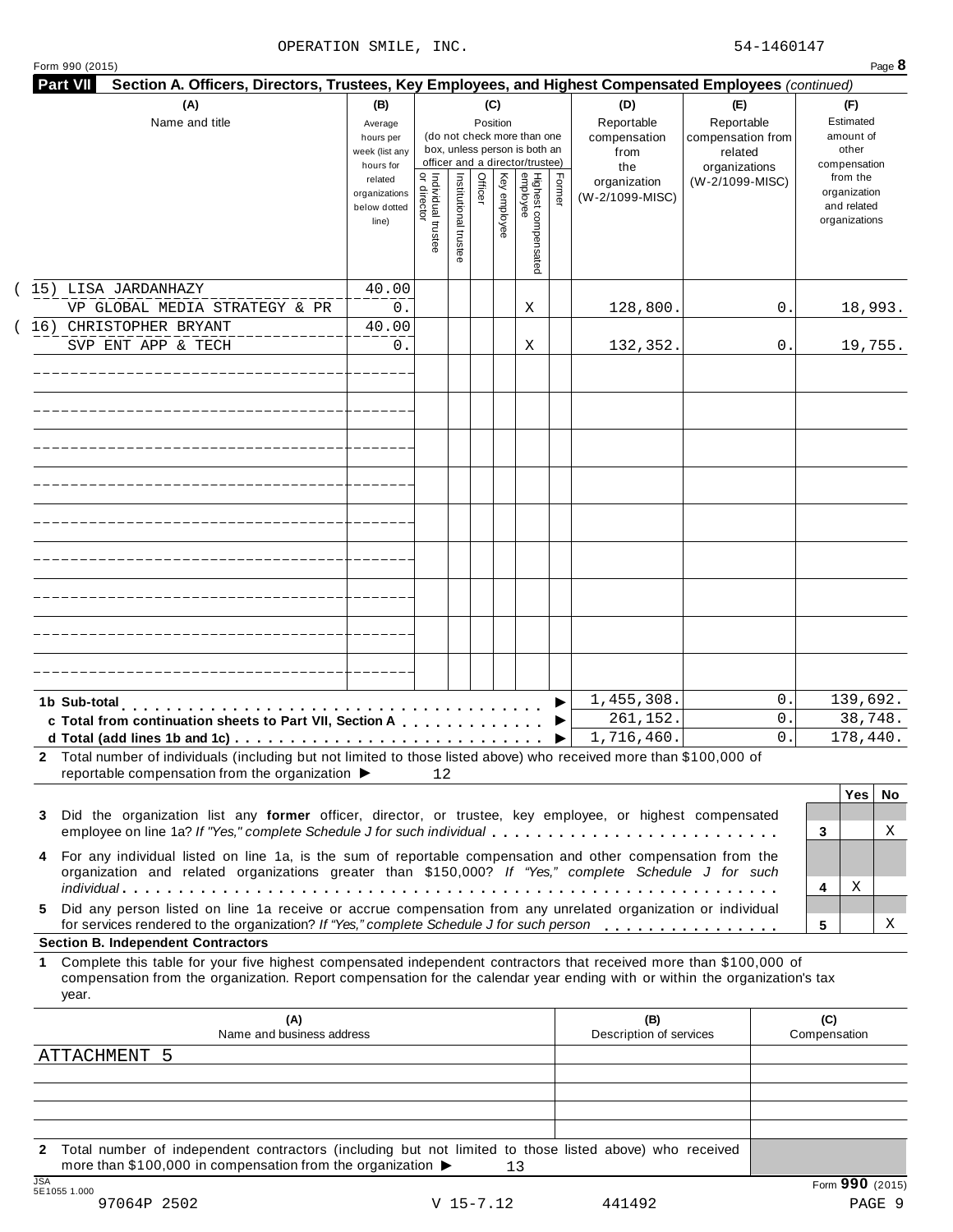|                                                                  | Part VIII                   | <b>Statement of Revenue</b>                                                                                                                                                                                                                                                                                                                                                                                                                               |                                            |                                                              |                                             |                                                    |                                         |                                                                         |
|------------------------------------------------------------------|-----------------------------|-----------------------------------------------------------------------------------------------------------------------------------------------------------------------------------------------------------------------------------------------------------------------------------------------------------------------------------------------------------------------------------------------------------------------------------------------------------|--------------------------------------------|--------------------------------------------------------------|---------------------------------------------|----------------------------------------------------|-----------------------------------------|-------------------------------------------------------------------------|
|                                                                  |                             |                                                                                                                                                                                                                                                                                                                                                                                                                                                           |                                            |                                                              | (A)<br>Total revenue                        | (B)<br>Related or<br>exempt<br>function<br>revenue | (C)<br>Unrelated<br>business<br>revenue | - 8<br>(D)<br>Revenue<br>excluded from tax<br>under sections<br>512-514 |
| <b>Contributions, Gifts, Grants</b><br>and Other Similar Amounts | 1a<br>b<br>с<br>d<br>е<br>f | Federated campaigns<br>Membership dues<br>Fundraising events <b>Fundraising</b><br>Related organizations <b>and the set of the set of the set of the set of the set of the set of the set of the set of the set of the set of the set of the set of the set of the set of the set of the set of the set of the set </b><br>Government grants (contributions)<br>All other contributions, gifts, grants,<br>and similar amounts not included above         | 1а<br>1b<br>1с<br>1d<br>1е<br>1f           | 214,722.<br>2,540,243.<br>200, 436.<br>58,100,591.           |                                             |                                                    |                                         |                                                                         |
|                                                                  | g<br>h.                     | Noncash contributions included in lines 1a-1f: \$<br>Total. Add lines 1a-1f ▶                                                                                                                                                                                                                                                                                                                                                                             |                                            | 4,382,517.                                                   | 61,055,992                                  |                                                    |                                         |                                                                         |
| Program Service Revenue                                          | 2a<br>b<br>c<br>d           | YOUTH CONFERENCES<br>BARRIERS TO CARE<br>MISSION ADMISSION<br>MERCHANDISE SALES                                                                                                                                                                                                                                                                                                                                                                           |                                            | <b>Business Code</b><br>900099<br>900099<br>900099<br>900099 | 462,641.<br>292,250.<br>138,380.<br>59,542. | 462,641.<br>292,250.<br>138,380.<br>59,542.        |                                         |                                                                         |
|                                                                  | е<br>f<br>g                 | All other program service revenue<br>Total. Add lines 2a-2f ▶                                                                                                                                                                                                                                                                                                                                                                                             |                                            |                                                              | 952,813.                                    |                                                    |                                         |                                                                         |
|                                                                  | 3<br>4<br>5                 | Investment<br>income<br>and other similar amounts) $\cdots$ $\cdots$ $\cdots$<br>Income from investment of tax-exempt bond proceeds $\blacksquare$                                                                                                                                                                                                                                                                                                        | (including<br>dividends,<br>(i) Real       | interest,<br>(ii) Personal                                   | 17,692.<br>$\mathsf{0}$ .<br>$\mathsf{0}$ . |                                                    |                                         | 17,692.                                                                 |
|                                                                  | 6a<br>b<br>c<br>d           | Gross rents <b>Container and Container</b><br>Less: rental expenses<br>Rental income or (loss)<br>Net rental income or (loss)                                                                                                                                                                                                                                                                                                                             | 6,000.<br>4,354.<br>1,646.                 | . ▶                                                          | 1,646.                                      |                                                    |                                         | 1,646.                                                                  |
|                                                                  | 7a<br>b                     | Gross amount from sales of<br>assets other than inventory<br>Less: cost or other basis<br>and sales expenses                                                                                                                                                                                                                                                                                                                                              | (i) Securities<br>1,096,985.<br>1,148,925. | (ii) Other<br>202,134.<br>93,381.                            |                                             |                                                    |                                         |                                                                         |
|                                                                  | c<br>d<br>8а                | Gain or (loss)<br>Net gain or (loss) $\qquad \qquad$ $\qquad \qquad$ $\qquad$ $\qquad$ $\qquad$ $\qquad$ $\qquad$ $\qquad$ $\qquad$ $\qquad$ $\qquad$ $\qquad$ $\qquad$ $\qquad$ $\qquad$ $\qquad$ $\qquad$ $\qquad$ $\qquad$ $\qquad$ $\qquad$ $\qquad$ $\qquad$ $\qquad$ $\qquad$ $\qquad$ $\qquad$ $\qquad$ $\qquad$ $\qquad$ $\qquad$ $\qquad$ $\qquad$<br>Gross income from fundraising<br>events (not including $\frac{6}{3}$ $\frac{2,540,243}{2}$ | $-51,940.$                                 | 108,753.                                                     | 56,813.                                     |                                                    |                                         | 56,813.                                                                 |
| Other Revenue                                                    | b<br>с                      | of contributions reported on line 1c).<br>See Part IV, line 18 a<br>Less: direct expenses<br>Net income or (loss) from fundraising events ________                                                                                                                                                                                                                                                                                                        | b                                          | 313,843.<br>851,067.                                         | $-537, 224.$                                |                                                    |                                         | $-537, 224.$                                                            |
|                                                                  | 9а                          | Gross income from gaming activities.<br>See Part IV, line 19 a                                                                                                                                                                                                                                                                                                                                                                                            |                                            |                                                              |                                             |                                                    |                                         |                                                                         |
|                                                                  | b<br>c<br>10a               | Less: direct expenses<br>Net income or (loss) from gaming activities. $\blacksquare$<br>Gross sales of inventory,                                                                                                                                                                                                                                                                                                                                         | b<br>less                                  |                                                              | $\mathbf{0}$ .                              |                                                    |                                         |                                                                         |
|                                                                  | b<br>c                      | Net income or (loss) from sales of inventory                                                                                                                                                                                                                                                                                                                                                                                                              | b                                          |                                                              | $\mathbf{0}$ .                              |                                                    |                                         |                                                                         |
|                                                                  | 11a<br>b<br>c               | Miscellaneous Revenue<br>CURRENCY LOSS<br>MISCELLANEOUS<br><u> 1989 - Jan Barbara Barbara, manazarta da </u>                                                                                                                                                                                                                                                                                                                                              |                                            | <b>Business Code</b><br>900099<br>900099                     | $-94, 299.$<br>703.                         |                                                    |                                         | $-94, 299.$<br>703.                                                     |
|                                                                  | d<br>е<br>12                | All other revenue entitled and a series of the series of the series of the series of the series of the series<br>Total revenue. See instructions.                                                                                                                                                                                                                                                                                                         |                                            |                                                              | $-93,596.$<br>61, 454, 136.                 | 952,813.                                           |                                         | $-554,669.$                                                             |
| <b>ISA</b>                                                       |                             |                                                                                                                                                                                                                                                                                                                                                                                                                                                           |                                            |                                                              |                                             |                                                    |                                         |                                                                         |

Form <sup>990</sup> (2015) Page **9** OPERATION SMILE, INC. 54-1460147

JSA Form **990** (2015) 5E1051 1.000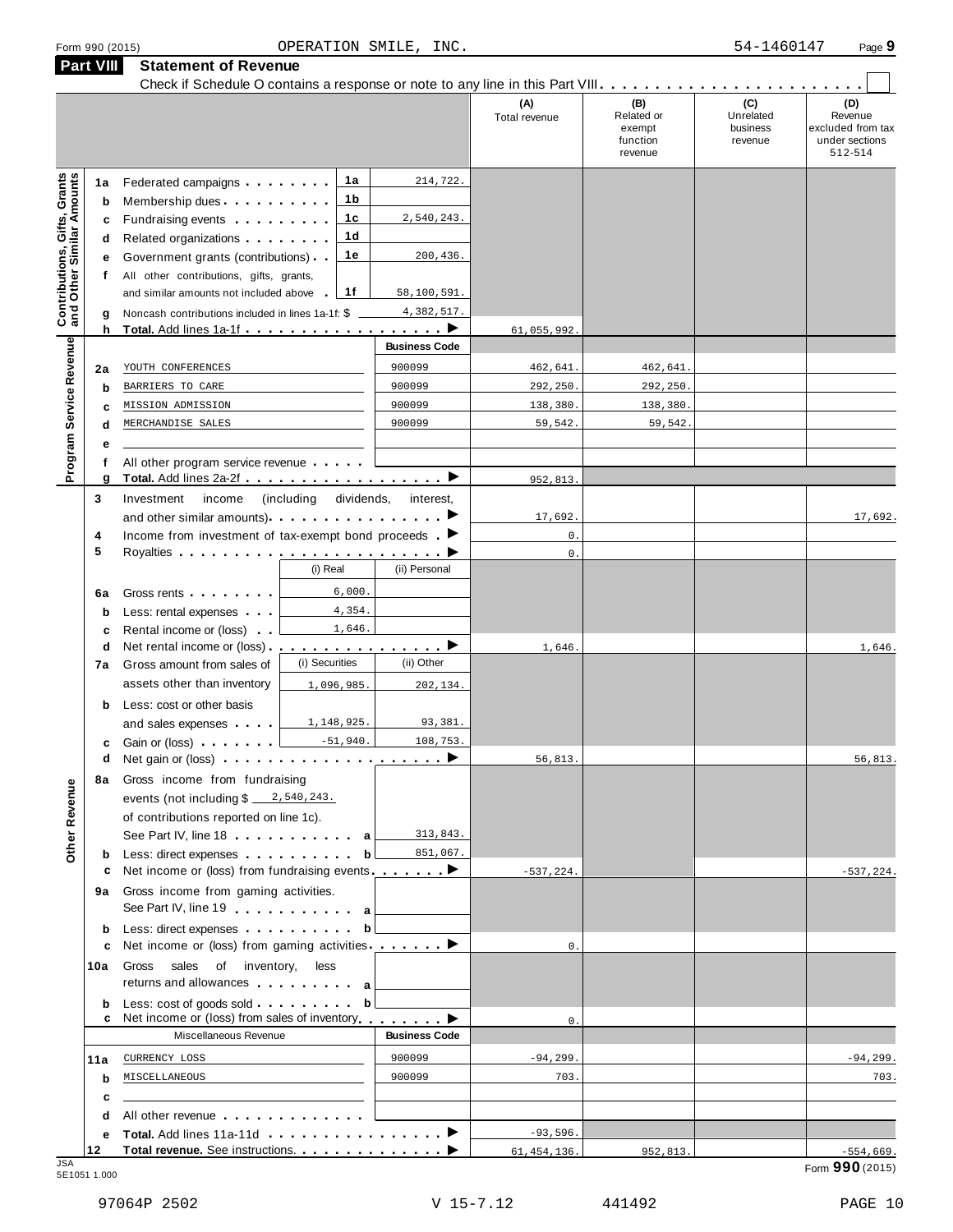#### Form <sup>990</sup> (2015) Page **10** OPERATION SMILE, INC. 54-1460147

|            | <b>Part IX</b> Statement of Functional Expenses                                                                                                                                                                                |                         |                                    |                                           |                                |
|------------|--------------------------------------------------------------------------------------------------------------------------------------------------------------------------------------------------------------------------------|-------------------------|------------------------------------|-------------------------------------------|--------------------------------|
|            | Section 501(c)(3) and 501(c)(4) organizations must complete all columns. All other organizations must complete column (A).                                                                                                     |                         |                                    |                                           |                                |
|            |                                                                                                                                                                                                                                |                         |                                    |                                           |                                |
|            | Do not include amounts reported on lines 6b, 7b,<br>8b, 9b, and 10b of Part VIII.                                                                                                                                              | (A)<br>Total expenses   | (B)<br>Program service<br>expenses | (C)<br>Management and<br>general expenses | (D)<br>Fundraising<br>expenses |
|            | 1 Grants and other assistance to domestic organizations                                                                                                                                                                        |                         |                                    |                                           |                                |
|            | and domestic governments. See Part IV, line 21                                                                                                                                                                                 | 143,853.                | 143,853.                           |                                           |                                |
|            | 2 Grants and other assistance to domestic<br>individuals. See Part IV, line 22                                                                                                                                                 | 27,315.                 | 27,315.                            |                                           |                                |
|            | 3 Grants and other assistance to foreign                                                                                                                                                                                       |                         |                                    |                                           |                                |
|            | organizations, foreign governments, and foreign                                                                                                                                                                                |                         |                                    |                                           |                                |
|            | individuals. See Part IV, lines 15 and 16                                                                                                                                                                                      | 8,489,286.              | 8,489,286.                         |                                           |                                |
|            | 4 Benefits paid to or for members                                                                                                                                                                                              | 0                       |                                    |                                           |                                |
|            | 5 Compensation of current officers, directors,<br>trustees, and key employees                                                                                                                                                  | 1,105,139.              | 394,131.                           | 472,580.                                  | 238,428.                       |
|            | 6 Compensation not included above, to disqualified                                                                                                                                                                             |                         |                                    |                                           |                                |
|            | persons (as defined under section 4958(f)(1)) and                                                                                                                                                                              |                         |                                    |                                           |                                |
|            | persons described in section 4958(c)(3)(B)                                                                                                                                                                                     | 218,108.                | 56,708.                            | 56,708.                                   | 104,692.                       |
|            | 7 Other salaries and wages                                                                                                                                                                                                     | 9,022,619.              | 5, 149, 121.                       | 2,203,612.                                | 1,669,886.                     |
|            | 8 Pension plan accruals and contributions (include                                                                                                                                                                             |                         |                                    |                                           |                                |
|            | section 401(k) and 403(b) employer contributions)                                                                                                                                                                              | 585,079.<br>934,905.    | 334,640.<br>529,872.               | 143,388.<br>246,011.                      | 107,051.<br>159,022.           |
|            | 9 Other employee benefits                                                                                                                                                                                                      | 745,417.                | 419,968.                           | 187,231.                                  | 138,218.                       |
| 10         | Payroll taxes                                                                                                                                                                                                                  |                         |                                    |                                           |                                |
|            | 11 Fees for services (non-employees):                                                                                                                                                                                          | 0                       |                                    |                                           |                                |
|            | a Management                                                                                                                                                                                                                   | 373,036.                | 24,298.                            | 346,655.                                  | 2,083.                         |
|            |                                                                                                                                                                                                                                | 104,360.                | 14,247.                            | 87,846.                                   | 2,267.                         |
|            | c Accounting                                                                                                                                                                                                                   | 0                       |                                    |                                           |                                |
|            | d Lobbying<br>e Professional fundraising services. See Part IV, line 17                                                                                                                                                        | 2,875,194.              |                                    |                                           | 2,875,194.                     |
|            | f Investment management fees                                                                                                                                                                                                   | 0                       |                                    |                                           |                                |
|            | 9 Other. (If line 11g amount exceeds 10% of line 25, column                                                                                                                                                                    |                         |                                    |                                           |                                |
|            | (A) amount, list line 11g expenses on Schedule O.).                                                                                                                                                                            | 3,023,825.              | 1,872,782.                         | 587,204.                                  | 563,839.                       |
|            | 12 Advertising and promotion                                                                                                                                                                                                   | 2,285,411.              | 762,009.                           | 88,237.                                   | 1,435,165.                     |
| 13         | Office expenses                                                                                                                                                                                                                | 2,682,190.              | 1,709,398.                         | 849,360.                                  | 123,432.                       |
| 14         | Information technology experience of the state of the state of the state of the state of the state of the state of the state of the state of the state of the state of the state of the state of the state of the state of the | 238,997.                | 167,740.                           | 38,927.                                   | 32,330.                        |
| 15         |                                                                                                                                                                                                                                | 0.                      |                                    |                                           |                                |
|            | 16 Occupancy                                                                                                                                                                                                                   | 798,642.                | 426,463.                           | 59,337.                                   | 312,842.                       |
|            | 17 Travel <b>17 Travel</b>                                                                                                                                                                                                     | 5,609,100.              | 5,009,658.                         | 347,001.                                  | 252, 441.                      |
|            | 18 Payments of travel or entertainment expenses                                                                                                                                                                                |                         |                                    |                                           |                                |
|            | for any federal, state, or local public officials                                                                                                                                                                              | 0                       |                                    |                                           |                                |
|            | 19 Conferences, conventions, and meetings                                                                                                                                                                                      | 438,655.                | 363,068.                           | 40,290.                                   | 35,297.                        |
| 20         | Interest                                                                                                                                                                                                                       | 34,054.                 | 10,022.                            | 22, 421.                                  | 1,611.                         |
| 21         | Payments to affiliates <b>Exercise Services</b>                                                                                                                                                                                | 0                       |                                    |                                           |                                |
| 22         | Depreciation, depletion, and amortization                                                                                                                                                                                      | 1,053,781.              | 586,956.                           | 415,712.                                  | 51,113.                        |
| 23         | Insurance experience and a series and a series of the series of the series of the series of the series of the s                                                                                                                | 147,872.                | 43,097.                            | 101,610.                                  | 3,165.                         |
| 24         | Other expenses. Itemize expenses not covered                                                                                                                                                                                   |                         |                                    |                                           |                                |
|            | above (List miscellaneous expenses in line 24e. If                                                                                                                                                                             |                         |                                    |                                           |                                |
|            | line 24e amount exceeds 10% of line 25, column                                                                                                                                                                                 |                         |                                    |                                           |                                |
|            | (A) amount, list line 24e expenses on Schedule O.)                                                                                                                                                                             |                         |                                    |                                           |                                |
|            | a PUBLIC AWARENESS<br>كالمستحدث والمستندان                                                                                                                                                                                     | 18, 177, 983.           | 9,865,243.                         | 409,959.                                  | 7,902,781.                     |
|            | <b>bMISSION SUPPLIES</b><br>____________                                                                                                                                                                                       | 6, 232, 731.            | 6,232,731.                         |                                           |                                |
|            | <b>cBAD DEBT EXPENSE</b>                                                                                                                                                                                                       | 577, 357.               |                                    | 577,357.                                  |                                |
|            | $d$ OTHER MISSION EXPENSE                                                                                                                                                                                                      | 506,243.                | 506,243.                           |                                           |                                |
|            | e All other expenses $\frac{1}{1}$                                                                                                                                                                                             | 158,890.<br>66,590,042. | 72,874.<br>43,211,723.             | 65,757.<br>7,347,203.                     | 20, 259.<br>16,031,116.        |
|            | 25 Total functional expenses. Add lines 1 through 24e<br>26 Joint costs. Complete this line only if the<br>organization reported in column (B) joint costs<br>from a combined educational campaign and                         |                         |                                    |                                           |                                |
|            | fundraising solicitation. Check here $\blacktriangleright$   X  if                                                                                                                                                             |                         |                                    |                                           |                                |
| <b>JSA</b> | following SOP 98-2 (ASC 958-720)<br>5E1052 1.000                                                                                                                                                                               | 25,822,380.             | 11,736,683.                        | 1,677,232.                                | 12,408,465.<br>Form 990 (2015) |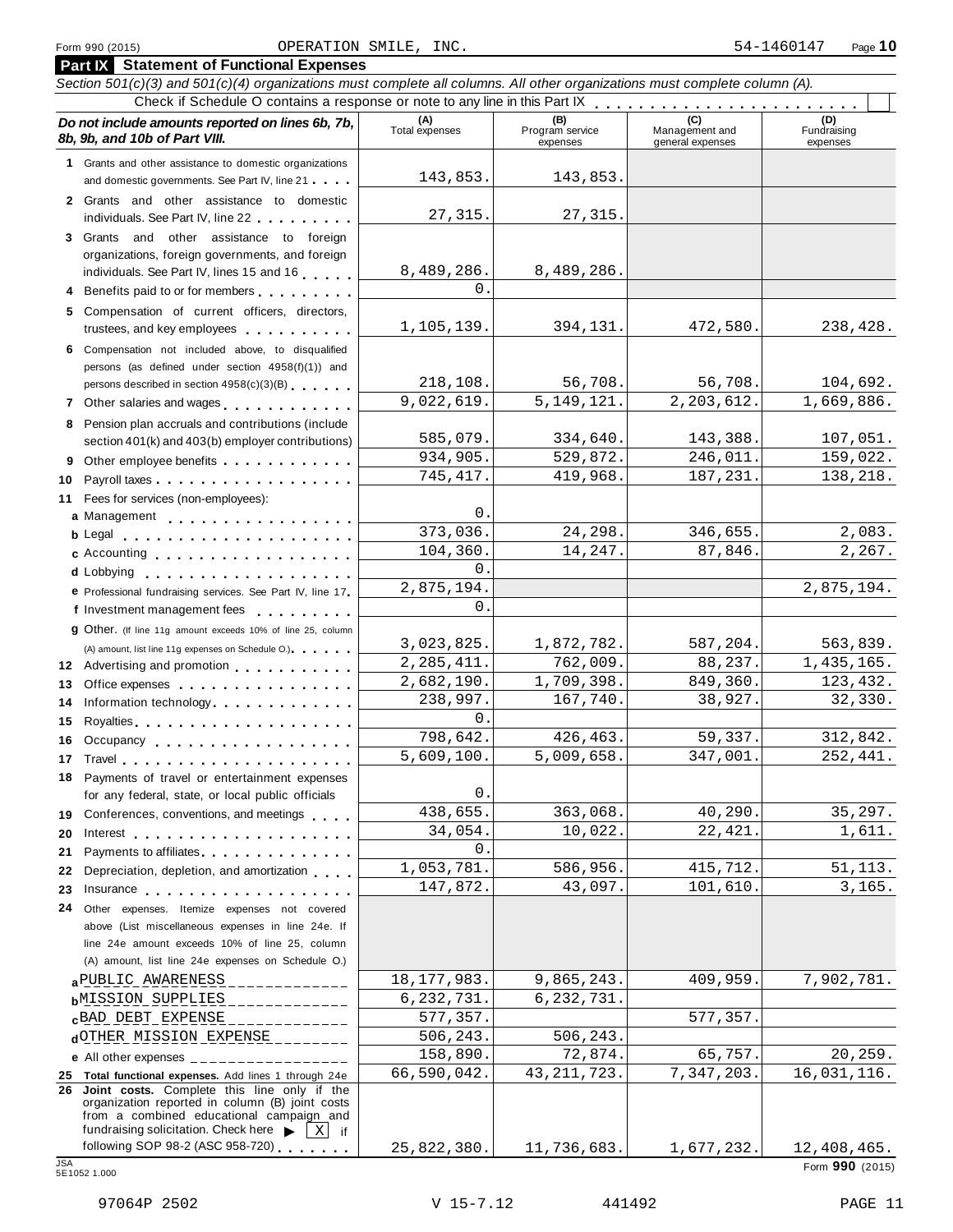### OPERATION SMILE, INC. 54-1460147

| Form 990 (2015) | Page |
|-----------------|------|
|                 |      |

|                             | Part X   | <b>Balance Sheet</b>                                                                                                                                                                                                                                                                                         |                          |                         |                    |
|-----------------------------|----------|--------------------------------------------------------------------------------------------------------------------------------------------------------------------------------------------------------------------------------------------------------------------------------------------------------------|--------------------------|-------------------------|--------------------|
|                             |          |                                                                                                                                                                                                                                                                                                              |                          |                         |                    |
|                             |          |                                                                                                                                                                                                                                                                                                              | (A)<br>Beginning of year |                         | (B)<br>End of year |
|                             | 1        |                                                                                                                                                                                                                                                                                                              | 5,727,090.               | $\mathbf 1$             | 2,870,657.         |
|                             | 2        |                                                                                                                                                                                                                                                                                                              | 731,445.                 | $\overline{2}$          | 1,095,766.         |
|                             | 3        |                                                                                                                                                                                                                                                                                                              | 12,690,121.              | 3                       | 12,776,537.        |
|                             | 4        |                                                                                                                                                                                                                                                                                                              | 393,556.                 | $\overline{\mathbf{4}}$ | 312,018.           |
|                             | 5        | Loans and other receivables from current and former officers, directors,                                                                                                                                                                                                                                     |                          |                         |                    |
|                             |          | trustees, key employees, and highest compensated employees.                                                                                                                                                                                                                                                  |                          |                         |                    |
|                             |          | Complete Part II of Schedule L                                                                                                                                                                                                                                                                               | 0.                       | 5                       | 0.                 |
|                             | 6        | Complete Part if of Scriedule L<br>Loans and other receivables from other disqualified persons (as defined under section<br>$4958(f)(1)$ , persons described in section $4958(c)(3)(B)$ , and contributing employers<br>and sponsoring organizations of section $501(c)(9)$ voluntary employees' beneficiary |                          |                         |                    |
|                             |          | organizations (see instructions). Complete Part II of Schedule L <sub>1111111</sub> , productions                                                                                                                                                                                                            | $\boldsymbol{0}$ .       | 6                       | 0.                 |
| Assets                      | 7        |                                                                                                                                                                                                                                                                                                              | $\Omega$ .               | $\overline{7}$          | 0.                 |
|                             | 8        | Inventories for sale or use enterpreteration of the contract of the sale or use of the contract of the contract of the contract of the contract of the contract of the contract of the contract of the contract of the contrac                                                                               | 6, 207, 777.             | 8                       | 5,199,508.         |
|                             | 9        | Prepaid expenses and deferred charges                                                                                                                                                                                                                                                                        | 750,942.                 | 9                       | 1,166,230.         |
|                             |          | 10a Land, buildings, and equipment: cost or                                                                                                                                                                                                                                                                  |                          |                         |                    |
|                             |          | 26,894,826.<br>other basis. Complete Part VI of Schedule D<br> 10a                                                                                                                                                                                                                                           |                          |                         |                    |
|                             |          | $\frac{5}{1}$ , 786, 656.                                                                                                                                                                                                                                                                                    | $21, 129, 825.$ 10c      |                         | 21,108,170.        |
|                             | 11       |                                                                                                                                                                                                                                                                                                              | 0.<br>$\mathbf{0}$ .     | 11                      | 0.                 |
|                             | 12       | Investments - other securities. See Part IV, line 11                                                                                                                                                                                                                                                         | $\mathbf{0}$ .           | 12<br>13                | 0.<br>0.           |
|                             | 13       | Investments - program-related. See Part IV, line 11                                                                                                                                                                                                                                                          | $\mathbf{0}$ .           | 14                      | 0.                 |
|                             | 14       | Intangible assets experience in the contract of the contract of the contract of the contract of the contract of the contract of the contract of the contract of the contract of the contract of the contract of the contract o                                                                               | $\Omega$ .               | 15                      | 0.                 |
|                             | 15<br>16 |                                                                                                                                                                                                                                                                                                              | 47,630,756.              | 16                      | 44,528,886.        |
|                             | 17       | Total assets. Add lines 1 through 15 (must equal line 34)<br>Accounts payable and accrued expenses                                                                                                                                                                                                           | 4,945,656.               | 17                      | 7,756,389.         |
|                             | 18       |                                                                                                                                                                                                                                                                                                              | 0.                       | 18                      | 0.                 |
|                             | 19       |                                                                                                                                                                                                                                                                                                              | 324,741.                 | 19                      | 303, 445.          |
|                             | 20       |                                                                                                                                                                                                                                                                                                              | 0                        | 20                      | $0$ .              |
|                             | 21       | Escrow or custodial account liability. Complete Part IV of Schedule D                                                                                                                                                                                                                                        | $\Omega$ .               | 21                      | 0.                 |
|                             | 22       | Loans and other payables to current and former officers, directors,                                                                                                                                                                                                                                          |                          |                         |                    |
| Liabilities                 |          | trustees, key employees, highest compensated employees, and                                                                                                                                                                                                                                                  |                          |                         |                    |
|                             |          | disqualified persons. Complete Part II of Schedule L.                                                                                                                                                                                                                                                        | 0.                       | 22                      | 0.                 |
|                             | 23       | Secured mortgages and notes payable to unrelated third parties                                                                                                                                                                                                                                               | 8,122,053.               | 23                      | 7,875,626.         |
|                             | 24       | Unsecured notes and loans payable to unrelated third parties entity and such a set of the United States                                                                                                                                                                                                      | 700,000.                 | 24                      | 400,000.           |
|                             | 25       | Other liabilities (including federal income tax, payables to related third                                                                                                                                                                                                                                   |                          |                         |                    |
|                             |          | parties, and other liabilities not included on lines 17-24). Complete Part X                                                                                                                                                                                                                                 |                          |                         |                    |
|                             |          |                                                                                                                                                                                                                                                                                                              | 1,276,340.               | 25                      | 1,110,231.         |
|                             | 26       |                                                                                                                                                                                                                                                                                                              | 15,368,790.              | 26                      | 17,445,691.        |
|                             |          | $X$ and<br>Organizations that follow SFAS 117 (ASC 958), check here ▶<br>complete lines 27 through 29, and lines 33 and 34.                                                                                                                                                                                  |                          |                         |                    |
|                             | 27       | Unrestricted net assets                                                                                                                                                                                                                                                                                      | 20,596,486.              | 27                      | 18, 254, 536.      |
|                             | 28       |                                                                                                                                                                                                                                                                                                              | 11,665,480.              | 28                      | 8,828,659.         |
|                             | 29       | Permanently restricted net assets entertainment of the set of the set of the set of the set of the set of the set of the set of the set of the set of the set of the set of the set of the set of the set of the set of the se                                                                               | 0.                       | 29                      | 0.                 |
| Net Assets or Fund Balances |          | Organizations that do not follow SFAS 117 (ASC 958), check here ▶<br>and<br>complete lines 30 through 34.                                                                                                                                                                                                    |                          |                         |                    |
|                             | 30       |                                                                                                                                                                                                                                                                                                              |                          | 30                      |                    |
|                             | 31       | Paid-in or capital surplus, or land, building, or equipment fund                                                                                                                                                                                                                                             |                          | 31                      |                    |
|                             | 32       | Retained earnings, endowment, accumulated income, or other funds                                                                                                                                                                                                                                             |                          | 32                      |                    |
|                             | 33       |                                                                                                                                                                                                                                                                                                              | 32, 261, 966.            | 33                      | 27,083,195.        |
|                             | 34       |                                                                                                                                                                                                                                                                                                              | 47,630,756.              | 34                      | 44,528,886.        |

Form **990** (2015)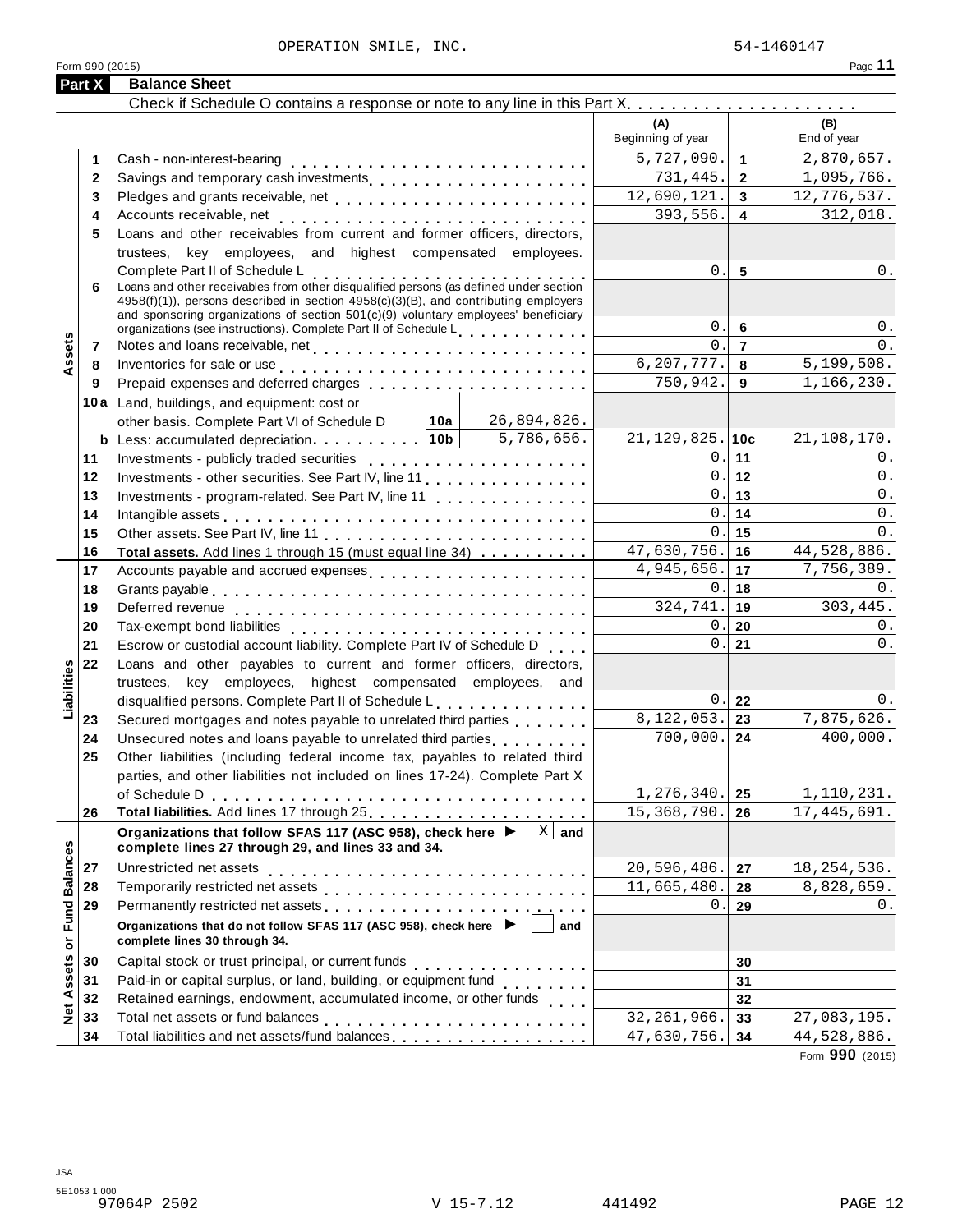| OPERATION SMILE, |  | INC. |
|------------------|--|------|
|------------------|--|------|

|                 | Form 990 (2015)                                                                                                |                         |                |                 | Page 12 |
|-----------------|----------------------------------------------------------------------------------------------------------------|-------------------------|----------------|-----------------|---------|
| Part XI         | <b>Reconciliation of Net Assets</b>                                                                            |                         |                |                 |         |
|                 | Check if Schedule O contains a response or note to any line in this Part XI                                    |                         |                |                 |         |
| 1               |                                                                                                                | $\mathbf{1}$            |                | 61, 454, 136.   |         |
| $\mathbf{2}$    | Total expenses (must equal Part IX, column (A), line 25)                                                       | $\mathbf{2}$            |                | 66,590,042.     |         |
| 3               | Revenue less expenses. Subtract line 2 from line 1                                                             | $\mathbf{3}$            |                | $-5, 135, 906.$ |         |
| 4               | Net assets or fund balances at beginning of year (must equal Part X, line 33, column (A))                      | $\overline{\mathbf{4}}$ |                | 32, 261, 966.   |         |
| 5               |                                                                                                                | 5                       |                | $-42,865.$      |         |
| 6               |                                                                                                                | 6                       |                |                 | 0.      |
| $\overline{7}$  |                                                                                                                | $\overline{7}$          |                |                 | 0.      |
| 8               |                                                                                                                | 8                       |                |                 | 0.      |
| 9               | Other changes in net assets or fund balances (explain in Schedule O)<br>[2005]                                 | 9                       |                |                 | 0.      |
| 10              | Net assets or fund balances at end of year. Combine lines 3 through 9 (must equal Part X, line                 |                         |                |                 |         |
|                 |                                                                                                                | 10                      |                | 27,083,195.     |         |
| <b>Part XII</b> | <b>Financial Statements and Reporting</b>                                                                      |                         |                |                 |         |
|                 |                                                                                                                |                         |                |                 |         |
|                 |                                                                                                                |                         |                | Yes   No        |         |
| 1               | $X$ Accrual<br>Accounting method used to prepare the Form 990:     Cash<br>Other                               |                         |                |                 |         |
|                 | If the organization changed its method of accounting from a prior year or checked "Other," explain in          |                         |                |                 |         |
|                 | Schedule O.                                                                                                    |                         |                |                 |         |
|                 | 2a Were the organization's financial statements compiled or reviewed by an independent accountant?             |                         | 2a             |                 | Χ       |
|                 | If "Yes," check a box below to indicate whether the financial statements for the year were compiled or         |                         |                |                 |         |
|                 | reviewed on a separate basis, consolidated basis, or both:                                                     |                         |                |                 |         |
|                 | <b>Consolidated basis</b><br>Separate basis<br>Both consolidated and separate basis                            |                         |                |                 |         |
|                 | <b>b</b> Were the organization's financial statements audited by an independent accountant?                    |                         | 2 <sub>b</sub> | X               |         |
|                 | If "Yes," check a box below to indicate whether the financial statements for the year were audited on a        |                         |                |                 |         |
|                 | separate basis, consolidated basis, or both:                                                                   |                         |                |                 |         |
|                 | $X$ Separate basis<br>Consolidated basis<br>Both consolidated and separate basis                               |                         |                |                 |         |
|                 | c If "Yes" to line 2a or 2b, does the organization have a committee that assumes responsibility for oversight  |                         |                |                 |         |
|                 | of the audit, review, or compilation of its financial statements and selection of an independent accountant?   |                         | 2c             | х               |         |
|                 | If the organization changed either its oversight process or selection process during the tax year, explain in  |                         |                |                 |         |
|                 | Schedule O.                                                                                                    |                         |                |                 |         |
|                 | 3a As a result of a federal award, was the organization required to undergo an audit or audits as set forth in |                         |                |                 |         |
|                 |                                                                                                                |                         | 3a             |                 | Χ       |
|                 | b If "Yes," did the organization undergo the required audit or audits? If the organization did not undergo the |                         |                |                 |         |
|                 | required audit or audits, explain why in Schedule O and describe any steps taken to undergo such audits.       |                         | 3 <sub>b</sub> |                 |         |

Form **990** (2015)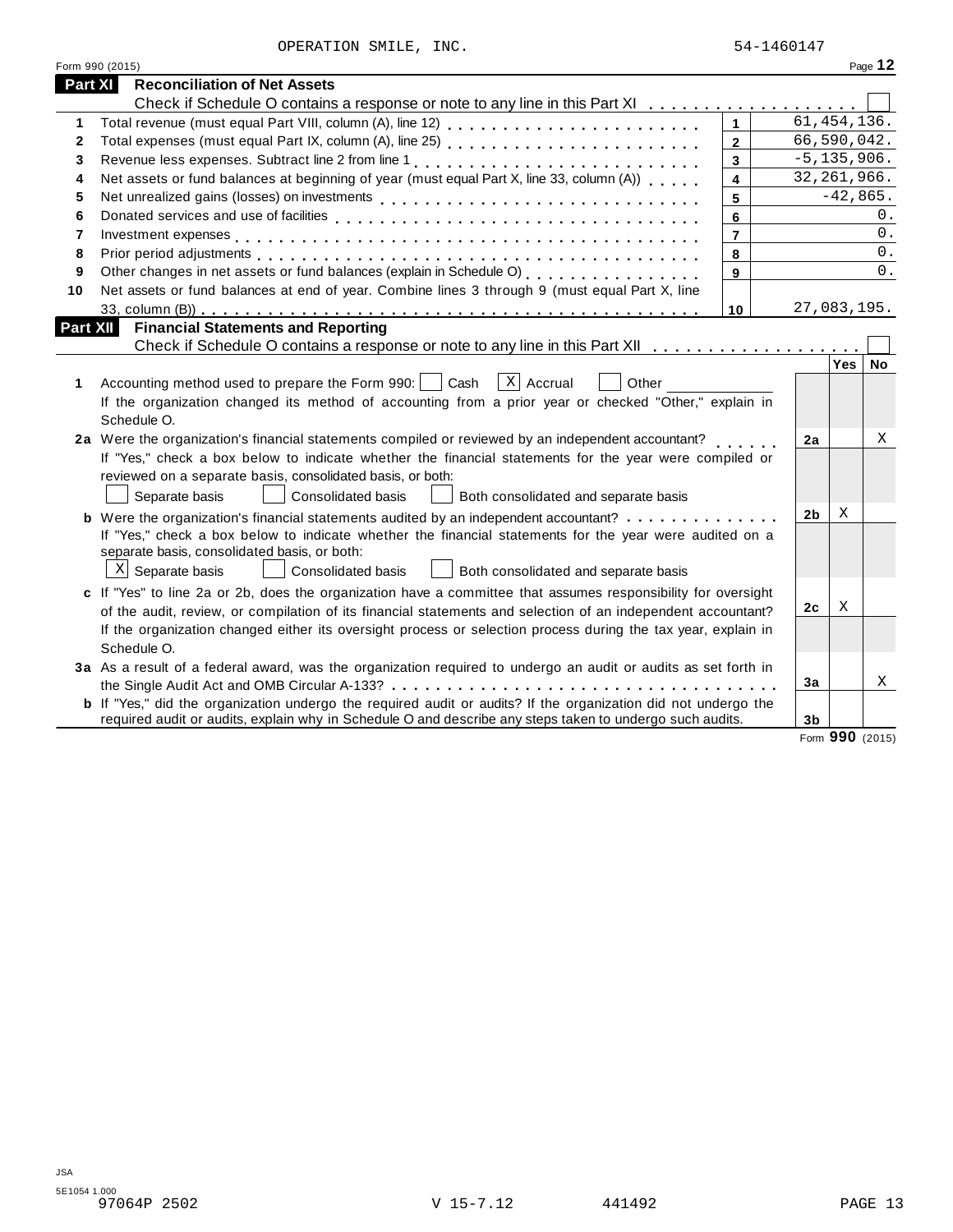# **SCHEDULE A Pub** OMB No. 1545-0047 **lic Charity Status and Public Support**

(Form 990 or 990-EZ) Complete if the organization is a section 501(c)(3) organization or a section  $4947(a)(1)$  nonexempt charitable trust. Internal attach is a section 501(c)(3) organization or a section<br>  $\mathcal{L}(0)$  **I D**<br>
Attach to Form 990 or Form 990-FZ.

|              | Department of the Treasury<br><b>Internal Revenue Service</b> |                                                            | ▶ Attach to Form 990 or Form 990-EZ.                                                                                                     |     |                          | Information about Schedule A (Form 990 or 990-EZ) and its instructions is at www.irs.gov/form990.                            | Open to Public<br>Inspection                                                                                                        |
|--------------|---------------------------------------------------------------|------------------------------------------------------------|------------------------------------------------------------------------------------------------------------------------------------------|-----|--------------------------|------------------------------------------------------------------------------------------------------------------------------|-------------------------------------------------------------------------------------------------------------------------------------|
|              | Name of the organization                                      |                                                            |                                                                                                                                          |     |                          |                                                                                                                              | Employer identification number                                                                                                      |
|              | OPERATION SMILE, INC.                                         |                                                            |                                                                                                                                          |     |                          |                                                                                                                              | 54-1460147                                                                                                                          |
| Part I       |                                                               |                                                            |                                                                                                                                          |     |                          | Reason for Public Charity Status (All organizations must complete this part.) See instructions.                              |                                                                                                                                     |
|              |                                                               |                                                            | The organization is not a private foundation because it is: (For lines 1 through 11, check only one box.)                                |     |                          |                                                                                                                              |                                                                                                                                     |
| 1            |                                                               |                                                            | A church, convention of churches, or association of churches described in section 170(b)(1)(A)(i).                                       |     |                          |                                                                                                                              |                                                                                                                                     |
| 2            |                                                               |                                                            | A school described in section 170(b)(1)(A)(ii). (Attach Schedule E (Form 990 or 990-EZ).)                                                |     |                          |                                                                                                                              |                                                                                                                                     |
| 3            |                                                               |                                                            | A hospital or a cooperative hospital service organization described in section 170(b)(1)(A)(iii).                                        |     |                          |                                                                                                                              |                                                                                                                                     |
| 4            |                                                               |                                                            |                                                                                                                                          |     |                          | A medical research organization operated in conjunction with a hospital described in section 170(b)(1)(A)(iii). Enter the    |                                                                                                                                     |
|              | hospital's name, city, and state:                             |                                                            |                                                                                                                                          |     |                          |                                                                                                                              |                                                                                                                                     |
| 5            |                                                               |                                                            |                                                                                                                                          |     |                          |                                                                                                                              | An organization operated for the benefit of a college or university owned or operated by a governmental unit described in           |
| 6            |                                                               | section 170(b)(1)(A)(iv). (Complete Part II.)              | A federal, state, or local government or governmental unit described in section 170(b)(1)(A)(v).                                         |     |                          |                                                                                                                              |                                                                                                                                     |
| 7            | Χ                                                             |                                                            |                                                                                                                                          |     |                          |                                                                                                                              | An organization that normally receives a substantial part of its support from a governmental unit or from the general public        |
|              |                                                               | described in section 170(b)(1)(A)(vi). (Complete Part II.) |                                                                                                                                          |     |                          |                                                                                                                              |                                                                                                                                     |
| 8            |                                                               |                                                            | A community trust described in section 170(b)(1)(A)(vi). (Complete Part II.)                                                             |     |                          |                                                                                                                              |                                                                                                                                     |
| 9            |                                                               |                                                            |                                                                                                                                          |     |                          |                                                                                                                              | An organization that normally receives: (1) more than 331/3% of its support from contributions, membership fees, and gross          |
|              |                                                               |                                                            |                                                                                                                                          |     |                          |                                                                                                                              | receipts from activities related to its exempt functions - subject to certain exceptions, and (2) no more than 331/3% of its        |
|              |                                                               |                                                            |                                                                                                                                          |     |                          |                                                                                                                              | support from gross investment income and unrelated business taxable income (less section 511 tax) from businesses                   |
|              |                                                               |                                                            | acquired by the organization after June 30, 1975. See section 509(a)(2). (Complete Part III.)                                            |     |                          |                                                                                                                              |                                                                                                                                     |
| 10           |                                                               |                                                            | An organization organized and operated exclusively to test for public safety. See section 509(a)(4).                                     |     |                          |                                                                                                                              |                                                                                                                                     |
| 11           |                                                               |                                                            |                                                                                                                                          |     |                          |                                                                                                                              | An organization organized and operated exclusively for the benefit of, to perform the functions of, or to carry out the purposes of |
|              |                                                               |                                                            |                                                                                                                                          |     |                          |                                                                                                                              | one or more publicly supported organizations described in section 509(a)(1) or section 509(a)(2). See section 509(a)(3). Check      |
|              |                                                               |                                                            |                                                                                                                                          |     |                          | the box in lines 11a through 11d that describes the type of supporting organization and complete lines 11e, 11f, and 11g.    |                                                                                                                                     |
| a            |                                                               |                                                            |                                                                                                                                          |     |                          | Type I. A supporting organization operated, supervised, or controlled by its supported organization(s), typically by giving  |                                                                                                                                     |
|              |                                                               |                                                            |                                                                                                                                          |     |                          |                                                                                                                              | the supported organization(s) the power to regularly appoint or elect a majority of the directors or trustees of the supporting     |
|              |                                                               | organization. You must complete Part IV, Sections A and B. |                                                                                                                                          |     |                          |                                                                                                                              |                                                                                                                                     |
| b            |                                                               |                                                            |                                                                                                                                          |     |                          | Type II. A supporting organization supervised or controlled in connection with its supported organization(s), by having      |                                                                                                                                     |
|              |                                                               |                                                            |                                                                                                                                          |     |                          | control or management of the supporting organization vested in the same persons that control or manage the supported         |                                                                                                                                     |
|              |                                                               |                                                            | organization(s). You must complete Part IV, Sections A and C.                                                                            |     |                          |                                                                                                                              |                                                                                                                                     |
| c            |                                                               |                                                            |                                                                                                                                          |     |                          | Type III functionally integrated. A supporting organization operated in connection with, and functionally integrated with,   |                                                                                                                                     |
|              |                                                               |                                                            | its supported organization(s) (see instructions). You must complete Part IV, Sections A, D, and E.                                       |     |                          |                                                                                                                              |                                                                                                                                     |
| d            |                                                               |                                                            |                                                                                                                                          |     |                          | Type III non-functionally integrated. A supporting organization operated in connection with its supported organization(s)    |                                                                                                                                     |
|              |                                                               |                                                            |                                                                                                                                          |     |                          | that is not functionally integrated. The organization generally must satisfy a distribution requirement and an attentiveness |                                                                                                                                     |
|              |                                                               |                                                            | requirement (see instructions). You must complete Part IV, Sections A and D, and Part V.                                                 |     |                          |                                                                                                                              |                                                                                                                                     |
| е            |                                                               |                                                            |                                                                                                                                          |     |                          | Check this box if the organization received a written determination from the IRS that it is a Type I, Type II, Type III      |                                                                                                                                     |
|              |                                                               |                                                            | functionally integrated, or Type III non-functionally integrated supporting organization.<br>Enter the number of supported organizations |     |                          |                                                                                                                              |                                                                                                                                     |
|              |                                                               |                                                            | Provide the following information about the supported organization(s).                                                                   |     |                          |                                                                                                                              |                                                                                                                                     |
|              | (i) Name of supported organization                            | (ii) EIN                                                   | (iii) Type of organization                                                                                                               |     | (iv) Is the organization | (v) Amount of monetary                                                                                                       | (vi) Amount of                                                                                                                      |
|              |                                                               |                                                            | (described on lines 1-9                                                                                                                  |     | listed in your governing | support (see                                                                                                                 | other support (see                                                                                                                  |
|              |                                                               |                                                            | above (see instructions))                                                                                                                |     | document?                | instructions)                                                                                                                | instructions)                                                                                                                       |
|              |                                                               |                                                            |                                                                                                                                          | Yes | No                       |                                                                                                                              |                                                                                                                                     |
| (A)          |                                                               |                                                            |                                                                                                                                          |     |                          |                                                                                                                              |                                                                                                                                     |
|              |                                                               |                                                            |                                                                                                                                          |     |                          |                                                                                                                              |                                                                                                                                     |
| (B)          |                                                               |                                                            |                                                                                                                                          |     |                          |                                                                                                                              |                                                                                                                                     |
| (C)          |                                                               |                                                            |                                                                                                                                          |     |                          |                                                                                                                              |                                                                                                                                     |
| (D)          |                                                               |                                                            |                                                                                                                                          |     |                          |                                                                                                                              |                                                                                                                                     |
| (E)          |                                                               |                                                            |                                                                                                                                          |     |                          |                                                                                                                              |                                                                                                                                     |
|              |                                                               |                                                            |                                                                                                                                          |     |                          |                                                                                                                              |                                                                                                                                     |
| <b>Total</b> |                                                               |                                                            |                                                                                                                                          |     |                          |                                                                                                                              |                                                                                                                                     |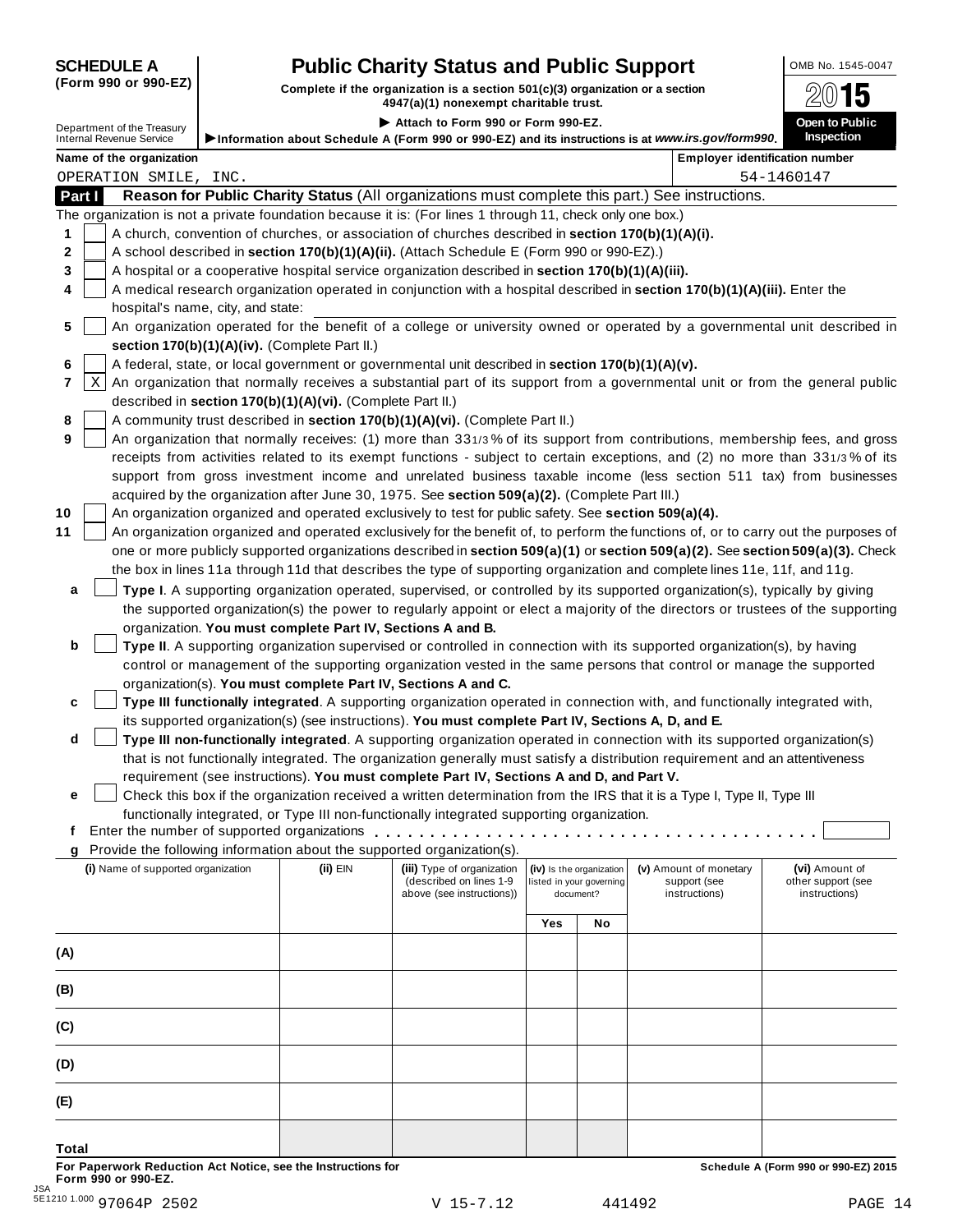**Part II**

**Support Schedule for Organizations Described in Sections 170(b)(1)(A)(iv) and 170(b)(1)(A)(vi)** (Complete only if you checked the box on line 5, 7, or 8 of Part I or if the organization failed to qualify under Part III. If the organization fails to qualify under the tests listed below, please complete Part III.)

|              | <b>Section A. Public Support</b>                                                                                                                                                                                                                                                                                                                                                                                                   |             |                                   |               |               |             |              |
|--------------|------------------------------------------------------------------------------------------------------------------------------------------------------------------------------------------------------------------------------------------------------------------------------------------------------------------------------------------------------------------------------------------------------------------------------------|-------------|-----------------------------------|---------------|---------------|-------------|--------------|
|              | Calendar year (or fiscal year beginning in) ▶                                                                                                                                                                                                                                                                                                                                                                                      | (a) 2011    | (b) $2012$                        | (c) $2013$    | (d) $2014$    | (e) $2015$  | (f) Total    |
| 1            | Gifts,<br>contributions,<br>grants,<br>and<br>membership fees received. (Do not<br>include any "unusual grants.")                                                                                                                                                                                                                                                                                                                  | 55,871,199. | 41,942,059.                       | 58, 344, 576. | 65, 548, 961. | 61,055,992. | 282,762,787. |
| $\mathbf{2}$ | Tax<br>revenues<br>levied<br>for<br>the<br>organization's benefit and either paid<br>to or expended on its behalf                                                                                                                                                                                                                                                                                                                  |             |                                   |               |               |             | 0.           |
| 3            | The value of services or facilities<br>furnished by a governmental unit to the<br>organization without charge                                                                                                                                                                                                                                                                                                                      |             |                                   |               |               |             | 0.           |
| 4            | Total. Add lines 1 through 3                                                                                                                                                                                                                                                                                                                                                                                                       | 55,871,199. | 41,942,059.                       | 58, 344, 576. | 65, 548, 961. | 61,055,992. | 282,762,787. |
| 5            | The portion of total contributions by<br>person<br>(other<br>each<br>than<br>a<br>governmental<br>unit<br>publicly<br>or<br>supported organization) included on<br>line 1 that exceeds 2% of the amount<br>shown on line 11, column (f)                                                                                                                                                                                            |             |                                   |               |               |             | 2,753,300.   |
| 6            | Public support. Subtract line 5 from line 4.                                                                                                                                                                                                                                                                                                                                                                                       |             |                                   |               |               |             | 280,009,487. |
|              | <b>Section B. Total Support</b>                                                                                                                                                                                                                                                                                                                                                                                                    |             |                                   |               |               |             |              |
|              | Calendar year (or fiscal year beginning in) ▶                                                                                                                                                                                                                                                                                                                                                                                      | (a) 2011    | (b) 2012                          | (c) $2013$    | (d) $2014$    | (e) $2015$  | (f) Total    |
| 7            | Amounts from line 4                                                                                                                                                                                                                                                                                                                                                                                                                | 55,871,199. | 41,942,059.                       | 58, 344, 576. | 65,548,961.   | 61,055,992. | 282,762,787. |
| 8            | Gross income from interest, dividends,<br>payments received on securities loans,<br>rents, royalties and income from similar<br>sources sources                                                                                                                                                                                                                                                                                    | 18,341.     | 16,942.                           | 18,120.       | 17,155.       | 23,692.     | 94,250.      |
| 9            | Net income from unrelated business<br>activities, whether or not the business<br>is regularly carried on <b>the contract of the contract of the contract of the contract of the contract of the contract of the contract of the contract of the contract of the contract of the contract of the contract of the c</b>                                                                                                              |             |                                   |               |               |             | 0.           |
| 10           | Other income. Do not include gain or<br>loss from the sale of capital assets<br>(Explain in Part VI.) ATCH 1                                                                                                                                                                                                                                                                                                                       | $-72, 196.$ | 18,797.                           | 29,727.       | $-16,671.$    | 703.        | $-39,640.$   |
| 11           | Total support. Add lines 7 through 10                                                                                                                                                                                                                                                                                                                                                                                              |             | <b>Contract Contract Contract</b> |               |               |             | 282,817,397. |
| 12           |                                                                                                                                                                                                                                                                                                                                                                                                                                    |             |                                   |               |               | 12          |              |
| 13           | First five years. If the Form 990 is for the organization's first, second, third, fourth, or fifth tax year as a section 501(c)(3)<br>organization, check this box and stop here entitled with the state of the state of the state of the state of the state of the state of the state of the state of the state of the state of the state of the state of the state<br><b>Section C. Computation of Public Support Percentage</b> |             |                                   |               |               |             |              |
| 14           | Public support percentage for 2015 (line 6, column (f) divided by line 11, column (f)                                                                                                                                                                                                                                                                                                                                              |             |                                   |               |               | 14          | 98.00%       |
| 15           | Public support percentage from 2014 Schedule A, Part II, line 14                                                                                                                                                                                                                                                                                                                                                                   |             |                                   |               |               | 15          | 98.28%       |
|              | 16a 331/3% support test - 2015. If the organization did not check the box on line 13, and line 14 is 331/3% or more, check                                                                                                                                                                                                                                                                                                         |             |                                   |               |               |             |              |
|              | this box and stop here. The organization qualifies as a publicly supported organization<br>b 331/3% support test - 2014. If the organization did not check a box on line 13 or 16a, and line 15 is 331/3% or more,                                                                                                                                                                                                                 |             |                                   |               |               |             | X            |
|              | check this box and stop here. The organization qualifies as a publicly supported organization $\ldots$ , $\ldots$ , $\ldots$                                                                                                                                                                                                                                                                                                       |             |                                   |               |               |             |              |
|              | 17a 10%-facts-and-circumstances test - 2015. If the organization did not check a box on line 13, 16a, or 16b, and line 14 is                                                                                                                                                                                                                                                                                                       |             |                                   |               |               |             |              |
|              | 10% or more, and if the organization meets the "facts-and-circumstances" test, check this box and stop here. Explain in                                                                                                                                                                                                                                                                                                            |             |                                   |               |               |             |              |
|              | Part VI how the organization meets the "facts-and-circumstances" test. The organization qualifies as a publicly supported                                                                                                                                                                                                                                                                                                          |             |                                   |               |               |             |              |
|              |                                                                                                                                                                                                                                                                                                                                                                                                                                    |             |                                   |               |               |             |              |
|              | b 10%-facts-and-circumstances test - 2014. If the organization did not check a box on line 13, 16a, 16b, or 17a, and line<br>15 is 10% or more, and if the organization meets the "facts-and-circumstances" test, check this box and stop here.                                                                                                                                                                                    |             |                                   |               |               |             |              |
|              | Explain in Part VI how the organization meets the "facts-and-circumstances" test. The organization qualifies as a publicly                                                                                                                                                                                                                                                                                                         |             |                                   |               |               |             |              |
| 18           | Private foundation. If the organization did not check a box on line 13, 16a, 16b, 17a, or 17b, check this box and see                                                                                                                                                                                                                                                                                                              |             |                                   |               |               |             |              |
|              |                                                                                                                                                                                                                                                                                                                                                                                                                                    |             |                                   |               |               |             |              |
|              |                                                                                                                                                                                                                                                                                                                                                                                                                                    |             |                                   |               |               |             |              |

**Schedule A (Form 990 or 990-EZ) 2015**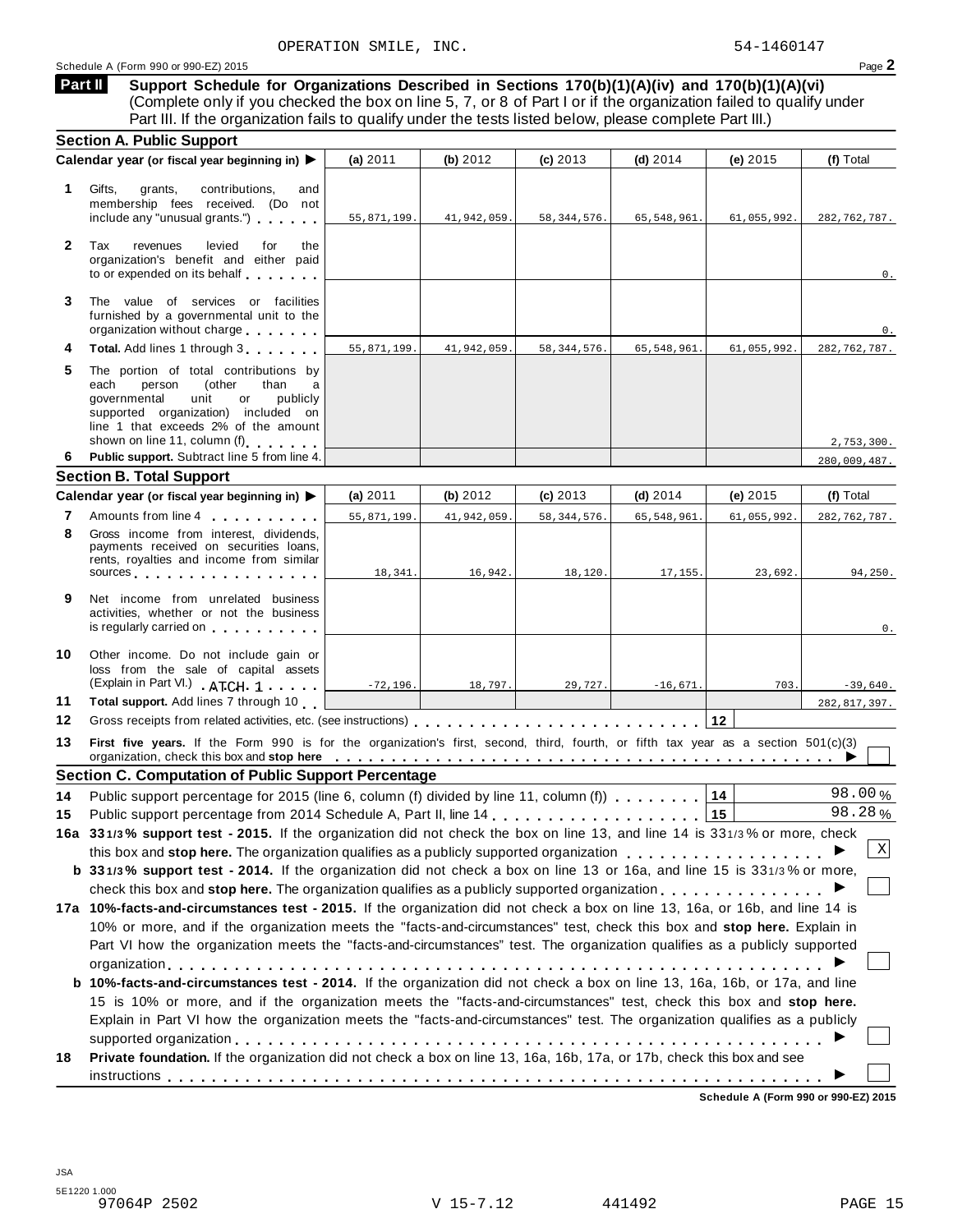#### **Support Schedule for Organizations Described in Section 509(a)(2) Part III**

(Complete only if you checked the box on line 9 of Part I or if the organization failed to qualify under Part II. If the organization fails to qualify under the tests listed below, please complete Part II.)

|            | <b>Section A. Public Support</b>                                                                                                                                                                                                                                                                                                          |            |             |            |            |          |                                      |
|------------|-------------------------------------------------------------------------------------------------------------------------------------------------------------------------------------------------------------------------------------------------------------------------------------------------------------------------------------------|------------|-------------|------------|------------|----------|--------------------------------------|
|            | Calendar year (or fiscal year beginning in) ▶                                                                                                                                                                                                                                                                                             | (a) $2011$ | (b) $2012$  | $(c)$ 2013 | (d) $2014$ | (e) 2015 | (f) Total                            |
| 1.         | Gifts, grants, contributions, and membership fees                                                                                                                                                                                                                                                                                         |            |             |            |            |          |                                      |
|            | received. (Do not include any "unusual grants.")                                                                                                                                                                                                                                                                                          |            |             |            |            |          |                                      |
| 2          | Gross receipts from admissions, merchandise                                                                                                                                                                                                                                                                                               |            |             |            |            |          |                                      |
|            | sold or services performed, or facilities                                                                                                                                                                                                                                                                                                 |            |             |            |            |          |                                      |
|            | furnished in any activity that is related to the                                                                                                                                                                                                                                                                                          |            |             |            |            |          |                                      |
|            | organization's tax-exempt purpose                                                                                                                                                                                                                                                                                                         |            |             |            |            |          |                                      |
| 3          | Gross receipts from activities that are not an                                                                                                                                                                                                                                                                                            |            |             |            |            |          |                                      |
|            | unrelated trade or business under section 513                                                                                                                                                                                                                                                                                             |            |             |            |            |          |                                      |
| 4          | levied<br>Tax<br>revenues<br>for<br>the                                                                                                                                                                                                                                                                                                   |            |             |            |            |          |                                      |
|            | organization's benefit and either paid                                                                                                                                                                                                                                                                                                    |            |             |            |            |          |                                      |
|            | to or expended on its behalf                                                                                                                                                                                                                                                                                                              |            |             |            |            |          |                                      |
| 5          | The value of services or facilities                                                                                                                                                                                                                                                                                                       |            |             |            |            |          |                                      |
|            | furnished by a governmental unit to the                                                                                                                                                                                                                                                                                                   |            |             |            |            |          |                                      |
|            | organization without charge                                                                                                                                                                                                                                                                                                               |            |             |            |            |          |                                      |
| 6          | Total. Add lines 1 through 5                                                                                                                                                                                                                                                                                                              |            |             |            |            |          |                                      |
|            | <b>7a</b> Amounts included on lines 1, 2, and 3                                                                                                                                                                                                                                                                                           |            |             |            |            |          |                                      |
|            | received from disqualified persons                                                                                                                                                                                                                                                                                                        |            |             |            |            |          |                                      |
|            | <b>b</b> Amounts included on lines 2 and 3                                                                                                                                                                                                                                                                                                |            |             |            |            |          |                                      |
|            | from other than disqualified<br>received                                                                                                                                                                                                                                                                                                  |            |             |            |            |          |                                      |
|            | persons that exceed the greater of \$5,000                                                                                                                                                                                                                                                                                                |            |             |            |            |          |                                      |
|            | or 1% of the amount on line 13 for the year                                                                                                                                                                                                                                                                                               |            |             |            |            |          |                                      |
| 8          | c Add lines 7a and 7b.<br>Public support. (Subtract line 7c from                                                                                                                                                                                                                                                                          |            |             |            |            |          |                                      |
|            |                                                                                                                                                                                                                                                                                                                                           |            |             |            |            |          |                                      |
|            | $line 6.)$<br><b>Section B. Total Support</b>                                                                                                                                                                                                                                                                                             |            |             |            |            |          |                                      |
|            |                                                                                                                                                                                                                                                                                                                                           | (a) $2011$ | (b) $2012$  | $(c)$ 2013 | (d) $2014$ | (e) 2015 | (f) Total                            |
|            | Calendar year (or fiscal year beginning in) ▶                                                                                                                                                                                                                                                                                             |            |             |            |            |          |                                      |
| 9          | Amounts from line 6<br>10 a Gross income from interest, dividends,                                                                                                                                                                                                                                                                        |            |             |            |            |          |                                      |
|            | payments received on securities loans,                                                                                                                                                                                                                                                                                                    |            |             |            |            |          |                                      |
|            | rents, royalties and income from similar                                                                                                                                                                                                                                                                                                  |            |             |            |            |          |                                      |
|            | sources                                                                                                                                                                                                                                                                                                                                   |            |             |            |            |          |                                      |
|            | <b>b</b> Unrelated business taxable income (less                                                                                                                                                                                                                                                                                          |            |             |            |            |          |                                      |
|            | section 511 taxes) from businesses                                                                                                                                                                                                                                                                                                        |            |             |            |            |          |                                      |
|            | acquired after June 30, 1975                                                                                                                                                                                                                                                                                                              |            |             |            |            |          |                                      |
|            | c Add lines 10a and 10b                                                                                                                                                                                                                                                                                                                   |            |             |            |            |          |                                      |
| 11         | Net income from unrelated business                                                                                                                                                                                                                                                                                                        |            |             |            |            |          |                                      |
|            | activities not included in line 10b,<br>whether or not the business is regularly                                                                                                                                                                                                                                                          |            |             |            |            |          |                                      |
|            | carried on the carried on the contract of the contract of the contract of the contract of the contract of the contract of the contract of the contract of the contract of the contract of the contract of the contract of the                                                                                                             |            |             |            |            |          |                                      |
| 12         | Other income. Do not include gain or                                                                                                                                                                                                                                                                                                      |            |             |            |            |          |                                      |
|            | loss from the sale of capital assets                                                                                                                                                                                                                                                                                                      |            |             |            |            |          |                                      |
|            | (Explain in Part VI.) <b>CONTEXER</b>                                                                                                                                                                                                                                                                                                     |            |             |            |            |          |                                      |
| 13         | Total support. (Add lines 9, 10c, 11,                                                                                                                                                                                                                                                                                                     |            |             |            |            |          |                                      |
|            | and $12$ .) $\qquad \qquad$ $\qquad$ $\qquad$ $\qquad$ $\qquad$ $\qquad$ $\qquad$ $\qquad$ $\qquad$ $\qquad$ $\qquad$ $\qquad$ $\qquad$ $\qquad$ $\qquad$ $\qquad$ $\qquad$ $\qquad$ $\qquad$ $\qquad$ $\qquad$ $\qquad$ $\qquad$ $\qquad$ $\qquad$ $\qquad$ $\qquad$ $\qquad$ $\qquad$ $\qquad$ $\qquad$ $\qquad$ $\qquad$ $\qquad$ $\q$ |            |             |            |            |          |                                      |
| 14         | First five years. If the Form 990 is for the organization's first, second, third, fourth, or fifth tax year as a section 501(c)(3)                                                                                                                                                                                                        |            |             |            |            |          |                                      |
|            |                                                                                                                                                                                                                                                                                                                                           |            |             |            |            |          |                                      |
|            | Section C. Computation of Public Support Percentage                                                                                                                                                                                                                                                                                       |            |             |            |            |          |                                      |
| 15         | Public support percentage for 2015 (line 8, column (f) divided by line 13, column (f))<br>[11]                                                                                                                                                                                                                                            |            |             |            |            | 15       | ℅                                    |
| 16         | Public support percentage from 2014 Schedule A, Part III, line 15.                                                                                                                                                                                                                                                                        |            |             |            |            | 16       | %                                    |
|            | Section D. Computation of Investment Income Percentage                                                                                                                                                                                                                                                                                    |            |             |            |            |          |                                      |
| 17         |                                                                                                                                                                                                                                                                                                                                           |            |             |            |            | 17       | %                                    |
| 18         |                                                                                                                                                                                                                                                                                                                                           |            |             |            |            | 18       | %                                    |
|            | 19a 331/3% support tests - 2015. If the organization did not check the box on line 14, and line 15 is more than 331/3%, and line                                                                                                                                                                                                          |            |             |            |            |          |                                      |
|            | 17 is not more than 331/3%, check this box and stop here. The organization qualifies as a publicly supported organization                                                                                                                                                                                                                 |            |             |            |            |          |                                      |
|            | <b>b</b> 331/3% support tests - 2014. If the organization did not check a box on line 14 or line 19a, and line 16 is more than 331/3%, and                                                                                                                                                                                                |            |             |            |            |          |                                      |
|            | line 18 is not more than 331/3%, check this box and stop here. The organization qualifies as a publicly supported organization                                                                                                                                                                                                            |            |             |            |            |          |                                      |
| 20         | Private foundation. If the organization did not check a box on line 14, 19a, or 19b, check this box and see instructions ▶                                                                                                                                                                                                                |            |             |            |            |          |                                      |
| <b>JSA</b> |                                                                                                                                                                                                                                                                                                                                           |            |             |            |            |          | Schedule A (Form 990 or 990-EZ) 2015 |
|            | 5E1221 1.000<br>97064P 2502                                                                                                                                                                                                                                                                                                               |            | $V$ 15-7.12 |            | 441492     |          | PAGE 16                              |
|            |                                                                                                                                                                                                                                                                                                                                           |            |             |            |            |          |                                      |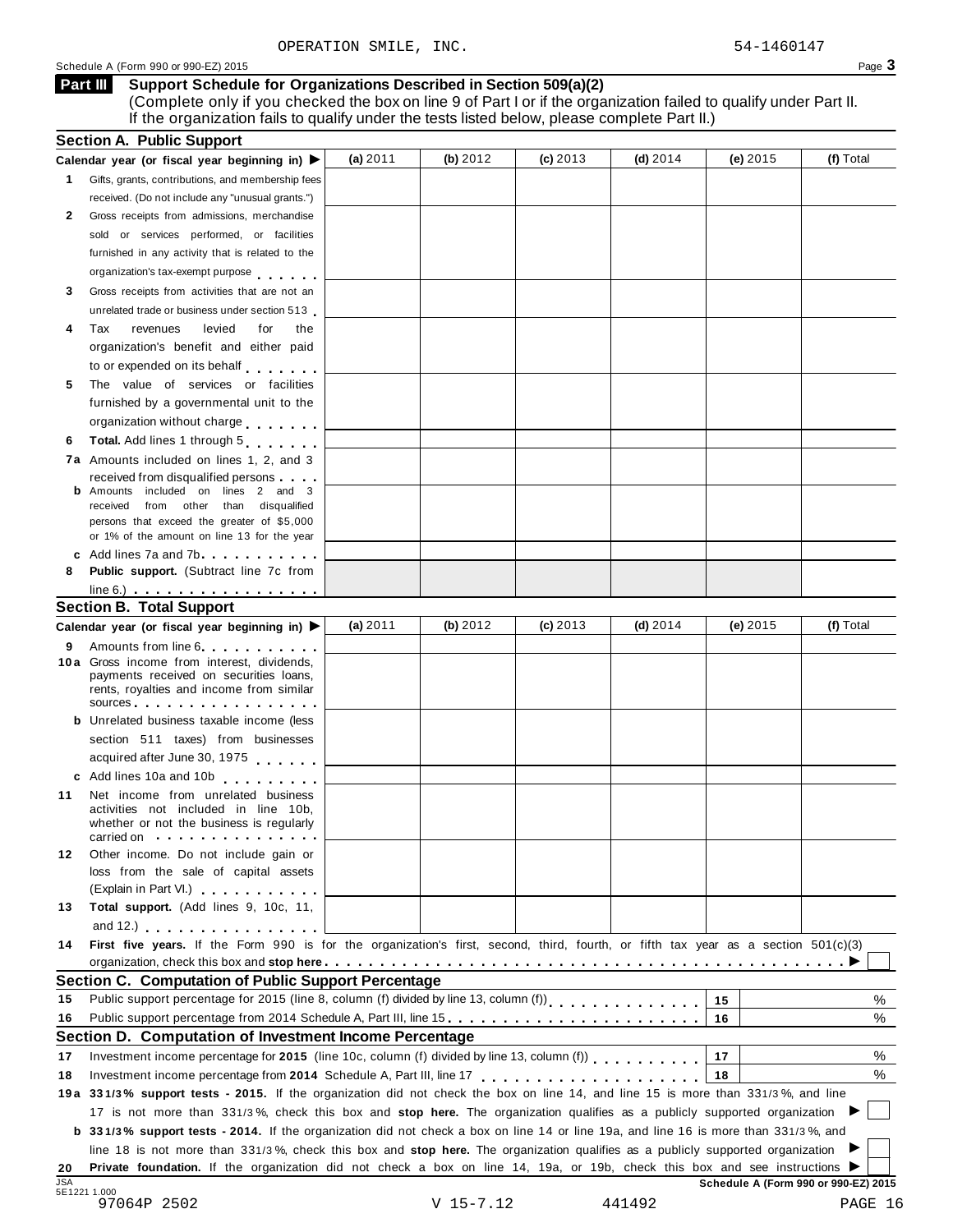**Yes No**

**2**

**3a**

**3b**

**3c**

**4a**

**4b**

**4c**

**5a**

**5b 5c**

**6**

**7**

**8**

**9a**

**9b**

**9c**

**10a**

#### **Part IV Supporting Organizations**

(Complete only if you checked a box in line 11 of Part I. If you checked 11a of Part I, complete Sections A and B. If you checked 11b of Part I, complete Sections A and C. If you checked 11c of Part I, complete Sections A, D, and E. If you checked 11d of Part I, complete Sections A and D, and complete Part V.)

#### **Section A. All Supporting Organizations**

- **1** Are all of the organization's supported organizations listed by name in the organization's governing documents? *If* "*No,*" *describe in Part VI how the supported organizations are designated. If designated by class or purpose, describe the designation. If historic and continuing relationship, explain.* **1**
- **2** Did the organization have any supported organization that does not have an IRS determination of status under section 509(a)(1) or (2)? *If*"*Yes,*" *explain in Part VI how the organization determined that the supported organization was described in section 509(a)(1) or (2).*
- **3 a** Did the organization have a supported organization described in section 501(c)(4), (5), or (6)? *If* "*Yes,*" *answer (b) and (c) below.*
- **b** Did the organization confirm that each supported organization qualified under section 501(c)(4), (5), or (6) and | satisfied the public support tests under section 509(a)(2)? *If* "*Yes,*" *describe in Part VI when and how the organization made the determination.*
- **c** Did the organization ensure that all support to such organizations was used exclusively for section 170(c)(2)(B) purposes? *If*"*Yes,*" *explain in Part VI what controls the organization put in place to ensure such use.*
- **4 a** Was any supported organization not organized in the United States ("foreign supported organization")? *If* "*Yes,*" *and if you checked 11a or 11b in Part I, answer (b) and (c) below.*
- **b** Did the organization have ultimate control and discretion in deciding whether to make grants to the foreign | supported organization? *If* "*Yes,*" *describe in Part VI how the organization had such control and discretion despite being controlled or supervised by or in connection with its supported organizations.*
- **c** Did the organization support any foreign supported organization that does not have an IRS determination | under sections 501(c)(3) and 509(a)(1) or (2)? *If* "*Yes,*" *explain in Part VI what controls the organization used to ensure that all support to the foreign supported organization was used exclusively for section 170(c)(2)(B) purposes.*
- **5 a** Did the organization add, substitute, or remove any supported organizations during the tax year? *If* "*Yes,*" answer (b) and (c) below (if applicable). Also, provide detail in Part VI, including (i) the names and EIN *numbers of the supported organizations added, substituted, or removed; (ii) the reasons for each such action;* (iii) the authority under the organization's organizing document authorizing such action; and (iv) how the action *was accomplished (such as by amendment to the organizing document).*
- **b** Type I or Type II only. Was any added or substituted supported organization part of a class already | designated in the organization's organizing document?
- **c Substitutions only.** Was the substitution the result of an event beyond the organization's control?
- **6** Did the organization provide support (whether in the form of grants or the provision of services or facilities) to anyone other than (i) its supported organizations, (ii) individuals that are part of the charitable class benefited by one or more of its supported organizations, or (iii) other supporting organizations that also support or benefit one or more of the filing organization's supported organizations? *If*"*Yes,*" *provide detail in Part VI.*
- **7** Did the organization provide a grant, loan, compensation, or other similar payment to a substantial contributor (defined in section 4958(c)(3)(C)), a family member of a substantial contributor, or a 35% controlled entity with regard to a substantial contributor? *If*"*Yes,*" *complete Part I of Schedule L (Form 990 or 990-EZ).*
- **8** Did the organization make a loan to a disqualified person (as defined in section 4958) not described in line 7? *If* "*Yes,*" *complete Part I of Schedule L (Form 990 or 990-EZ).*
- **a** Was the organization controlled directly or indirectly at any time during the tax year by one or more | **9** disqualified persons as defined in section 4946 (other than foundation managers and organizations described in section 509(a)(1) or (2))? *If*"*Yes,*" *provide detail in Part VI.*
- **b** Did one or more disqualified persons (as defined in line 9a) hold a controlling interest in any entity in which | the supporting organization had an interest? *If*"*Yes,*" *provide detail in Part VI.*
- **c** Did a disqualified person (as defined in line 9a) have an ownership interest in, or derive any personal benefit from, assets in which the supporting organization also had an interest? *If*"*Yes,*" *provide detail in Part VI.*
- **10a** Was the organization subject to the excess business holdings rules of section 4943 because of section | 4943(f) (regarding certain Type II supporting organizations, and all Type III non-functionally integrated supporting organizations)? *If*"*Yes,*" *answer 10b below.*
	- **b** Did the organization have any excess business holdings in the tax year? *(Use Schedule C, Form 4720, to determine whether the organization had excess business holdings.)*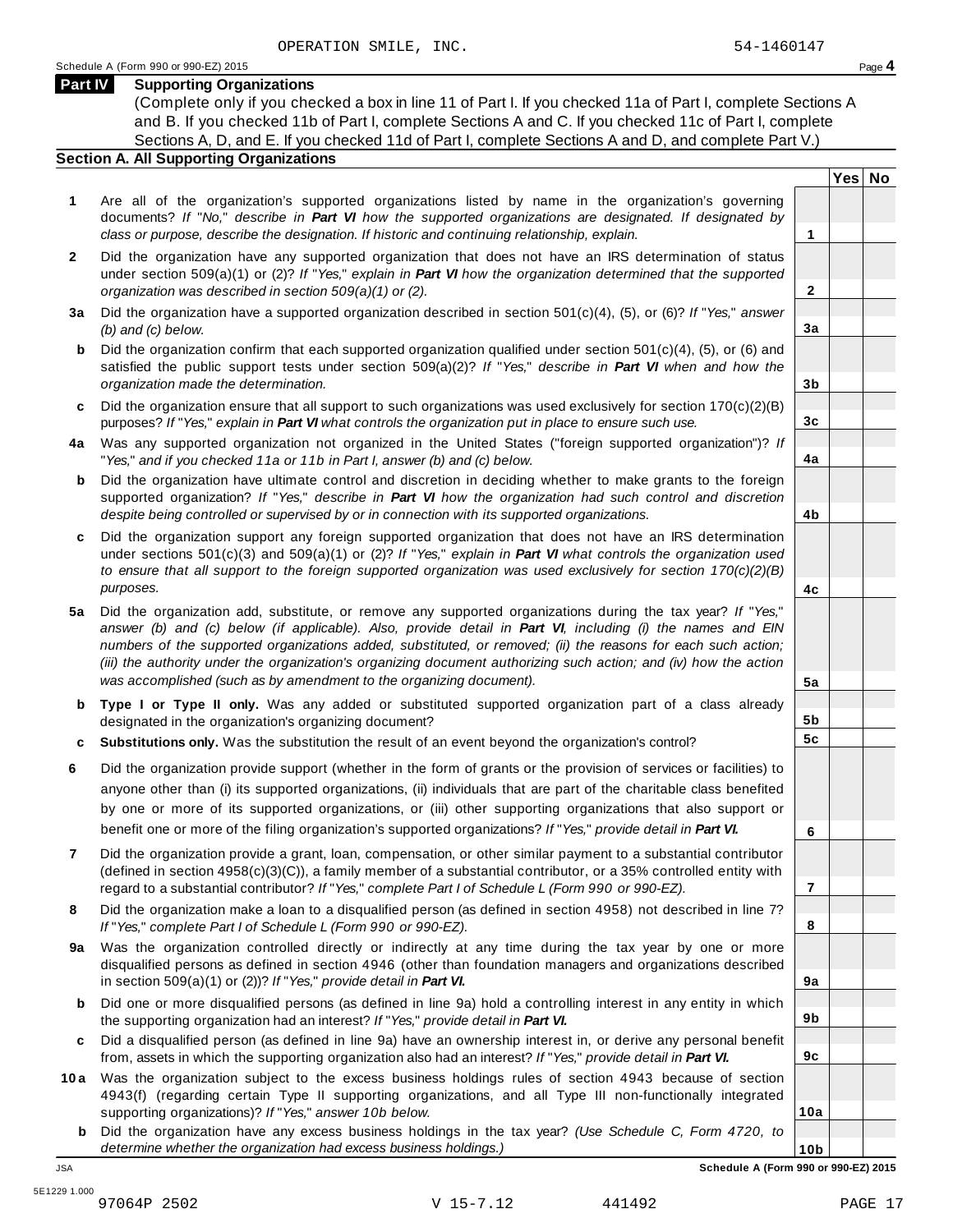|              | Schedule A (Form 990 or 990-EZ) 2015                                                                                                                                                                                                                                                                                                                                                                                                                                                                                                                                                                                                                                         |                 |        | Page 5 |
|--------------|------------------------------------------------------------------------------------------------------------------------------------------------------------------------------------------------------------------------------------------------------------------------------------------------------------------------------------------------------------------------------------------------------------------------------------------------------------------------------------------------------------------------------------------------------------------------------------------------------------------------------------------------------------------------------|-----------------|--------|--------|
| Part IV      | <b>Supporting Organizations (continued)</b>                                                                                                                                                                                                                                                                                                                                                                                                                                                                                                                                                                                                                                  |                 |        |        |
|              |                                                                                                                                                                                                                                                                                                                                                                                                                                                                                                                                                                                                                                                                              |                 | Yes No |        |
| 11           | Has the organization accepted a gift or contribution from any of the following persons?                                                                                                                                                                                                                                                                                                                                                                                                                                                                                                                                                                                      |                 |        |        |
|              | a A person who directly or indirectly controls, either alone or together with persons described in (b) and (c)                                                                                                                                                                                                                                                                                                                                                                                                                                                                                                                                                               |                 |        |        |
|              | below, the governing body of a supported organization?                                                                                                                                                                                                                                                                                                                                                                                                                                                                                                                                                                                                                       | 11a             |        |        |
|              | <b>b</b> A family member of a person described in (a) above?                                                                                                                                                                                                                                                                                                                                                                                                                                                                                                                                                                                                                 | 11 <sub>b</sub> |        |        |
|              | c A 35% controlled entity of a person described in (a) or (b) above? If "Yes" to a, b, or c, provide detail in Part VI.                                                                                                                                                                                                                                                                                                                                                                                                                                                                                                                                                      | 11c             |        |        |
|              | <b>Section B. Type I Supporting Organizations</b>                                                                                                                                                                                                                                                                                                                                                                                                                                                                                                                                                                                                                            |                 |        |        |
|              |                                                                                                                                                                                                                                                                                                                                                                                                                                                                                                                                                                                                                                                                              |                 | Yes No |        |
| 1            | Did the directors, trustees, or membership of one or more supported organizations have the power to<br>regularly appoint or elect at least a majority of the organization's directors or trustees at all times during the<br>tax year? If "No," describe in Part VI how the supported organization(s) effectively operated, supervised, or<br>controlled the organization's activities. If the organization had more than one supported organization,<br>describe how the powers to appoint and/or remove directors or trustees were allocated among the supported<br>organizations and what conditions or restrictions, if any, applied to such powers during the tax year. |                 |        |        |
|              |                                                                                                                                                                                                                                                                                                                                                                                                                                                                                                                                                                                                                                                                              | 1               |        |        |
| $\mathbf{2}$ | Did the organization operate for the benefit of any supported organization other than the supported<br>organization(s) that operated, supervised, or controlled the supporting organization? If "Yes," explain in Part<br>VI how providing such benefit carried out the purposes of the supported organization(s) that operated,                                                                                                                                                                                                                                                                                                                                             |                 |        |        |
|              | supervised, or controlled the supporting organization.                                                                                                                                                                                                                                                                                                                                                                                                                                                                                                                                                                                                                       | 2               |        |        |
|              | <b>Section C. Type II Supporting Organizations</b>                                                                                                                                                                                                                                                                                                                                                                                                                                                                                                                                                                                                                           |                 |        |        |
|              |                                                                                                                                                                                                                                                                                                                                                                                                                                                                                                                                                                                                                                                                              |                 | Yes No |        |
| 1            | Were a majority of the organization's directors or trustees during the tax year also a majority of the directors<br>or trustees of each of the organization's supported organization(s)? If "No," describe in Part VI how control<br>or management of the supporting organization was vested in the same persons that controlled or managed                                                                                                                                                                                                                                                                                                                                  |                 |        |        |
|              | the supported organization(s).                                                                                                                                                                                                                                                                                                                                                                                                                                                                                                                                                                                                                                               | 1               |        |        |
|              | <b>Section D. All Type III Supporting Organizations</b>                                                                                                                                                                                                                                                                                                                                                                                                                                                                                                                                                                                                                      |                 |        |        |
|              |                                                                                                                                                                                                                                                                                                                                                                                                                                                                                                                                                                                                                                                                              |                 | Yes No |        |
| 1            | Did the organization provide to each of its supported organizations, by the last day of the fifth month of the<br>organization's tax year, (i) a written notice describing the type and amount of support provided during the prior<br>tax year, (ii) a copy of the Form 990 that was most recently filed as of the date of notification, and (iii) copies of<br>the organization's governing documents in effect on the date of notification, to the extent not previously<br>provided?                                                                                                                                                                                     | 1               |        |        |
| 2            | Were any of the organization's officers, directors, or trustees either (i) appointed or elected by the supported                                                                                                                                                                                                                                                                                                                                                                                                                                                                                                                                                             |                 |        |        |
|              | organization(s) or (ii) serving on the governing body of a supported organization? If "No," explain in Part VI how<br>the organization maintained a close and continuous working relationship with the supported organization(s).                                                                                                                                                                                                                                                                                                                                                                                                                                            | $\mathbf{2}$    |        |        |
|              |                                                                                                                                                                                                                                                                                                                                                                                                                                                                                                                                                                                                                                                                              |                 |        |        |
| 3            | By reason of the relationship described in (2), did the organization's supported organizations have a<br>significant voice in the organization's investment policies and in directing the use of the organization's<br>income or assets at all times during the tax year? If "Yes," describe in Part VI the role the organization's                                                                                                                                                                                                                                                                                                                                          |                 |        |        |
|              | supported organizations played in this regard.                                                                                                                                                                                                                                                                                                                                                                                                                                                                                                                                                                                                                               | 3               |        |        |
|              | Section E. Type III Functionally-Integrated Supporting Organizations                                                                                                                                                                                                                                                                                                                                                                                                                                                                                                                                                                                                         |                 |        |        |
| 1            | Check the box next to the method that the organization used to satisfy the Integral Part Test during the year (see instructions):                                                                                                                                                                                                                                                                                                                                                                                                                                                                                                                                            |                 |        |        |
| a            | The organization satisfied the Activities Test. Complete line 2 below.                                                                                                                                                                                                                                                                                                                                                                                                                                                                                                                                                                                                       |                 |        |        |
| b            | The organization is the parent of each of its supported organizations. Complete line 3 below.                                                                                                                                                                                                                                                                                                                                                                                                                                                                                                                                                                                |                 |        |        |
| c            | The organization supported a governmental entity. Describe in Part VI how you supported a government entity (see instructions).                                                                                                                                                                                                                                                                                                                                                                                                                                                                                                                                              |                 |        |        |
|              |                                                                                                                                                                                                                                                                                                                                                                                                                                                                                                                                                                                                                                                                              |                 | Yes No |        |
| $\mathbf{2}$ | Activities Test. Answer (a) and (b) below.                                                                                                                                                                                                                                                                                                                                                                                                                                                                                                                                                                                                                                   |                 |        |        |
| a            | Did substantially all of the organization's activities during the tax year directly further the exempt purposes of<br>the supported organization(s) to which the organization was responsive? If "Yes," then in Part VI identify<br>those supported organizations and explain how these activities directly furthered their exempt purposes,                                                                                                                                                                                                                                                                                                                                 |                 |        |        |
|              | how the organization was responsive to those supported organizations, and how the organization determined<br>that these activities constituted substantially all of its activities.                                                                                                                                                                                                                                                                                                                                                                                                                                                                                          | 2a              |        |        |
| b            | Did the activities described in (a) constitute activities that, but for the organization's involvement, one or more<br>of the organization's supported organization(s) would have been engaged in? If "Yes," explain in Part VI the                                                                                                                                                                                                                                                                                                                                                                                                                                          |                 |        |        |
|              | reasons for the organization's position that its supported organization(s) would have engaged in these                                                                                                                                                                                                                                                                                                                                                                                                                                                                                                                                                                       |                 |        |        |
|              | activities but for the organization's involvement.                                                                                                                                                                                                                                                                                                                                                                                                                                                                                                                                                                                                                           | 2b              |        |        |

- **3** Parent of Supported Organizations. *Answer (a) and (b) below.*
- **a** Did the organization have the power to regularly appoint or elect a majority of the officers, directors, or trustees of each of the supported organizations? *Provide details in Part VI.*
- **b** Did the organization exercise a substantial degree of direction over the policies, programs, and activities of each of its supported organizations? *If"Yes," describe in Part VI the role played by the organization in this regard.*

**3b Schedule A (Form 990 or 990-EZ) 2015**

**3a**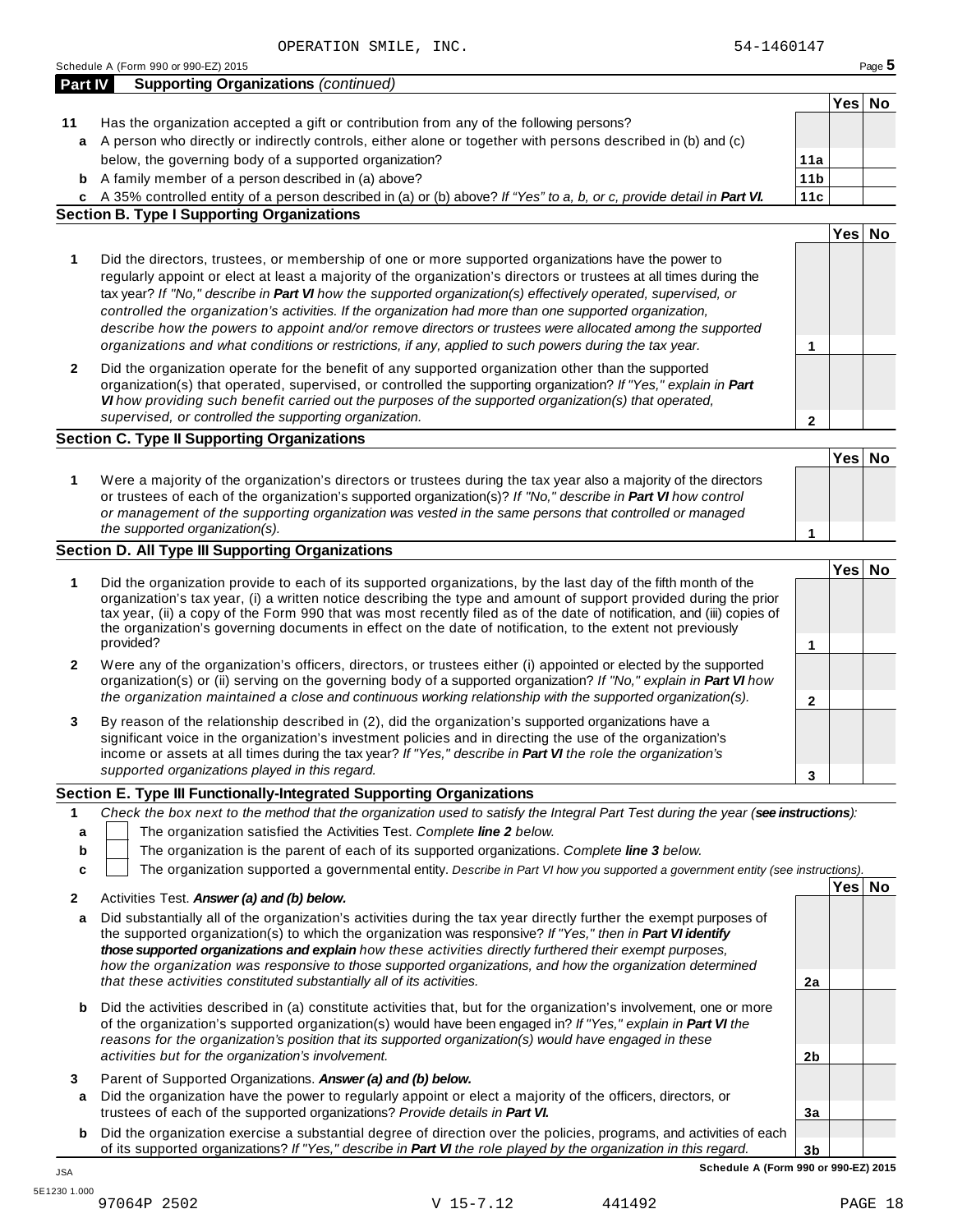| Schedule A (Form 990 or 990-EZ) 2015                                                                                               |                |                | Page $6$                       |
|------------------------------------------------------------------------------------------------------------------------------------|----------------|----------------|--------------------------------|
| Type III Non-Functionally Integrated 509(a)(3) Supporting Organizations<br><b>Part V</b>                                           |                |                |                                |
| Check here if the organization satisfied the Integral Part Test as a qualifying trust on Nov. 20, 1970. See instructions. All<br>1 |                |                |                                |
| other Type III non-functionally integrated supporting organizations must complete Sections A through E.                            |                |                |                                |
| <b>Section A - Adjusted Net Income</b>                                                                                             |                | (A) Prior Year | (B) Current Year<br>(optional) |
| 1 Net short-term capital gain                                                                                                      | 1              |                |                                |
| 2 Recoveries of prior-year distributions                                                                                           | $\overline{2}$ |                |                                |
| 3 Other gross income (see instructions)                                                                                            | 3              |                |                                |
| 4 Add lines 1 through 3                                                                                                            | 4              |                |                                |
| 5 Depreciation and depletion                                                                                                       | 5              |                |                                |
| 6 Portion of operating expenses paid or incurred for production or                                                                 |                |                |                                |
| collection of gross income or for management, conservation, or                                                                     |                |                |                                |
| maintenance of property held for production of income (see instructions)                                                           | 6              |                |                                |
| 7 Other expenses (see instructions)                                                                                                | 7              |                |                                |
| 8 Adjusted Net Income (subtract lines 5, 6 and 7 from line 4)                                                                      | 8              |                |                                |
| <b>Section B - Minimum Asset Amount</b>                                                                                            |                | (A) Prior Year | (B) Current Year<br>(optional) |
| 1 Aggregate fair market value of all non-exempt-use assets (see                                                                    |                |                |                                |
| instructions for short tax year or assets held for part of year):                                                                  |                |                |                                |
| a Average monthly value of securities                                                                                              | 1a             |                |                                |
| <b>b</b> Average monthly cash balances                                                                                             | 1b             |                |                                |
| c Fair market value of other non-exempt-use assets                                                                                 | 1c             |                |                                |
| d Total (add lines 1a, 1b, and 1c)                                                                                                 | 1 <sub>d</sub> |                |                                |
| e Discount claimed for blockage or other<br>factors (explain in detail in Part VI):                                                |                |                |                                |
| <b>2</b> Acquisition indebtedness applicable to non-exempt-use assets                                                              | $\mathbf{2}$   |                |                                |
| 3 Subtract line 2 from line 1d                                                                                                     | 3              |                |                                |
| 4 Cash deemed held for exempt use. Enter 1-1/2% of line 3 (for greater amount,<br>see instructions).                               | 4              |                |                                |
| 5 Net value of non-exempt-use assets (subtract line 4 from line 3)                                                                 | 5              |                |                                |
| 6 Multiply line 5 by .035                                                                                                          | 6              |                |                                |
| 7 Recoveries of prior-year distributions                                                                                           | $\overline{7}$ |                |                                |
| 8 Minimum Asset Amount (add line 7 to line 6)                                                                                      | 8              |                |                                |
| <b>Section C - Distributable Amount</b>                                                                                            |                |                | <b>Current Year</b>            |
| 1 Adjusted net income for prior year (from Section A, line 8, Column A)                                                            | 1              |                |                                |
| 2 Enter 85% of line 1                                                                                                              | $\mathbf 2$    |                |                                |
| 3 Minimum asset amount for prior year (from Section B, line 8, Column A)                                                           | 3              |                |                                |
| 4 Enter greater of line 2 or line 3                                                                                                | 4              |                |                                |
| 5 Income tax imposed in prior year                                                                                                 | 5              |                |                                |
| 6 Distributable Amount. Subtract line 5 from line 4, unless subject to                                                             |                |                |                                |
| emergency temporary reduction (see instructions)                                                                                   | 6              |                |                                |

**7** | Check here if the current year is the organization's first as a non-functionally-integrated Type III supporting organization (see instructions).

**Schedule A (Form 990 or 990-EZ) 2015**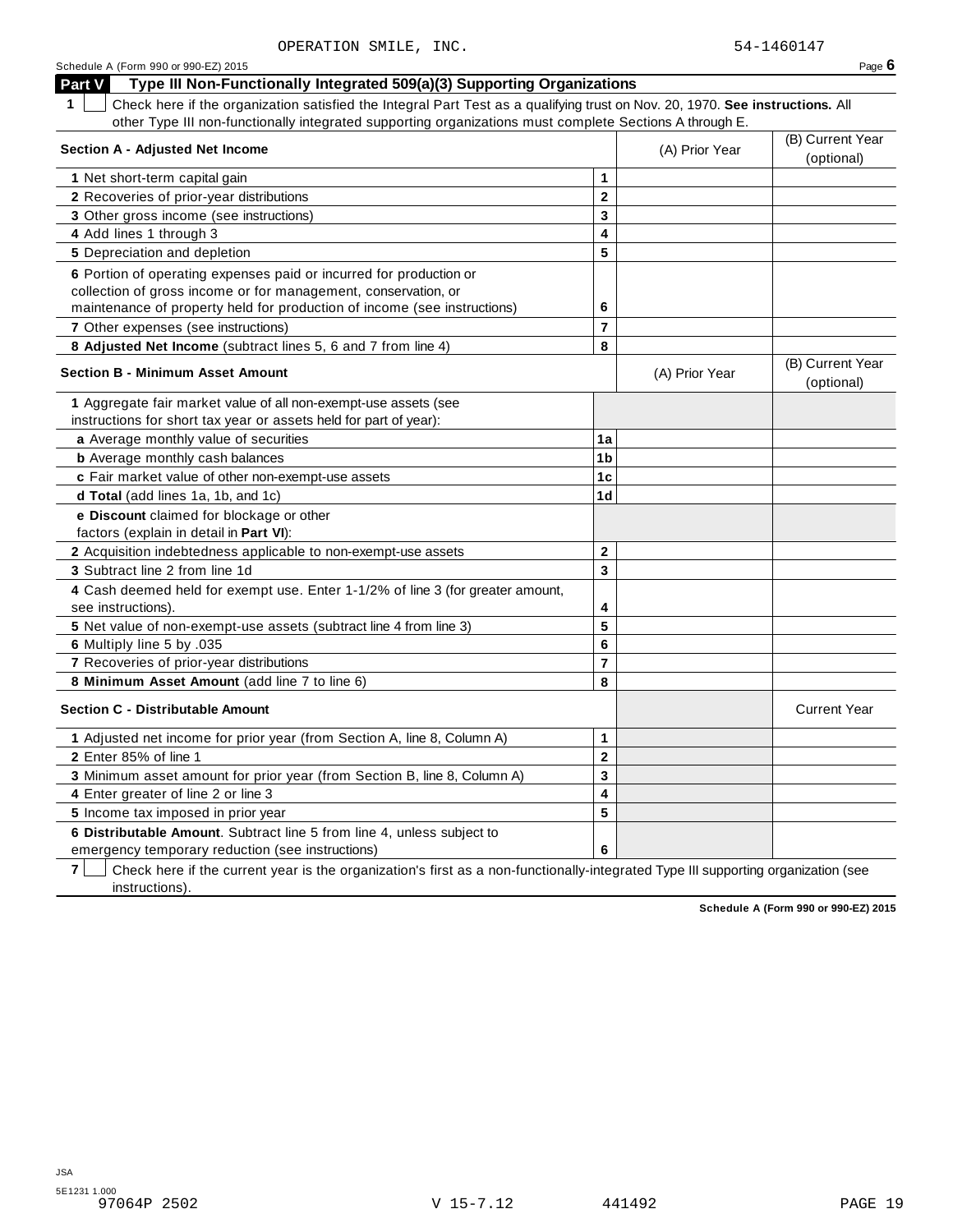|               | Schedule A (Form 990 or 990-EZ) 2015                                                       |                                    |                                               | Page 7                                           |
|---------------|--------------------------------------------------------------------------------------------|------------------------------------|-----------------------------------------------|--------------------------------------------------|
| <b>Part V</b> | Type III Non-Functionally Integrated 509(a)(3) Supporting Organizations (continued)        |                                    |                                               |                                                  |
|               | <b>Section D - Distributions</b>                                                           |                                    |                                               | <b>Current Year</b>                              |
| 1             | Amounts paid to supported organizations to accomplish exempt purposes                      |                                    |                                               |                                                  |
| $\mathbf{2}$  | Amounts paid to perform activity that directly furthers exempt purposes of supported       |                                    |                                               |                                                  |
|               | organizations, in excess of income from activity                                           |                                    |                                               |                                                  |
| 3             | Administrative expenses paid to accomplish exempt purposes of supported organizations      |                                    |                                               |                                                  |
| 4             | Amounts paid to acquire exempt-use assets                                                  |                                    |                                               |                                                  |
| 5             | Qualified set-aside amounts (prior IRS approval required)                                  |                                    |                                               |                                                  |
| 6             | Other distributions (describe in Part VI). See instructions.                               |                                    |                                               |                                                  |
| 7             | Total annual distributions. Add lines 1 through 6.                                         |                                    |                                               |                                                  |
| 8             | Distributions to attentive supported organizations to which the organization is responsive |                                    |                                               |                                                  |
|               | (provide details in Part VI). See instructions.                                            |                                    |                                               |                                                  |
| 9             | Distributable amount for 2015 from Section C, line 6                                       |                                    |                                               |                                                  |
| 10            | Line 8 amount divided by Line 9 amount                                                     |                                    |                                               |                                                  |
|               | Section E - Distribution Allocations (see instructions)                                    | (i)<br><b>Excess Distributions</b> | (ii)<br><b>Underdistributions</b><br>Pre-2015 | (iii)<br><b>Distributable</b><br>Amount for 2015 |
| 1             | Distributable amount for 2015 from Section C, line 6                                       |                                    |                                               |                                                  |
| $\mathbf{2}$  | Underdistributions, if any, for years prior to 2015                                        |                                    |                                               |                                                  |
|               | (reasonable cause required-see instructions)                                               |                                    |                                               |                                                  |
| 3             | Excess distributions carryover, if any, to 2015:                                           |                                    |                                               |                                                  |
| a             |                                                                                            |                                    |                                               |                                                  |
| b             |                                                                                            |                                    |                                               |                                                  |
| c             |                                                                                            |                                    |                                               |                                                  |
| d             | From 2013                                                                                  |                                    |                                               |                                                  |
| e             | From 2014 <b></b>                                                                          |                                    |                                               |                                                  |
| f             | Total of lines 3a through e                                                                |                                    |                                               |                                                  |
| g             | Applied to underdistributions of prior years                                               |                                    |                                               |                                                  |
| h.            | Applied to 2015 distributable amount                                                       |                                    |                                               |                                                  |
| j.            | Carryover from 2010 not applied (see instructions)                                         |                                    |                                               |                                                  |
|               | Remainder. Subtract lines 3g, 3h, and 3i from 3f.                                          |                                    |                                               |                                                  |
| 4             | Distributions for 2015 from Section                                                        |                                    |                                               |                                                  |
|               | $D$ , line $7$ :                                                                           |                                    |                                               |                                                  |
| a             | Applied to underdistributions of prior years                                               |                                    |                                               |                                                  |
| b             | Applied to 2015 distributable amount                                                       |                                    |                                               |                                                  |
| c             | Remainder. Subtract lines 4a and 4b from 4.                                                |                                    |                                               |                                                  |
| 5             | Remaining underdistributions for years prior to 2015, if                                   |                                    |                                               |                                                  |
|               | any. Subtract lines 3g and 4a from line 2 (if amount                                       |                                    |                                               |                                                  |
|               | greater than zero, see instructions).                                                      |                                    |                                               |                                                  |
| 6             | Remaining underdistributions for 2015. Subtract lines 3h                                   |                                    |                                               |                                                  |
|               | and 4b from line 1 (if amount greater than zero, see                                       |                                    |                                               |                                                  |
|               | instructions).                                                                             |                                    |                                               |                                                  |
| 7             | Excess distributions carryover to 2016. Add lines 3j                                       |                                    |                                               |                                                  |
|               | and 4c.                                                                                    |                                    |                                               |                                                  |
| 8             | Breakdown of line 7:                                                                       |                                    |                                               |                                                  |
| a             |                                                                                            |                                    |                                               |                                                  |
| b             |                                                                                            |                                    |                                               |                                                  |
| c             | Excess from 2013                                                                           |                                    |                                               |                                                  |
| d             | Excess from 2014                                                                           |                                    |                                               |                                                  |
| e             | Excess from 2015                                                                           |                                    |                                               |                                                  |
|               |                                                                                            |                                    |                                               | $A$ (Faxes 000 as 000 F7) 2041                   |

**Schedule A (Form 990 or 990-EZ) 2015**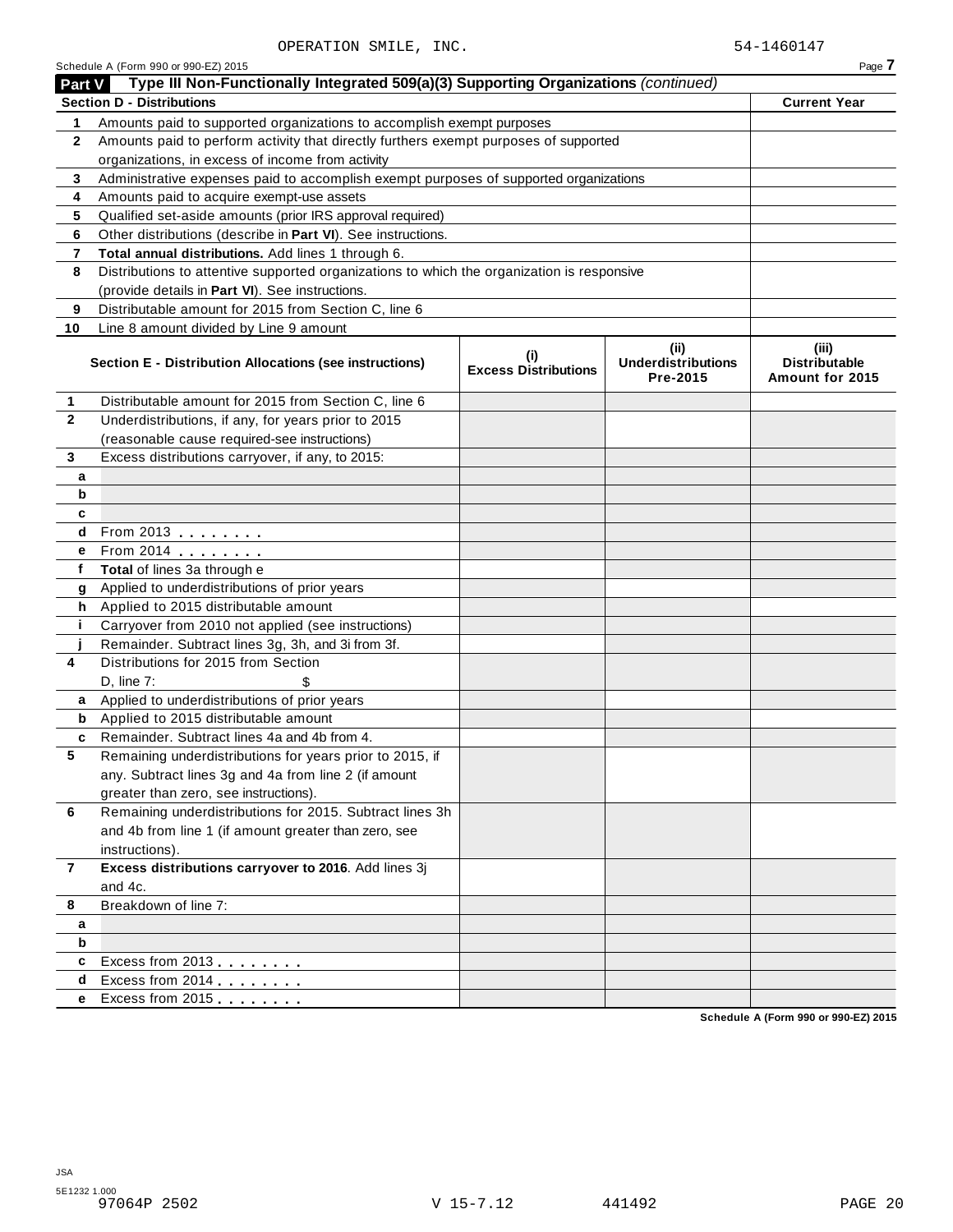**Part VI** Supplemental Information. Provide the explanations required by Part II, line 10; Part II, line 17a or 17b; and Part III, line 12. Also complete this part for any additional information. (See instructions).

| SCHEDULE A, PART II - OTHER INCOME |            |         |         |             | ATTACHMENT 1 |            |
|------------------------------------|------------|---------|---------|-------------|--------------|------------|
| DESCRIPTION                        | 2011       | 2012    | 2013    | 2014        | 2015         | TOTAL      |
| CURRENCY GAIN/(LOSS)               | $-88,431.$ | 17,107. | 19,798. | $-21, 281.$ |              | $-72,807.$ |
| MISCELLANEOUS                      | 16,235.    | 1,690.  | 9,929.  | 4,610.      | 703.         | 33,167.    |
| TOTALS                             | $-72.196.$ | 18,797  | 29.727. | $-16.671$   | 703.         | $-39.640.$ |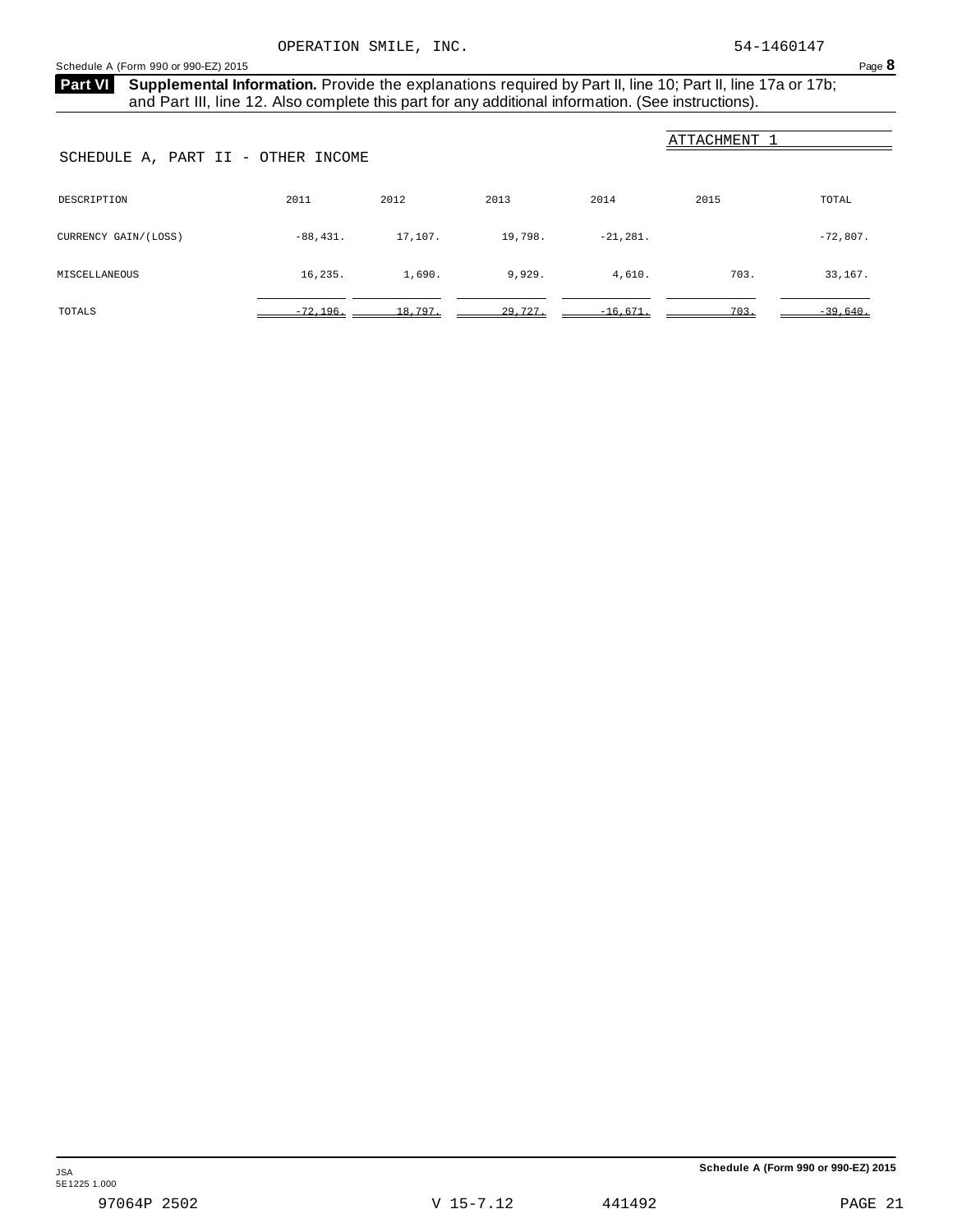| <b>Schedule B</b> |  |
|-------------------|--|
|-------------------|--|

**(Form 990, 990-EZ, or 990-PF)** Department of the Treasury<br>Internal Revenue Service **D** Informati

### **Schedule B chedule of Contributors**

| ( FUI III  990, 990 EL,<br>or 990-PF).<br>Department of the Treasury  <br>Internal Revenue Service | Attach to Form 990, Form 990-EZ, or Form 990-PF.<br>Information about Schedule B (Form 990, 990-EZ, or 990-PF) and its instructions is at www.irs.gov/form990. | 2015                             |
|----------------------------------------------------------------------------------------------------|----------------------------------------------------------------------------------------------------------------------------------------------------------------|----------------------------------|
| Name of the organization                                                                           |                                                                                                                                                                | l Emplover identification number |

OPERATION SMILE, INC.

54-1460147

#### **Organization type** (check one):

| Filers of:         | Section:                                                                    |
|--------------------|-----------------------------------------------------------------------------|
| Form 990 or 990-EZ | $\lfloor x \rfloor$ 501(c)(3) (enter number) organization                   |
|                    | $4947(a)(1)$ nonexempt charitable trust not treated as a private foundation |
|                    | 527 political organization                                                  |
| Form 990-PF        | $501(c)(3)$ exempt private foundation                                       |
|                    | 4947(a)(1) nonexempt charitable trust treated as a private foundation       |
|                    | 501(c)(3) taxable private foundation                                        |

Check if your organization is covered by the **General Rule** or a **Special Rule.**

**Note.** Only a section 501(c)(7), (8), or (10) organization can check boxes for both the General Rule and a Special Rule. See instructions.

#### **General Rule**

For an organization filing Form 990, 990-EZ, or 990-PF that received, during the year, contributions totaling \$5,000 or more (in money or property) from any one contributor. Complete Parts I and II. See instructions for determining a contributor's total contributions.

#### **Special Rules**

 $\text{X}$  For an organization described in section 501(c)(3) filing Form 990 or 990-EZ that met the 33 1/3 % support test of the regulations under sections 509(a)(1) and 170(b)(1)(A)(vi), that checked Schedule A (Form 990 or 990-EZ), Part II, line 13, 16a, or 16b, and that received from any one contributor, during the year, total contributions of the greater of **(1)** \$5,000 or **(2)** 2% of the amount on (i) Form 990, Part VIII, line 1h, or (ii) Form 990-EZ, line 1. Complete Parts I and II.

For an organization described in section 501(c)(7), (8), or (10) filing Form 990 or 990-EZ that received from any one contributor, during the year, total contributions of more than \$1,000 *exclusively* for religious, charitable, scientific, literary, or educational purposes, or for the prevention of cruelty to children or animals. Complete Parts I, II, and III.

For an organization described in section 501(c)(7), (8), or (10) filing Form 990 or 990-EZ that received from any one contributor, during the year, contributions *exclusively* for religious, charitable, etc., purposes, but no such contributions totaled more than \$1,000. If this box is checked, enter here the total contributions that were received during the year for an *exclusively* religious, charitable, etc., purpose. Do not complete any of the parts unless the **General Rule** applies to this organization because it received *nonexclusively* religious, charitable, etc., contributions totaling \$5,000 or more during the year m, m, m, m, m, m, m, m, m, m, m, m, m m  $\frac{1}{2}$   $\frac{1}{2}$ 

**Caution.** An organization that is not covered by the General Rule and/or the Special Rules does not file Schedule B (Form 990, 990-EZ, or 990-PF), but it **must** answer "No" on Part IV, line 2, of its Form 990; or check the box on line H of its Form 990-EZ or on its Form 990-PF, Part I, line 2, to certify that it does not meet the filing requirements of Schedule B (Form 990, 990-EZ, or 990-PF).

For Paperwork Reduction Act Notice, see the Instructions for Form 990, 990-EZ, or 990-PF. Schedule B (Form 990, 990-EZ, or 990-PF) (2015)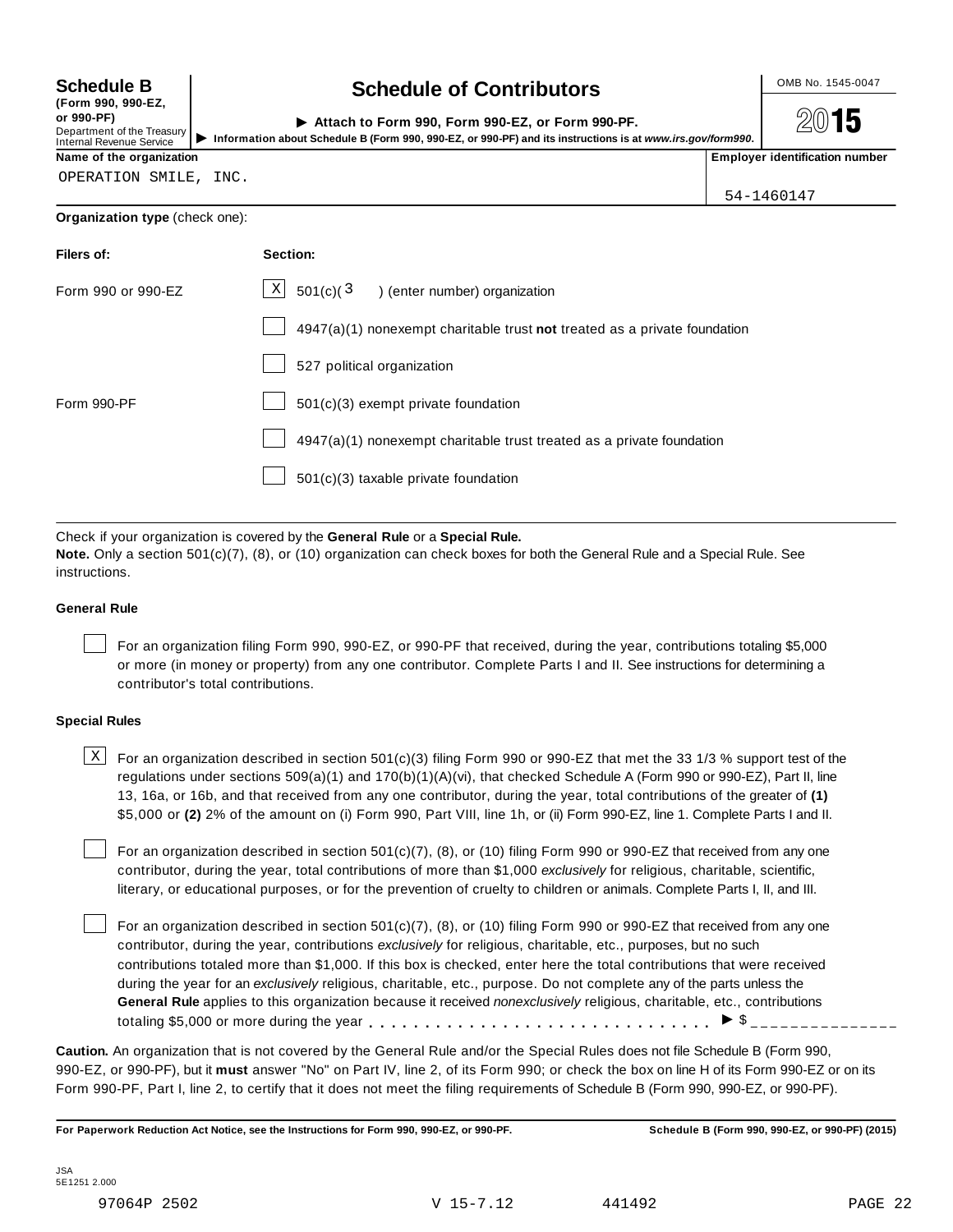| Schedule B (Form 990, 990-EZ, or 990-PF) (2015) |                  |      | $P$ aqe $\blacktriangle$              |
|-------------------------------------------------|------------------|------|---------------------------------------|
| Name of organization                            | OPERATION SMILE. | INC. | <b>Emplover identification number</b> |

| Part I     | <b>Contributors</b> (see instructions). Use duplicate copies of Part I if additional space is needed. |                                   |                                                                                                                |
|------------|-------------------------------------------------------------------------------------------------------|-----------------------------------|----------------------------------------------------------------------------------------------------------------|
| (a)<br>No. | (b)<br>Name, address, and ZIP + 4                                                                     | (c)<br><b>Total contributions</b> | (d)<br>Type of contribution                                                                                    |
| 1          |                                                                                                       | 5,386,563.<br>$\frac{1}{2}$       | Χ<br>Person<br>Payroll<br>Noncash<br>(Complete Part II for<br>noncash contributions.)                          |
| (a)<br>No. | (b)<br>Name, address, and ZIP + 4                                                                     | (c)<br><b>Total contributions</b> | (d)<br>Type of contribution                                                                                    |
| 2          |                                                                                                       | 4,507,119.<br>$\frac{1}{2}$       | Χ<br>Person<br>Payroll<br>Noncash<br>(Complete Part II for<br>noncash contributions.)                          |
| (a)<br>No. | (b)<br>Name, address, and ZIP + 4                                                                     | (c)<br><b>Total contributions</b> | (d)<br>Type of contribution                                                                                    |
| 3          |                                                                                                       | 2, 232, 441.<br>$\frac{1}{2}$     | $\mathbf X$<br>Person<br>Payroll<br>$\mathbf X$<br>Noncash<br>(Complete Part II for<br>noncash contributions.) |
| (a)<br>No. | (b)<br>Name, address, and ZIP + 4                                                                     | (c)<br><b>Total contributions</b> | (d)<br>Type of contribution                                                                                    |
|            |                                                                                                       | \$                                | Person<br>Payroll<br>Noncash<br>(Complete Part II for<br>noncash contributions.)                               |
| (a)<br>No. | (b)<br>Name, address, and ZIP + 4                                                                     | (c)<br><b>Total contributions</b> | (d)<br>Type of contribution                                                                                    |
|            |                                                                                                       | $\boldsymbol{\$}$                 | Person<br>Payroll<br><b>Noncash</b><br>(Complete Part II for<br>noncash contributions.)                        |
| (a)<br>No. | (b)<br>Name, address, and ZIP + 4                                                                     | (c)<br><b>Total contributions</b> | (d)<br>Type of contribution                                                                                    |
|            |                                                                                                       | $\boldsymbol{\$}$                 | Person<br>Payroll<br><b>Noncash</b><br>(Complete Part II for<br>noncash contributions.)                        |

 $S$ chedule B (Form 990, 990-EZ, or 990-PF) (2015)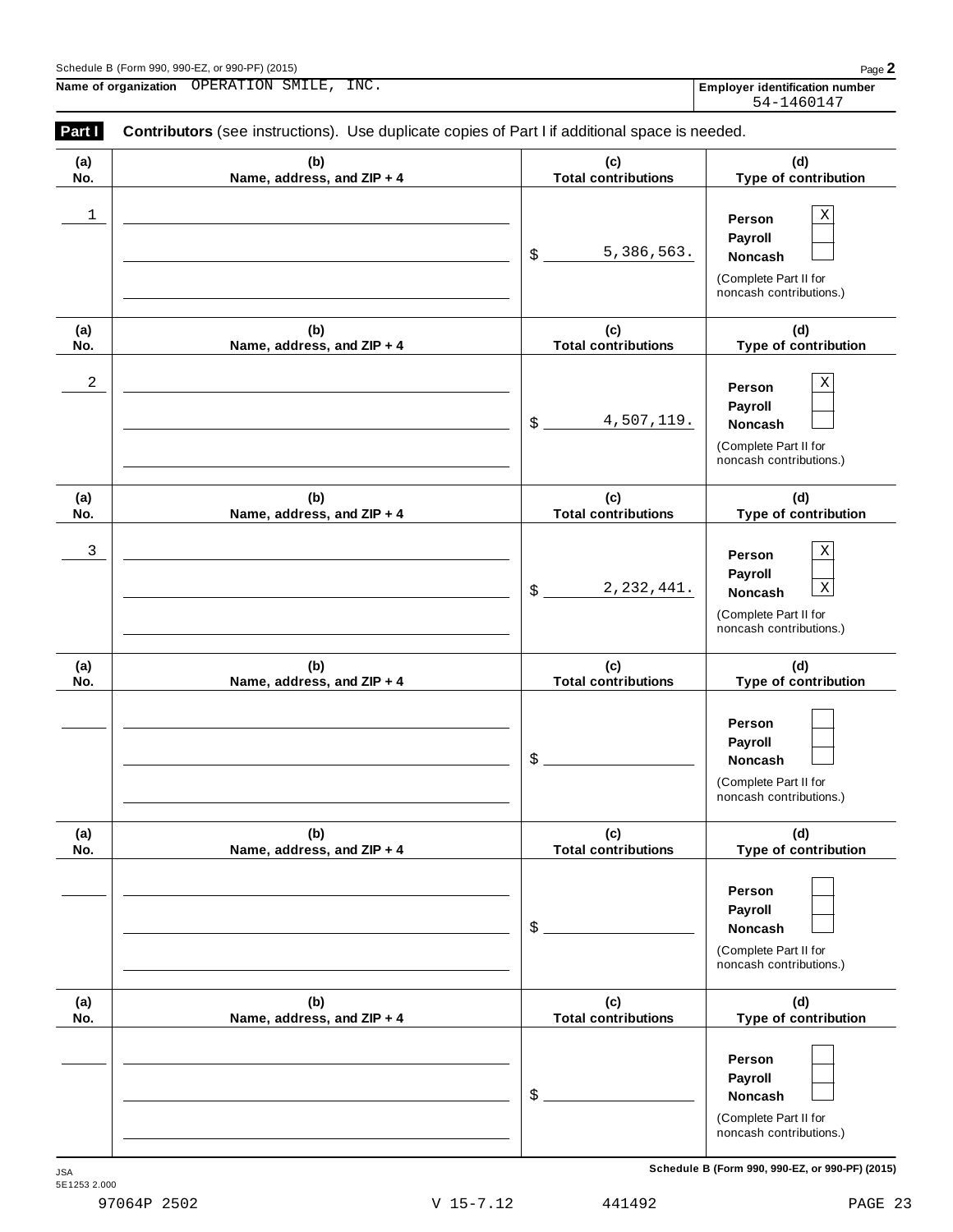| Schedule<br>$-$ or 990-P <sub>F</sub><br>(2015)<br>$- -$<br>990.<br>. 990-E<br>'Form | Pac |
|--------------------------------------------------------------------------------------|-----|
|                                                                                      |     |

**Name of organization Employer identification number** OPERATION SMILE, INC.

54-1460147

| (a) No.<br>from<br>Part I | (b)<br>Description of noncash property given | (c)<br>FMV (or estimate)<br>(see instructions) | (d)<br>Date received |
|---------------------------|----------------------------------------------|------------------------------------------------|----------------------|
| $\mathsf{3}$              | MEDICAL SUPPLIES                             |                                                |                      |
|                           |                                              | 2, 211, 372.<br>$$$ .                          | 05/19/2016           |
| (a) No.<br>from<br>Part I | (b)<br>Description of noncash property given | (c)<br>FMV (or estimate)<br>(see instructions) | (d)<br>Date received |
|                           |                                              | \$.                                            |                      |
| (a) No.<br>from<br>Part I | (b)<br>Description of noncash property given | (c)<br>FMV (or estimate)<br>(see instructions) | (d)<br>Date received |
|                           |                                              | \$.                                            |                      |
| (a) No.<br>from<br>Part I | (b)<br>Description of noncash property given | (c)<br>FMV (or estimate)<br>(see instructions) | (d)<br>Date received |
|                           |                                              | \$                                             |                      |
| (a) No.<br>from<br>Part I | (b)<br>Description of noncash property given | (c)<br>FMV (or estimate)<br>(see instructions) | (d)<br>Date received |
|                           |                                              | \$                                             |                      |
| (a) No.<br>from<br>Part I | (b)<br>Description of noncash property given | (c)<br>FMV (or estimate)<br>(see instructions) | (d)<br>Date received |
|                           |                                              |                                                |                      |

5E1254 2.000 97064P 2502 V 15-7.12 441492 PAGE 24

**Schedule B (Form 990, 990-EZ, or 990-PF) (2015)**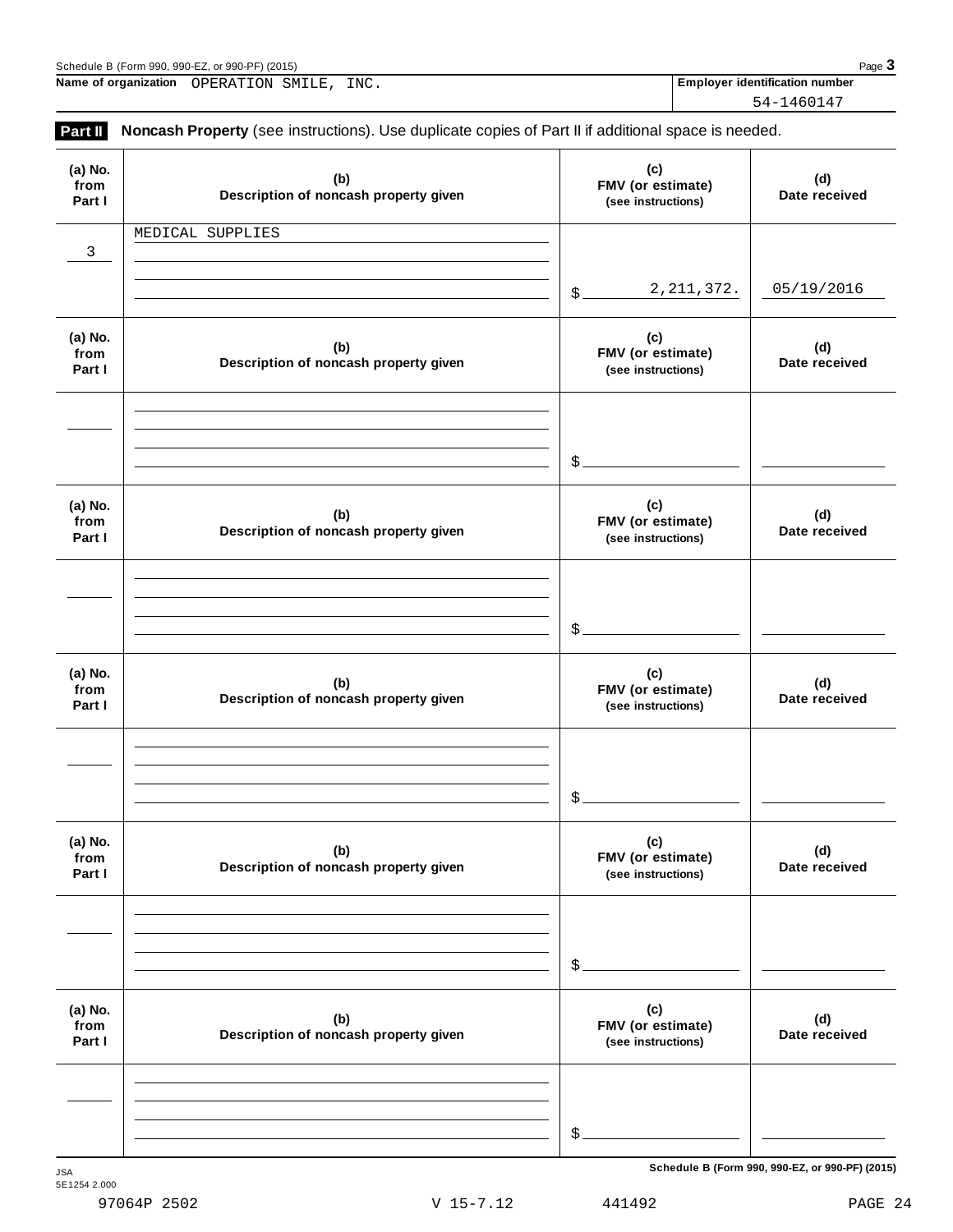|                             | Schedule B (Form 990, 990-EZ, or 990-PF) (2015)<br>Name of organization OPERATION SMILE, INC.                            |                      |  | Page 4<br><b>Employer identification number</b>                                                                              |  |
|-----------------------------|--------------------------------------------------------------------------------------------------------------------------|----------------------|--|------------------------------------------------------------------------------------------------------------------------------|--|
|                             |                                                                                                                          |                      |  | 54-1460147                                                                                                                   |  |
| Part III                    | Exclusively religious, charitable, etc., contributions to organizations described in section 501(c)(7), (8), or          |                      |  |                                                                                                                              |  |
|                             |                                                                                                                          |                      |  | (10) that total more than \$1,000 for the year from any one contributor. Complete columns (a) through (e) and                |  |
|                             |                                                                                                                          |                      |  | the following line entry. For organizations completing Part III, enter the total of exclusively religious, charitable, etc., |  |
|                             | contributions of \$1,000 or less for the year. (Enter this information once. See instructions.) $\blacktriangleright$ \$ |                      |  |                                                                                                                              |  |
| (a) No.                     | Use duplicate copies of Part III if additional space is needed.                                                          |                      |  |                                                                                                                              |  |
| from                        | (b) Purpose of gift                                                                                                      | (c) Use of gift      |  | (d) Description of how gift is held                                                                                          |  |
| Part I                      |                                                                                                                          |                      |  |                                                                                                                              |  |
|                             |                                                                                                                          |                      |  |                                                                                                                              |  |
|                             |                                                                                                                          |                      |  |                                                                                                                              |  |
|                             |                                                                                                                          |                      |  |                                                                                                                              |  |
|                             |                                                                                                                          | (e) Transfer of gift |  |                                                                                                                              |  |
|                             |                                                                                                                          |                      |  |                                                                                                                              |  |
|                             | Transferee's name, address, and ZIP + 4                                                                                  |                      |  | Relationship of transferor to transferee                                                                                     |  |
|                             |                                                                                                                          |                      |  |                                                                                                                              |  |
|                             |                                                                                                                          |                      |  |                                                                                                                              |  |
|                             |                                                                                                                          |                      |  |                                                                                                                              |  |
|                             |                                                                                                                          |                      |  |                                                                                                                              |  |
|                             |                                                                                                                          |                      |  |                                                                                                                              |  |
|                             | (b) Purpose of gift                                                                                                      | (c) Use of gift      |  | (d) Description of how gift is held                                                                                          |  |
|                             |                                                                                                                          |                      |  |                                                                                                                              |  |
|                             |                                                                                                                          |                      |  |                                                                                                                              |  |
| (a) No.<br>from<br>Part I   |                                                                                                                          |                      |  |                                                                                                                              |  |
|                             |                                                                                                                          |                      |  |                                                                                                                              |  |
|                             |                                                                                                                          | (e) Transfer of gift |  |                                                                                                                              |  |
|                             |                                                                                                                          |                      |  |                                                                                                                              |  |
|                             | Transferee's name, address, and ZIP + 4                                                                                  |                      |  | Relationship of transferor to transferee                                                                                     |  |
|                             |                                                                                                                          |                      |  |                                                                                                                              |  |
|                             |                                                                                                                          |                      |  |                                                                                                                              |  |
|                             |                                                                                                                          |                      |  |                                                                                                                              |  |
|                             |                                                                                                                          |                      |  |                                                                                                                              |  |
|                             | (b) Purpose of gift                                                                                                      | (c) Use of gift      |  | (d) Description of how gift is held                                                                                          |  |
|                             |                                                                                                                          |                      |  |                                                                                                                              |  |
|                             |                                                                                                                          |                      |  |                                                                                                                              |  |
| $(a)$ No.<br>from<br>Part I |                                                                                                                          |                      |  |                                                                                                                              |  |
|                             |                                                                                                                          |                      |  |                                                                                                                              |  |
|                             |                                                                                                                          | (e) Transfer of gift |  |                                                                                                                              |  |

**(a) No. from Part I**

**(e) Transfer of gift**

**Transferee's name, address, and ZIP + 4 Relationship of transferor to transferee**  $S$ chedule B (Form 990, 990-EZ, or 990-PF) (2015)

**(b) Purpose of gift (c) Use of gift (d) Description of how gift is held**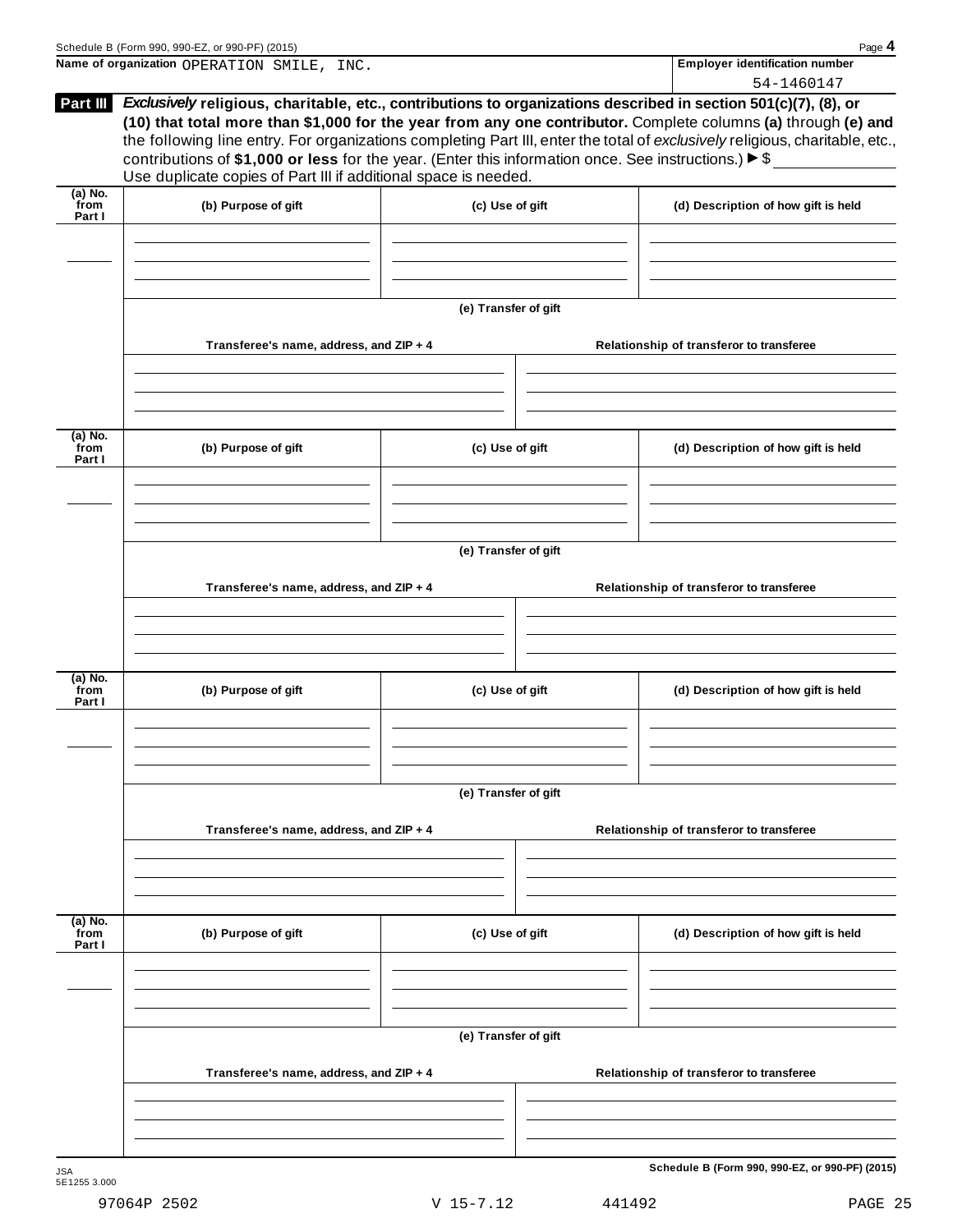| <b>SCHEDULE D</b> |  |
|-------------------|--|
| (Form 990)        |  |

# Supplemental Financial Statements<br>  $\triangleright$  Complete if the organization answered "Yes" on Form 990,<br>
Part IV, line 6, 7, 8, 9, 10, 11a, 11b, 11c, 11d, 11e, 11f, 12a, or 12b.

Department of the Treasury **I act is a compart of the Treasury** I **Attach Example 2011 C Public Public Example 2012 Consumer to Public Consumer to Public Consumer to Public Consumer to Public Consumer t** Internal Revenue Service I**Information about Schedule <sup>D</sup> (Form 990) and its instructions is at** *www.irs.gov/form990***. Inspection Name of the organization intervalse the control of the control of the control of the control of the organization number Organizations Maintaining Donor Advised Funds or Other Similar Funds or Accounts. Part I Property:** Organizations Maintaining Donor Advised Funds or Other Similar Funds<br>Complete if the organization answered "Yes" on Form 990, Part IV, line 6. **(a)** Donor advised funds **(b)** Funds and other accounts **1 2 3 4 5 6** Total number at end of year  $\dots\dots\dots\dots$ Aggregate value of contributions to (during year) Aggregate value of contributions to (during year)<br>Aggregate value of grants from (during year) Aggregate value of grants from (during year)<br>Aggregate value at end of year Did the organization inform all donors and donor advisors in writing that the assets held in donor advised funds are the organization's property, subject to the organization's exclusive legal control? **matures**  $\Box$  Yes  $\Box$  Yes Did the organization inform all grantees, donors, and donor advisors in writing that grant funds can be used only for charitable purposes and not for the benefit of the donor or donor advisor, or for any other purpose **conferring impermissible private benefit?** metals are metals and more matured more metals of  $\blacksquare$  The  $\blacksquare$  Noor **Conservation Easements. Part II** Conservation Easements.<br>Complete if the organization answered "Yes" on Form 990, Part IV, line 7. **1** Purpose(s) of conservation easements held by the organization (check all that apply). Preservation of land for public use (e.g., recreation or education) Protection of natural habitat Preservation of open space Preservation of a historically important land area Preservation of a certified historic structure **2** Complete lines 2a through 2d if the organization held a qualified conservation contribution in the form of a conservation easement on the last day of the tax year. **Held at the End** of the Tax Year **2a 2b 2c 2d a** Total number of conservation easements m m m m m m m m m m m m m m m m m m m m m m m m m m m **a** Total number of conservation easements ............................<br>**b** Total acreage restricted by conservation easements ..................... **b** Total acreage restricted by conservation easements<br>**c** Number of conservation easements on a certified historic structure included in (a) . . . . . . **d** Number of conservation easements included in (c) acquired after 8/17/06, and not on a  $\mid$ historic structure listed in the National Register m m m m m m m m m m m m m m m m m m m m m m m m **3 4 5 6 7 8 9** Number of conservation easements modified, transferred, released, extinguished, or terminated by the organization during the tax vear  $\blacktriangleright$ Number of states where property subject to conservation easement is located  $\blacktriangleright$ . Does the organization have a written policy regarding the periodic monitoring, inspection, handling of violations, and enforcement of the conservation easements it holds? musical manager mann m m m m **y** es  $\Box$  No Staff and volunteer hours devoted to monitoring, inspecting, handling of violations, and enforcing conservation easements during the year <br>
> Amount of expenses incurred in monitoring, inspecting, handling of violations, and enforcing conservation easements during the year  $\blacktriangleright$  \$ Does each conservation easement reported on line 2(d) above satisfy the requirements of section 170(h)(4)(B)(i) and section 170(h)(4)(B)(ii)? m m m m m m m m m m m m m m m m m m m m m m m m m m m m m m m m m m m m m m m m m m m m m **Yes No** In Part XIII, describe how the organization reports conservation easements in its revenue and expense statement, and balance sheet, and include, if applicable, the text of the footnote to the organization's financial statements that describes the organization's accounting for conservation easements. **Organizations Maintaining Collections of Art, Historical Treasures, or Other Similar Assets. Part III Organizations Maintaining Collections of Art, Historical Treasures, or Organization answered "Yes" on Form 990, Part IV, line 8.** 1a If the organization elected, as permitted under SFAS 116 (ASC 958), not to report in its revenue statement and balance sheet<br>works of art, historical treasures, or other similar assets held for public exhibition, educat public service, provide, in Part XIII, the text of the footnote to its financial statements that describes these items. **b** If the organization elected, as permitted under SFAS 116 (ASC 958), to report in its revenue statement and balance sheet works of art, historical treasures, or other similar assets held for public exhibition, education, or research in furtherance of public service, provide the following amounts relating to these items: **(i)** I Revenue included in Form 990, Part VIII, line 1 m m m m m m m m m m m m m m m m m m m m m m m m m m m m m m \$ **(ii)** Assets included in Form 990, Part X m m m m m m m m m m m m m m m m m m m m m m m m m m m m m m m m m m m m I \$ **2** If the organization received or held works of art, historical treasures, or other similar assets for financial gain, provide the following amounts required to be reported under SFAS 116 (ASC 958) relating to these items: following amounts required to be reported under SFAS 116 (ASC 958) relating to these items:<br>**a** Revenue included in Form 990, Part VIII, line 1 **a** a more contained in Form 200, Dart Y. Assets included in Form 990, Part X **<sup>b</sup>** m m m m m m m m m m m m m m m m m m m m m m m m m m m m m m m m m m m m m m I \$ **For Paperwork Reduction Act Notice, see the Instructions for Form 990. Schedule D (Form 990) 2015** OPERATION SMILE, INC. 54-1460147

JSA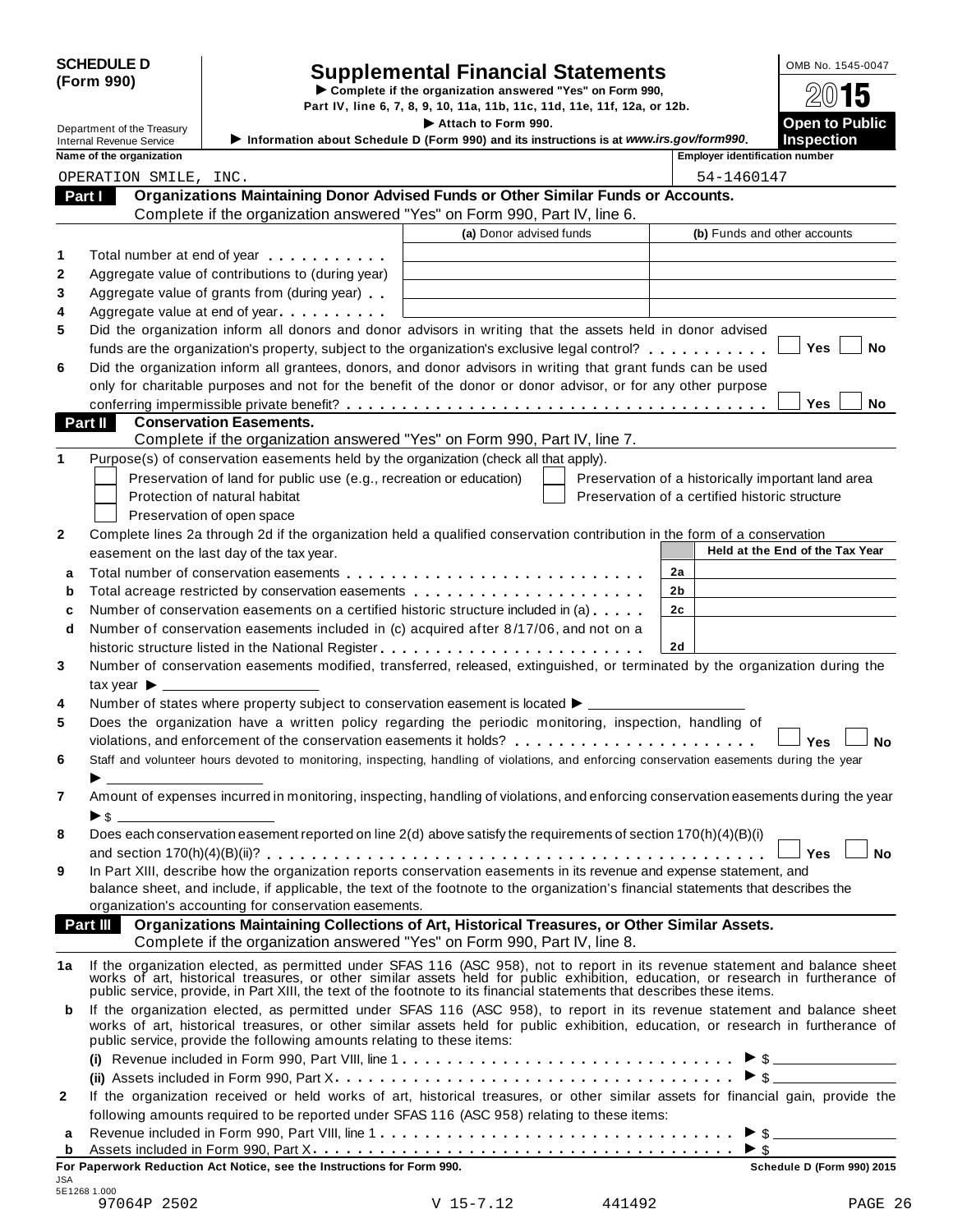OPERATION SMILE, INC.

|  | 54-1460147 |  |  |
|--|------------|--|--|
|  |            |  |  |

| Organizations Maintaining Collections of Art, Historical Treasures, or Other Similar Assets (continued)<br>Part III<br>Using the organization's acquisition, accession, and other records, check any of the following that are a significant use of its<br>3<br>collection items (check all that apply):<br>Public exhibition<br>Loan or exchange programs<br>a<br>d<br>Scholarly research<br>b<br>e<br>Preservation for future generations<br>c<br>Provide a description of the organization's collections and explain how they further the organization's exempt purpose in Part<br>4<br>XIII.<br>During the year, did the organization solicit or receive donations of art, historical treasures, or other similar<br>5<br>assets to be sold to raise funds rather than to be maintained as part of the organization's collection?<br><b>Yes</b><br>No<br><b>Escrow and Custodial Arrangements.</b><br><b>Part IV</b><br>Complete if the organization answered "Yes" on Form 990, Part IV, line 9, or reported an amount on Form<br>990, Part X, line 21.<br>1a Is the organization an agent, trustee, custodian or other intermediary for contributions or other assets not<br>Yes<br>No<br>If "Yes," explain the arrangement in Part XIII and complete the following table:<br>b<br>Amount<br>c<br>1с<br>1 <sub>d</sub><br>d<br>e<br>1е<br>f<br>1f<br>2a Did the organization include an amount on Form 990, Part X, line 21, for escrow or custodial account liability?<br><b>Yes</b><br>No<br><b>b</b> If "Yes," explain the arrangement in Part XIII. Check here if the explanation has been provided on Part XIII<br><b>Endowment Funds.</b><br><b>Part V</b><br>Complete if the organization answered "Yes" on Form 990, Part IV, line 10.<br>(a) Current year<br>(c) Two years back<br>(d) Three years back<br>(e) Four years back<br>(b) Prior year<br>Beginning of year balance [15]<br>1a<br>Contributions<br>b<br>Net investment earnings, gains,<br>С<br>and losses |  |  |  |  |  | Page 2 |
|-------------------------------------------------------------------------------------------------------------------------------------------------------------------------------------------------------------------------------------------------------------------------------------------------------------------------------------------------------------------------------------------------------------------------------------------------------------------------------------------------------------------------------------------------------------------------------------------------------------------------------------------------------------------------------------------------------------------------------------------------------------------------------------------------------------------------------------------------------------------------------------------------------------------------------------------------------------------------------------------------------------------------------------------------------------------------------------------------------------------------------------------------------------------------------------------------------------------------------------------------------------------------------------------------------------------------------------------------------------------------------------------------------------------------------------------------------------------------------------------------------------------------------------------------------------------------------------------------------------------------------------------------------------------------------------------------------------------------------------------------------------------------------------------------------------------------------------------------------------------------------------------------------------------------------------------------------------------------------------|--|--|--|--|--|--------|
|                                                                                                                                                                                                                                                                                                                                                                                                                                                                                                                                                                                                                                                                                                                                                                                                                                                                                                                                                                                                                                                                                                                                                                                                                                                                                                                                                                                                                                                                                                                                                                                                                                                                                                                                                                                                                                                                                                                                                                                     |  |  |  |  |  |        |
|                                                                                                                                                                                                                                                                                                                                                                                                                                                                                                                                                                                                                                                                                                                                                                                                                                                                                                                                                                                                                                                                                                                                                                                                                                                                                                                                                                                                                                                                                                                                                                                                                                                                                                                                                                                                                                                                                                                                                                                     |  |  |  |  |  |        |
|                                                                                                                                                                                                                                                                                                                                                                                                                                                                                                                                                                                                                                                                                                                                                                                                                                                                                                                                                                                                                                                                                                                                                                                                                                                                                                                                                                                                                                                                                                                                                                                                                                                                                                                                                                                                                                                                                                                                                                                     |  |  |  |  |  |        |
|                                                                                                                                                                                                                                                                                                                                                                                                                                                                                                                                                                                                                                                                                                                                                                                                                                                                                                                                                                                                                                                                                                                                                                                                                                                                                                                                                                                                                                                                                                                                                                                                                                                                                                                                                                                                                                                                                                                                                                                     |  |  |  |  |  |        |
|                                                                                                                                                                                                                                                                                                                                                                                                                                                                                                                                                                                                                                                                                                                                                                                                                                                                                                                                                                                                                                                                                                                                                                                                                                                                                                                                                                                                                                                                                                                                                                                                                                                                                                                                                                                                                                                                                                                                                                                     |  |  |  |  |  |        |
|                                                                                                                                                                                                                                                                                                                                                                                                                                                                                                                                                                                                                                                                                                                                                                                                                                                                                                                                                                                                                                                                                                                                                                                                                                                                                                                                                                                                                                                                                                                                                                                                                                                                                                                                                                                                                                                                                                                                                                                     |  |  |  |  |  |        |
|                                                                                                                                                                                                                                                                                                                                                                                                                                                                                                                                                                                                                                                                                                                                                                                                                                                                                                                                                                                                                                                                                                                                                                                                                                                                                                                                                                                                                                                                                                                                                                                                                                                                                                                                                                                                                                                                                                                                                                                     |  |  |  |  |  |        |
|                                                                                                                                                                                                                                                                                                                                                                                                                                                                                                                                                                                                                                                                                                                                                                                                                                                                                                                                                                                                                                                                                                                                                                                                                                                                                                                                                                                                                                                                                                                                                                                                                                                                                                                                                                                                                                                                                                                                                                                     |  |  |  |  |  |        |
|                                                                                                                                                                                                                                                                                                                                                                                                                                                                                                                                                                                                                                                                                                                                                                                                                                                                                                                                                                                                                                                                                                                                                                                                                                                                                                                                                                                                                                                                                                                                                                                                                                                                                                                                                                                                                                                                                                                                                                                     |  |  |  |  |  |        |
|                                                                                                                                                                                                                                                                                                                                                                                                                                                                                                                                                                                                                                                                                                                                                                                                                                                                                                                                                                                                                                                                                                                                                                                                                                                                                                                                                                                                                                                                                                                                                                                                                                                                                                                                                                                                                                                                                                                                                                                     |  |  |  |  |  |        |
|                                                                                                                                                                                                                                                                                                                                                                                                                                                                                                                                                                                                                                                                                                                                                                                                                                                                                                                                                                                                                                                                                                                                                                                                                                                                                                                                                                                                                                                                                                                                                                                                                                                                                                                                                                                                                                                                                                                                                                                     |  |  |  |  |  |        |
|                                                                                                                                                                                                                                                                                                                                                                                                                                                                                                                                                                                                                                                                                                                                                                                                                                                                                                                                                                                                                                                                                                                                                                                                                                                                                                                                                                                                                                                                                                                                                                                                                                                                                                                                                                                                                                                                                                                                                                                     |  |  |  |  |  |        |
|                                                                                                                                                                                                                                                                                                                                                                                                                                                                                                                                                                                                                                                                                                                                                                                                                                                                                                                                                                                                                                                                                                                                                                                                                                                                                                                                                                                                                                                                                                                                                                                                                                                                                                                                                                                                                                                                                                                                                                                     |  |  |  |  |  |        |
|                                                                                                                                                                                                                                                                                                                                                                                                                                                                                                                                                                                                                                                                                                                                                                                                                                                                                                                                                                                                                                                                                                                                                                                                                                                                                                                                                                                                                                                                                                                                                                                                                                                                                                                                                                                                                                                                                                                                                                                     |  |  |  |  |  |        |
|                                                                                                                                                                                                                                                                                                                                                                                                                                                                                                                                                                                                                                                                                                                                                                                                                                                                                                                                                                                                                                                                                                                                                                                                                                                                                                                                                                                                                                                                                                                                                                                                                                                                                                                                                                                                                                                                                                                                                                                     |  |  |  |  |  |        |
|                                                                                                                                                                                                                                                                                                                                                                                                                                                                                                                                                                                                                                                                                                                                                                                                                                                                                                                                                                                                                                                                                                                                                                                                                                                                                                                                                                                                                                                                                                                                                                                                                                                                                                                                                                                                                                                                                                                                                                                     |  |  |  |  |  |        |
|                                                                                                                                                                                                                                                                                                                                                                                                                                                                                                                                                                                                                                                                                                                                                                                                                                                                                                                                                                                                                                                                                                                                                                                                                                                                                                                                                                                                                                                                                                                                                                                                                                                                                                                                                                                                                                                                                                                                                                                     |  |  |  |  |  |        |
|                                                                                                                                                                                                                                                                                                                                                                                                                                                                                                                                                                                                                                                                                                                                                                                                                                                                                                                                                                                                                                                                                                                                                                                                                                                                                                                                                                                                                                                                                                                                                                                                                                                                                                                                                                                                                                                                                                                                                                                     |  |  |  |  |  |        |
|                                                                                                                                                                                                                                                                                                                                                                                                                                                                                                                                                                                                                                                                                                                                                                                                                                                                                                                                                                                                                                                                                                                                                                                                                                                                                                                                                                                                                                                                                                                                                                                                                                                                                                                                                                                                                                                                                                                                                                                     |  |  |  |  |  |        |
|                                                                                                                                                                                                                                                                                                                                                                                                                                                                                                                                                                                                                                                                                                                                                                                                                                                                                                                                                                                                                                                                                                                                                                                                                                                                                                                                                                                                                                                                                                                                                                                                                                                                                                                                                                                                                                                                                                                                                                                     |  |  |  |  |  |        |
|                                                                                                                                                                                                                                                                                                                                                                                                                                                                                                                                                                                                                                                                                                                                                                                                                                                                                                                                                                                                                                                                                                                                                                                                                                                                                                                                                                                                                                                                                                                                                                                                                                                                                                                                                                                                                                                                                                                                                                                     |  |  |  |  |  |        |
|                                                                                                                                                                                                                                                                                                                                                                                                                                                                                                                                                                                                                                                                                                                                                                                                                                                                                                                                                                                                                                                                                                                                                                                                                                                                                                                                                                                                                                                                                                                                                                                                                                                                                                                                                                                                                                                                                                                                                                                     |  |  |  |  |  |        |
|                                                                                                                                                                                                                                                                                                                                                                                                                                                                                                                                                                                                                                                                                                                                                                                                                                                                                                                                                                                                                                                                                                                                                                                                                                                                                                                                                                                                                                                                                                                                                                                                                                                                                                                                                                                                                                                                                                                                                                                     |  |  |  |  |  |        |
|                                                                                                                                                                                                                                                                                                                                                                                                                                                                                                                                                                                                                                                                                                                                                                                                                                                                                                                                                                                                                                                                                                                                                                                                                                                                                                                                                                                                                                                                                                                                                                                                                                                                                                                                                                                                                                                                                                                                                                                     |  |  |  |  |  |        |
|                                                                                                                                                                                                                                                                                                                                                                                                                                                                                                                                                                                                                                                                                                                                                                                                                                                                                                                                                                                                                                                                                                                                                                                                                                                                                                                                                                                                                                                                                                                                                                                                                                                                                                                                                                                                                                                                                                                                                                                     |  |  |  |  |  |        |
|                                                                                                                                                                                                                                                                                                                                                                                                                                                                                                                                                                                                                                                                                                                                                                                                                                                                                                                                                                                                                                                                                                                                                                                                                                                                                                                                                                                                                                                                                                                                                                                                                                                                                                                                                                                                                                                                                                                                                                                     |  |  |  |  |  |        |
|                                                                                                                                                                                                                                                                                                                                                                                                                                                                                                                                                                                                                                                                                                                                                                                                                                                                                                                                                                                                                                                                                                                                                                                                                                                                                                                                                                                                                                                                                                                                                                                                                                                                                                                                                                                                                                                                                                                                                                                     |  |  |  |  |  |        |
|                                                                                                                                                                                                                                                                                                                                                                                                                                                                                                                                                                                                                                                                                                                                                                                                                                                                                                                                                                                                                                                                                                                                                                                                                                                                                                                                                                                                                                                                                                                                                                                                                                                                                                                                                                                                                                                                                                                                                                                     |  |  |  |  |  |        |
|                                                                                                                                                                                                                                                                                                                                                                                                                                                                                                                                                                                                                                                                                                                                                                                                                                                                                                                                                                                                                                                                                                                                                                                                                                                                                                                                                                                                                                                                                                                                                                                                                                                                                                                                                                                                                                                                                                                                                                                     |  |  |  |  |  |        |
|                                                                                                                                                                                                                                                                                                                                                                                                                                                                                                                                                                                                                                                                                                                                                                                                                                                                                                                                                                                                                                                                                                                                                                                                                                                                                                                                                                                                                                                                                                                                                                                                                                                                                                                                                                                                                                                                                                                                                                                     |  |  |  |  |  |        |
| Grants or scholarships<br>d                                                                                                                                                                                                                                                                                                                                                                                                                                                                                                                                                                                                                                                                                                                                                                                                                                                                                                                                                                                                                                                                                                                                                                                                                                                                                                                                                                                                                                                                                                                                                                                                                                                                                                                                                                                                                                                                                                                                                         |  |  |  |  |  |        |
| e Other expenditures for facilities                                                                                                                                                                                                                                                                                                                                                                                                                                                                                                                                                                                                                                                                                                                                                                                                                                                                                                                                                                                                                                                                                                                                                                                                                                                                                                                                                                                                                                                                                                                                                                                                                                                                                                                                                                                                                                                                                                                                                 |  |  |  |  |  |        |
| and programs $\ldots$ , $\ldots$ , $\ldots$                                                                                                                                                                                                                                                                                                                                                                                                                                                                                                                                                                                                                                                                                                                                                                                                                                                                                                                                                                                                                                                                                                                                                                                                                                                                                                                                                                                                                                                                                                                                                                                                                                                                                                                                                                                                                                                                                                                                         |  |  |  |  |  |        |
| Administrative expenses<br>f                                                                                                                                                                                                                                                                                                                                                                                                                                                                                                                                                                                                                                                                                                                                                                                                                                                                                                                                                                                                                                                                                                                                                                                                                                                                                                                                                                                                                                                                                                                                                                                                                                                                                                                                                                                                                                                                                                                                                        |  |  |  |  |  |        |
| End of year balance $\qquad \qquad \Box$<br>g                                                                                                                                                                                                                                                                                                                                                                                                                                                                                                                                                                                                                                                                                                                                                                                                                                                                                                                                                                                                                                                                                                                                                                                                                                                                                                                                                                                                                                                                                                                                                                                                                                                                                                                                                                                                                                                                                                                                       |  |  |  |  |  |        |
| Provide the estimated percentage of the current year end balance (line 1g, column (a)) held as:<br>2                                                                                                                                                                                                                                                                                                                                                                                                                                                                                                                                                                                                                                                                                                                                                                                                                                                                                                                                                                                                                                                                                                                                                                                                                                                                                                                                                                                                                                                                                                                                                                                                                                                                                                                                                                                                                                                                                |  |  |  |  |  |        |
| $\%$<br>Board designated or quasi-endowment ><br>а                                                                                                                                                                                                                                                                                                                                                                                                                                                                                                                                                                                                                                                                                                                                                                                                                                                                                                                                                                                                                                                                                                                                                                                                                                                                                                                                                                                                                                                                                                                                                                                                                                                                                                                                                                                                                                                                                                                                  |  |  |  |  |  |        |
| Permanent endowment ▶<br>$\%$<br>b                                                                                                                                                                                                                                                                                                                                                                                                                                                                                                                                                                                                                                                                                                                                                                                                                                                                                                                                                                                                                                                                                                                                                                                                                                                                                                                                                                                                                                                                                                                                                                                                                                                                                                                                                                                                                                                                                                                                                  |  |  |  |  |  |        |
| Temporarily restricted endowment ▶<br>%<br>c                                                                                                                                                                                                                                                                                                                                                                                                                                                                                                                                                                                                                                                                                                                                                                                                                                                                                                                                                                                                                                                                                                                                                                                                                                                                                                                                                                                                                                                                                                                                                                                                                                                                                                                                                                                                                                                                                                                                        |  |  |  |  |  |        |
| The percentages on lines 2a, 2b, and 2c should equal 100%.                                                                                                                                                                                                                                                                                                                                                                                                                                                                                                                                                                                                                                                                                                                                                                                                                                                                                                                                                                                                                                                                                                                                                                                                                                                                                                                                                                                                                                                                                                                                                                                                                                                                                                                                                                                                                                                                                                                          |  |  |  |  |  |        |
| 3a Are there endowment funds not in the possession of the organization that are held and administered for the                                                                                                                                                                                                                                                                                                                                                                                                                                                                                                                                                                                                                                                                                                                                                                                                                                                                                                                                                                                                                                                                                                                                                                                                                                                                                                                                                                                                                                                                                                                                                                                                                                                                                                                                                                                                                                                                       |  |  |  |  |  |        |
| <b>Yes</b><br>No.<br>organization by:                                                                                                                                                                                                                                                                                                                                                                                                                                                                                                                                                                                                                                                                                                                                                                                                                                                                                                                                                                                                                                                                                                                                                                                                                                                                                                                                                                                                                                                                                                                                                                                                                                                                                                                                                                                                                                                                                                                                               |  |  |  |  |  |        |
| 3a(i)                                                                                                                                                                                                                                                                                                                                                                                                                                                                                                                                                                                                                                                                                                                                                                                                                                                                                                                                                                                                                                                                                                                                                                                                                                                                                                                                                                                                                                                                                                                                                                                                                                                                                                                                                                                                                                                                                                                                                                               |  |  |  |  |  |        |
| 3a(ii) <br>(ii) related organizations enterpresent respectively in the contract of the contract of the contract or control or $\mathbf{c}_1$                                                                                                                                                                                                                                                                                                                                                                                                                                                                                                                                                                                                                                                                                                                                                                                                                                                                                                                                                                                                                                                                                                                                                                                                                                                                                                                                                                                                                                                                                                                                                                                                                                                                                                                                                                                                                                        |  |  |  |  |  |        |
| If "Yes" on line 3a(ii), are the related organizations listed as required on Schedule R?<br>3b<br>b                                                                                                                                                                                                                                                                                                                                                                                                                                                                                                                                                                                                                                                                                                                                                                                                                                                                                                                                                                                                                                                                                                                                                                                                                                                                                                                                                                                                                                                                                                                                                                                                                                                                                                                                                                                                                                                                                 |  |  |  |  |  |        |
| Describe in Part XIII the intended uses of the organization's endowment funds.<br>4                                                                                                                                                                                                                                                                                                                                                                                                                                                                                                                                                                                                                                                                                                                                                                                                                                                                                                                                                                                                                                                                                                                                                                                                                                                                                                                                                                                                                                                                                                                                                                                                                                                                                                                                                                                                                                                                                                 |  |  |  |  |  |        |
| Land, Buildings, and Equipment.<br>Complete if the organization answered "Yes" on Form 990, Part IV, line 11a. See Form 990, Part X, line 10.<br>Part VI                                                                                                                                                                                                                                                                                                                                                                                                                                                                                                                                                                                                                                                                                                                                                                                                                                                                                                                                                                                                                                                                                                                                                                                                                                                                                                                                                                                                                                                                                                                                                                                                                                                                                                                                                                                                                            |  |  |  |  |  |        |
| Description of property<br>(a) Cost or other basis<br>(b) Cost or other basis<br>(c) Accumulated<br>(d) Book value                                                                                                                                                                                                                                                                                                                                                                                                                                                                                                                                                                                                                                                                                                                                                                                                                                                                                                                                                                                                                                                                                                                                                                                                                                                                                                                                                                                                                                                                                                                                                                                                                                                                                                                                                                                                                                                                  |  |  |  |  |  |        |
| (investment)<br>(other)<br>depreciation                                                                                                                                                                                                                                                                                                                                                                                                                                                                                                                                                                                                                                                                                                                                                                                                                                                                                                                                                                                                                                                                                                                                                                                                                                                                                                                                                                                                                                                                                                                                                                                                                                                                                                                                                                                                                                                                                                                                             |  |  |  |  |  |        |
| 1a<br>3,094,293.<br>3,094,293.                                                                                                                                                                                                                                                                                                                                                                                                                                                                                                                                                                                                                                                                                                                                                                                                                                                                                                                                                                                                                                                                                                                                                                                                                                                                                                                                                                                                                                                                                                                                                                                                                                                                                                                                                                                                                                                                                                                                                      |  |  |  |  |  |        |
| <b>Buildings</b><br>15,868,841.<br>14,362,850.<br>b<br>1,505,991.<br>.                                                                                                                                                                                                                                                                                                                                                                                                                                                                                                                                                                                                                                                                                                                                                                                                                                                                                                                                                                                                                                                                                                                                                                                                                                                                                                                                                                                                                                                                                                                                                                                                                                                                                                                                                                                                                                                                                                              |  |  |  |  |  |        |
| Leasehold improvements<br>7,858.<br>11,330.<br>3,472.<br>c                                                                                                                                                                                                                                                                                                                                                                                                                                                                                                                                                                                                                                                                                                                                                                                                                                                                                                                                                                                                                                                                                                                                                                                                                                                                                                                                                                                                                                                                                                                                                                                                                                                                                                                                                                                                                                                                                                                          |  |  |  |  |  |        |
| Equipment experience and a series and a series of the series of the series of the series of the series of the<br>7,632,511.<br>3,355,318.<br>d<br>4, 277, 193.                                                                                                                                                                                                                                                                                                                                                                                                                                                                                                                                                                                                                                                                                                                                                                                                                                                                                                                                                                                                                                                                                                                                                                                                                                                                                                                                                                                                                                                                                                                                                                                                                                                                                                                                                                                                                      |  |  |  |  |  |        |
| 287,851.<br>Other<br>287,851.<br>е                                                                                                                                                                                                                                                                                                                                                                                                                                                                                                                                                                                                                                                                                                                                                                                                                                                                                                                                                                                                                                                                                                                                                                                                                                                                                                                                                                                                                                                                                                                                                                                                                                                                                                                                                                                                                                                                                                                                                  |  |  |  |  |  |        |
| Total. Add lines 1a through 1e. (Column (d) must equal Form 990, Part X, column (B), line 10c.)<br>21,108,170.                                                                                                                                                                                                                                                                                                                                                                                                                                                                                                                                                                                                                                                                                                                                                                                                                                                                                                                                                                                                                                                                                                                                                                                                                                                                                                                                                                                                                                                                                                                                                                                                                                                                                                                                                                                                                                                                      |  |  |  |  |  |        |

**Schedule D (Form 990) 2015**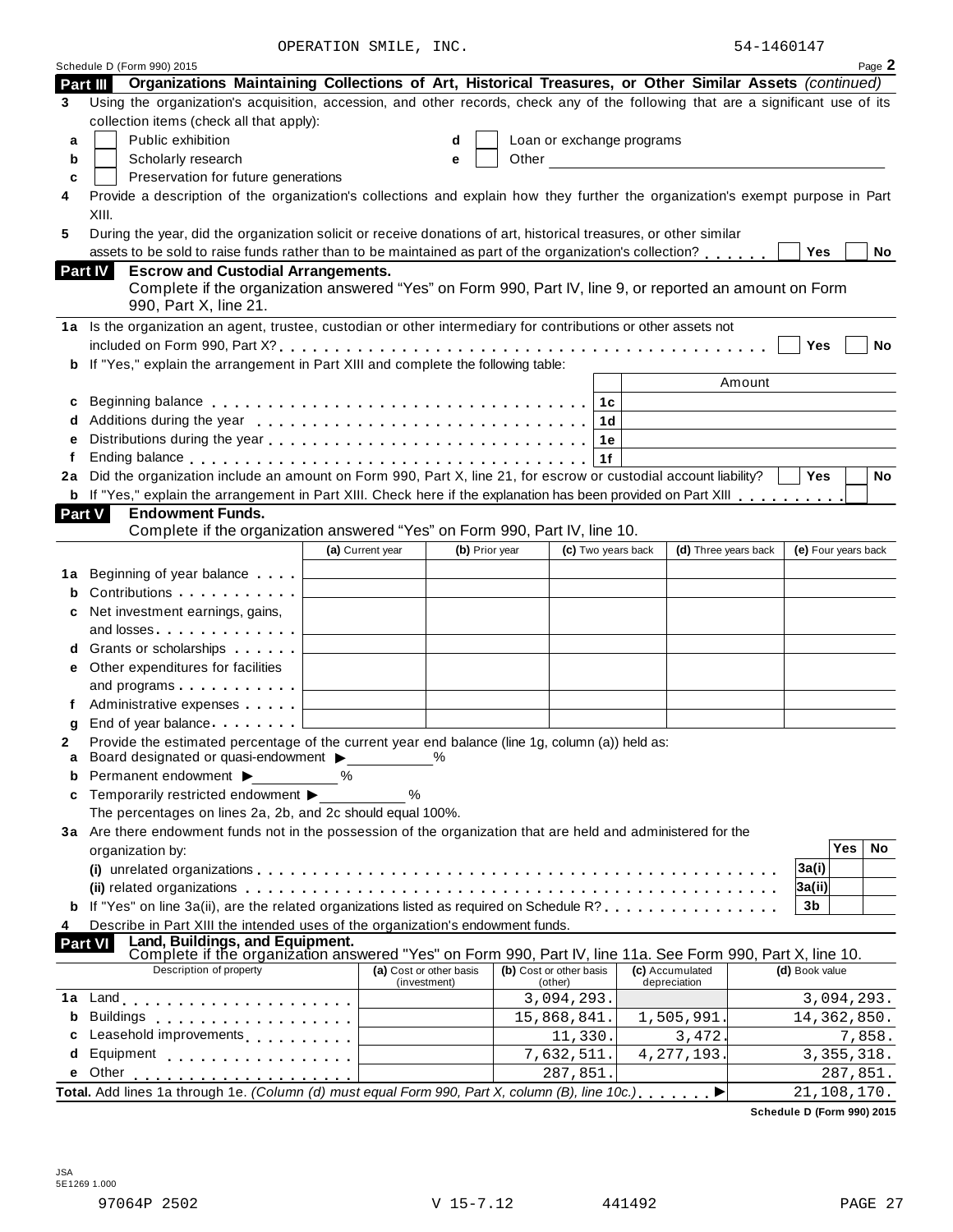|                  | Schedule D (Form 990) 2015                                                               |                 | Page 3                                                                                                     |
|------------------|------------------------------------------------------------------------------------------|-----------------|------------------------------------------------------------------------------------------------------------|
| Part VII         | <b>Investments - Other Securities.</b>                                                   |                 |                                                                                                            |
|                  |                                                                                          |                 | Complete if the organization answered "Yes" on Form 990, Part IV, line 11b. See Form 990, Part X, line 12. |
|                  | (a) Description of security or category<br>(including name of security)                  | (b) Book value  | (c) Method of valuation:<br>Cost or end-of-year market value                                               |
|                  | (1) Financial derivatives                                                                |                 |                                                                                                            |
|                  | (2) Closely-held equity interests                                                        |                 |                                                                                                            |
|                  |                                                                                          |                 |                                                                                                            |
| (A)              |                                                                                          |                 |                                                                                                            |
| (B)              |                                                                                          |                 |                                                                                                            |
| (C)              |                                                                                          |                 |                                                                                                            |
| (D)              |                                                                                          |                 |                                                                                                            |
| (E)              |                                                                                          |                 |                                                                                                            |
| (F)              |                                                                                          |                 |                                                                                                            |
| (G)              |                                                                                          |                 |                                                                                                            |
| (H)              |                                                                                          |                 |                                                                                                            |
|                  | Total. (Column (b) must equal Form 990, Part X, col. (B) line 12.) $\blacktriangleright$ |                 |                                                                                                            |
| <b>Part VIII</b> | <b>Investments - Program Related.</b>                                                    |                 | Complete if the organization answered "Yes" on Form 990, Part IV, line 11c. See Form 990, Part X, line 13. |
|                  | (a) Description of investment                                                            | (b) Book value  | (c) Method of valuation:<br>Cost or end-of-year market value                                               |
| (1)              |                                                                                          |                 |                                                                                                            |
| (2)              |                                                                                          |                 |                                                                                                            |
| (3)              |                                                                                          |                 |                                                                                                            |
| (4)              |                                                                                          |                 |                                                                                                            |
| (5)              |                                                                                          |                 |                                                                                                            |
| (6)              |                                                                                          |                 |                                                                                                            |
| (7)              |                                                                                          |                 |                                                                                                            |
| (8)              |                                                                                          |                 |                                                                                                            |
| (9)              |                                                                                          |                 |                                                                                                            |
| Part IX          | Total. (Column (b) must equal Form 990, Part X, col. (B) line 13.) $\blacktriangleright$ |                 |                                                                                                            |
|                  | <b>Other Assets.</b>                                                                     |                 | Complete if the organization answered "Yes" on Form 990, Part IV, line 11d. See Form 990, Part X, line 15. |
|                  |                                                                                          | (a) Description | (b) Book value                                                                                             |
| (1)              |                                                                                          |                 |                                                                                                            |
| (2)              |                                                                                          |                 |                                                                                                            |
| (3)              |                                                                                          |                 |                                                                                                            |
| (4)              |                                                                                          |                 |                                                                                                            |
| (5)              |                                                                                          |                 |                                                                                                            |
| (6)              |                                                                                          |                 |                                                                                                            |
| (7)              |                                                                                          |                 |                                                                                                            |
| (8)              |                                                                                          |                 |                                                                                                            |
| (9)              |                                                                                          |                 |                                                                                                            |
|                  |                                                                                          |                 |                                                                                                            |
| Part X           | <b>Other Liabilities.</b>                                                                |                 |                                                                                                            |
|                  | line 25.                                                                                 |                 | Complete if the organization answered "Yes" on Form 990, Part IV, line 11e or 11f. See Form 990, Part X,   |
|                  | (a) Description of liability                                                             | (b) Book value  |                                                                                                            |
|                  | (1) Federal income taxes                                                                 |                 |                                                                                                            |
|                  | (2) LINE OF CREDIT                                                                       | 1,025,975.      |                                                                                                            |
|                  | (3) CAPITAL LEASE OBLIGATIONS                                                            | 84,256.         |                                                                                                            |
| (4)              |                                                                                          |                 |                                                                                                            |
| (5)              |                                                                                          |                 |                                                                                                            |
| (6)              |                                                                                          |                 |                                                                                                            |
| (7)              |                                                                                          |                 |                                                                                                            |
| (8)              |                                                                                          |                 |                                                                                                            |
| (9)              |                                                                                          |                 |                                                                                                            |

(9) **Total.** *(Column (b) must equal Form 990, Part X, col. (B) line 25.)* I 1,110,231.

**2.** Liability for uncertain tax positions. In Part XIII, provide the text of the footnote to the organization's financial statements that reports the organization's liability for uncertain tax positions under FIN 48 (ASC 740). Check here ifthe text of the footnote has been provided in Part XIII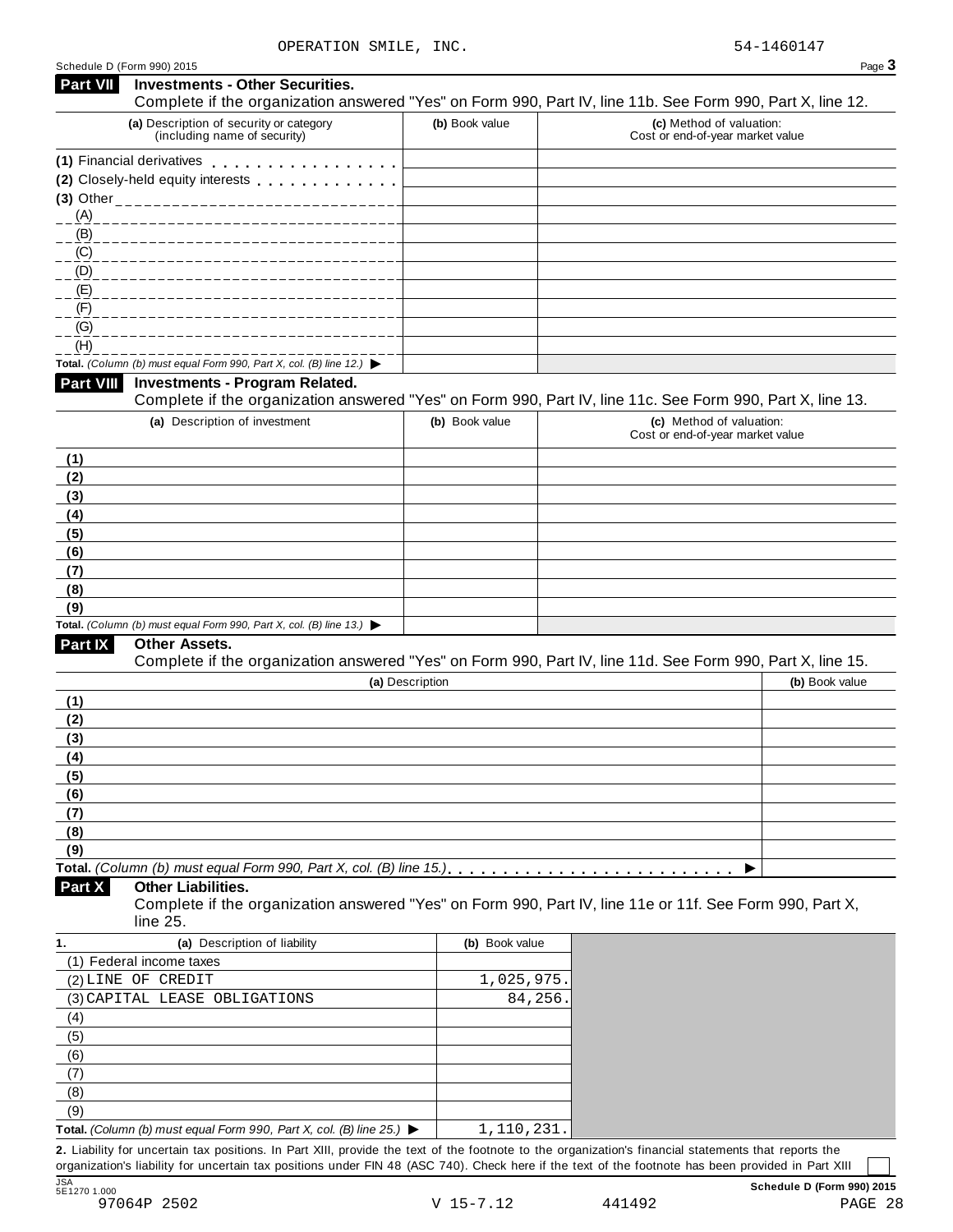| OPERATION SMILE, INC. |  | 54-1460147 |
|-----------------------|--|------------|
|                       |  |            |

|                | Schedule D (Form 990) 2015                                                                                                                                                                                                                                                       |    | Page 4        |
|----------------|----------------------------------------------------------------------------------------------------------------------------------------------------------------------------------------------------------------------------------------------------------------------------------|----|---------------|
| <b>Part XI</b> | Reconciliation of Revenue per Audited Financial Statements With Revenue per Return.<br>Complete if the organization answered "Yes" on Form 990, Part IV, line 12a.                                                                                                               |    |               |
| 1              | Total revenue, gains, and other support per audited financial statements                                                                                                                                                                                                         | 1  | 93, 351, 353. |
| $\mathbf{2}$   | Amounts included on line 1 but not on Form 990, Part VIII, line 12:                                                                                                                                                                                                              |    |               |
| a              | $-42,865.$<br>2a                                                                                                                                                                                                                                                                 |    |               |
| b              | 31, 935, 728.<br>2 <sub>b</sub>                                                                                                                                                                                                                                                  |    |               |
| c              | 2c<br>Recoveries of prior year grants                                                                                                                                                                                                                                            |    |               |
| d              | 4,354.                                                                                                                                                                                                                                                                           |    |               |
| е              |                                                                                                                                                                                                                                                                                  | 2e | 31,897,217.   |
| 3              |                                                                                                                                                                                                                                                                                  | 3  | 61, 454, 136. |
| 4              | Amounts included on Form 990, Part VIII, line 12, but not on line 1:                                                                                                                                                                                                             |    |               |
| a              | 4a<br>Investment expenses not included on Form 990, Part VIII, line 7b                                                                                                                                                                                                           |    |               |
| b              | 4b                                                                                                                                                                                                                                                                               |    |               |
| c              |                                                                                                                                                                                                                                                                                  | 4c |               |
| 5              | Total revenue. Add lines 3 and 4c. (This must equal Form 990, Part I, line 12.) $\ldots \ldots \ldots \ldots$                                                                                                                                                                    | 5  | 61, 454, 136. |
|                | Reconciliation of Expenses per Audited Financial Statements With Expenses per Return.<br>Part XII                                                                                                                                                                                |    |               |
|                | Complete if the organization answered "Yes" on Form 990, Part IV, line 12a.                                                                                                                                                                                                      |    |               |
| 1              |                                                                                                                                                                                                                                                                                  | 1  | 98,530,124.   |
| $\mathbf{2}$   | Amounts included on line 1 but not on Form 990, Part IX, line 25:                                                                                                                                                                                                                |    |               |
| a              | 31,935,728.<br>2a<br>Donated services and use of facilities                                                                                                                                                                                                                      |    |               |
| b              | 2 <sub>b</sub>                                                                                                                                                                                                                                                                   |    |               |
| c              | 2c                                                                                                                                                                                                                                                                               |    |               |
| d              | 4,354.                                                                                                                                                                                                                                                                           |    |               |
| е              |                                                                                                                                                                                                                                                                                  | 2e | 31,940,082.   |
| 3              |                                                                                                                                                                                                                                                                                  | 3  | 66,590,042.   |
| 4              | Amounts included on Form 990, Part IX, line 25, but not on line 1:                                                                                                                                                                                                               |    |               |
| a              | 4а<br>Investment expenses not included on Form 990, Part VIII, line 7b                                                                                                                                                                                                           |    |               |
| b              | 4b                                                                                                                                                                                                                                                                               |    |               |
| C.             |                                                                                                                                                                                                                                                                                  | 4c |               |
| 5.             | Total expenses. Add lines 3 and 4c. (This must equal Form 990, Part I, line 18.)                                                                                                                                                                                                 | 5  | 66,590,042.   |
|                | Part XIII Supplemental Information.                                                                                                                                                                                                                                              |    |               |
|                | Provide the descriptions required for Part II, lines 3, 5, and 9; Part III, lines 1a and 4; Part IV, lines 1b and 2b; Part V, line 4; Part X, line<br>2; Part XI, lines 2d and 4b; and Part XII, lines 2d and 4b. Also complete this part to provide any additional information. |    |               |

SEE PAGE 5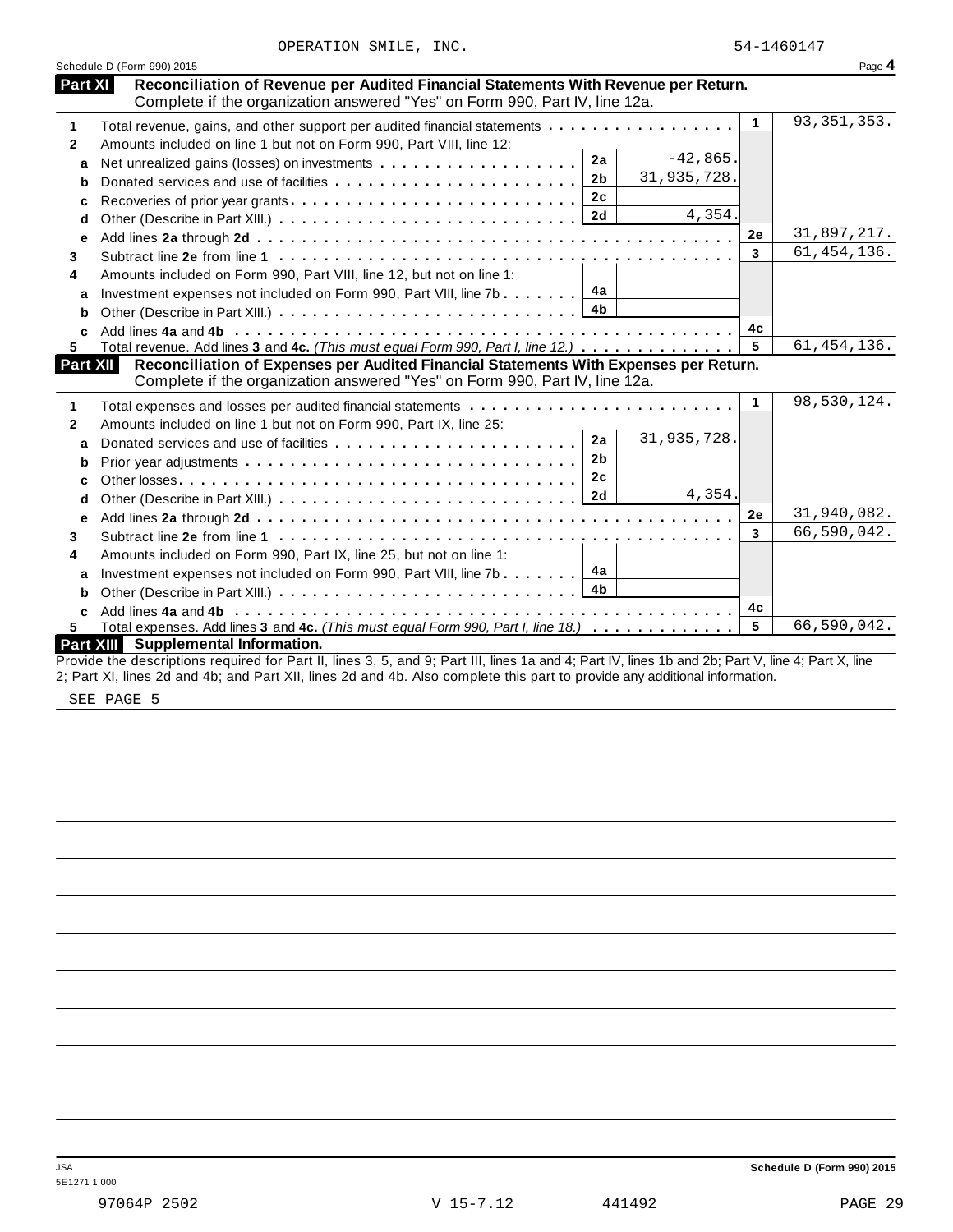SCHEDULE D, PART XI, LINE 2B

CONTRIBUTED SERVICES: \$31,935,728

SCHEDULE D, PART XI, LINE 2D

RENTAL EXPENSE: \$4,354

SCHEDULE D, PART XII, LINE 2A

CONTRIBUTED SERVICES: \$31,935,728

SCHEDULE D, PART XII, LINE 2D

RENTAL EXPENSE: \$4,354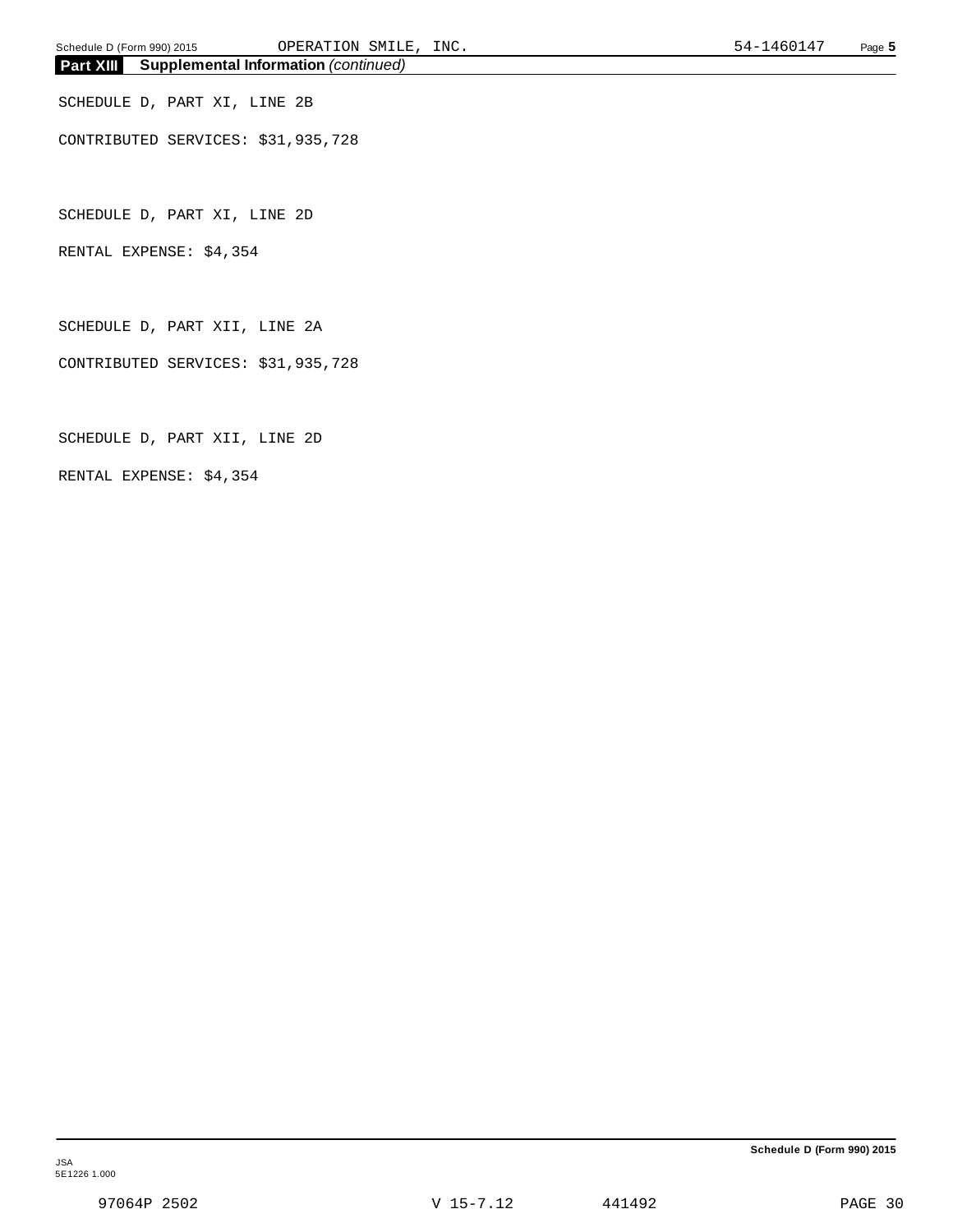|              | <b>SCHEDULE F</b>                                             |                              |                                           |                                                                                       | <b>Statement of Activities Outside the United States</b>                                                                                                                                                                       |                                                                                                             | OMB No. 1545-0047                                             |  |  |
|--------------|---------------------------------------------------------------|------------------------------|-------------------------------------------|---------------------------------------------------------------------------------------|--------------------------------------------------------------------------------------------------------------------------------------------------------------------------------------------------------------------------------|-------------------------------------------------------------------------------------------------------------|---------------------------------------------------------------|--|--|
|              | (Form 990)                                                    |                              |                                           |                                                                                       | Complete if the organization answered "Yes" on Form 990, Part IV, line 14b, 15, or 16.                                                                                                                                         |                                                                                                             | $20$ 15                                                       |  |  |
|              | Department of the Treasury<br><b>Internal Revenue Service</b> |                              |                                           |                                                                                       | Attach to Form 990.<br>Information about Schedule F (Form 990) and its instructions is at www.irs.gov/form990.                                                                                                                 |                                                                                                             | <b>Open to Public</b><br><b>Inspection</b>                    |  |  |
|              | Name of the organization                                      |                              |                                           |                                                                                       |                                                                                                                                                                                                                                |                                                                                                             | <b>Employer identification number</b>                         |  |  |
|              | OPERATION SMILE, INC.                                         |                              |                                           |                                                                                       |                                                                                                                                                                                                                                | 54-1460147                                                                                                  |                                                               |  |  |
| Part I       |                                                               | Form 990, Part IV, line 14b. |                                           |                                                                                       | General Information on Activities Outside the United States. Complete if the organization answered "Yes" on                                                                                                                    |                                                                                                             |                                                               |  |  |
| 1            |                                                               |                              |                                           |                                                                                       | For grantmakers. Does the organization maintain records to substantiate the amount of its grants and other<br>assistance, the grantees' eligibility for the grants or assistance, and the selection criteria used to award the |                                                                                                             | $ X $ Yes<br><b>No</b>                                        |  |  |
| $\mathbf{2}$ | assistance outside the United States.                         |                              |                                           |                                                                                       | For grantmakers. Describe in Part V the organization's procedures for monitoring the use of its grants and other                                                                                                               |                                                                                                             |                                                               |  |  |
| 3            |                                                               |                              |                                           |                                                                                       | Activities per Region. (The following Part I, line 3 table can be duplicated if additional space is needed.)                                                                                                                   |                                                                                                             |                                                               |  |  |
|              | (a) Region                                                    |                              | (b) Number of<br>offices in the<br>region | (c) Number of<br>employees,<br>agents, and<br>independent<br>contractors<br>in region | (d) Activities conducted in<br>region (by type) (e.g.,<br>fundraising, program services,<br>investments,<br>grants to recipients<br>located in the region)                                                                     | (e) If activity listed in (d) is<br>a program service,<br>describe specific type of<br>service(s) in region | (f) Total<br>expenditures for<br>and investments<br>in region |  |  |
|              |                                                               |                              |                                           |                                                                                       |                                                                                                                                                                                                                                |                                                                                                             |                                                               |  |  |
| (1)          | CENTRAL AMERICA/CARIBBEAN                                     |                              |                                           | 2.                                                                                    | FUNDRAISING                                                                                                                                                                                                                    |                                                                                                             | 13,989.                                                       |  |  |
| (2)          | CENTRAL AMERICA/CARIBBEAN                                     |                              |                                           |                                                                                       | <b>GRANTMAKING</b>                                                                                                                                                                                                             |                                                                                                             | 874,856.                                                      |  |  |
| (3)          | CENTRAL AMERICA/CARIBBEAN                                     |                              |                                           |                                                                                       | PROGRAM SERVICES                                                                                                                                                                                                               | EDUCATION                                                                                                   | 46,551.                                                       |  |  |
| (4)          | CENTRAL AMERICA/CARIBBEAN                                     |                              |                                           | $2$ .                                                                                 | PROGRAM SERVICES                                                                                                                                                                                                               | MISSION                                                                                                     | 350,377.                                                      |  |  |
| (5)          | EAST ASIA AND THE PACIFIC                                     |                              | 3.                                        | б.                                                                                    | FUNDRAISING                                                                                                                                                                                                                    |                                                                                                             | 68,887.                                                       |  |  |
| (6)          | EAST ASIA AND THE PACIFIC                                     |                              |                                           | 7.                                                                                    | GRANTMAKING                                                                                                                                                                                                                    |                                                                                                             | 659,991.                                                      |  |  |
|              | EAST ASIA AND THE PACIFIC                                     |                              |                                           | 2.                                                                                    | PROGRAM SERVICES                                                                                                                                                                                                               | EDUCATION                                                                                                   | 127,670.                                                      |  |  |
| (8)          | EAST ASIA AND THE PACIFIC                                     |                              |                                           | 15.                                                                                   | PROGRAM SERVICES                                                                                                                                                                                                               | MISSION                                                                                                     | 2,502,937.                                                    |  |  |
| (9)          | <b>EUROPE</b>                                                 |                              |                                           | 3.                                                                                    | FUNDRAISING                                                                                                                                                                                                                    |                                                                                                             | 235,862.                                                      |  |  |
|              | $(10)$ EUROPE                                                 |                              |                                           | 1.                                                                                    | <b>GRANTMAKING</b>                                                                                                                                                                                                             |                                                                                                             | 586,526.                                                      |  |  |
|              | $(11)$ EUROPE                                                 |                              |                                           |                                                                                       | PROGRAM SERVICES                                                                                                                                                                                                               | MISSION                                                                                                     | 32,423.                                                       |  |  |
|              | (12) MIDDLE EAST AND NORTH AFRICA                             |                              |                                           |                                                                                       | FUNDRAISING                                                                                                                                                                                                                    |                                                                                                             | 41.                                                           |  |  |
|              | (13) MIDDLE EAST AND NORTH AFRICA                             |                              |                                           |                                                                                       | <b>GRANTMAKING</b>                                                                                                                                                                                                             |                                                                                                             | 206,787.                                                      |  |  |
|              | (14) MIDDLE EAST AND NORTH AFRICA                             |                              |                                           |                                                                                       | PROGRAM SERVICES                                                                                                                                                                                                               | EDUCATION                                                                                                   | 1,667.                                                        |  |  |
|              | (15) MIDDLE EAST AND NORTH AFRICA                             |                              |                                           | 1.                                                                                    | PROGRAM SERVICES                                                                                                                                                                                                               | MISSION                                                                                                     | 73,604.                                                       |  |  |
|              | (16) NORTH AMERICA                                            |                              |                                           |                                                                                       | FUNDRAISING                                                                                                                                                                                                                    |                                                                                                             | 179,778.                                                      |  |  |
|              | (17) NORTH AMERICA                                            |                              |                                           |                                                                                       | <b>GRANTMAKING</b>                                                                                                                                                                                                             |                                                                                                             | 3,970,632.                                                    |  |  |
| Зa           | Sub-total services and sub-                                   |                              | 3.                                        | 39.                                                                                   |                                                                                                                                                                                                                                |                                                                                                             | 9,932,578.                                                    |  |  |
| b            | Total from                                                    | continuation                 |                                           |                                                                                       |                                                                                                                                                                                                                                |                                                                                                             |                                                               |  |  |
|              | sheets to Part I                                              |                              | 4.                                        | 33.                                                                                   |                                                                                                                                                                                                                                |                                                                                                             | 2,767,645.                                                    |  |  |
|              | c Totals (add lines 3a and 3b)                                |                              | 7.                                        | 72.                                                                                   |                                                                                                                                                                                                                                |                                                                                                             | 12,700,223.                                                   |  |  |

**For Paperwork Reduction Act Notice, see the Instructions for Form 990. Schedule F (Form 990) 2015** JSA 5E1274 1.000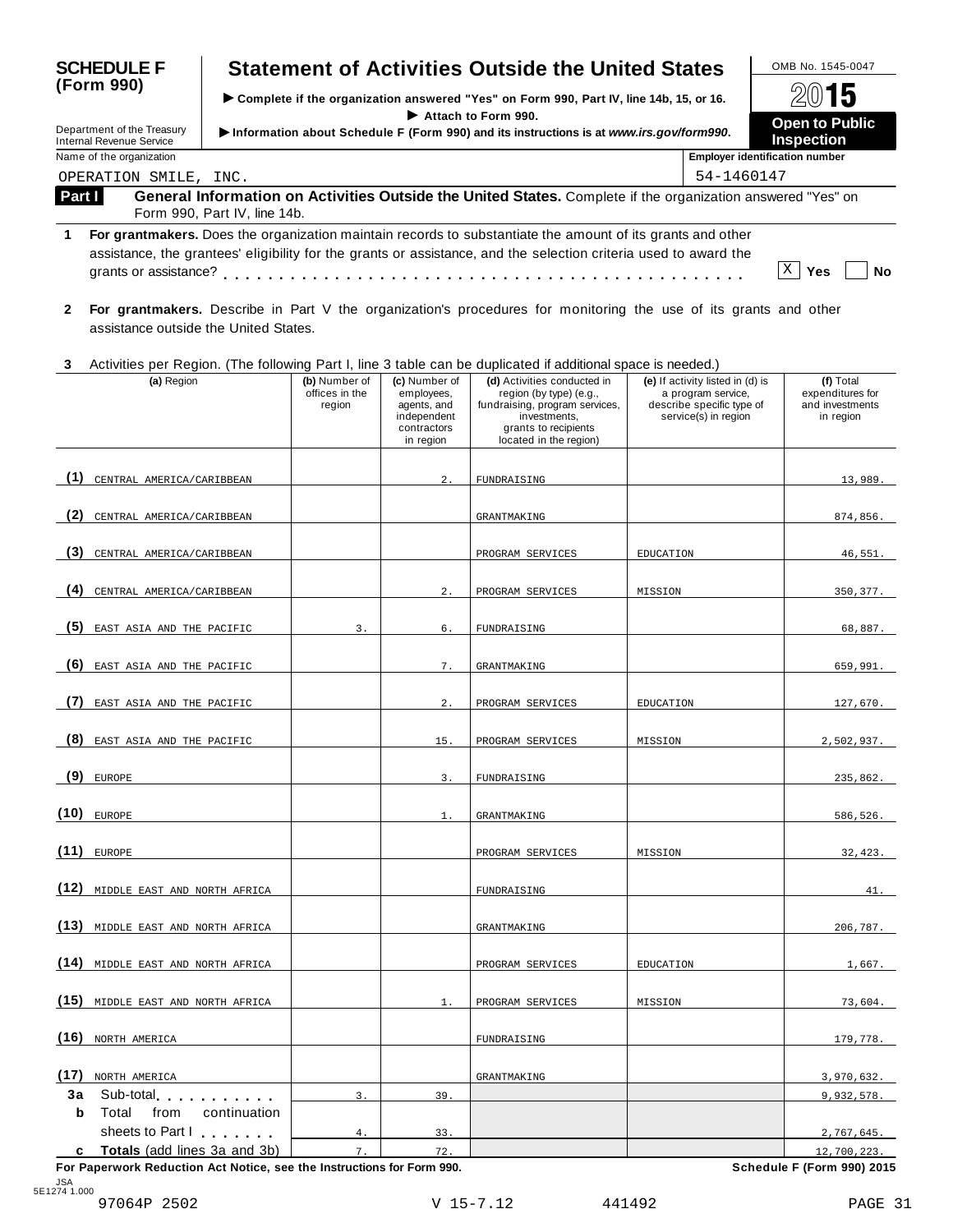|               |                                                                                                                                                                                                                                                                                                                 |                                                                                                                                                                                                                                                                                                    |                                                                                       |                                                                                                                                                            |                                         | OMB No. 1545-0047                                                                                                                                                                                                                                                                                                                                                                                                                                                                                                                                                                                                                                                                                                                                                                                                                                                                                                                                                                                                                                            |
|---------------|-----------------------------------------------------------------------------------------------------------------------------------------------------------------------------------------------------------------------------------------------------------------------------------------------------------------|----------------------------------------------------------------------------------------------------------------------------------------------------------------------------------------------------------------------------------------------------------------------------------------------------|---------------------------------------------------------------------------------------|------------------------------------------------------------------------------------------------------------------------------------------------------------|-----------------------------------------|--------------------------------------------------------------------------------------------------------------------------------------------------------------------------------------------------------------------------------------------------------------------------------------------------------------------------------------------------------------------------------------------------------------------------------------------------------------------------------------------------------------------------------------------------------------------------------------------------------------------------------------------------------------------------------------------------------------------------------------------------------------------------------------------------------------------------------------------------------------------------------------------------------------------------------------------------------------------------------------------------------------------------------------------------------------|
|               |                                                                                                                                                                                                                                                                                                                 |                                                                                                                                                                                                                                                                                                    |                                                                                       |                                                                                                                                                            |                                         | $20$ 15                                                                                                                                                                                                                                                                                                                                                                                                                                                                                                                                                                                                                                                                                                                                                                                                                                                                                                                                                                                                                                                      |
|               |                                                                                                                                                                                                                                                                                                                 |                                                                                                                                                                                                                                                                                                    |                                                                                       |                                                                                                                                                            |                                         | <b>Open to Public</b><br><b>Inspection</b>                                                                                                                                                                                                                                                                                                                                                                                                                                                                                                                                                                                                                                                                                                                                                                                                                                                                                                                                                                                                                   |
|               |                                                                                                                                                                                                                                                                                                                 |                                                                                                                                                                                                                                                                                                    |                                                                                       |                                                                                                                                                            |                                         |                                                                                                                                                                                                                                                                                                                                                                                                                                                                                                                                                                                                                                                                                                                                                                                                                                                                                                                                                                                                                                                              |
|               |                                                                                                                                                                                                                                                                                                                 |                                                                                                                                                                                                                                                                                                    |                                                                                       |                                                                                                                                                            |                                         |                                                                                                                                                                                                                                                                                                                                                                                                                                                                                                                                                                                                                                                                                                                                                                                                                                                                                                                                                                                                                                                              |
|               |                                                                                                                                                                                                                                                                                                                 |                                                                                                                                                                                                                                                                                                    |                                                                                       |                                                                                                                                                            |                                         |                                                                                                                                                                                                                                                                                                                                                                                                                                                                                                                                                                                                                                                                                                                                                                                                                                                                                                                                                                                                                                                              |
|               |                                                                                                                                                                                                                                                                                                                 |                                                                                                                                                                                                                                                                                                    |                                                                                       |                                                                                                                                                            |                                         | $ X $ Yes<br><b>No</b>                                                                                                                                                                                                                                                                                                                                                                                                                                                                                                                                                                                                                                                                                                                                                                                                                                                                                                                                                                                                                                       |
|               |                                                                                                                                                                                                                                                                                                                 |                                                                                                                                                                                                                                                                                                    |                                                                                       |                                                                                                                                                            |                                         |                                                                                                                                                                                                                                                                                                                                                                                                                                                                                                                                                                                                                                                                                                                                                                                                                                                                                                                                                                                                                                                              |
|               |                                                                                                                                                                                                                                                                                                                 |                                                                                                                                                                                                                                                                                                    |                                                                                       |                                                                                                                                                            |                                         |                                                                                                                                                                                                                                                                                                                                                                                                                                                                                                                                                                                                                                                                                                                                                                                                                                                                                                                                                                                                                                                              |
| (a) Region    |                                                                                                                                                                                                                                                                                                                 | (b) Number of<br>offices in the<br>region                                                                                                                                                                                                                                                          | (c) Number of<br>employees,<br>agents, and<br>independent<br>contractors<br>in region | (d) Activities conducted in<br>region (by type) (e.g.,<br>fundraising, program services,<br>investments,<br>grants to recipients<br>located in the region) |                                         | (f) Total<br>expenditures for<br>and investments<br>in region                                                                                                                                                                                                                                                                                                                                                                                                                                                                                                                                                                                                                                                                                                                                                                                                                                                                                                                                                                                                |
|               |                                                                                                                                                                                                                                                                                                                 |                                                                                                                                                                                                                                                                                                    |                                                                                       |                                                                                                                                                            |                                         | 1,314.                                                                                                                                                                                                                                                                                                                                                                                                                                                                                                                                                                                                                                                                                                                                                                                                                                                                                                                                                                                                                                                       |
|               |                                                                                                                                                                                                                                                                                                                 |                                                                                                                                                                                                                                                                                                    |                                                                                       |                                                                                                                                                            |                                         |                                                                                                                                                                                                                                                                                                                                                                                                                                                                                                                                                                                                                                                                                                                                                                                                                                                                                                                                                                                                                                                              |
| NORTH AMERICA |                                                                                                                                                                                                                                                                                                                 |                                                                                                                                                                                                                                                                                                    |                                                                                       | PROGRAM SERVICES                                                                                                                                           | MISSION                                 | 5,021.                                                                                                                                                                                                                                                                                                                                                                                                                                                                                                                                                                                                                                                                                                                                                                                                                                                                                                                                                                                                                                                       |
|               |                                                                                                                                                                                                                                                                                                                 |                                                                                                                                                                                                                                                                                                    |                                                                                       | <b>GRANTMAKING</b>                                                                                                                                         |                                         | 1,401.                                                                                                                                                                                                                                                                                                                                                                                                                                                                                                                                                                                                                                                                                                                                                                                                                                                                                                                                                                                                                                                       |
|               |                                                                                                                                                                                                                                                                                                                 |                                                                                                                                                                                                                                                                                                    |                                                                                       | PROGRAM SERVICES                                                                                                                                           | MISSION                                 | 5,891.                                                                                                                                                                                                                                                                                                                                                                                                                                                                                                                                                                                                                                                                                                                                                                                                                                                                                                                                                                                                                                                       |
| SOUTH AMERICA |                                                                                                                                                                                                                                                                                                                 |                                                                                                                                                                                                                                                                                                    |                                                                                       | FUNDRAISING                                                                                                                                                |                                         | 6,717.                                                                                                                                                                                                                                                                                                                                                                                                                                                                                                                                                                                                                                                                                                                                                                                                                                                                                                                                                                                                                                                       |
| SOUTH AMERICA |                                                                                                                                                                                                                                                                                                                 |                                                                                                                                                                                                                                                                                                    |                                                                                       | GRANTMAKING                                                                                                                                                |                                         | 678,061.                                                                                                                                                                                                                                                                                                                                                                                                                                                                                                                                                                                                                                                                                                                                                                                                                                                                                                                                                                                                                                                     |
| SOUTH AMERICA |                                                                                                                                                                                                                                                                                                                 |                                                                                                                                                                                                                                                                                                    | 2.                                                                                    | PROGRAM SERVICES                                                                                                                                           |                                         | 149,204.                                                                                                                                                                                                                                                                                                                                                                                                                                                                                                                                                                                                                                                                                                                                                                                                                                                                                                                                                                                                                                                     |
|               |                                                                                                                                                                                                                                                                                                                 |                                                                                                                                                                                                                                                                                                    | $1$ .                                                                                 | PROGRAM SERVICES                                                                                                                                           | MISSION                                 | 75,440.                                                                                                                                                                                                                                                                                                                                                                                                                                                                                                                                                                                                                                                                                                                                                                                                                                                                                                                                                                                                                                                      |
|               |                                                                                                                                                                                                                                                                                                                 |                                                                                                                                                                                                                                                                                                    |                                                                                       | <b>GRANTMAKING</b>                                                                                                                                         |                                         | 78,188.                                                                                                                                                                                                                                                                                                                                                                                                                                                                                                                                                                                                                                                                                                                                                                                                                                                                                                                                                                                                                                                      |
|               |                                                                                                                                                                                                                                                                                                                 |                                                                                                                                                                                                                                                                                                    | б.                                                                                    | PROGRAM SERVICES                                                                                                                                           |                                         | 89,569.                                                                                                                                                                                                                                                                                                                                                                                                                                                                                                                                                                                                                                                                                                                                                                                                                                                                                                                                                                                                                                                      |
|               |                                                                                                                                                                                                                                                                                                                 |                                                                                                                                                                                                                                                                                                    | 5.                                                                                    | PROGRAM SERVICES                                                                                                                                           | MISSION                                 | 164,583.                                                                                                                                                                                                                                                                                                                                                                                                                                                                                                                                                                                                                                                                                                                                                                                                                                                                                                                                                                                                                                                     |
|               |                                                                                                                                                                                                                                                                                                                 | $4$ .                                                                                                                                                                                                                                                                                              |                                                                                       | FUNDRAISING                                                                                                                                                |                                         | 24,113.                                                                                                                                                                                                                                                                                                                                                                                                                                                                                                                                                                                                                                                                                                                                                                                                                                                                                                                                                                                                                                                      |
|               |                                                                                                                                                                                                                                                                                                                 |                                                                                                                                                                                                                                                                                                    | 5.                                                                                    | <b>GRANTMAKING</b>                                                                                                                                         |                                         | 298,797.                                                                                                                                                                                                                                                                                                                                                                                                                                                                                                                                                                                                                                                                                                                                                                                                                                                                                                                                                                                                                                                     |
|               |                                                                                                                                                                                                                                                                                                                 |                                                                                                                                                                                                                                                                                                    | 4.                                                                                    | PROGRAM SERVICES                                                                                                                                           |                                         | 60,919.                                                                                                                                                                                                                                                                                                                                                                                                                                                                                                                                                                                                                                                                                                                                                                                                                                                                                                                                                                                                                                                      |
|               |                                                                                                                                                                                                                                                                                                                 |                                                                                                                                                                                                                                                                                                    | 10.                                                                                   | PROGRAM SERVICES                                                                                                                                           | MISSION                                 | 1,128,427.                                                                                                                                                                                                                                                                                                                                                                                                                                                                                                                                                                                                                                                                                                                                                                                                                                                                                                                                                                                                                                                   |
|               |                                                                                                                                                                                                                                                                                                                 |                                                                                                                                                                                                                                                                                                    |                                                                                       |                                                                                                                                                            |                                         |                                                                                                                                                                                                                                                                                                                                                                                                                                                                                                                                                                                                                                                                                                                                                                                                                                                                                                                                                                                                                                                              |
|               |                                                                                                                                                                                                                                                                                                                 |                                                                                                                                                                                                                                                                                                    |                                                                                       |                                                                                                                                                            |                                         |                                                                                                                                                                                                                                                                                                                                                                                                                                                                                                                                                                                                                                                                                                                                                                                                                                                                                                                                                                                                                                                              |
| Total from    |                                                                                                                                                                                                                                                                                                                 |                                                                                                                                                                                                                                                                                                    |                                                                                       |                                                                                                                                                            |                                         |                                                                                                                                                                                                                                                                                                                                                                                                                                                                                                                                                                                                                                                                                                                                                                                                                                                                                                                                                                                                                                                              |
|               | <b>SCHEDULE F</b><br>(Form 990)<br>Department of the Treasury<br><b>Internal Revenue Service</b><br>Name of the organization<br>Part I<br>(1)<br>NORTH AMERICA<br>(2)<br>(3)<br>(4)<br>(5)<br>(6)<br>(8) SOUTH AMERICA<br>$(9)$ south asia<br>$(10)$ SOUTH ASIA<br>$(11)$ SOUTH ASIA<br>(16)<br>(17)<br>За<br>b | OPERATION SMILE, INC.<br>RUSSIA/INDEPENDENT STATES<br>RUSSIA/INDEPENDENT STATES<br>(12) SUB-SAHARAN AFRICA<br>(13) SUB-SAHARAN AFRICA<br>(14) SUB-SAHARAN AFRICA<br>(15) SUB-SAHARAN AFRICA<br>Sub-total experience and sub-<br>continuation<br>sheets to Part I<br>c Totals (add lines 3a and 3b) | Form 990, Part IV, line 14b.<br>assistance outside the United States.                 |                                                                                                                                                            | Attach to Form 990.<br>PROGRAM SERVICES | <b>Statement of Activities Outside the United States</b><br>Complete if the organization answered "Yes" on Form 990, Part IV, line 14b, 15, or 16.<br>Information about Schedule F (Form 990) and its instructions is at www.irs.gov/form990.<br><b>Employer identification number</b><br>54-1460147<br>General Information on Activities Outside the United States. Complete if the organization answered "Yes" on<br>For grantmakers. Does the organization maintain records to substantiate the amount of its grants and other<br>assistance, the grantees' eligibility for the grants or assistance, and the selection criteria used to award the<br>For grantmakers. Describe in Part V the organization's procedures for monitoring the use of its grants and other<br>Activities per Region. (The following Part I, line 3 table can be duplicated if additional space is needed.)<br>(e) If activity listed in (d) is<br>a program service,<br>describe specific type of<br>service(s) in region<br>EDUCATION<br>EDUCATION<br>EDUCATION<br>EDUCATION |

**For Paperwork Reduction Act Notice, see the Instructions for Form 990. Schedule F (Form 990) 2015**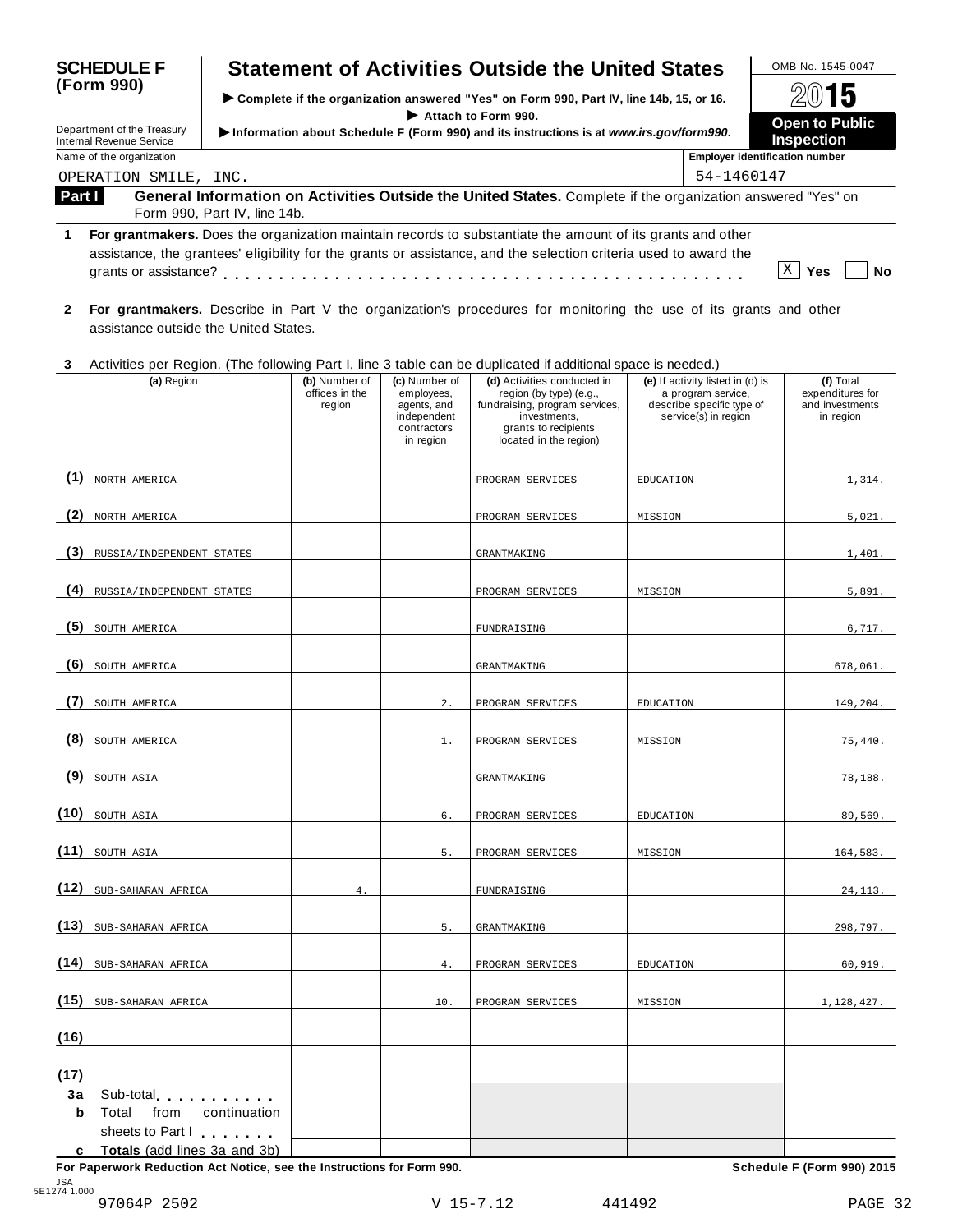**(a)** Name of organization

|      |                          |                 |            |      |                               | other) |
|------|--------------------------|-----------------|------------|------|-------------------------------|--------|
|      |                          |                 |            |      |                               |        |
| (1)  | CENT. AMERICA/CARIBBEAN  | MISSION         | 87,916.    | WIRE | 3,270. MEDICAL SUPP COST      |        |
|      |                          | CAPACITY        |            |      |                               |        |
| (2)  | CENT. AMERICA/CARIBBEAN  | BUILDING        | 52,091.    | WIRE |                               |        |
|      |                          | CAPACITY        |            |      |                               |        |
| (3)  | CENT. AMERICA/CARIBBEAN  | BUILDING        | 214,891.   | WIRE | 3,412.   MEDICAL SUPP   COST  |        |
|      |                          | CAPACITY        |            |      |                               |        |
| (4)  | CENT. AMERICA/CARIBBEAN  | <b>BUILDING</b> | 465,008.   | WIRE | 1,587.   MEDICAL SUPP   COST  |        |
|      |                          | CAPACITY        |            |      |                               |        |
| (5)  | EAST ASIA/PACIFIC        | <b>BUILDING</b> | 53,643.    | WIRE |                               |        |
|      |                          | CAPACITY        |            |      |                               |        |
| (6)  | EAST ASIA/PACIFIC        | BUILDING        | 77,438.    | WIRE |                               |        |
|      |                          |                 |            |      |                               |        |
| (7)  | EAST ASIA/PACIFIC        | MISSION         | 69,066.    | WIRE |                               |        |
|      |                          | CAPACITY        |            |      |                               |        |
| (8)  | EUROPE/ICELAND/GREENLAND | <b>BUILDING</b> | 305,753.   | WIRE |                               |        |
|      |                          | CAPACITY        |            |      |                               |        |
| (9)  | MIDDLE EAST/NORTH AFRICA | <b>BUILDING</b> | 5,127.     | WIRE |                               |        |
|      |                          |                 |            |      |                               |        |
| (10) | MIDDLE EAST/NORTH AFRICA | MISSION         | 6,914.     | WIRE | 459.   MEDICAL SUPP COST      |        |
|      |                          | CAPACITY        |            |      |                               |        |
| (11) | MIDDLE EAST/NORTH AFRICA | <b>BUILDING</b> | 13,773.    | WIRE |                               |        |
|      |                          | CAPACITY        |            |      |                               |        |
| (12) | MIDDLE EAST/NORTH AFRICA | BUILDING        | 172,631.   | WIRE |                               |        |
|      |                          | CAPACITY        |            |      |                               |        |
| (13) | NORTH AMERICA            | BUILDING        | 36,172.    | WIRE |                               |        |
|      |                          | CAPACITY        |            |      |                               |        |
| (14) | NORTH AMERICA            | <b>BUILDING</b> | 3,694,865. | WIRE |                               |        |
|      |                          | CAPACITY        |            |      |                               |        |
| (15) | NORTH AMERICA            | BUILDING        | 223, 163.  | WIRE | 48,866.   MEDICAL SUPP   COST |        |
|      |                          | CAPACITY        |            |      |                               |        |
| (16) | SOUTH AMERICA            | BUILDING        | 96,321.    | WIRE | 65,595. MEDICAL SUPP COST     |        |

OPERATION SMILE, INC. 54-1460147

**1**

Schedule <sup>F</sup> (Form 990) <sup>2015</sup> Page **2 Grants and Other Assistance to Organizations or Entities Outside the United States.** Complete ifthe organization answered "Yes" on Form 990, **Part II** Grants and Other Assistance to Organizations or Entities Outside the United States. Complete if the organization are Part IV, line 15, for any recipient who received more than \$5,000. Part II can be duplicated if

grant

**(c)** Region **(d)** Purpose of

**(f)** Manner of cash disbursement

**(e)** Amount of cash grant

**(g)** Amount of non-cash assistance

**2** Enter total number of recipient organizations listed above that are recognized as charities by the foreign country, recognized as tax-exempt

**(b)** IRS code section and EIN (if applicable)

2 Enter total number of recipient organizations listed above that are recognized as charities by the foreign country, recognized as tax-exempt<br>by the IRS, or for which the grantee or counsel has provided a section 501(c)(

**Schedule F (Form 990) 2015**

**(h)** Description of non-cash assistance

**(i)** Method of valuation (book, FMV, appraisal,

 $\overline{\phantom{a}}$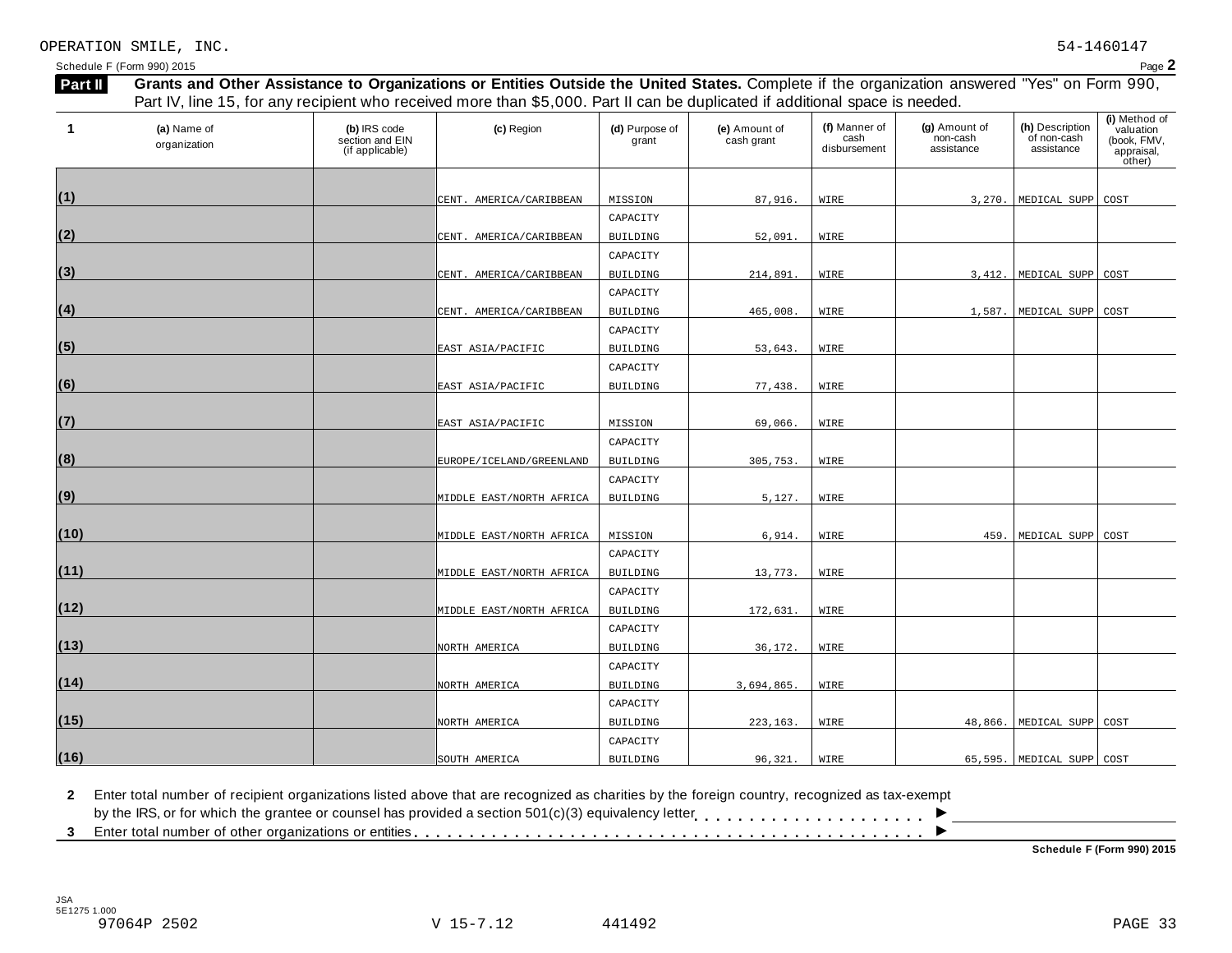| OPERATION SMILE, INC. | 54-1460147 |
|-----------------------|------------|
|-----------------------|------------|

Schedule <sup>F</sup> (Form 990) <sup>2015</sup> Page **2**

| Part II | Grants and Other Assistance to Organizations or Entities Outside the United States. Complete if the organization answered "Yes" on Form 990,<br>Part IV, line 15, for any recipient who received more than \$5,000. Part II can be duplicated if additional space is needed. |                                                    |                          |                         |                             |                                       |                                         |                                              |                                                                   |  |
|---------|------------------------------------------------------------------------------------------------------------------------------------------------------------------------------------------------------------------------------------------------------------------------------|----------------------------------------------------|--------------------------|-------------------------|-----------------------------|---------------------------------------|-----------------------------------------|----------------------------------------------|-------------------------------------------------------------------|--|
| 1       | (a) Name of<br>organization                                                                                                                                                                                                                                                  | (b) IRS code<br>section and EIN<br>(if applicable) | (c) Region               | (d) Purpose of<br>grant | (e) Amount of<br>cash grant | (f) Manner of<br>cash<br>disbursement | (g) Amount of<br>non-cash<br>assistance | (h) Description<br>of non-cash<br>assistance | (i) Method of<br>valuation<br>(book, FMV,<br>appraisal,<br>other) |  |
|         |                                                                                                                                                                                                                                                                              |                                                    |                          | CAPACITY                |                             |                                       |                                         |                                              |                                                                   |  |
| (1)     |                                                                                                                                                                                                                                                                              |                                                    | SOUTH AMERICA            | <b>BUILDING</b>         | 41,331.                     | WIRE                                  |                                         |                                              |                                                                   |  |
|         |                                                                                                                                                                                                                                                                              |                                                    |                          | CAPACITY                |                             |                                       |                                         |                                              |                                                                   |  |
| (2)     |                                                                                                                                                                                                                                                                              |                                                    | SOUTH AMERICA            | BUILDING                | 279,860.                    | WIRE                                  |                                         |                                              |                                                                   |  |
| (3)     |                                                                                                                                                                                                                                                                              |                                                    | SOUTH AMERICA            | MISSION                 | 7,172.                      | WIRE                                  |                                         |                                              |                                                                   |  |
|         |                                                                                                                                                                                                                                                                              |                                                    |                          | CAPACITY                |                             |                                       |                                         |                                              |                                                                   |  |
| (4)     |                                                                                                                                                                                                                                                                              |                                                    | SOUTH AMERICA            | BUILDING                | 69,579.                     | WIRE                                  |                                         |                                              |                                                                   |  |
|         |                                                                                                                                                                                                                                                                              |                                                    |                          | CAPACITY                |                             |                                       |                                         |                                              |                                                                   |  |
| (5)     |                                                                                                                                                                                                                                                                              |                                                    | SOUTH AMERICA            | BUILDING                | 43,322.                     | WIRE                                  |                                         |                                              |                                                                   |  |
|         |                                                                                                                                                                                                                                                                              |                                                    |                          | CAPACITY                |                             |                                       |                                         |                                              |                                                                   |  |
| (6)     |                                                                                                                                                                                                                                                                              |                                                    | SOUTH AMERICA            | <b>BUILDING</b>         | 54,013.                     | WIRE                                  |                                         | 3,165.   MEDICAL SUPP COST                   |                                                                   |  |
|         |                                                                                                                                                                                                                                                                              |                                                    |                          | CAPACITY                |                             |                                       |                                         |                                              |                                                                   |  |
| (7)     |                                                                                                                                                                                                                                                                              |                                                    | SUB-SAHARAN AFRICA       | <b>BUILDING</b>         | 86,823.                     | WIRE                                  |                                         |                                              |                                                                   |  |
|         |                                                                                                                                                                                                                                                                              |                                                    |                          | CAPACITY                |                             |                                       |                                         |                                              |                                                                   |  |
| (8)     |                                                                                                                                                                                                                                                                              |                                                    | EAST ASIA/PACIFIC        | BUILDING                | 410,831.                    | WIRE                                  |                                         |                                              |                                                                   |  |
|         |                                                                                                                                                                                                                                                                              |                                                    |                          | CAPACITY                |                             |                                       |                                         |                                              |                                                                   |  |
| (9)     |                                                                                                                                                                                                                                                                              |                                                    | EAST ASIA/PACIFIC        | <b>BUILDING</b>         | 6,600.                      | WIRE                                  |                                         |                                              |                                                                   |  |
|         |                                                                                                                                                                                                                                                                              |                                                    |                          | CAPACITY                |                             |                                       |                                         |                                              |                                                                   |  |
| (10)    |                                                                                                                                                                                                                                                                              |                                                    | EUROPE/ICELAND/GREENLAND | <b>BUILDING</b>         | 260,861.                    | WIRE                                  |                                         |                                              |                                                                   |  |
|         |                                                                                                                                                                                                                                                                              |                                                    |                          | CAPACITY                |                             |                                       |                                         |                                              |                                                                   |  |
| (11)    |                                                                                                                                                                                                                                                                              |                                                    | SOUTH ASIA               | BUILDING                | 69,183.                     | WIRE                                  |                                         |                                              |                                                                   |  |
|         |                                                                                                                                                                                                                                                                              |                                                    |                          | CAPACITY                |                             |                                       |                                         |                                              |                                                                   |  |
| (12)    |                                                                                                                                                                                                                                                                              |                                                    | SUB-SAHARAN AFRICA       | BULDING                 | 86,629.                     | WIRE                                  |                                         |                                              |                                                                   |  |
|         |                                                                                                                                                                                                                                                                              |                                                    |                          | CAPACITY                |                             |                                       |                                         |                                              |                                                                   |  |
| (13)    |                                                                                                                                                                                                                                                                              |                                                    | SUB-SAHARAN AFRICA       | <b>BULDING</b>          | 81,859.                     | WIRE                                  |                                         | 34. MEDICAL SUPP COST                        |                                                                   |  |
| (14)    |                                                                                                                                                                                                                                                                              |                                                    |                          |                         |                             |                                       |                                         |                                              |                                                                   |  |
| (15)    |                                                                                                                                                                                                                                                                              |                                                    |                          |                         |                             |                                       |                                         |                                              |                                                                   |  |
| (16)    |                                                                                                                                                                                                                                                                              |                                                    |                          |                         |                             |                                       |                                         |                                              |                                                                   |  |

**2** Enter total number of recipient organizations listed above that are recognized as charities by the foreign country, recognized as tax-exempt 2 Enter total number of recipient organizations listed above that are recognized as charities by the foreign country, recognized as tax-exempt<br>by the IRS, or for which the grantee or counsel has provided a section 501(c)(  $\overline{\phantom{a}}$ 25. 4.

**Schedule F (Form 990) 2015**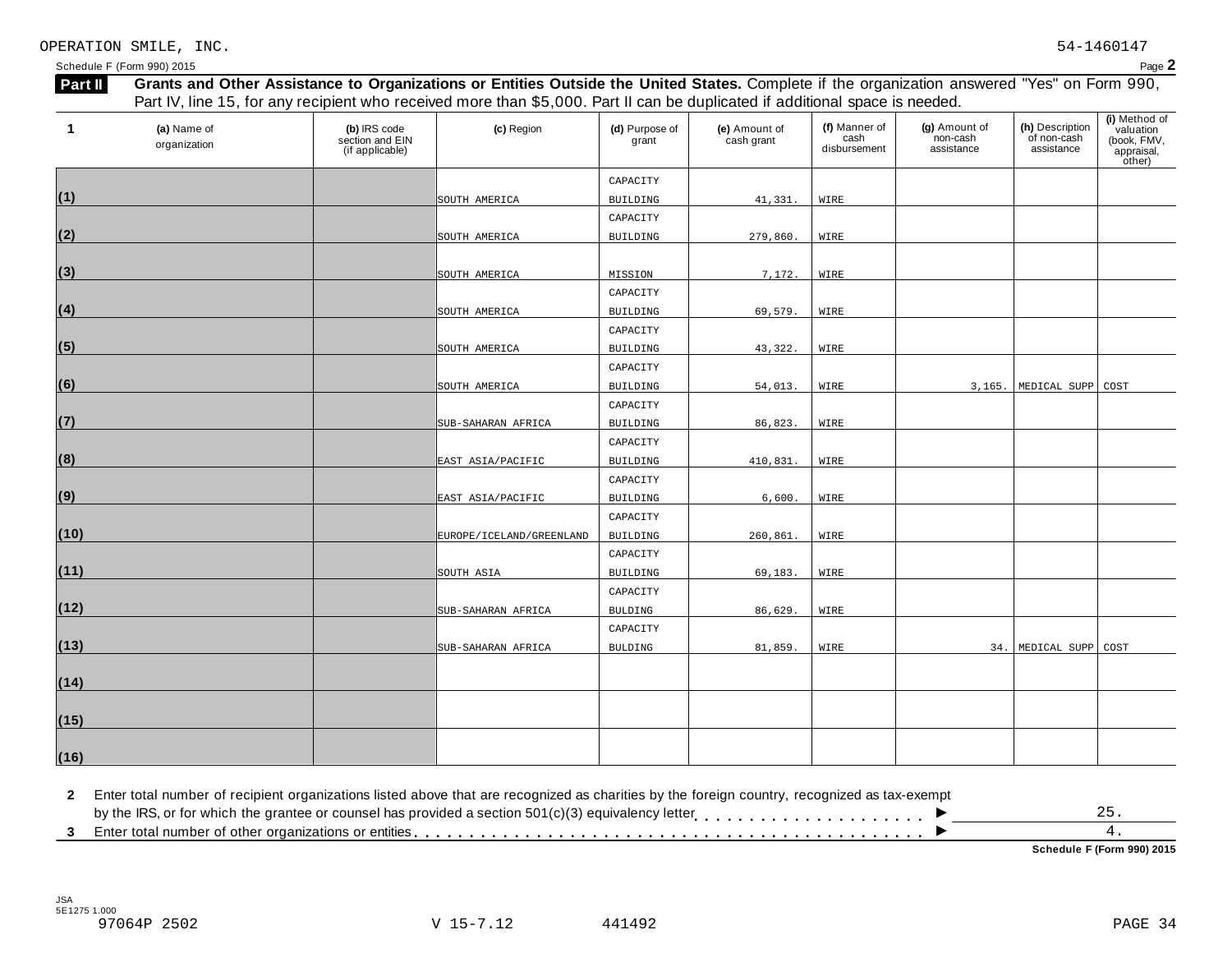| (a) Type of grant or assistance | (b) Region         | (c) Number of<br>recipients | (d) Amount of<br>cash grant | (e) Manner of<br>cash<br>disbursement | (f) Amount of<br>non-cash<br>assistance | (g) Description<br>of non-cash<br>assistance | (h) Method of<br>valuation<br>(book, FMV,<br>appraisal,<br>other) |
|---------------------------------|--------------------|-----------------------------|-----------------------------|---------------------------------------|-----------------------------------------|----------------------------------------------|-------------------------------------------------------------------|
| (1) FELLOWSHIPS                 | SUB-SAHARAN AFRICA | $\,2$ .                     | 59,160.                     | WIRE                                  |                                         |                                              |                                                                   |
| (2)                             |                    |                             |                             |                                       |                                         |                                              |                                                                   |
| (3)                             |                    |                             |                             |                                       |                                         |                                              |                                                                   |
| (4)                             |                    |                             |                             |                                       |                                         |                                              |                                                                   |
| (5)                             |                    |                             |                             |                                       |                                         |                                              |                                                                   |
| (6)                             |                    |                             |                             |                                       |                                         |                                              |                                                                   |
| (7)                             |                    |                             |                             |                                       |                                         |                                              |                                                                   |
| (8)                             |                    |                             |                             |                                       |                                         |                                              |                                                                   |
| (9)                             |                    |                             |                             |                                       |                                         |                                              |                                                                   |
| (10)                            |                    |                             |                             |                                       |                                         |                                              |                                                                   |
| (11)                            |                    |                             |                             |                                       |                                         |                                              |                                                                   |
| (12)                            |                    |                             |                             |                                       |                                         |                                              |                                                                   |
| (13)                            |                    |                             |                             |                                       |                                         |                                              |                                                                   |
| (14)                            |                    |                             |                             |                                       |                                         |                                              |                                                                   |
| (15)                            |                    |                             |                             |                                       |                                         |                                              |                                                                   |
| (16)                            |                    |                             |                             |                                       |                                         |                                              |                                                                   |
| (17)                            |                    |                             |                             |                                       |                                         |                                              |                                                                   |
| (18)                            |                    |                             |                             |                                       |                                         |                                              |                                                                   |

**Schedule F (Form 990) 2015**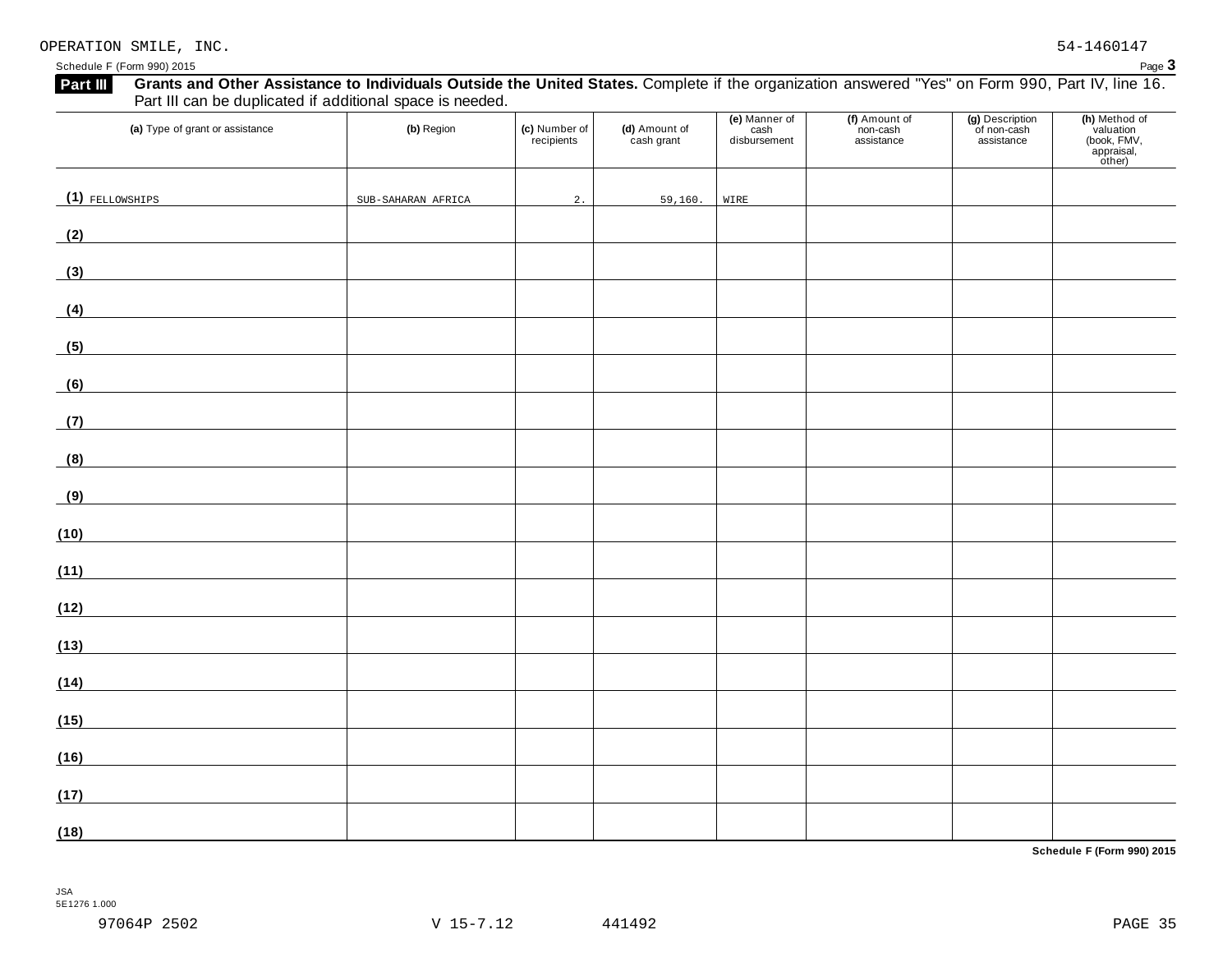OPERATION SMILE, INC. 54-1460147

|                | Schedule F (Form 990) 2015                                                                                                                                                                                                                                                                                                                                                                                              |     |   | Page 4    |
|----------------|-------------------------------------------------------------------------------------------------------------------------------------------------------------------------------------------------------------------------------------------------------------------------------------------------------------------------------------------------------------------------------------------------------------------------|-----|---|-----------|
| <b>Part IV</b> | <b>Foreign Forms</b>                                                                                                                                                                                                                                                                                                                                                                                                    |     |   |           |
| 1.             | Was the organization a U.S. transferor of property to a foreign corporation during the tax year? If "Yes,"<br>the organization may be required to file Form 926, Return by a U.S. Transferor of Property to a Foreign                                                                                                                                                                                                   | Yes | X | No        |
| $\mathbf{2}$   | Did the organization have an interest in a foreign trust during the tax year? If "Yes," the organization<br>may be required to separately file Form 3520, Annual Return To Report Transactions With Foreign<br>Trusts and Receipt of Certain Foreign Gifts, and/or Form 3520-A, Annual Information Return of Foreign<br>Trust With a U.S. Owner (see Instructions for Forms 3520 and 3520-A; do not file with Form 990) | Yes | X | <b>No</b> |
| 3              | Did the organization have an ownership interest in a foreign corporation during the tax year? If "Yes,"<br>the organization may be required to file Form 5471, Information Return of U.S. Persons With Respect to                                                                                                                                                                                                       | Yes | X | <b>No</b> |
| 4              | Was the organization a direct or indirect shareholder of a passive foreign investment company or a<br>qualified electing fund during the tax year? If "Yes," the organization may be required to file Form 8621,<br>Information Return by a Shareholder of a Passive Foreign Investment Company or Qualified Electing<br>Fund (see Instructions for Form 8621)                                                          | Yes | X | <b>No</b> |
| 5              | Did the organization have an ownership interest in a foreign partnership during the tax year? If "Yes,"<br>the organization may be required to file Form 8865, Return of U.S. Persons With Respect to Certain<br>Foreign Partnerships (see Instructions for Form 8865)                                                                                                                                                  | Yes | X | No        |
| 6              | Did the organization have any operations in or related to any boycotting countries during the tax year? If<br>"Yes," the organization may be required to separately file Form 5713, International Boycott Report (see<br>Instructions for Form 5713; do not file with Form 990)                                                                                                                                         | Yes | Χ | No        |

**Schedule F (Form 990) 2015**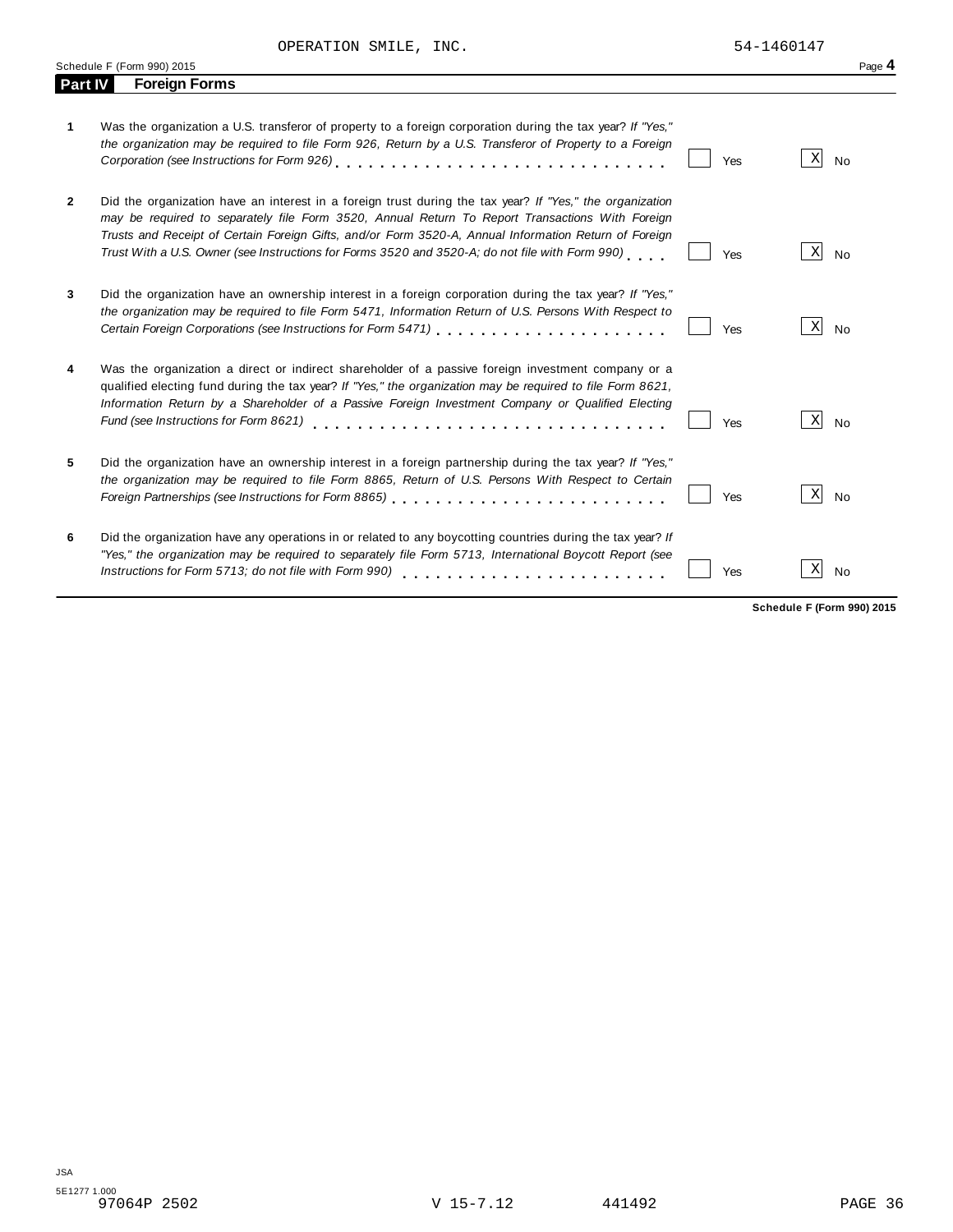#### **Part V**

**Supplemental Information** Complete this part to provide the information required by Part I, line 2 (monitoring of funds); Part I, line 3, column (f) (accounting method; amounts of investments vs. expenditures per region); Part II, line 1 (accounting method); Part III (accounting method); and Part III, column (c) (estimated number of recipients), as applicable. Also complete this part to provide any additional information (see instructions).

SCHEDULE F, PART I, LINE 2

OPERATION SMILE MONITORS AND REVIEWS GRANT REQUESTS FOR ALIGNMENT WITH OUR PROGAMMATIC GOALS AND ADHERENCE TO ELIGIBILITY REQUIREMENTS. ALL GRANT RECIPIENTS SUBMIT REPORTS DETAILING THE USE OF THE GRANT FUNDS. THESE REPORTS ARE AUDITED BY OPERATION SMILE AND REVIEWED FOR TIMELINESS, CONTENT, ACCURACY, AND APPROPRIATE SUPPORTING DOCUMENTATION TO SUBSTANTIATE THE USE OF FUNDS. WE HAVE ONGOING COMMUNICATION AND FREQUENT ONSITE VISITS WITH OUR PARTNER FOUNDATIONS TO ENSURE GRANT REQUIREMENTS ARE BEING MET, APPROPRIATE DOCUMENTATION IS MAINTAINED, AND TO PROVIDE ASSISTANCE AS NEEDED.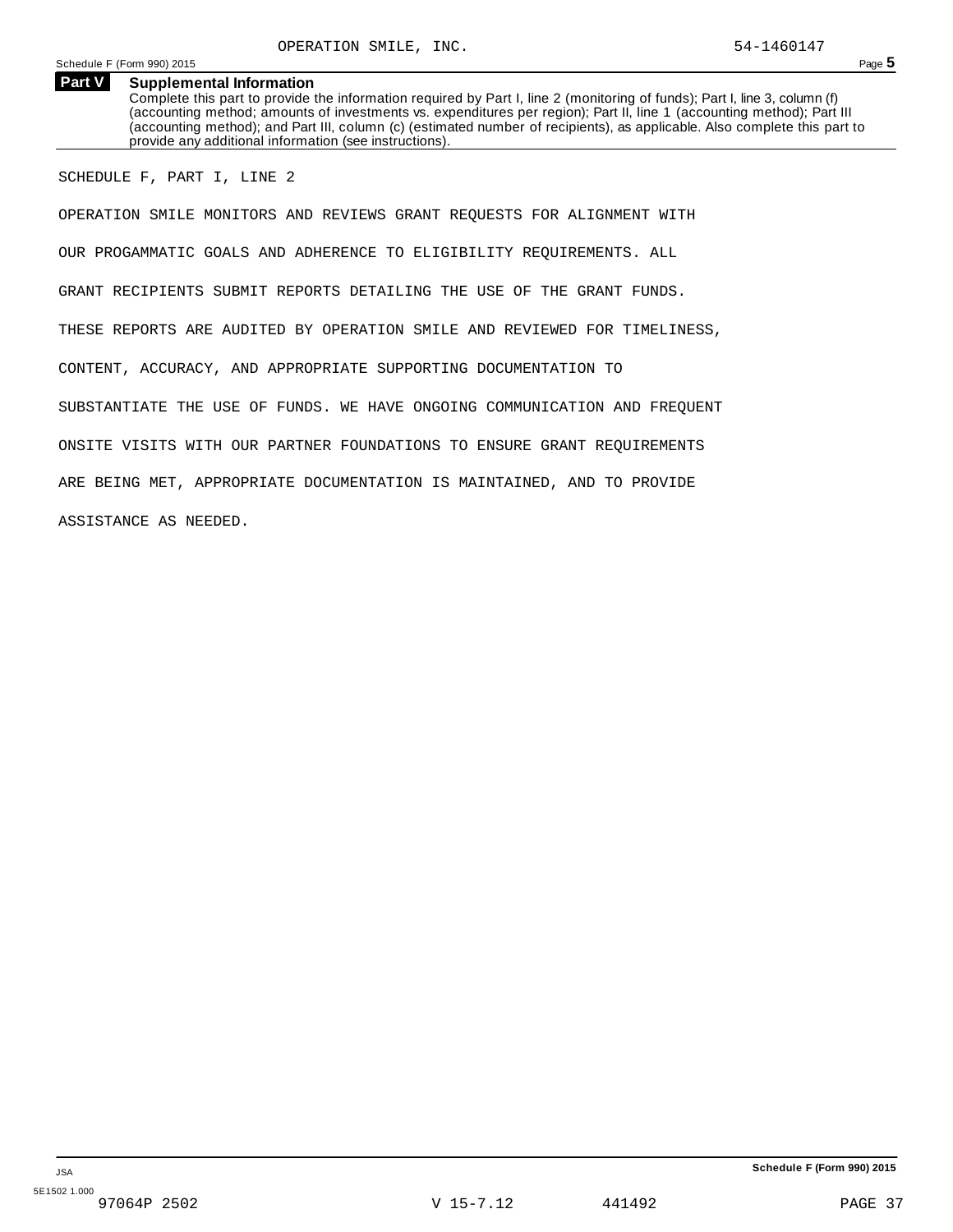| <b>Supplemental Information Regarding Fundraising or Gaming Activities</b><br><b>SCHEDULE G</b><br>Complete if the organization answered "Yes" on Form 990, Part IV, lines 17, 18, or 19, or if the<br>(Form 990 or 990-EZ) |                                                                                                |                                                                                                                                                                                                                                                                                                                                                                              |                                       |                |  |  |
|-----------------------------------------------------------------------------------------------------------------------------------------------------------------------------------------------------------------------------|------------------------------------------------------------------------------------------------|------------------------------------------------------------------------------------------------------------------------------------------------------------------------------------------------------------------------------------------------------------------------------------------------------------------------------------------------------------------------------|---------------------------------------|----------------|--|--|
|                                                                                                                                                                                                                             |                                                                                                | organization entered more than \$15,000 on Form 990-EZ, line 6a.<br>Attach to Form 990 or Form 990-EZ.                                                                                                                                                                                                                                                                       |                                       | Open to Public |  |  |
| Department of the Treasury<br>Internal Revenue Service                                                                                                                                                                      |                                                                                                | Information about Schedule G (Form 990 or 990-EZ) and its instructions is at www.irs.gov/form990.                                                                                                                                                                                                                                                                            |                                       | Inspection     |  |  |
| Name of the organization                                                                                                                                                                                                    |                                                                                                |                                                                                                                                                                                                                                                                                                                                                                              | <b>Employer identification number</b> |                |  |  |
| OPERATION SMILE, INC.                                                                                                                                                                                                       |                                                                                                |                                                                                                                                                                                                                                                                                                                                                                              | 54-1460147                            |                |  |  |
| 1<br>Х<br>Mail solicitations<br>a<br>b<br>Χ<br>Phone solicitations<br>c<br>In-person solicitations<br>d                                                                                                                     | Form 990-EZ filers are not required to complete this part.<br>Internet and email solicitations | Indicate whether the organization raised funds through any of the following activities. Check all that apply.<br>Solicitation of non-government grants<br>е<br>Solicitation of government grants<br>Special fundraising events<br>α                                                                                                                                          |                                       |                |  |  |
| 2a                                                                                                                                                                                                                          | compensated at least \$5,000 by the organization.                                              | Did the organization have a written or oral agreement with any individual (including officers, directors, trustees<br>or key employees listed in Form 990, Part VII) or entity in connection with professional fundraising services?<br>If "Yes," list the ten highest paid individuals or entities (fundraisers) pursuant to agreements under which the fundraiser is to be |                                       | Χ<br>Nο<br>Yes |  |  |

| (i) Name and address of individual<br>or entity (fundraiser)                                                                                             | (ii) Activity | (iii) Did fundraiser have<br>custody or control of<br>contributions? |           | (iv) Gross receipts<br>from activity | (v) Amount paid to<br>(or retained by)<br>fundraiser listed in<br>col. (i) | (vi) Amount paid to<br>(or retained by)<br>organization |
|----------------------------------------------------------------------------------------------------------------------------------------------------------|---------------|----------------------------------------------------------------------|-----------|--------------------------------------|----------------------------------------------------------------------------|---------------------------------------------------------|
|                                                                                                                                                          |               | <b>Yes</b>                                                           | <b>No</b> |                                      |                                                                            |                                                         |
| 1                                                                                                                                                        |               |                                                                      |           |                                      |                                                                            |                                                         |
| STRATEGIC FUNDRAISING                                                                                                                                    | TELEMARKET    |                                                                      | Χ         | 175,012.                             | 2,648.                                                                     | 172,364.                                                |
| $\overline{2}$                                                                                                                                           |               |                                                                      |           |                                      |                                                                            |                                                         |
| RUSS REID COMPANY                                                                                                                                        | DR CONSUL     |                                                                      | X         | 25,656,536.                          | 1,410,000.                                                                 | 24, 246, 536.                                           |
| $\overline{\mathbf{3}}$                                                                                                                                  |               |                                                                      |           |                                      |                                                                            |                                                         |
| COMMUNICATIONS<br>MDS                                                                                                                                    | TELEMARKET    |                                                                      | Χ         | 1,630,240.                           | 1, 297, 330.                                                               | 332,910.                                                |
| $\overline{4}$                                                                                                                                           |               |                                                                      |           |                                      |                                                                            |                                                         |
| M AND R                                                                                                                                                  | EMAIL MKTG    |                                                                      | Χ         | 975,658.                             | 165,216.                                                                   | 810,442.                                                |
| 5                                                                                                                                                        |               |                                                                      |           |                                      |                                                                            |                                                         |
| 6                                                                                                                                                        |               |                                                                      |           |                                      |                                                                            |                                                         |
| $\overline{7}$                                                                                                                                           |               |                                                                      |           |                                      |                                                                            |                                                         |
| $\overline{\mathbf{8}}$                                                                                                                                  |               |                                                                      |           |                                      |                                                                            |                                                         |
| 9                                                                                                                                                        |               |                                                                      |           |                                      |                                                                            |                                                         |
| 10                                                                                                                                                       |               |                                                                      |           |                                      |                                                                            |                                                         |
| <b>Total</b><br>List all states in which the organization is registered or licensed to solicit contributions or has been notified it is exempt from<br>3 |               |                                                                      | ▶         | 28, 437, 446.                        |                                                                            | $2,875,194.$ 25,562,252.                                |

registration or licensing.

AL,AK,AZ,AR,CA,CO,CT,DE,DC,FL,GA,HI,ID,IL,IN,

IA,KS,KY,LA,ME,MD,MA,MI,MN,MS,MO,MT,NH,NJ,NM,NY,NC,ND,OH,

OK, OR, PA, RI, SC, SD, TN, UT, VA, WA, WV, WI,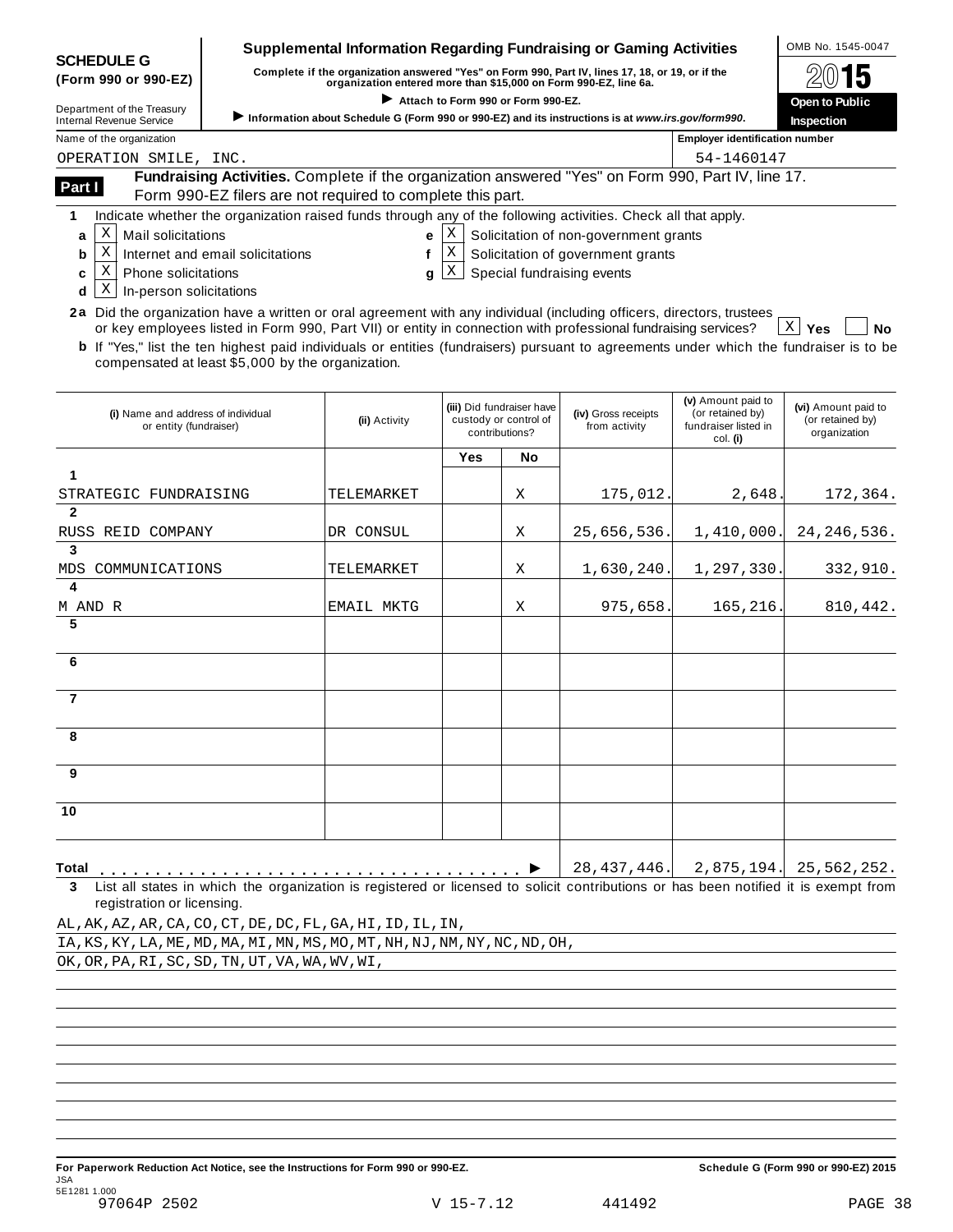#### Schedule <sup>G</sup> (Form <sup>990</sup> or 990-EZ) <sup>2015</sup> Page **2**

Fundraising Events. Complete if the organization answered "Yes" on Form 990, Part IV, line 18, or reported more than \$15,000 of fundraising event contributions and gross income on Form 990-EZ, lines 1 and 6b. List events with gross receipts greater than \$5,000. **Part II**

|                 |          | gross receipts greater than \$9,000.                                                                                                          |                                                   |                                                  |                          |                                                     |
|-----------------|----------|-----------------------------------------------------------------------------------------------------------------------------------------------|---------------------------------------------------|--------------------------------------------------|--------------------------|-----------------------------------------------------|
|                 |          |                                                                                                                                               | (a) Event $#1$                                    | (b) Event $#2$                                   | (c) Other events         | (d) Total events                                    |
|                 |          |                                                                                                                                               | 2016 LA GALA                                      | 2016 PARK CITY                                   | 15.                      | (add col. (a) through                               |
|                 |          |                                                                                                                                               | (event type)                                      | (event type)                                     | (total number)           | col. (c)                                            |
| Revenue         |          | 1 Gross receipts [1]                                                                                                                          | 973,453.                                          | 478,797.                                         | 1,401,836.               | 2,854,086.                                          |
|                 |          | 2 Less: Contributions [1994]<br>3 Gross income (line 1 minus                                                                                  | 911, 103.                                         | 473,972.                                         | 1, 155, 168.             | 2,540,243.                                          |
|                 |          |                                                                                                                                               |                                                   | 4,825.                                           | 246,668.                 | 313,843.                                            |
|                 |          |                                                                                                                                               |                                                   |                                                  |                          |                                                     |
|                 | 5        | Noncash prizes [1994]                                                                                                                         | <u> 1980 - Johann Barbara, martxa alemaniar a</u> |                                                  |                          |                                                     |
| Expenses        |          | 6 Rent/facility costs [1]                                                                                                                     | 61, 383.<br><u>and a state</u>                    | 9,602.                                           | 140,892.                 | 211,877.                                            |
|                 |          | 7 Food and beverages [                                                                                                                        | 111,602.                                          | 38,606.                                          | 312,761.                 | 462,969.                                            |
| Direct I        |          | 8 Entertainment                                                                                                                               | 18,400.                                           |                                                  | 13, 127.                 | 31,527.                                             |
|                 |          | 9 Other direct expenses     45,717.                                                                                                           |                                                   | 6,325.                                           | 92,652.                  | 144,694.                                            |
|                 |          |                                                                                                                                               |                                                   |                                                  |                          | 851,067.<br>$-537, 224.$                            |
|                 | Part III | Gaming. Complete if the organization answered "Yes" on Form 990, Part IV, line 19, or reported more<br>than \$15,000 on Form 990-EZ, line 6a. |                                                   |                                                  |                          |                                                     |
| Revenue         |          |                                                                                                                                               | (a) Bingo                                         | (b) Pull tabs/instant<br>bingo/progressive bingo | (c) Other gaming         | (d) Total gaming (add<br>col. (a) through col. (c)) |
|                 |          | 1 Gross revenue                                                                                                                               |                                                   |                                                  |                          |                                                     |
|                 |          |                                                                                                                                               |                                                   |                                                  |                          |                                                     |
|                 |          | 3 Noncash prizes                                                                                                                              |                                                   |                                                  |                          |                                                     |
| Direct Expenses |          | 4 Rent/facility costs [1] Rent/facility costs                                                                                                 |                                                   |                                                  |                          |                                                     |
|                 |          |                                                                                                                                               |                                                   |                                                  |                          |                                                     |
|                 |          |                                                                                                                                               | %<br>$Yes \_$<br>No                               | $\%$<br>Yes<br><b>No</b>                         | $\%$<br>Yes<br><b>No</b> |                                                     |
|                 |          |                                                                                                                                               |                                                   |                                                  |                          |                                                     |

**7** Direct expense summary. Add lines 2 through 5 in column (d) m m m m m m m m m m m m m m m m m m m m m I **8** Net gaming income summary. Subtract line 7 from line 1, column (d)  $\ldots$  . . . . . . . . . . . . . . .  $\blacktriangleright$ 

**9** Enter the state(s) in which the organization conducts gaming activities:

Is the organization licensed to conduct gaming activities in each of these states? **a** m m m m m m m m m m m m m m m m m **Yes No b** If "No," explain:

**10** Were any of the organization's gaming licenses revoked, suspended or terminated during the tax year? **a** m m m m m **Yes No b** If "Yes," explain:

**Schedule G (Form 990 or 990-EZ) 2015**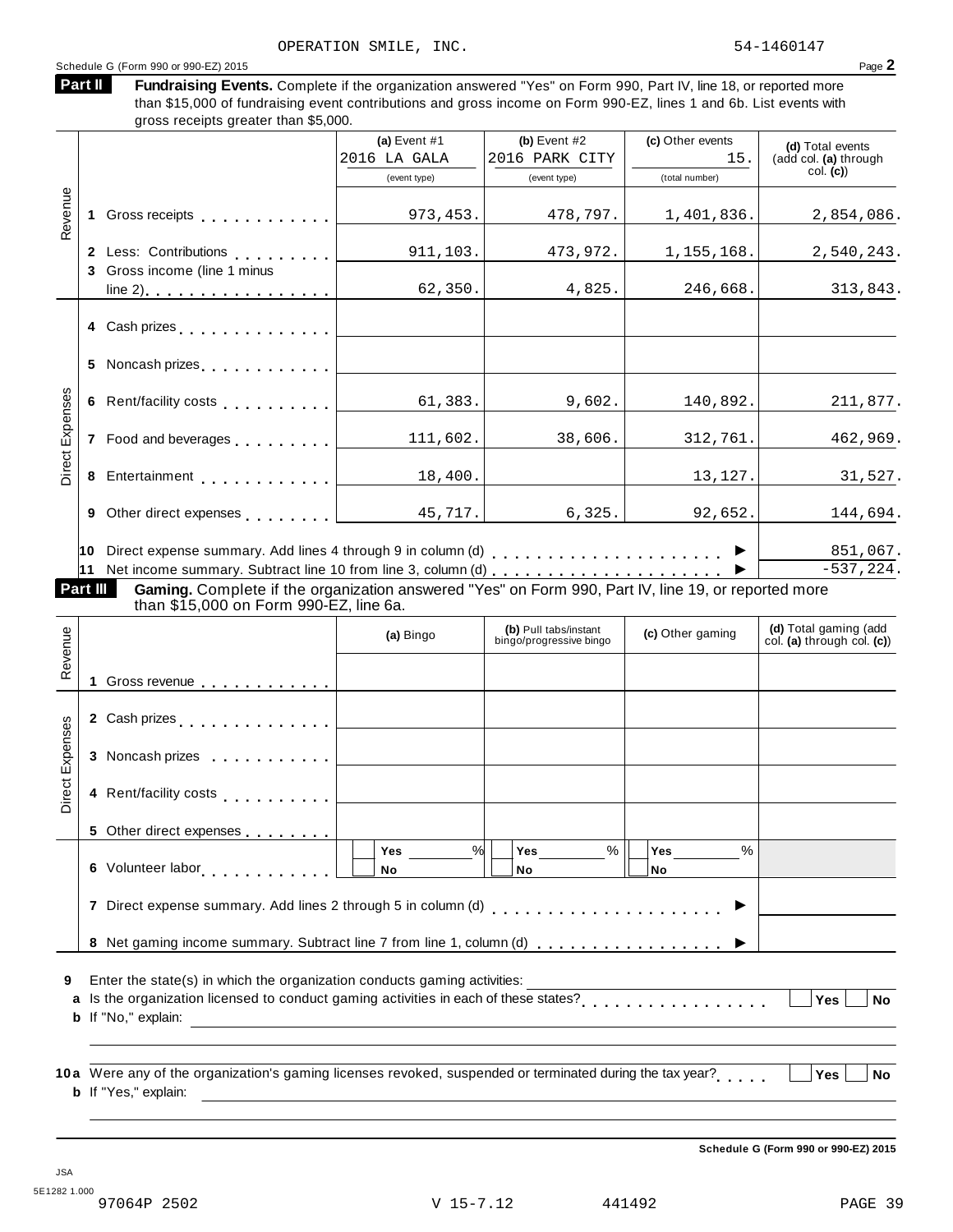| OPERATION SMILE, |  | INC. |
|------------------|--|------|
|------------------|--|------|

|                | OPERATION SMILE, INC.                                                                                                                                                                                                          | 54-1460147 |        |
|----------------|--------------------------------------------------------------------------------------------------------------------------------------------------------------------------------------------------------------------------------|------------|--------|
|                | Schedule G (Form 990 or 990-EZ) 2015                                                                                                                                                                                           |            | Page 3 |
| 11             |                                                                                                                                                                                                                                | <b>Yes</b> | No     |
| 12             | Is the organization a grantor, beneficiary or trustee of a trust or a member of a partnership or other entity                                                                                                                  |            |        |
|                |                                                                                                                                                                                                                                | Yes        | No     |
| 13             | Indicate the percentage of gaming activity conducted in:                                                                                                                                                                       |            |        |
| a              |                                                                                                                                                                                                                                |            | $\%$   |
| b              | An outside facility enterpreteration of the control of the control of the control of the control of the control of the control of the control of the control of the control of the control of the control of the control of th |            | $\%$   |
| 14             | Enter the name and address of the person who prepares the organization's gaming/special events books and<br>records:                                                                                                           |            |        |
|                |                                                                                                                                                                                                                                |            |        |
|                |                                                                                                                                                                                                                                |            |        |
|                |                                                                                                                                                                                                                                |            |        |
|                | 15a Does the organization have a contract with a third party from whom the organization receives gaming                                                                                                                        |            |        |
|                |                                                                                                                                                                                                                                | $Yes \mid$ | No     |
|                | <b>b</b> If "Yes," enter the amount of gaming revenue received by the organization $\triangleright$ \$______________ and the                                                                                                   |            |        |
|                | amount of gaming revenue retained by the third party $\triangleright$ \$ _______________.                                                                                                                                      |            |        |
| c              | If "Yes," enter name and address of the third party:                                                                                                                                                                           |            |        |
|                |                                                                                                                                                                                                                                |            |        |
|                |                                                                                                                                                                                                                                |            |        |
|                |                                                                                                                                                                                                                                |            |        |
| 16             | Gaming manager information:                                                                                                                                                                                                    |            |        |
|                | Name $\sum_{-1}^{1}$                                                                                                                                                                                                           |            |        |
|                | Gaming manager compensation $\triangleright$ \$ _______________                                                                                                                                                                |            |        |
|                |                                                                                                                                                                                                                                |            |        |
|                | Director/officer<br>Employee<br>Independent contractor                                                                                                                                                                         |            |        |
| 17             | Mandatory distributions:                                                                                                                                                                                                       |            |        |
| a              | Is the organization required under state law to make charitable distributions from the gaming proceeds to                                                                                                                      |            |        |
|                |                                                                                                                                                                                                                                |            |        |
|                | <b>b</b> Enter the amount of distributions required under state law to be distributed to other exempt organizations                                                                                                            |            |        |
|                | or spent in the organization's own exempt activities during the tax year $\triangleright$ \$                                                                                                                                   |            |        |
| <b>Part IV</b> | Supplemental Information. Provide the explanation required by Part I, line 2b, columns (iii) and (v), and                                                                                                                      |            |        |
|                | Part III, lines 9, 9b, 10b, 15b, 15c, 16, and 17b, as applicable. Also provide any additional information                                                                                                                      |            |        |
|                | (see instructions).                                                                                                                                                                                                            |            |        |
|                | PART I - FUNDRAISING                                                                                                                                                                                                           |            |        |
|                |                                                                                                                                                                                                                                |            |        |
|                | OPERATION SMILE HAS AN AGREEMENT WITH RUSS REID COMPANY TO PROVIDE                                                                                                                                                             |            |        |
|                | SERVICES RELATED TO ITS DIRECT RESPONSE FUNDRAISING AND PUBLIC AWARENESS                                                                                                                                                       |            |        |
|                |                                                                                                                                                                                                                                |            |        |
|                | CAMPAIGNS AND RESEARCH. THESE SERVICES INCLUDE PROFESSIONAL FUNDRAISING,                                                                                                                                                       |            |        |
|                |                                                                                                                                                                                                                                |            |        |
|                | CREATIVE SERVICES, FUNDRAISING STRATEGY DEVELOPMENT, TV PRODUCTION, MEDIA                                                                                                                                                      |            |        |
|                |                                                                                                                                                                                                                                |            |        |
|                | BUYING/SYNDICATION, PRINTING/PRODUCTION/MAILING, PHONE CENTER QUALITY                                                                                                                                                          |            |        |
|                | ASSURANCE, AND CONSULATION REGARDING DIGITAL PRESENCE. PAYMENTS TO RUSS                                                                                                                                                        |            |        |
|                |                                                                                                                                                                                                                                |            |        |

**Schedule G (Form 990 or 990-EZ) 2015**

 $\ddot{\phantom{a}}$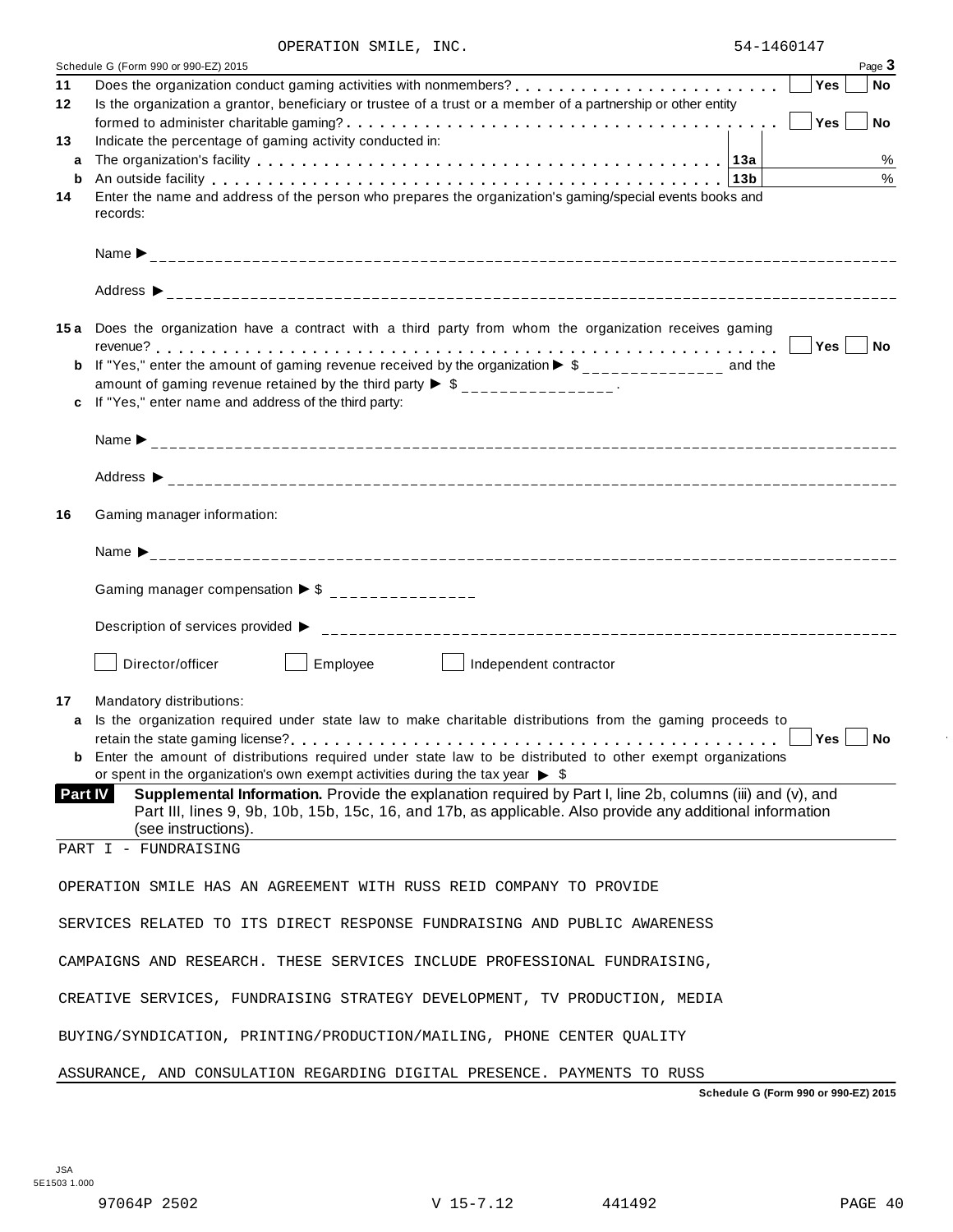| OPERATION SMILE, INC. |  | 54-1460147 |
|-----------------------|--|------------|

|    | Schedule G (Form 990 or 990-EZ) 2015                                                                                                                                                                                                                            | Page 3           |
|----|-----------------------------------------------------------------------------------------------------------------------------------------------------------------------------------------------------------------------------------------------------------------|------------------|
| 11 |                                                                                                                                                                                                                                                                 | Yes<br><b>No</b> |
| 12 | Is the organization a grantor, beneficiary or trustee of a trust or a member of a partnership or other entity                                                                                                                                                   |                  |
|    |                                                                                                                                                                                                                                                                 | Yes<br><b>No</b> |
| 13 | Indicate the percentage of gaming activity conducted in:                                                                                                                                                                                                        |                  |
| a  |                                                                                                                                                                                                                                                                 | %                |
| b  | An outside facility enterpreened and the set of the control of the control of the control of the control of the control of the control of the control of the control of the control of the control of the control of the contr                                  | $\frac{0}{0}$    |
| 14 | Enter the name and address of the person who prepares the organization's gaming/special events books and<br>records:                                                                                                                                            |                  |
|    |                                                                                                                                                                                                                                                                 |                  |
|    |                                                                                                                                                                                                                                                                 |                  |
|    | 15a Does the organization have a contract with a third party from whom the organization receives gaming                                                                                                                                                         |                  |
|    |                                                                                                                                                                                                                                                                 | Yes No           |
| b  | If "Yes," enter the amount of gaming revenue received by the organization $\triangleright$ \$______________ and the                                                                                                                                             |                  |
|    | amount of gaming revenue retained by the third party $\triangleright$ \$ ________________.                                                                                                                                                                      |                  |
|    | If "Yes," enter name and address of the third party:                                                                                                                                                                                                            |                  |
|    |                                                                                                                                                                                                                                                                 |                  |
|    |                                                                                                                                                                                                                                                                 |                  |
| 16 | Gaming manager information:                                                                                                                                                                                                                                     |                  |
|    |                                                                                                                                                                                                                                                                 |                  |
|    | Gaming manager compensation $\triangleright$ \$ _______________                                                                                                                                                                                                 |                  |
|    |                                                                                                                                                                                                                                                                 |                  |
|    | Employee<br>Director/officer<br>Independent contractor                                                                                                                                                                                                          |                  |
| 17 | Mandatory distributions:                                                                                                                                                                                                                                        |                  |
| a  | Is the organization required under state law to make charitable distributions from the gaming proceeds to                                                                                                                                                       |                  |
|    |                                                                                                                                                                                                                                                                 | Yes<br><b>No</b> |
|    | <b>b</b> Enter the amount of distributions required under state law to be distributed to other exempt organizations                                                                                                                                             |                  |
|    | or spent in the organization's own exempt activities during the tax year $\triangleright$ \$                                                                                                                                                                    |                  |
|    | Supplemental Information. Provide the explanation required by Part I, line 2b, columns (iii) and (v), and<br><b>Part IV</b><br>Part III, lines 9, 9b, 10b, 15b, 15c, 16, and 17b, as applicable. Also provide any additional information<br>(see instructions). |                  |
|    |                                                                                                                                                                                                                                                                 |                  |

RETAINED APPROXIMATELY 7 %.

**Schedule G (Form 990 or 990-EZ) 2015**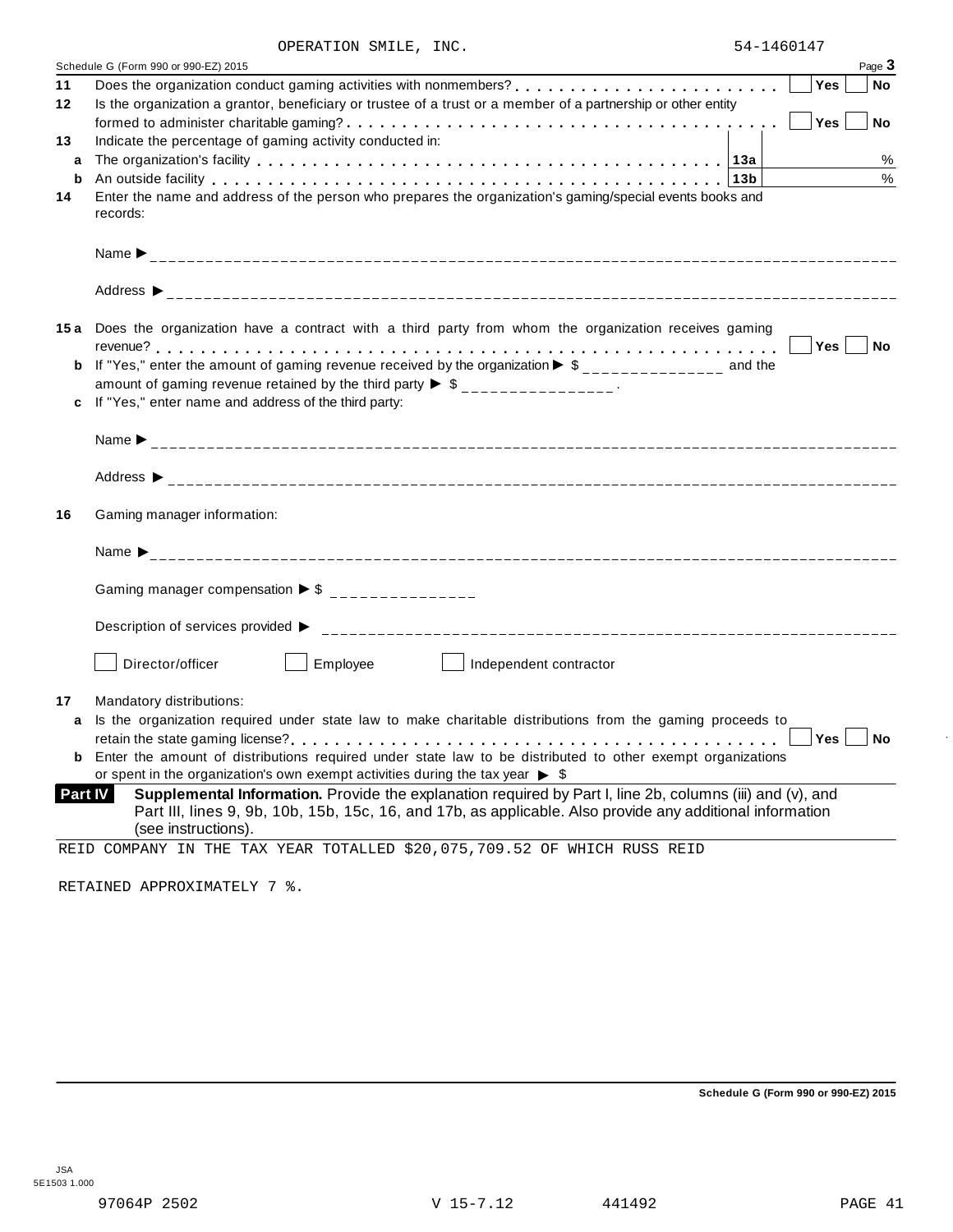| <b>SCHEDULE I</b><br>(Form 990)<br>Department of the Treasury<br><b>Internal Revenue Service</b> |                                                                                                                                                                                                                                                                                                                                                                                                                                                                                                                                                            |                       |                                  | <b>Grants and Other Assistance to Organizations,</b><br>Governments, and Individuals in the United States<br>Complete if the organization answered "Yes" on Form 990, Part IV, line 21 or 22.<br>Attach to Form 990.<br>Information about Schedule I (Form 990) and its instructions is at www.irs.gov/form990. |                                       |                                                             |                                           | OMB No. 1545-0047<br>2015<br><b>Open to Public</b><br>Inspection |
|--------------------------------------------------------------------------------------------------|------------------------------------------------------------------------------------------------------------------------------------------------------------------------------------------------------------------------------------------------------------------------------------------------------------------------------------------------------------------------------------------------------------------------------------------------------------------------------------------------------------------------------------------------------------|-----------------------|----------------------------------|-----------------------------------------------------------------------------------------------------------------------------------------------------------------------------------------------------------------------------------------------------------------------------------------------------------------|---------------------------------------|-------------------------------------------------------------|-------------------------------------------|------------------------------------------------------------------|
| Name of the organization                                                                         |                                                                                                                                                                                                                                                                                                                                                                                                                                                                                                                                                            |                       |                                  |                                                                                                                                                                                                                                                                                                                 |                                       |                                                             | <b>Employer identification number</b>     |                                                                  |
| OPERATION SMILE, INC.                                                                            |                                                                                                                                                                                                                                                                                                                                                                                                                                                                                                                                                            |                       |                                  |                                                                                                                                                                                                                                                                                                                 |                                       |                                                             | 54-1460147                                |                                                                  |
| Part I                                                                                           | <b>General Information on Grants and Assistance</b>                                                                                                                                                                                                                                                                                                                                                                                                                                                                                                        |                       |                                  |                                                                                                                                                                                                                                                                                                                 |                                       |                                                             |                                           |                                                                  |
| $\mathbf 1$<br>Part II                                                                           | Does the organization maintain records to substantiate the amount of the grants or assistance, the grantees' eligibility for the grants or assistance, and<br>2 Describe in Part IV the organization's procedures for monitoring the use of grant funds in the United States.<br>Grants and Other Assistance to Domestic Organizations and Domestic Governments. Complete if the organization answered "Yes" on Form<br>990, Part IV, line 21, for any recipient that received more than \$5,000. Part II can be duplicated if additional space is needed. |                       |                                  |                                                                                                                                                                                                                                                                                                                 |                                       |                                                             |                                           | X Yes<br><b>No</b>                                               |
|                                                                                                  | 1 (a) Name and address of organization<br>or government                                                                                                                                                                                                                                                                                                                                                                                                                                                                                                    | $(b)$ EIN             | (c) IRC section<br>if applicable | (d) Amount of cash<br>grant                                                                                                                                                                                                                                                                                     | (e) Amount of non-<br>cash assistance | (f) Method of valuation<br>(book, FMV, appraisal,<br>other) | (g) Description of<br>non-cash assistance | (h) Purpose of grant<br>or assistance                            |
| (1) CHILDREN'S HOSPITAL OF LOS ANGELES<br>(2)                                                    | 4650 SUNSET BLVD, MS # 96, LOS ANGELES, CA                                                                                                                                                                                                                                                                                                                                                                                                                                                                                                                 | 95-1690977 501 (C)(3) |                                  | 140,332.                                                                                                                                                                                                                                                                                                        |                                       |                                                             |                                           | FELLOWSHIP<br>EDUCATION                                          |
| (3)                                                                                              |                                                                                                                                                                                                                                                                                                                                                                                                                                                                                                                                                            |                       |                                  |                                                                                                                                                                                                                                                                                                                 |                                       |                                                             |                                           |                                                                  |
| (4)                                                                                              |                                                                                                                                                                                                                                                                                                                                                                                                                                                                                                                                                            |                       |                                  |                                                                                                                                                                                                                                                                                                                 |                                       |                                                             |                                           |                                                                  |
| (5)                                                                                              |                                                                                                                                                                                                                                                                                                                                                                                                                                                                                                                                                            |                       |                                  |                                                                                                                                                                                                                                                                                                                 |                                       |                                                             |                                           |                                                                  |
| (6)                                                                                              |                                                                                                                                                                                                                                                                                                                                                                                                                                                                                                                                                            |                       |                                  |                                                                                                                                                                                                                                                                                                                 |                                       |                                                             |                                           |                                                                  |
| (7)                                                                                              |                                                                                                                                                                                                                                                                                                                                                                                                                                                                                                                                                            |                       |                                  |                                                                                                                                                                                                                                                                                                                 |                                       |                                                             |                                           |                                                                  |
| (8)                                                                                              |                                                                                                                                                                                                                                                                                                                                                                                                                                                                                                                                                            |                       |                                  |                                                                                                                                                                                                                                                                                                                 |                                       |                                                             |                                           |                                                                  |
| (9)                                                                                              |                                                                                                                                                                                                                                                                                                                                                                                                                                                                                                                                                            |                       |                                  |                                                                                                                                                                                                                                                                                                                 |                                       |                                                             |                                           |                                                                  |
| (10)                                                                                             |                                                                                                                                                                                                                                                                                                                                                                                                                                                                                                                                                            |                       |                                  |                                                                                                                                                                                                                                                                                                                 |                                       |                                                             |                                           |                                                                  |
| <u>(11)</u>                                                                                      |                                                                                                                                                                                                                                                                                                                                                                                                                                                                                                                                                            |                       |                                  |                                                                                                                                                                                                                                                                                                                 |                                       |                                                             |                                           |                                                                  |
| (12)                                                                                             |                                                                                                                                                                                                                                                                                                                                                                                                                                                                                                                                                            |                       |                                  |                                                                                                                                                                                                                                                                                                                 |                                       |                                                             |                                           |                                                                  |
| $\mathbf{2}$<br>3                                                                                |                                                                                                                                                                                                                                                                                                                                                                                                                                                                                                                                                            |                       |                                  |                                                                                                                                                                                                                                                                                                                 |                                       |                                                             |                                           | 1.                                                               |
| JSA<br>5E1288 1.000                                                                              | For Paperwork Reduction Act Notice, see the Instructions for Form 990.                                                                                                                                                                                                                                                                                                                                                                                                                                                                                     |                       |                                  |                                                                                                                                                                                                                                                                                                                 |                                       |                                                             |                                           | Schedule I (Form 990) (2015)                                     |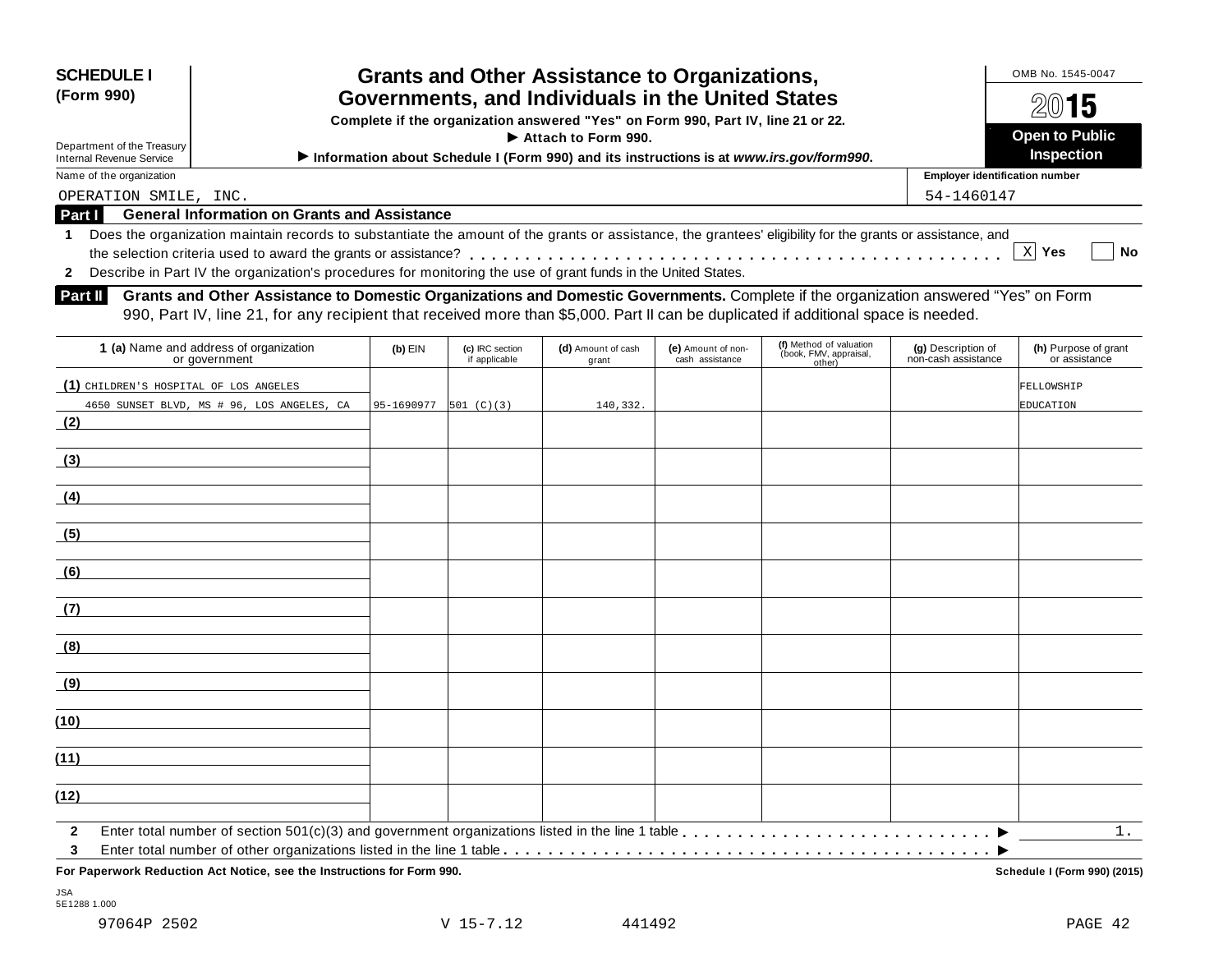Schedule I (Form 990) (2015) Page **2**

#### **Grants and Other Assistance to Individuals in the United States.** Complete ifthe organization answered "Yes" on Form 990, Part IV, line 22. **Part III** Grants and Other Assistance to Individuals in the Ural Part III can be duplicated if additional space is needed.

| (a) Type of grant or assistance                                                                                                                               | (b) Number of<br>recipients | (c) Amount of<br>cash grant | (d) Amount of<br>non-cash assistance | (e) Method of valuation (book,<br>FMV, appraisal, other) | (f) Description of non-cash assistance |
|---------------------------------------------------------------------------------------------------------------------------------------------------------------|-----------------------------|-----------------------------|--------------------------------------|----------------------------------------------------------|----------------------------------------|
| FELLOWSHIP                                                                                                                                                    |                             | 25,000.                     |                                      |                                                          |                                        |
| $\overline{2}$                                                                                                                                                |                             |                             |                                      |                                                          |                                        |
| 3                                                                                                                                                             |                             |                             |                                      |                                                          |                                        |
| 4                                                                                                                                                             |                             |                             |                                      |                                                          |                                        |
|                                                                                                                                                               |                             |                             |                                      |                                                          |                                        |
| 5                                                                                                                                                             |                             |                             |                                      |                                                          |                                        |
| 6                                                                                                                                                             |                             |                             |                                      |                                                          |                                        |
| Part IV<br>Supplemental Information. Complete this part to provide the information required in Part I, line 2, Part III, column (b), and any other additional |                             |                             |                                      |                                                          |                                        |

 $information$ .

SCHEDULE I, PART I, LINE 2

OPERATION SMILE, INC. MAKES GRANTS TO DOMESTIC ORGANIZATIONS THAT ARE

RECOGNIZED BY THE INTERNAL REVENUE SERVICE AS 501(C)(3) ORGANIZATIONS.

THE FELLOWSHIP WAS CREATED THROUGH A PARTNERSHIP BETWEEN OPERATION SMILE

AND CHILDREN'S HOSPITAL LOS ANGELES. THE FELLOWSHIP IS MONITORED BY

REGULAR STATUS REPORTS ON THE FELLOW'S PROJECTS AND A FINAL REPORT AT THE

END OF THE YEAR.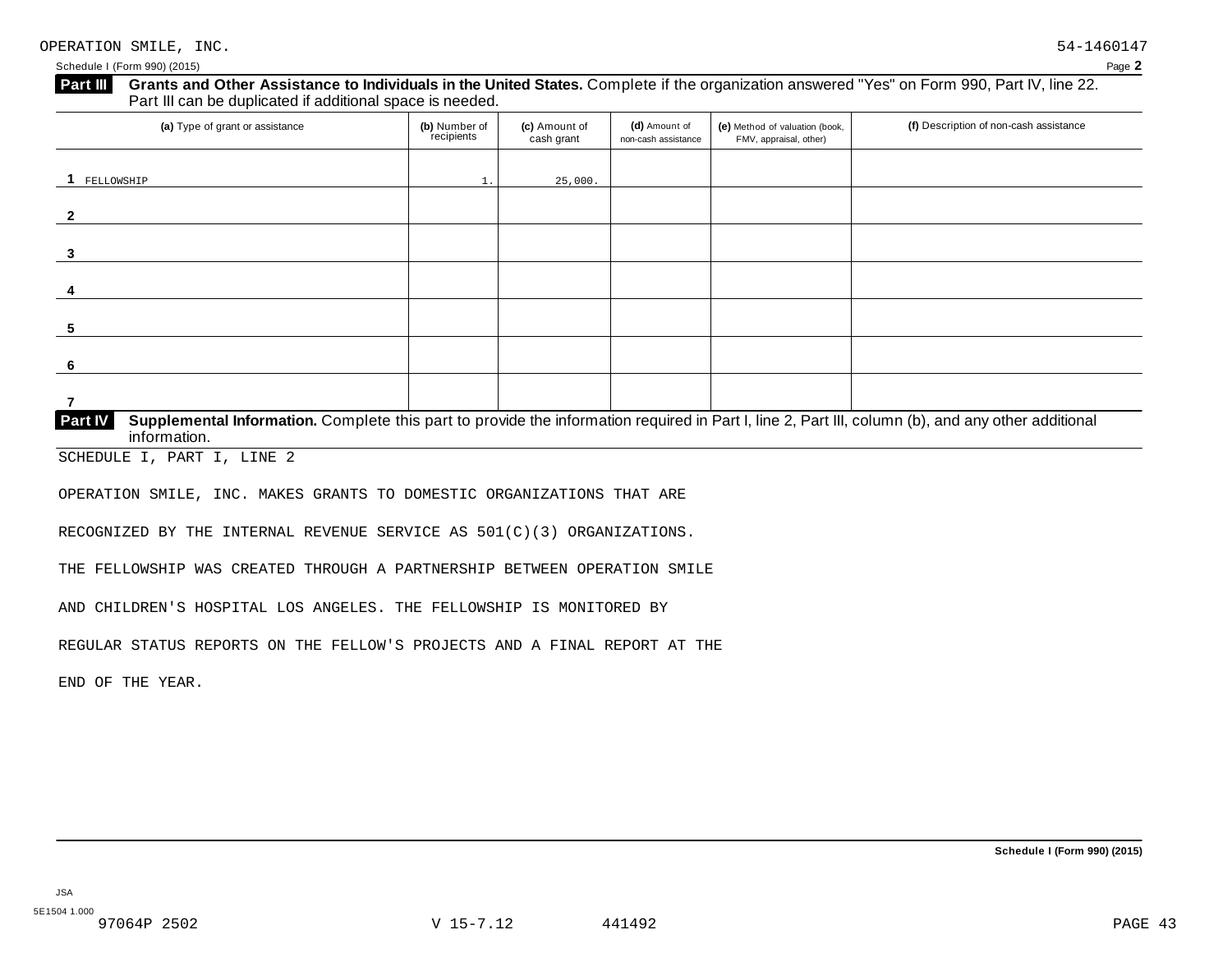|        | <b>SCHEDULE J</b>                                    | <b>Compensation Information</b>                                                                                                                                                                                         | OMB No. 1545-0047     |     |    |
|--------|------------------------------------------------------|-------------------------------------------------------------------------------------------------------------------------------------------------------------------------------------------------------------------------|-----------------------|-----|----|
|        | (Form 990)                                           | For certain Officers, Directors, Trustees, Key Employees, and Highest                                                                                                                                                   |                       | 15  |    |
|        |                                                      | <b>Compensated Employees</b><br>Complete if the organization answered "Yes" on Form 990, Part IV, line 23.                                                                                                              |                       |     |    |
|        | Department of the Treasury                           | Attach to Form 990.                                                                                                                                                                                                     | <b>Open to Public</b> |     |    |
|        | Internal Revenue Service<br>Name of the organization | Information about Schedule J (Form 990) and its instructions is at www.irs.gov/form990.<br><b>Employer identification number</b>                                                                                        | <b>Inspection</b>     |     |    |
|        | OPERATION SMILE, INC.                                | 54-1460147                                                                                                                                                                                                              |                       |     |    |
| Part I |                                                      | <b>Questions Regarding Compensation</b>                                                                                                                                                                                 |                       |     |    |
|        |                                                      |                                                                                                                                                                                                                         |                       | Yes | No |
|        |                                                      | 1a Check the appropriate box(es) if the organization provided any of the following to or for a person listed on Form                                                                                                    |                       |     |    |
|        |                                                      | 990, Part VII, Section A, line 1a. Complete Part III to provide any relevant information regarding these items.                                                                                                         |                       |     |    |
|        | Χ                                                    | First-class or charter travel<br>Housing allowance or residence for personal use                                                                                                                                        |                       |     |    |
|        |                                                      | Payments for business use of personal residence<br>Travel for companions                                                                                                                                                |                       |     |    |
|        |                                                      | Health or social club dues or initiation fees<br>Tax indemnification and gross-up payments                                                                                                                              |                       |     |    |
|        |                                                      | Discretionary spending account<br>Personal services (e.g., maid, chauffeur, chef)                                                                                                                                       |                       |     |    |
| b      |                                                      | If any of the boxes on line 1a are checked, did the organization follow a written policy regarding payment                                                                                                              |                       |     |    |
|        |                                                      | or reimbursement or provision of all of the expenses described above? If "No," complete Part III to                                                                                                                     |                       |     |    |
|        |                                                      |                                                                                                                                                                                                                         | 1b                    | Χ   |    |
| 2      |                                                      | Did the organization require substantiation prior to reimbursing or allowing expenses incurred by all                                                                                                                   |                       |     |    |
|        |                                                      | directors, trustees, and officers, including the CEO/Executive Director, regarding the items checked in line                                                                                                            |                       | Χ   |    |
|        |                                                      |                                                                                                                                                                                                                         | $\mathbf{2}$          |     |    |
| 3      |                                                      | Indicate which, if any, of the following the filing organization used to establish the compensation of the<br>organization's CEO/Executive Director. Check all that apply. Do not check any boxes for methods used by a |                       |     |    |
|        |                                                      | related organization to establish compensation of the CEO/Executive Director, but explain in Part III.                                                                                                                  |                       |     |    |
|        |                                                      | Compensation committee<br>Written employment contract                                                                                                                                                                   |                       |     |    |
|        |                                                      | Χ<br>Independent compensation consultant<br>Compensation survey or study                                                                                                                                                |                       |     |    |
|        | Χ                                                    | Form 990 of other organizations<br>Approval by the board or compensation committee                                                                                                                                      |                       |     |    |
| 4      |                                                      | During the year, did any person listed on Form 990, Part VII, Section A, line 1a, with respect to the filing                                                                                                            |                       |     |    |
|        |                                                      | organization or a related organization:                                                                                                                                                                                 |                       |     |    |
| a      |                                                      |                                                                                                                                                                                                                         | 4a                    |     | Χ  |
| b      |                                                      | Participate in, or receive payment from, a supplemental nonqualified retirement plan?                                                                                                                                   | 4b                    |     | X  |
| c      |                                                      | Participate in, or receive payment from, an equity-based compensation arrangement?                                                                                                                                      | 4c                    |     | X  |
|        |                                                      | If "Yes" to any of lines 4a-c, list the persons and provide the applicable amounts for each item in Part III.                                                                                                           |                       |     |    |
|        |                                                      |                                                                                                                                                                                                                         |                       |     |    |
| 5      |                                                      | Only section $501(c)(3)$ , $501(c)(4)$ , and $501(c)(29)$ organizations must complete lines 5–9.<br>For persons listed on Form 990, Part VII, Section A, line 1a, did the organization pay or accrue any                |                       |     |    |
|        |                                                      | compensation contingent on the revenues of:                                                                                                                                                                             |                       |     |    |
| а      |                                                      |                                                                                                                                                                                                                         | 5a                    |     | Χ  |
| b      |                                                      |                                                                                                                                                                                                                         | 5b                    |     | X  |
|        |                                                      | If "Yes" to line 5a or 5b, describe in Part III.                                                                                                                                                                        |                       |     |    |
| 6      |                                                      | For persons listed on Form 990, Part VII, Section A, line 1a, did the organization pay or accrue any                                                                                                                    |                       |     |    |
|        |                                                      | compensation contingent on the net earnings of:                                                                                                                                                                         |                       |     |    |
| a      |                                                      |                                                                                                                                                                                                                         | 6a                    |     | X  |
| b      |                                                      |                                                                                                                                                                                                                         | 6b                    |     | Χ  |
|        |                                                      | If "Yes" on line 6a or 6b, describe in Part III.                                                                                                                                                                        |                       |     |    |
| 7      |                                                      | For persons listed on Form 990, Part VII, Section A, line 1a, did the organization provide any non-fixed                                                                                                                |                       |     |    |
|        |                                                      | payments not described on lines 5 and 6? If "Yes," describe in Part III.                                                                                                                                                | $\overline{7}$        |     | Χ  |
| 8      |                                                      | Were any amounts reported on Form 990, Part VII, paid or accrued pursuant to a contract that was subject                                                                                                                |                       |     |    |
|        |                                                      | to the initial contract exception described in Regulations section 53.4958-4(a)(3)? If "Yes," describe                                                                                                                  |                       |     |    |
| 9      |                                                      | If "Yes" to line 8, did the organization also follow the rebuttable presumption procedure described in                                                                                                                  | 8                     |     | X  |
|        |                                                      |                                                                                                                                                                                                                         | 9                     |     |    |
|        |                                                      |                                                                                                                                                                                                                         |                       |     |    |

**For Paperwork Reduction Act Notice, see the Instructions for Form 990. Schedule J (Form 990) 2015**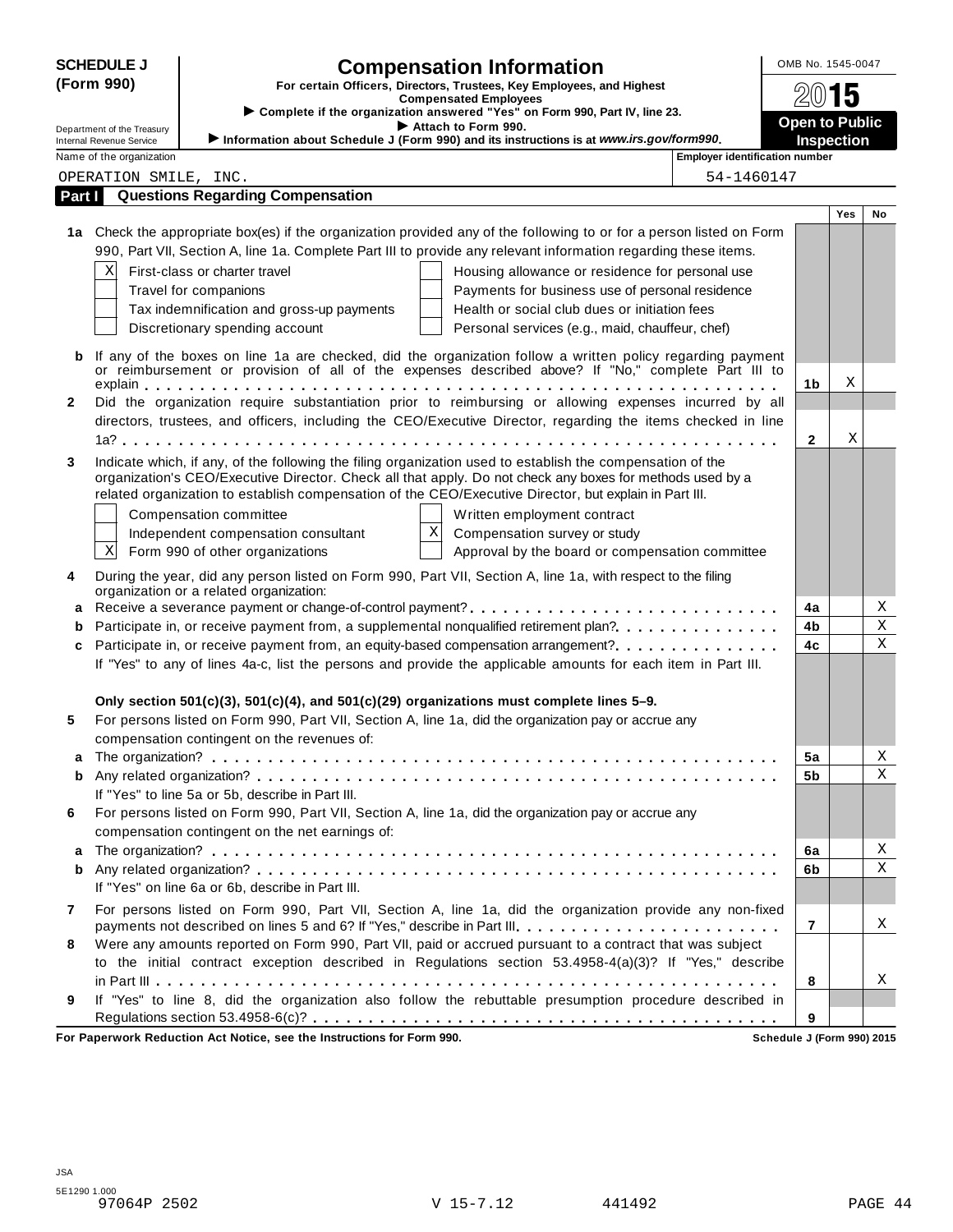#### Schedule J (Form 990) 2015<br>**Part II** Officers, Directors, Trustees, Key Employees, and Highest Compensated Employees. Use duplicate copies if additional space is needed. **Part II Officers, Directors, Trustees, Key Employees, and Highest Compensated Employees.** Use duplicate copies ifadditional space is needed.

For each individual whose compensation must be reported on Schedule J, report compensation from the organization on row (i) and from related organizations, described in the instructions, on row (ii). Do not list any individuals that are not listed on Form 990, Part VII.

Note: The sum of columns (B)(i)-(iii) for each listed individual must equal the total amount of Form 990, Part VII, Section A, line 1a, applicable column (D) and (E) amounts for that individual.

|                                  |      |                          | (B) Breakdown of W-2 and/or 1099-MISC compensation |                                           | (C) Retirement and             | (D) Nontaxable   | (E) Total of columns | (F) Compensation                                           |
|----------------------------------|------|--------------------------|----------------------------------------------------|-------------------------------------------|--------------------------------|------------------|----------------------|------------------------------------------------------------|
| (A) Name and Title               |      | (i) Base<br>compensation | (ii) Bonus & incentive<br>compensation             | (iii) Other<br>reportable<br>compensation | other deferred<br>compensation | benefits         | $(B)(i)-(D)$         | in column (B) reported<br>as deferred on prior<br>Form 990 |
| WILLIAM P. MAGEE JR, D.          | (i)  | 518,471                  | $\mathbf 0$                                        | $0$ .                                     | 23,850.                        | 6,813.           | 549,134.             | $0$ .                                                      |
| 1CEO & DIRECTOR                  | (ii) | $\Omega$                 | $\mathbf 0$ .                                      | $\mathbf 0$ .                             | $\Omega$ .                     | $\overline{0}$ . | $\Omega$ .           | $0$ .                                                      |
| ERNEST ZINN                      | (i)  | 261,596                  | $\mathsf{O}$ .                                     | $\mathsf{O}$ .                            | 16,088                         | 6,813.           | 284,497.             | $0$ .                                                      |
| $2^{\text{COO}}$                 | (i)  | $\mathbf 0$              | $\mathsf{O}$ .                                     | $\mathsf{O}\xspace$                       | 0                              | $\mathsf{0}$ .   | $\mathsf{O}$ .       |                                                            |
| KIMBERLY GETZ                    | (i)  | 141,495                  | 0                                                  | $\mathbf{0}$ .                            | 9,623.                         | 6,147.           | 157,265              | $0$ .                                                      |
| 3 <sup>VP OF</sup> FINANCE       | (i)  | $\mathbf 0$              | $\mathsf{O}$                                       | $\mathbf{0}$ .                            | $\mathbf 0$                    | $\Omega$ .       | $\mathbf{0}$ .       |                                                            |
| KRISTIE PORCARO                  | (i)  | 163,062.                 | $\mathsf{O}$ .                                     | $\mathbf{0}$ .                            | 14,759.                        | 6,706.           | 184,527.             | $\,0$ .                                                    |
| ASVP US & GLOBAL PHILANTHROPY    | (i)  | 0                        | $\mathsf{O}\xspace$                                | $\mathsf{O}$ .                            | $\mathbf{0}$ .                 | 0.               | $\mathsf{O}$ .       |                                                            |
| RICHARD VANDER BURG              | (i)  | 209,299                  | $\mathsf{O}\xspace$                                | $\mathsf{O}$                              | 19,845                         | 7,045.           | 236,189.             | $\,0$ .                                                    |
| SCHIEF PROGRAM STRATEGIST        | (i)  | 0                        | $\mathsf{O}$ .                                     | 0                                         | $\mathbf 0$                    | 0.               | $\overline{0}$ .     |                                                            |
| RUBEN AYALA                      | (i)  | 161,385                  | $\mathbf{0}$ .                                     | $\mathbf 0$                               | 15,190.                        | 6,813.           | 183,388.             | $0$ .                                                      |
| 6 <sup>SVP</sup> MEDICAL AFFAIRS | (i)  | $\mathbf 0$              | $\mathsf{O}$ .                                     | $0$ .                                     | $\mathbf 0$                    | 0.               | $\mathbf{0}$ .       |                                                            |
| CHRISTOPHER BRYANT               | (i)  | 132,352.                 | $\mathsf{O}$ .                                     | 0.                                        | 12,591                         | 7,164.           | 152,107.             | $0$ .                                                      |
| FOUR ENT APP & TECH              | (i)  | $\mathbf 0$              | $\mathbf{0}$ .                                     | $\mathbf 0$ .                             | $\mathbf{0}$ .                 | 0.               | $\mathbf{0}$ .       |                                                            |
|                                  | (i)  |                          |                                                    |                                           |                                |                  |                      |                                                            |
| 8                                | (i)  |                          |                                                    |                                           |                                |                  |                      |                                                            |
|                                  | (i)  |                          |                                                    |                                           |                                |                  |                      |                                                            |
| 9                                | (i)  |                          |                                                    |                                           |                                |                  |                      |                                                            |
|                                  | (i)  |                          |                                                    |                                           |                                |                  |                      |                                                            |
| 10                               | (i)  |                          |                                                    |                                           |                                |                  |                      |                                                            |
|                                  | (i)  |                          |                                                    |                                           |                                |                  |                      |                                                            |
| 11                               | (i)  |                          |                                                    |                                           |                                |                  |                      |                                                            |
|                                  | (i)  |                          |                                                    |                                           |                                |                  |                      |                                                            |
| 12                               | (i)  |                          |                                                    |                                           |                                |                  |                      |                                                            |
|                                  | (i)  |                          |                                                    |                                           |                                |                  |                      |                                                            |
| 13                               | (i)  |                          |                                                    |                                           |                                |                  |                      |                                                            |
|                                  | (i)  |                          |                                                    |                                           |                                |                  |                      |                                                            |
| 14                               | (i)  |                          |                                                    |                                           |                                |                  |                      |                                                            |
|                                  | (i)  |                          |                                                    |                                           |                                |                  |                      |                                                            |
| 15                               | (i)  |                          |                                                    |                                           |                                |                  |                      |                                                            |
|                                  | (i)  |                          |                                                    |                                           |                                |                  |                      |                                                            |
| 16                               | (i)  |                          |                                                    |                                           |                                |                  |                      |                                                            |

**Schedule J (Form 990) 2015**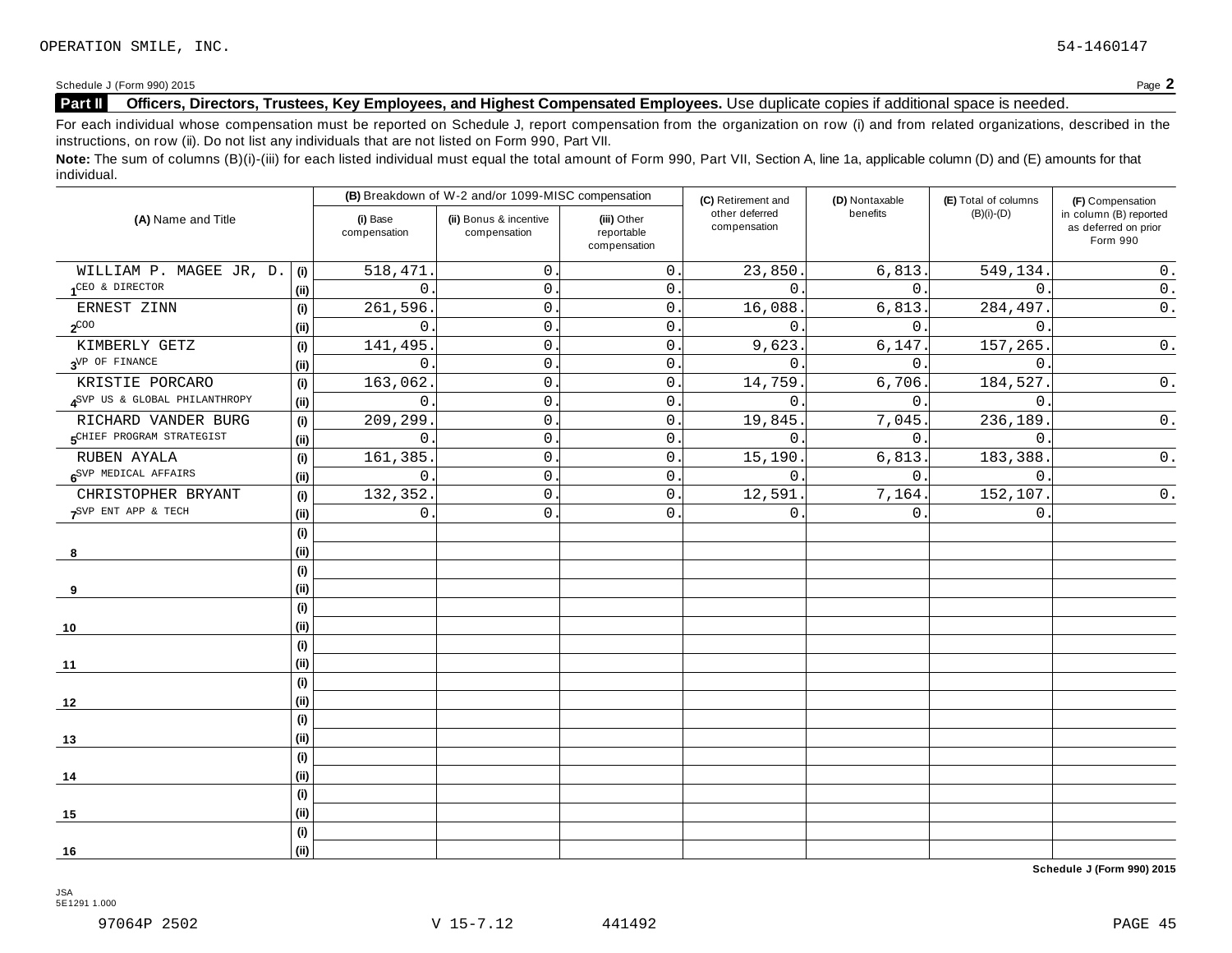#### Schedule J (Form 990) 2015 Page **3**

#### **Part III Supplemental Information**

Complete this part to provide the information, explanation, or descriptions required for Part I, lines 1a, 1b, 3, 4a, 4b, 4c, 5a, 5b, 6a, 6b, 7, and 8, and for Part II. Also complete this part for any additional information.

SCHEDULE J, PART I, LINE 1

FIRST CLASS TRAVEL

OPERATION SMILE, INC. POLICY ALLOWS FOR UPGRADES TO BUSINESS OR FIRST

CLASS AIR TRAVEL IN LIMITED CIRCUMSTANCES FOR CEO, PRESIDENT, COO, AND

CHIEF PROGRAM STRATEGIST.

UPGRADEABLE FARES MAY ONLY BE PURCHASED IF TRAVEL IS MORE THAN 5 HOURS DOMESTICALLY, BUSINESS CLASS FARES FOR MORE THAN 8 HOURS INTERNATIONALLY FOR THESE POSITIONS ONLY. WHEN POSSIBLE, UPGRADES ARE PAID FOR WITH AIRLINE POINTS. THESE UPGRADES WERE NOT TREATED AS TAXABLE COMPENSATION TO THE RECIPIENTS.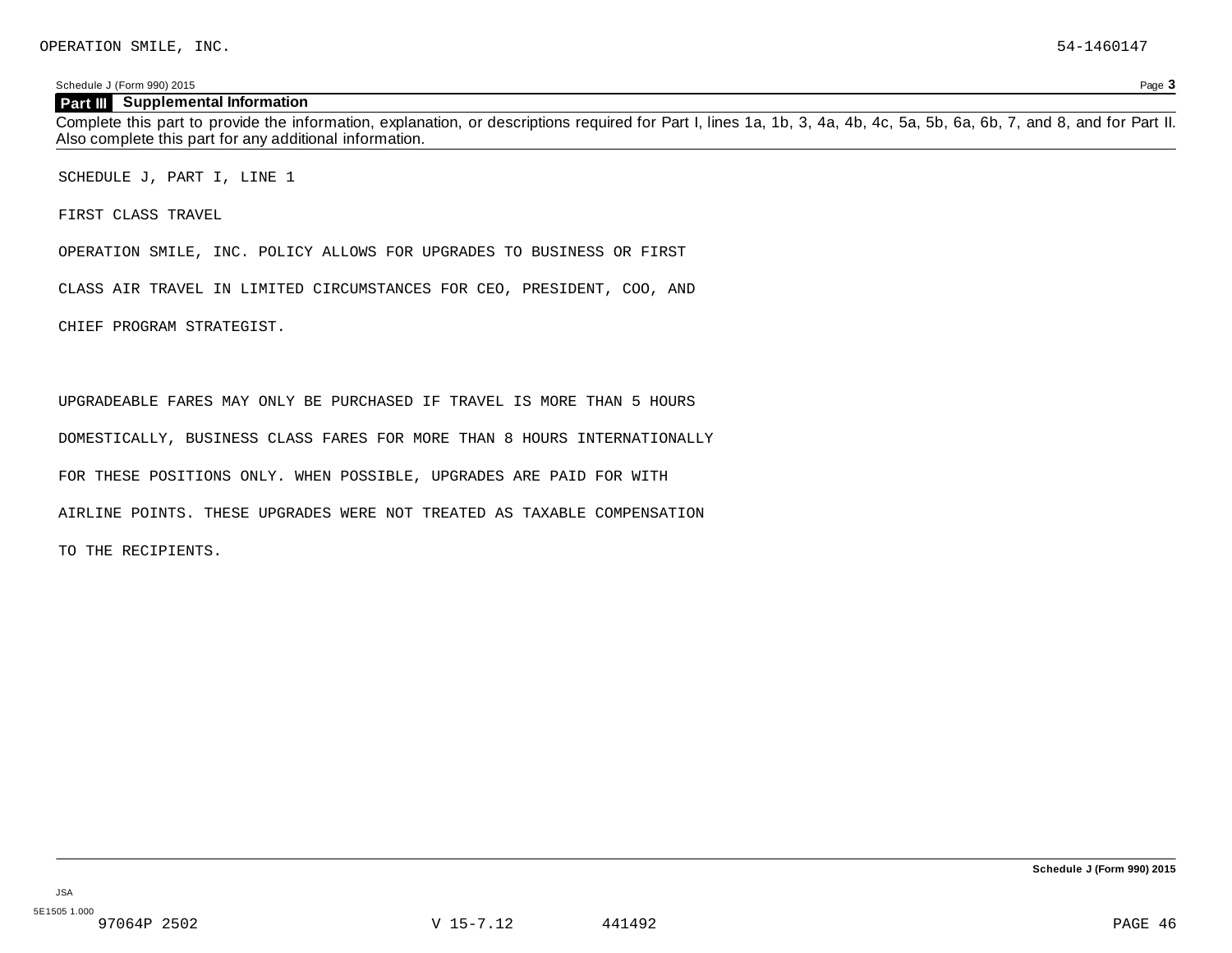| <b>SCHEDULE L</b>   | Department of the Treasury<br><b>Internal Revenue Service</b> |                                       |                             |    |                                             | 28b, or 28c, or Form 990-EZ, Part V, line 38a or 40b.<br>Attach to Form 990 or Form 990-EZ. | (Form 990 or 990-EZ) > Complete if the organization answered "Yes" on Form 990, Part IV, line 25a, 25b, 26, 27, 28a,<br>Information about Schedule L (Form 990 or 990-EZ) and its instructions is at www.irs.gov/form990.         |                                       |    |                                            | <b>Inspection</b> | <b>Open To Public</b>     |                          |
|---------------------|---------------------------------------------------------------|---------------------------------------|-----------------------------|----|---------------------------------------------|---------------------------------------------------------------------------------------------|-----------------------------------------------------------------------------------------------------------------------------------------------------------------------------------------------------------------------------------|---------------------------------------|----|--------------------------------------------|-------------------|---------------------------|--------------------------|
|                     | Name of the organization                                      |                                       |                             |    |                                             |                                                                                             |                                                                                                                                                                                                                                   | <b>Employer identification number</b> |    |                                            |                   |                           |                          |
|                     | OPERATION SMILE, INC.                                         |                                       |                             |    |                                             |                                                                                             |                                                                                                                                                                                                                                   |                                       |    | 54-1460147                                 |                   |                           |                          |
| Part I              |                                                               |                                       |                             |    |                                             |                                                                                             | Excess Benefit Transactions (section 501(c)(3), section 501(c)(4), and 501(c)(29) organizations only).                                                                                                                            |                                       |    |                                            |                   |                           |                          |
|                     |                                                               |                                       |                             |    |                                             |                                                                                             | Complete if the organization answered "Yes" on Form 990, Part IV, line 25a or 25b, or Form 990-EZ, Part V, line 40b.                                                                                                              |                                       |    |                                            |                   |                           |                          |
| $\mathbf{1}$        | (a) Name of disqualified person                               |                                       |                             |    | organization                                | (b) Relationship between disqualified person and                                            |                                                                                                                                                                                                                                   | (c) Description of transaction        |    |                                            |                   |                           | (d) Corrected?<br>Yes No |
| (1)                 |                                                               |                                       |                             |    |                                             |                                                                                             |                                                                                                                                                                                                                                   |                                       |    |                                            |                   |                           |                          |
| (2)                 |                                                               |                                       |                             |    |                                             |                                                                                             |                                                                                                                                                                                                                                   |                                       |    |                                            |                   |                           |                          |
| (3)                 |                                                               |                                       |                             |    |                                             |                                                                                             |                                                                                                                                                                                                                                   |                                       |    |                                            |                   |                           |                          |
| (4)                 |                                                               |                                       |                             |    |                                             |                                                                                             |                                                                                                                                                                                                                                   |                                       |    |                                            |                   |                           |                          |
| (5)                 |                                                               |                                       |                             |    |                                             |                                                                                             |                                                                                                                                                                                                                                   |                                       |    |                                            |                   |                           |                          |
| (6)<br>$\mathbf{2}$ |                                                               |                                       |                             |    |                                             |                                                                                             | Enter the amount of tax incurred by the organization managers or disqualified persons during the year                                                                                                                             |                                       |    |                                            |                   |                           |                          |
| 3<br>Part II        | Loans to and/or From Interested Persons.                      |                                       |                             |    |                                             | organization reported an amount on Form 990, Part X, line 5, 6, or 22.                      | Enter the amount of tax, if any, on line 2, above, reimbursed by the organization $\ldots \ldots \ldots$<br>Complete if the organization answered "Yes" on Form 990-EZ, Part V, line 38a or Form 990, Part IV, line 26; or if the |                                       |    |                                            |                   |                           |                          |
|                     | (a) Name of interested person                                 | (b) Relationship<br>with organization | (c) Purpose of<br>loan      |    | (d) Loan to or<br>from the<br>organization? | (e) Original<br>principal amount                                                            | (f) Balance due                                                                                                                                                                                                                   |                                       |    | (g) In default? (h) Approved<br>committee? | by board or       | (i) Written<br>agreement? |                          |
|                     |                                                               |                                       |                             | To | From                                        |                                                                                             |                                                                                                                                                                                                                                   | Yes                                   | No | <b>Yes</b>                                 | No                | Yes                       | No                       |
| (1)                 |                                                               |                                       |                             |    |                                             |                                                                                             |                                                                                                                                                                                                                                   |                                       |    |                                            |                   |                           |                          |
| (2)                 |                                                               |                                       |                             |    |                                             |                                                                                             |                                                                                                                                                                                                                                   |                                       |    |                                            |                   |                           |                          |
| (3)                 |                                                               |                                       |                             |    |                                             |                                                                                             |                                                                                                                                                                                                                                   |                                       |    |                                            |                   |                           |                          |
| (4)                 |                                                               |                                       |                             |    |                                             |                                                                                             |                                                                                                                                                                                                                                   |                                       |    |                                            |                   |                           |                          |
| (5)                 |                                                               |                                       |                             |    |                                             |                                                                                             |                                                                                                                                                                                                                                   |                                       |    |                                            |                   |                           |                          |
| (6)                 |                                                               |                                       |                             |    |                                             |                                                                                             |                                                                                                                                                                                                                                   |                                       |    |                                            |                   |                           |                          |
| (7)                 |                                                               |                                       |                             |    |                                             |                                                                                             |                                                                                                                                                                                                                                   |                                       |    |                                            |                   |                           |                          |
| (8)                 |                                                               |                                       |                             |    |                                             |                                                                                             |                                                                                                                                                                                                                                   |                                       |    |                                            |                   |                           |                          |
| (9)                 |                                                               |                                       |                             |    |                                             |                                                                                             |                                                                                                                                                                                                                                   |                                       |    |                                            |                   |                           |                          |
| (10)                |                                                               |                                       |                             |    |                                             |                                                                                             |                                                                                                                                                                                                                                   |                                       |    |                                            |                   |                           |                          |
| Total<br>Part III   | <b>Grants or Assistance Benefiting Interested Persons.</b>    |                                       |                             |    |                                             | Complete if the organization answered "Yes" on Form 990, Part IV, line 27.                  | - \$                                                                                                                                                                                                                              |                                       |    |                                            |                   |                           |                          |
|                     | (a) Name of interested person                                 |                                       | person and the organization |    |                                             | (b) Relationship between interested (c) Amount of assistance                                | (d) Type of assistance                                                                                                                                                                                                            |                                       |    | (e) Purpose of assistance                  |                   |                           |                          |
| (1)                 |                                                               |                                       |                             |    |                                             |                                                                                             |                                                                                                                                                                                                                                   |                                       |    |                                            |                   |                           |                          |
| (2)<br>(3)          |                                                               |                                       |                             |    |                                             |                                                                                             |                                                                                                                                                                                                                                   |                                       |    |                                            |                   |                           |                          |
| (4)                 |                                                               |                                       |                             |    |                                             |                                                                                             |                                                                                                                                                                                                                                   |                                       |    |                                            |                   |                           |                          |
| (5)                 |                                                               |                                       |                             |    |                                             |                                                                                             |                                                                                                                                                                                                                                   |                                       |    |                                            |                   |                           |                          |
| (6)                 |                                                               |                                       |                             |    |                                             |                                                                                             |                                                                                                                                                                                                                                   |                                       |    |                                            |                   |                           |                          |
| (7)                 |                                                               |                                       |                             |    |                                             |                                                                                             |                                                                                                                                                                                                                                   |                                       |    |                                            |                   |                           |                          |
| (8)                 |                                                               |                                       |                             |    |                                             |                                                                                             |                                                                                                                                                                                                                                   |                                       |    |                                            |                   |                           |                          |
| (9)                 |                                                               |                                       |                             |    |                                             |                                                                                             |                                                                                                                                                                                                                                   |                                       |    |                                            |                   |                           |                          |
| (10)                |                                                               |                                       |                             |    |                                             |                                                                                             |                                                                                                                                                                                                                                   |                                       |    |                                            |                   |                           |                          |
|                     |                                                               |                                       |                             |    |                                             |                                                                                             |                                                                                                                                                                                                                                   |                                       |    |                                            |                   |                           |                          |

 $\ddot{\phantom{a}}$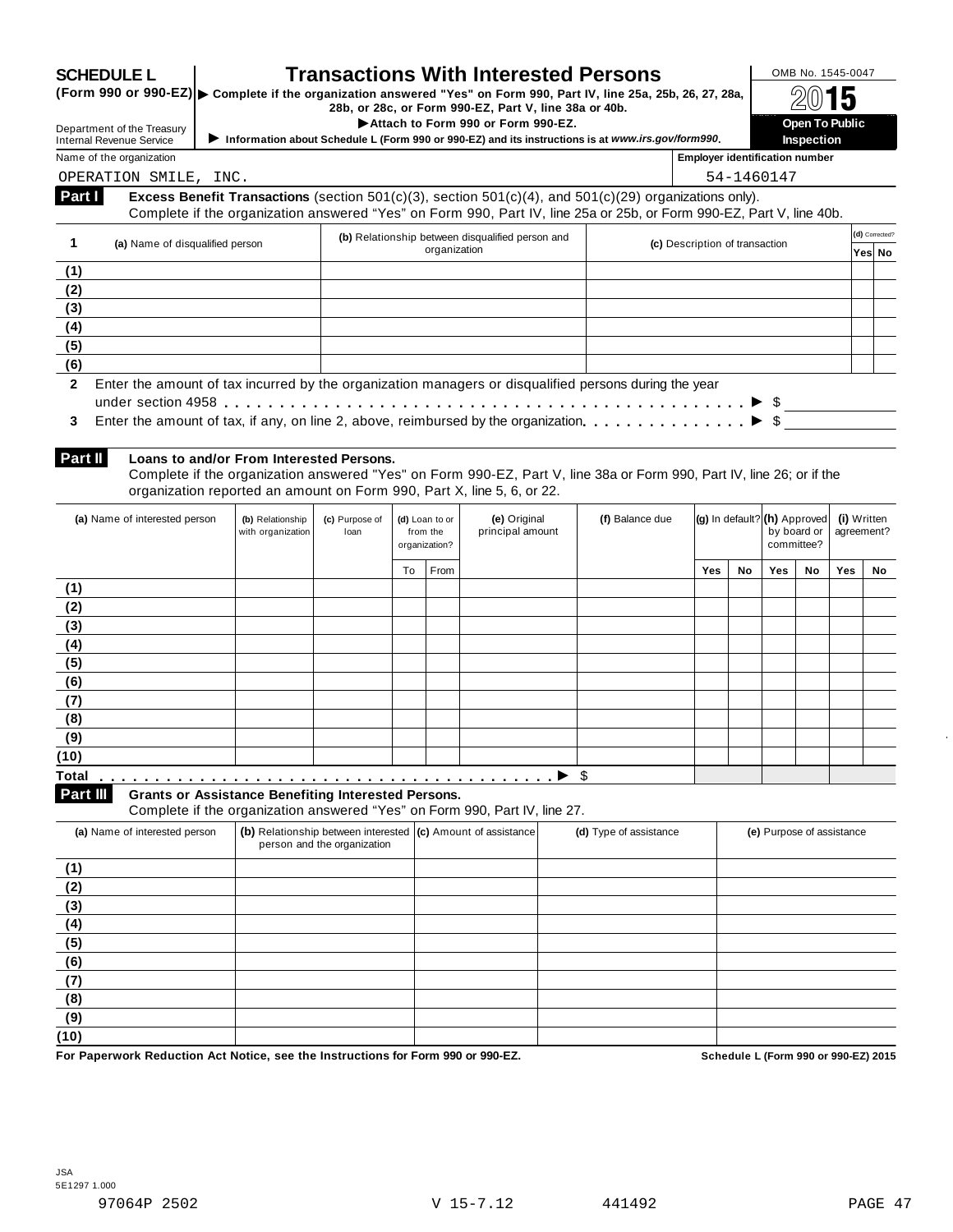Schedule <sup>L</sup> (Form <sup>990</sup> or 990-EZ) <sup>2015</sup> Page **2**

**Business Transactions Involving Interested Persons. Part IV** Business Transactions Involving Interested Persons.<br>Complete if the organization answered "Yes" on Form 990, Part IV, line 28a, 28b, or 28c.

| (a) Name of interested person             | (b) Relationship between<br>interested person and the<br>organization | (c) Amount of<br>transaction | (d) Description of transaction | organization's<br>revenues? | (e) Sharing of |
|-------------------------------------------|-----------------------------------------------------------------------|------------------------------|--------------------------------|-----------------------------|----------------|
|                                           |                                                                       |                              |                                | Yes                         | No             |
| (1)<br>KRISTIE PORCARO                    | DAUGHTER OF CEO & PRES                                                | 218,108.                     | EMPLOYMENT                     |                             | X              |
| (2)                                       |                                                                       |                              |                                |                             |                |
| (3)                                       |                                                                       |                              |                                |                             |                |
| (4)                                       |                                                                       |                              |                                |                             |                |
| (5)                                       |                                                                       |                              |                                |                             |                |
| (6)                                       |                                                                       |                              |                                |                             |                |
| (7)                                       |                                                                       |                              |                                |                             |                |
| (8)                                       |                                                                       |                              |                                |                             |                |
| (9)                                       |                                                                       |                              |                                |                             |                |
| (10)                                      |                                                                       |                              |                                |                             |                |
| Part V<br><b>Supplemental Information</b> |                                                                       |                              |                                |                             |                |

**Part V** Supplemental information<br>Provide additional information for responses to questions on Schedule L (see instructions).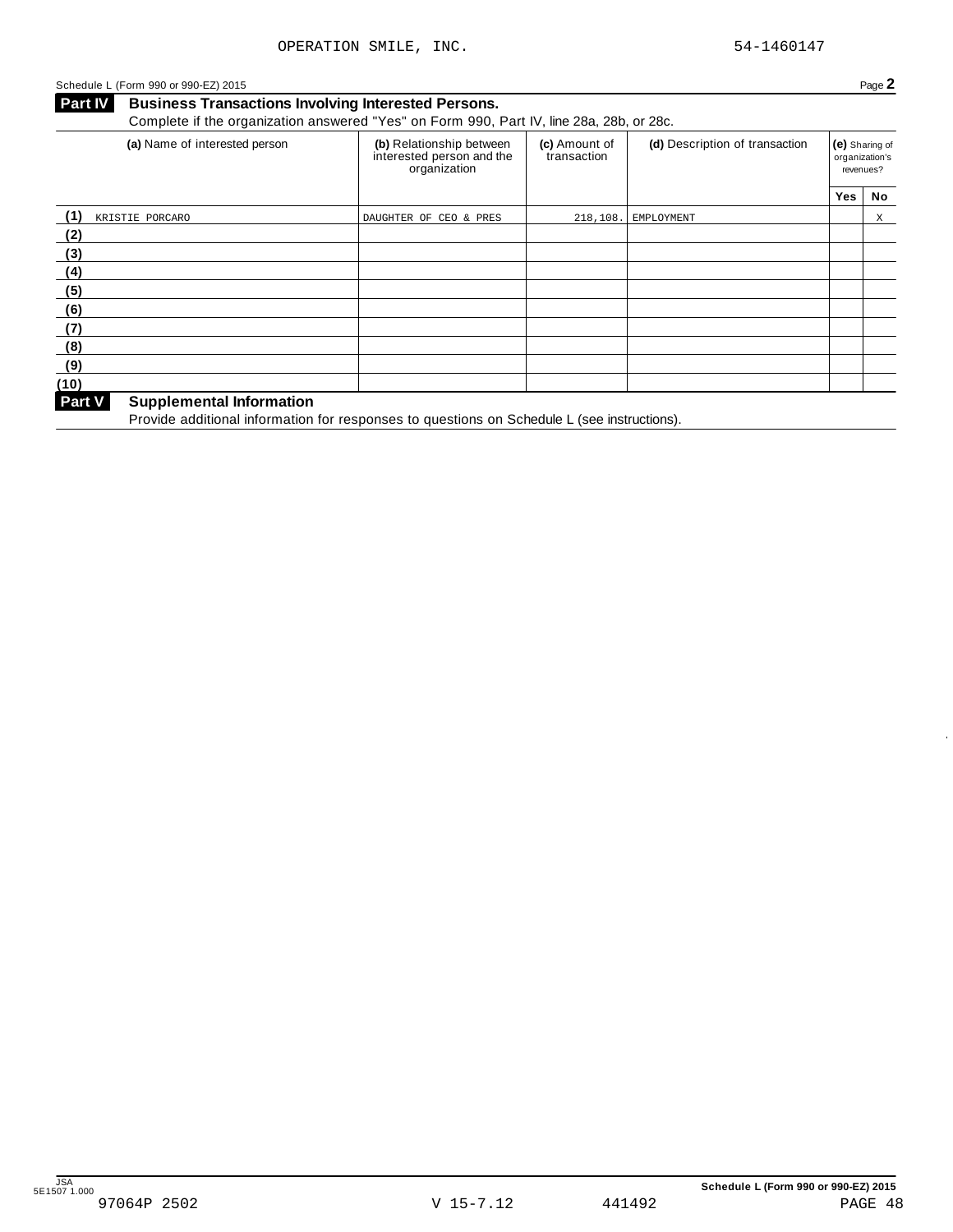# SCHEDULE M
<br> **SCHEDULE** M
<br> **SCOMB No. 1545-0047**<br> **SCOMB No. 1545-0047**<br> **SCOMB No. 1545-0047**<br> **SCOMB No. 1545-0047**<br> **SCOMB No. 1545-0047**<br> **SCOMB No. 1545-0047**<br> **SCOMB No. 1545-0047**

**(Form 990)** I **Complete if the organizations answered "Yes" on Form 990, Part IV, lines <sup>29</sup> or 30.** À¾µ¹

|                            | ► Complete if the organizations answered "Yes" on Form 990. Part IV. lines 29 or 30.                          | 6V IV                                 |
|----------------------------|---------------------------------------------------------------------------------------------------------------|---------------------------------------|
| Department of the Treasury | $\blacktriangleright$ Attach to Form 990.                                                                     | <b>Open To Public</b>                 |
| Internal Revenue Service   | $\blacktriangleright$ Information about Schedule M (Form 990) and its instructions is at www.irs.gov/form990. | $\equiv$ Inspection                   |
| Name of the organization   |                                                                                                               | <b>Employer identification number</b> |

| reality of the organization |        |
|-----------------------------|--------|
| ----------                  | ------ |

| )N SMILE, INC. |  |
|----------------|--|

|              | OPERATION SMILE, INC.                                                                                                                                                                                                          |                               |                                                                                           |                                                                                    | 54-1460147                                                   |          |   |
|--------------|--------------------------------------------------------------------------------------------------------------------------------------------------------------------------------------------------------------------------------|-------------------------------|-------------------------------------------------------------------------------------------|------------------------------------------------------------------------------------|--------------------------------------------------------------|----------|---|
| Part I       | <b>Types of Property</b>                                                                                                                                                                                                       |                               |                                                                                           |                                                                                    |                                                              |          |   |
|              |                                                                                                                                                                                                                                | (a)<br>Check if<br>applicable | (b)<br>Number of contributions or<br>items contributed                                    | (c)<br>Noncash contribution<br>amounts reported on<br>Form 990, Part VIII, line 1g | (d)<br>Method of determining<br>noncash contribution amounts |          |   |
| 1.           | Art - Works of art entertainment                                                                                                                                                                                               |                               |                                                                                           |                                                                                    |                                                              |          |   |
| $\mathbf{2}$ | Art - Historical treasures                                                                                                                                                                                                     |                               |                                                                                           |                                                                                    |                                                              |          |   |
| 3            | Art - Fractional interests                                                                                                                                                                                                     |                               |                                                                                           |                                                                                    |                                                              |          |   |
| 4            | Books and publications <b>Solutions</b>                                                                                                                                                                                        |                               |                                                                                           |                                                                                    |                                                              |          |   |
| 5.           | Clothing and household                                                                                                                                                                                                         |                               |                                                                                           |                                                                                    |                                                              |          |   |
|              | $goods.$                                                                                                                                                                                                                       |                               |                                                                                           |                                                                                    |                                                              |          |   |
| 6            | Cars and other vehicles                                                                                                                                                                                                        |                               | the control of the control of the control of the control of the control of the control of |                                                                                    |                                                              |          |   |
| 7            | Boats and planes <b>Exercise 2.1 Fig. 1.1</b>                                                                                                                                                                                  |                               |                                                                                           |                                                                                    |                                                              |          |   |
| 8            | Intellectual property entering the state of                                                                                                                                                                                    |                               |                                                                                           |                                                                                    |                                                              |          |   |
| 9            | Securities - Publicly traded                                                                                                                                                                                                   | X                             | 50.                                                                                       | 447,369.                                                                           | <b>FMV</b>                                                   |          |   |
| 10           | Securities - Closely held stock                                                                                                                                                                                                |                               |                                                                                           |                                                                                    |                                                              |          |   |
| 11           | Securities - Partnership, LLC,                                                                                                                                                                                                 |                               |                                                                                           |                                                                                    |                                                              |          |   |
|              | or trust interests experience that the set of the set of the set of the set of the set of the set of the set of the set of the set of the set of the set of the set of the set of the set of the set of the set of the set of  |                               |                                                                                           |                                                                                    |                                                              |          |   |
| 12           | Securities - Miscellaneous                                                                                                                                                                                                     |                               |                                                                                           |                                                                                    |                                                              |          |   |
| 13           | Qualified conservation                                                                                                                                                                                                         |                               |                                                                                           |                                                                                    |                                                              |          |   |
|              | contribution - Historic                                                                                                                                                                                                        |                               |                                                                                           |                                                                                    |                                                              |          |   |
|              | structures experience and the state of the state of the state of the state of the state of the state of the state of the state of the state of the state of the state of the state of the state of the state of the state of t |                               |                                                                                           |                                                                                    |                                                              |          |   |
| 14           | Qualified conservation                                                                                                                                                                                                         |                               |                                                                                           |                                                                                    |                                                              |          |   |
|              | contribution - Other <b>Canada and Taylor</b>                                                                                                                                                                                  |                               |                                                                                           |                                                                                    |                                                              |          |   |
| 15           | Real estate - Residential                                                                                                                                                                                                      |                               |                                                                                           |                                                                                    |                                                              |          |   |
| 16           | Real estate - Commercial                                                                                                                                                                                                       |                               |                                                                                           |                                                                                    |                                                              |          |   |
| 17           | Real estate - Other <b>Called a Strategie and Taylor</b>                                                                                                                                                                       |                               | the control of the control of the control of the control of the control of the control of |                                                                                    |                                                              |          |   |
| 18           | Collectibles                                                                                                                                                                                                                   |                               |                                                                                           |                                                                                    |                                                              |          |   |
| 19           | Food inventory experience in the set of the set of the set of the set of the set of the set of the set of the set of the set of the set of the set of the set of the set of the set of the set of the set of the set of the se | X                             | 66.                                                                                       | 3,935,148.                                                                         | COST                                                         |          |   |
| 20           | Drugs and medical supplies                                                                                                                                                                                                     |                               |                                                                                           |                                                                                    |                                                              |          |   |
| 21           | Taxidermy                                                                                                                                                                                                                      |                               |                                                                                           |                                                                                    |                                                              |          |   |
| 22           | Historical artifacts <b>All Accords</b>                                                                                                                                                                                        |                               |                                                                                           |                                                                                    |                                                              |          |   |
| 23           | Scientific specimens                                                                                                                                                                                                           |                               |                                                                                           |                                                                                    |                                                              |          |   |
| 24<br>25     | Archeological artifacts                                                                                                                                                                                                        |                               |                                                                                           |                                                                                    |                                                              |          |   |
| 26           |                                                                                                                                                                                                                                |                               |                                                                                           |                                                                                    |                                                              |          |   |
| 27           | Other $\blacktriangleright$ ( $\_\_\_\_\_\_\_\_$ )<br>Other $\blacktriangleright$ ( $\_\_\_\_\_\_\_\_$ )                                                                                                                       |                               |                                                                                           |                                                                                    |                                                              |          |   |
|              |                                                                                                                                                                                                                                |                               |                                                                                           |                                                                                    |                                                              |          |   |
| 29           | Number of Forms 8283 received by the organization during the tax year for contributions for                                                                                                                                    |                               |                                                                                           |                                                                                    |                                                              |          |   |
|              | which the organization completed Form 8283, Part IV, Donee Acknowledgement                                                                                                                                                     |                               |                                                                                           |                                                                                    | $ 29\rangle$                                                 |          |   |
|              |                                                                                                                                                                                                                                |                               |                                                                                           |                                                                                    |                                                              | Yes   No |   |
|              | 30a During the year, did the organization receive by contribution any property reported in Part I, lines 1 through                                                                                                             |                               |                                                                                           |                                                                                    |                                                              |          |   |
|              | 28, that it must hold for at least three years from the date of the initial contribution, and which is not required                                                                                                            |                               |                                                                                           |                                                                                    |                                                              |          |   |
|              |                                                                                                                                                                                                                                |                               |                                                                                           |                                                                                    | 30a                                                          |          | Χ |
|              | <b>b</b> If "Yes," describe the arrangement in Part II.                                                                                                                                                                        |                               |                                                                                           |                                                                                    |                                                              |          |   |
| 31           | Does the organization have a gift acceptance policy that requires the review of any non-standard                                                                                                                               |                               |                                                                                           |                                                                                    |                                                              |          |   |
|              |                                                                                                                                                                                                                                |                               |                                                                                           |                                                                                    | 31                                                           | Χ        |   |
|              | 32a Does the organization hire or use third parties or related organizations to solicit, process, or sell noncash                                                                                                              |                               |                                                                                           |                                                                                    |                                                              |          |   |
|              |                                                                                                                                                                                                                                |                               |                                                                                           |                                                                                    | 32a                                                          |          | Χ |
|              | <b>b</b> If "Yes," describe in Part II.                                                                                                                                                                                        |                               |                                                                                           |                                                                                    |                                                              |          |   |
| 33           | If the organization did not report an amount in column (c) for a type of property for which column (a) is checked,                                                                                                             |                               |                                                                                           |                                                                                    |                                                              |          |   |
|              | describe in Part II.                                                                                                                                                                                                           |                               |                                                                                           |                                                                                    |                                                              |          |   |
|              |                                                                                                                                                                                                                                |                               |                                                                                           |                                                                                    |                                                              |          |   |

**For Paperwork Reduction Act Notice, see the Instructions for Form 990. Schedule M (Form 990) (2015)**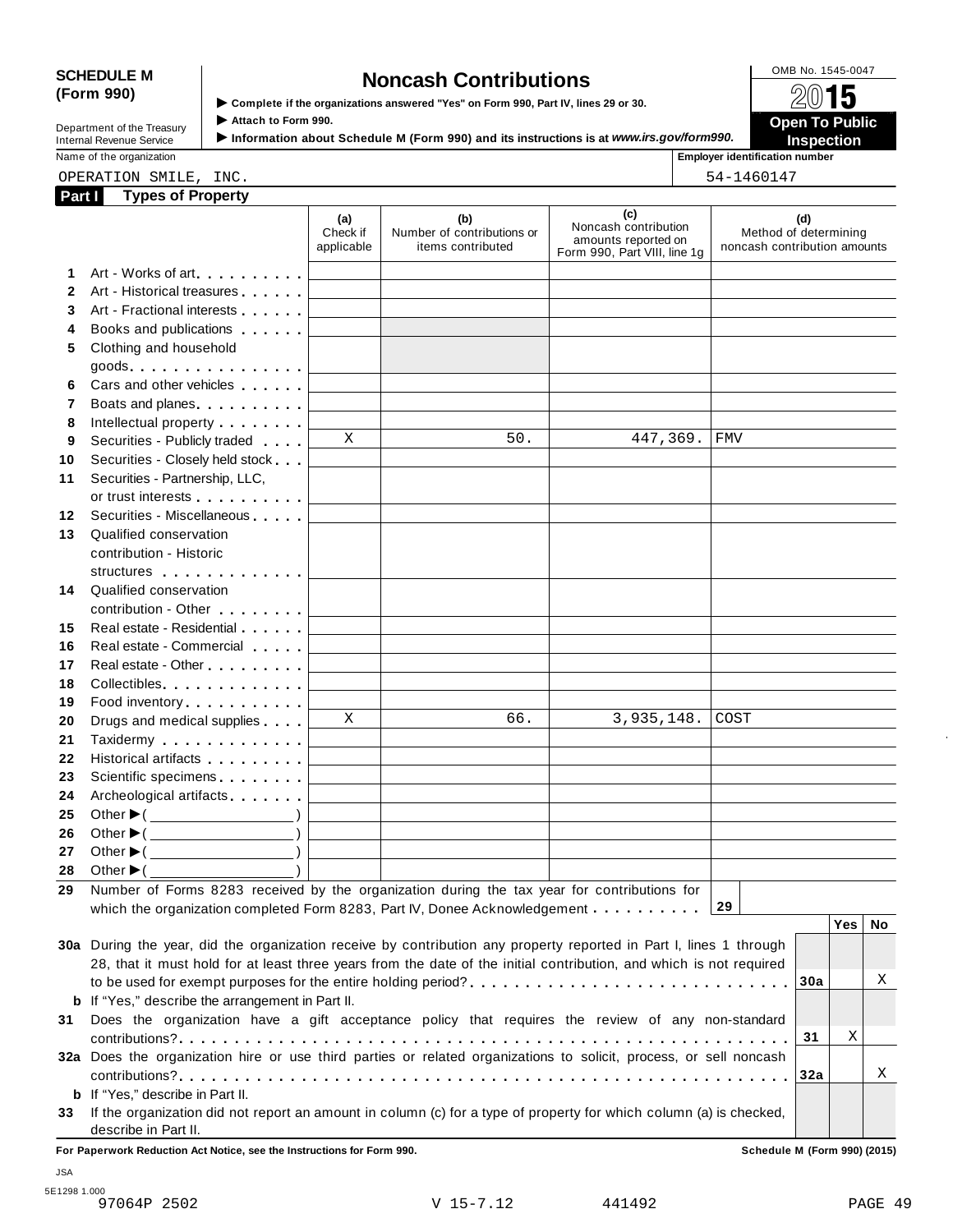**Supplemental Information.** Complete this part to provide the information required by Part I, lines 30b, 32b, and 33, and whether the organization is reporting in Part I, column (b), the number of contributions, the number of items received, or a combination of both. Also complete this part for any additional information. **Part II**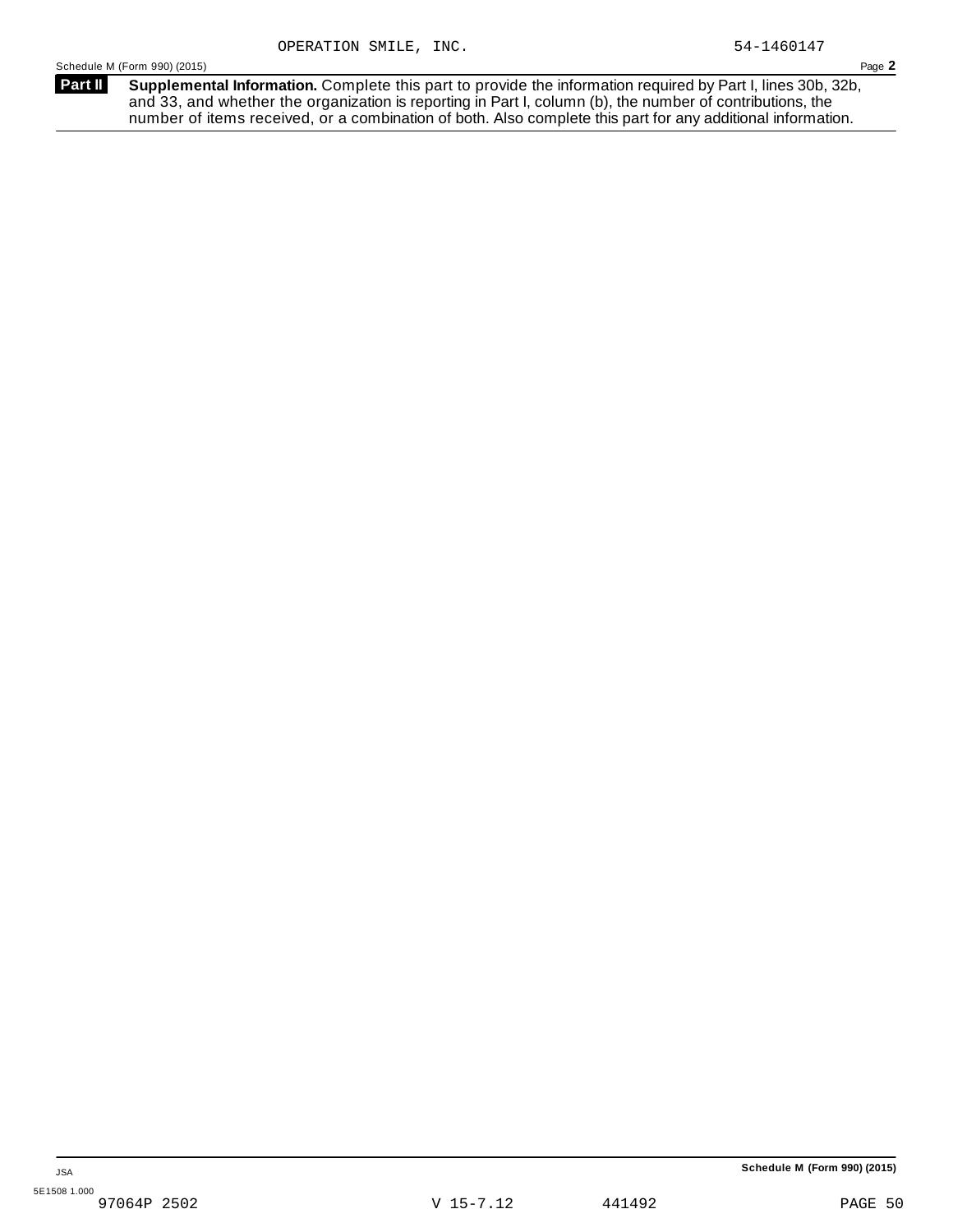**(Form 990 or 990-EZ)**

### **SCHEDULE O** Supplemental Information to Form 990 or 990-EZ  $\frac{100\text{dB No. }1545-0047}{\text{O}}$

**Complete to provide information for responses to specific questions on Form 990 or 990-EZ or to provide any additional information.** Fristen **Attach to Form 1990** or 990-EZ.<br>
Attach to Form 990 or 990-EZ.<br>
Attach to Form 990 or 990-EZ.<br> **Attach to Form 990 or 990-EZ.** Department of the Treasury Internal Revenue Service I

**Open to Public Inspection**

FORM 990 PART III LINE 1

ORGANIZATION'S MISSION

OPERATION SMILE IS A CHILDREN'S MEDICAL CHARITY THAT HAS A PRESENCE IN MORE THAN 60 COUNTRIES. OPERATION SMILE PROVIDES FREE, SAFE TREATMENT AND SURGERY FOR THOSE WHO SUFFER FROM FACIAL DEFORMITIES SUCH AS CLEFT LIP, CLEFT PALATE, AND OTHER SURGICALLY AMENABLE CONDITIONS. THE ORGANIZATION WORKS TO BUILD SELF-SUFFICIENCY AND SUSTAINABLE HEALTHCARE INFRASTRUCTURES IN OUR HOST COUNTRIES. TO DO THIS, OPERATION SMILE TRAINS LOCAL DOCTORS TO TREAT CHILDREN IN THEIR OWN COMMUNITIES, DONATES CRUCIAL MEDICAL EQUIPMENT AND SUPPLIES, BUILDS PUBLIC-PRIVATE PARTNERSHIPS, AND CREATES AND MENTORS IN-COUNTRY FOUNDATIONS TO INCREASE CAPACITY. OPERATION SMILE IS COMMITTED TO RAISING PUBLIC AWARENESS, EDUCATING, AND SERVING AS AN ADVOCATE FOR CHILDREN BORN WITH CLEFT LIP AND CLEFT PALATE, AND THE NEED FOR SAFE, WELL TIMED, EFFECTIVE SURGERY. THROUGH PARTNERSHIPS, OPERATION SMILE IS CONDUCTING RESEARCH TO ULTIMATELY HELP PREVENT THE NUMBER OF NEW CHILDREN BORN WITH CLEFTS BY IDENTIFYING THE ROOT CAUSES. BY INSPIRING ACTION AND LEADERSHIP, THE ORGANIZATION HAS MOBILIZED MORE THAN 10,000 MEDICAL VOLUNTEERS IN MORE THAN 80 COUNTRIES AND MORE THAN 900 STUDENT CLUBS AND ASSOCIATIONS AROUND THE WORLD. OPERATION SMILE EDUCATES AND ENCOURAGES COMMUNITIES TO SPREAD AWARENESS AND STRENGTHEN UNDERSTANDING ABOUT CLEFT CONDITIONS, TREATMENT, AND THE EFFECT ONE PERSON CAN MAKE BY TAKING ACTION.

FORM 990 PART VI LINE 2

WILLIAM P. MAGEE, JR., DIRECTOR AND CEO, IS THE SPOUSE OF KATHLEEN S.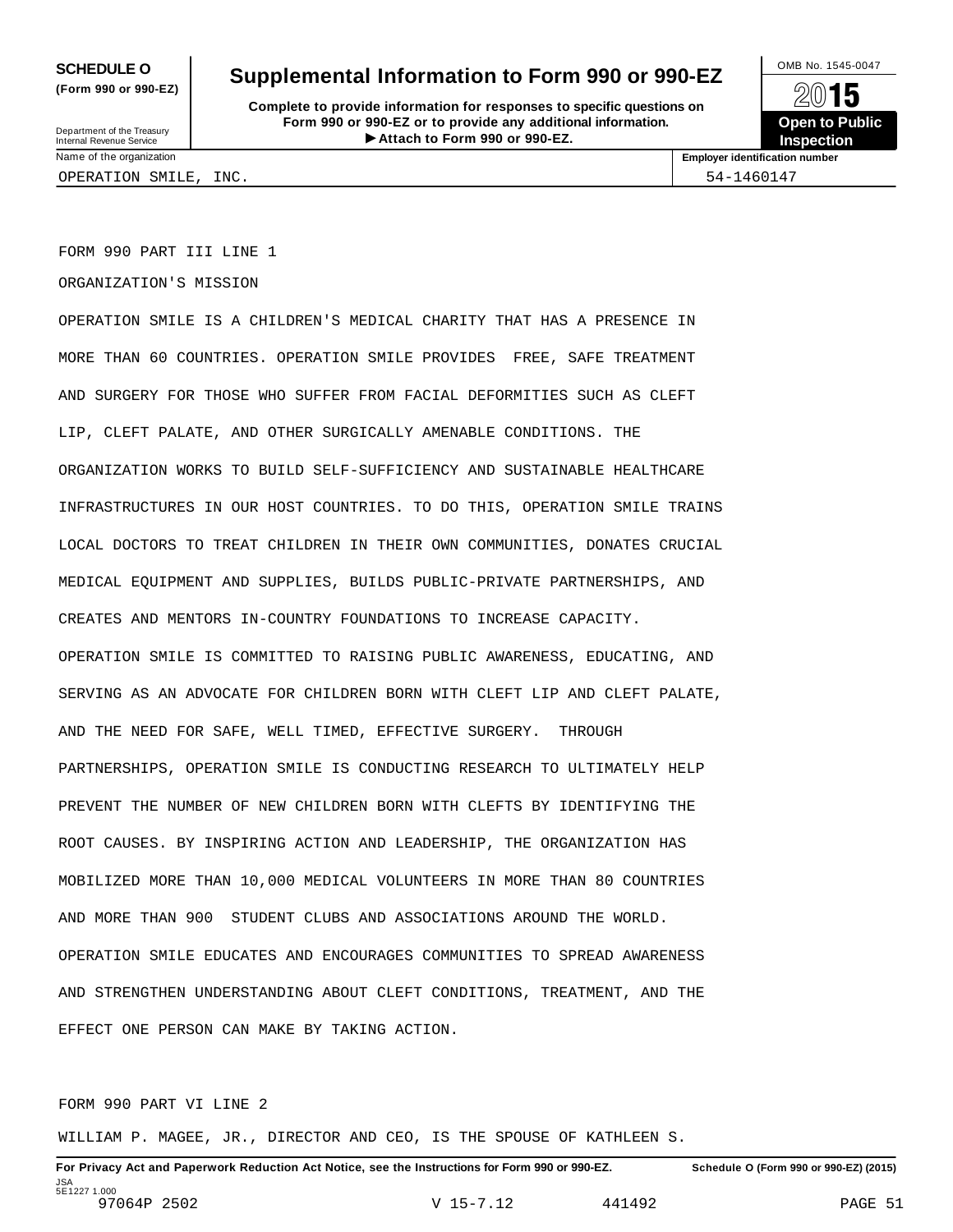| Schedule O (Form 990 or 990-EZ) 2015 | Page $\blacktriangle$                 |  |
|--------------------------------------|---------------------------------------|--|
| Name of the organization             | <b>Employer identification number</b> |  |
| INC.<br>OPERATION SMILE              | 54-1460147                            |  |

MAGEE, DIRECTOR AND PRESIDENT. KRISTIE PORCARO, SVP US & GLOBAL PHILANTHROPY, IS THE DAUGHTER OF WILLIAM P. MAGEE, JR., DIRECTOR AND CEO, AND KATHLEEN S. MAGEE, DIRECTOR AND PRESIDENT.

#### FORM 990 PART VI LINE 11B

AFTER COMPLETION OF THE 990 BY OPERATION SMILE FINANCE DEPARTMENT, WITH ASSISTANCE FROM KPMG, THE COMPLETED 990 IS FORWARDED TO THE FINANCE COMMITTEE AND THE BOARD OF DIRECTORS. THE CHAIRMAN OF THE FINANCE COMMITTEE REVIEWS THE 990 AND SUPPORTING DOCUMENTATION. ALL COMMENTS ARE ADDRESSED BY THE FINANCE DEPARTMENT PRIOR TO SUBMISSION TO THE IRS.

#### FORM 990 PART VI LINE 12C

ANNUALLY, THE CONFLICT OF INTEREST REPORTING IS REVIEWED BY THE BOARD. ADDITIONALLY, AND ROUTINELY, THE BOARD REQUESTS ALL CONFLICTS OF INTEREST TO BE DISCLOSED AND/OR UPDATED. THE ORGANIZATION HAS AN EXTENSIVE CONFLICT OF INTEREST POLICY THAT REQUIRES ANY OFFICER, DIRECTOR, OR EMPLOYEE WITH A CONFLICT OR POTENTIAL CONFLICT OF INTEREST TO DISCLOSE ALL RELEVANT INFORMATION.

#### FORM 990 PART VI LINE 15A AND 15B

COMPENSATION FOR TOP MANAGEMENT OFFICIALS AND OTHER KEY EMPLOYEES IS DETERMINED BY COMPARING SIMILAR POSITIONS WITH COMPARABLE DUTIES AT OTHER ORGANIZATIONS AND REVIEWING THE HISTORY OF COMPENSATION FOR THAT POSITION AT OPERATION SMILE. THERE IS INDEPENDENT BOARD APPROVAL FOR THE COMPENSATION OF THESE EMPLOYEES AS NOTED IN THE MINUTES OF THE DIRECTOR MEETINGS.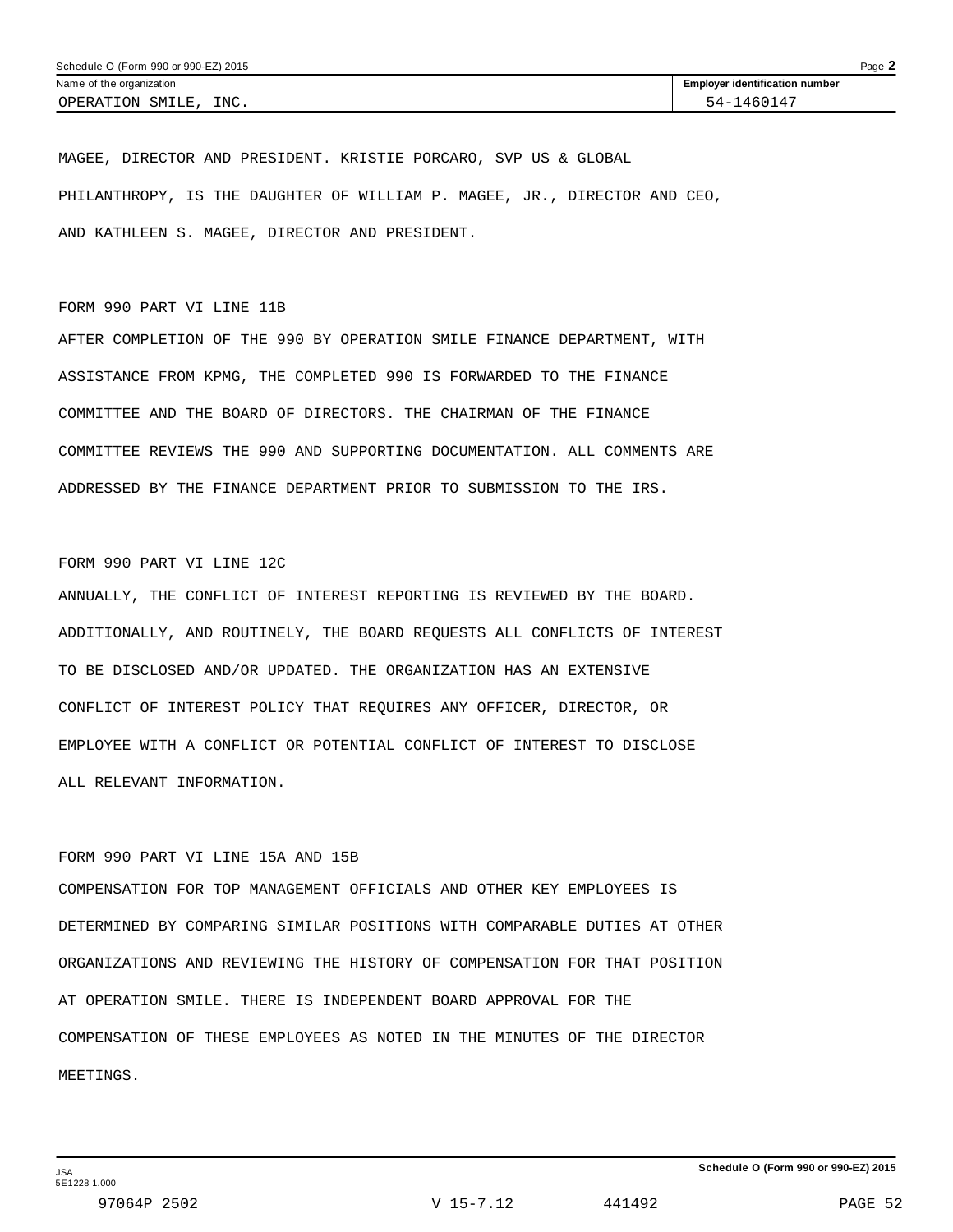FORM 990 PART VI LINE 19

GOVERNING DOCUMENTS, CONFLICT OF INTEREST POLICY, AND FINANCIAL STATEMENTS ARE MADE AVAILABLE AT OPERATION SMILE GLOBAL HEADQUARTERS, 3641 FACULTY BOULEVARD, VIRGINIA BEACH, VA 23453. ADDITIONALLY, FINANCIAL STATEMENTS AND THE 990 ARE ALSO AVAILABLE ON OUR WEBSITE AND THE GUIDESTAR WEBSITE: WWW.OPERATIONSMILE.ORG AND WWW.GUIDESTAR.ORG.

ATTACHMENT 1

#### FORM 990, PART III - PROGRAM SERVICE, LINE 4A

OPERATION SMILE PROVIDES FREE, SAFE RECONSTRUCTIVE SURGERY FOR CHILDREN AND ADULTS SUFFERING FROM CLEFTS. TREATMENT IS DELIVERED IN SOME OF THE MOST REMOTE REGIONS OF THE WORLD BY LOCAL AND INTERNATIONAL MEDICAL VOLUNTEERS DURING SURGICAL PROGRAMS, AS WELL AS THROUGH 29 OPERATION SMILE CENTERS THAT PROVIDED ON-GOING PATIENT CARE IN FISCAL YEAR 2016. IN ADDITION TO PROVIDING TREATMENT, OPERATION SMILE WORKS TO UNDERSTAND AND THEN ADDRESS THE BARRIERS PATIENTS FACE IN ACCESSING CARE. THE FIRST MEDICAL MISSION IN 1982 TO THE PHILIPPINES WAS THE GENESIS BY WHICH THE CO-FOUNDERS STARTED THE ORGANIZATION THAT EXISTS TODAY. OVER ITS 34-YEAR HISTORY, THE ORGANIZATION HAS PERFORMED MORE THAN 250,000 SURGERIES.DURING THE FISCAL YEAR, OPERATION SMILE HOSTED 166 MEDICAL MISSIONS IN 90 UNIQUE SITES AROUND THE WORLD INCLUDING 16 NEW SITES IN SOME OF THE POOREST REGIONS OF THE WORLD - AND PROVIDED FREE SURGICAL CARE FOR NEARLY 12,000 CHILDREN AND ADULTS. NEARLY 80% OF MEDICAL PROFESSIONALS VOLUNTEERING WITH OPERATION SMILE WERE FROM LOW AND MIDDLE INCOME COUNTRIES. OPERATION SMILE'S MEDICAL VOLUNTEERS PROVIDED APPROXIMATELY 398,832 HOURS OF FREE CARE FOR OPERATION SMILE'S PATIENTS.AT OUR CENTERS, OVER 63,800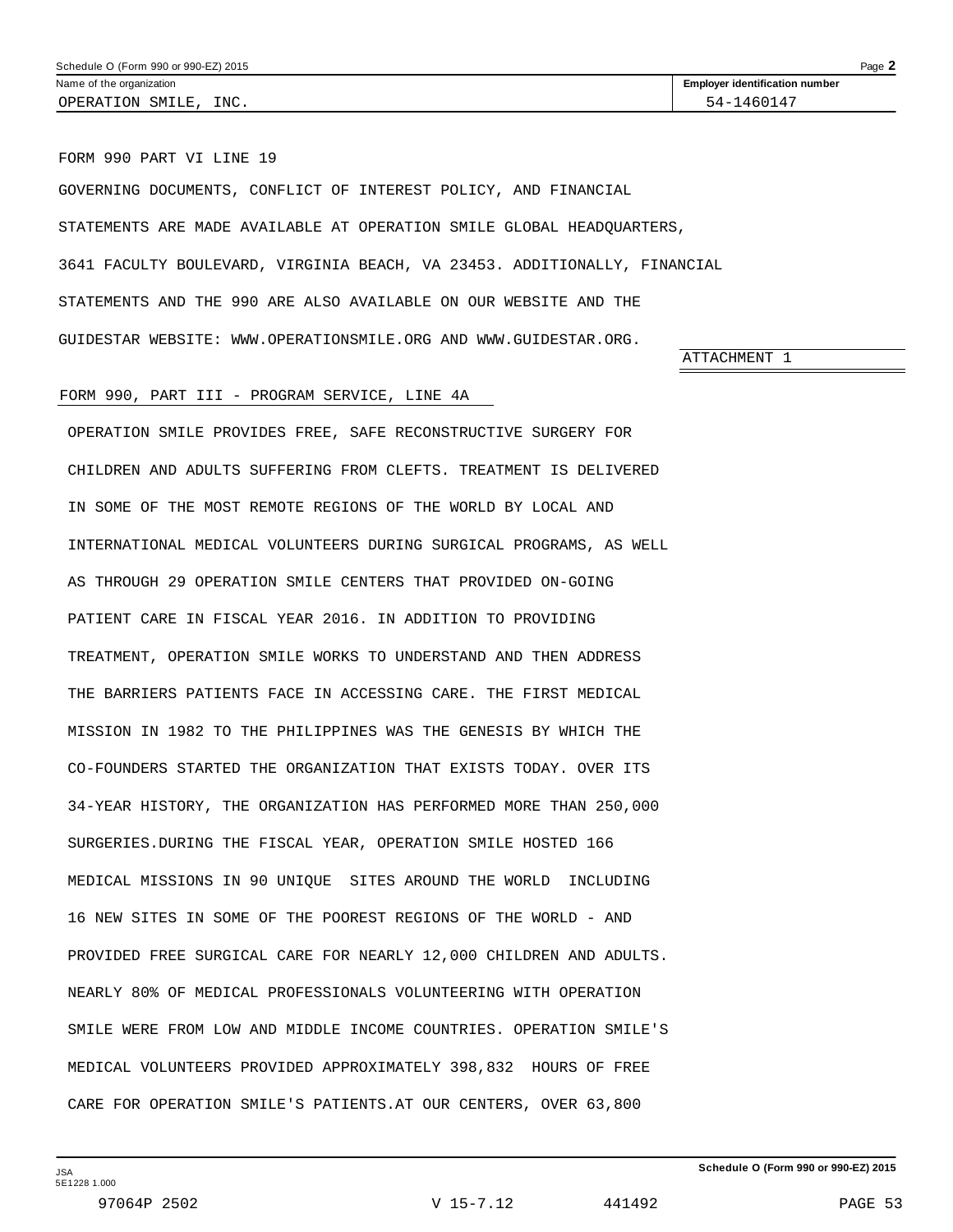| Schedule O (Form 990 or 990-EZ) 2015 |                                       | Page $\blacktriangle$ |
|--------------------------------------|---------------------------------------|-----------------------|
| Name of the organization             | <b>Employer identification number</b> |                       |
| INC.<br>OPERATION SMILE,             | 54-1460147                            |                       |
|                                      |                                       |                       |

ATTACHMENT 1 (CONT'D)

SPECIALTY CONSULTATIONS WERE CONDUCTED AND 18% OF PATIENTS OPERATED ON RECEIVED THEIR SURGERY AT ONE OF THESE CENTERS. EXAMPLES OF ADDITIONAL SERVICES OFFERED AT THESE CENTERS INCLUDE POST-OPERATIVE CARE, COUNSELING, SPEECH THERAPY, DENTISTRY, ORTHODONTICS, NUTRITION AS WELL AS ONGOING TRAINING AND EDUCATION. OPERATION SMILE'S U.S. CARE NETWORK IS A REFERRAL SERVICE AVAILABLE TO FAMILIES SEEKING CARE FOR CHILDREN WITH CLEFT DEFORMITIES IN THE UNITED STATES. DURING THE FISCAL YEAR, THE U.S. CARE NETWORK RESPONDED TO 254 PEOPLE REQUESTING ASSISTANCE. FOUR INDIVIDUALS WHOSE DEFORMITIES WERE TOO SEVERE AND COMPLEX TO BE CARED FOR DURING AN OPERATION SMILE MISSION RECEIVED TREATMENT THROUGH OUR WORLD CARE PROGRAM.FINALLY, OPERATION SMILE PROVIDES A SIGNIFICANT NUMBER OF DENTAL SERVICES TO PATIENTS, IN ORDER TO ENSURE COMPREHENSIVE ORAL CARE. THIRTEEN DENTAL MISSIONS WERE HELD AND 20,814 DENTAL PROCEDURES PERFORMED DURING THE MISSIONS AND AT CENTERS.OPERATION SMILE CONTINUALLY ADVANCES ITS MISSION TO BUILD A SELF-SUFFICIENT GLOBAL HEALTH NETWORK FOR THE TREATMENT OF CLEFTS. WE DO THIS BY TRAINING HEALTHCARE PROVIDERS AROUND THE WORLD TO GIVE THEM THE HIGHLY-SPECIALIZED SKILLS NEEDED TO PROVIDE TREATMENT FOR THE BACKLOG OF CHILDREN ALREADY SUFFERING FROM CLEFTS, AND FOR THOSE BABIES WHO ARE BORN EVERY DAY WITH THIS TRAGIC FACIAL DEFORMITY. IN ADDITION, THE ORGANIZATION DONATES CRUCIAL MEDICAL EQUIPMENT AND SUPPLIES; DEVELOPS PUBLIC/PRIVATE PARTNERSHIPS; AND CREATES GLOBAL, IN-COUNTRY FOUNDATIONS THAT STRENGTHEN LOCAL DEVELOPMENT, RAISE FUNDS AND AWARENESS AS WELL AS

JSA 5E1228 1.000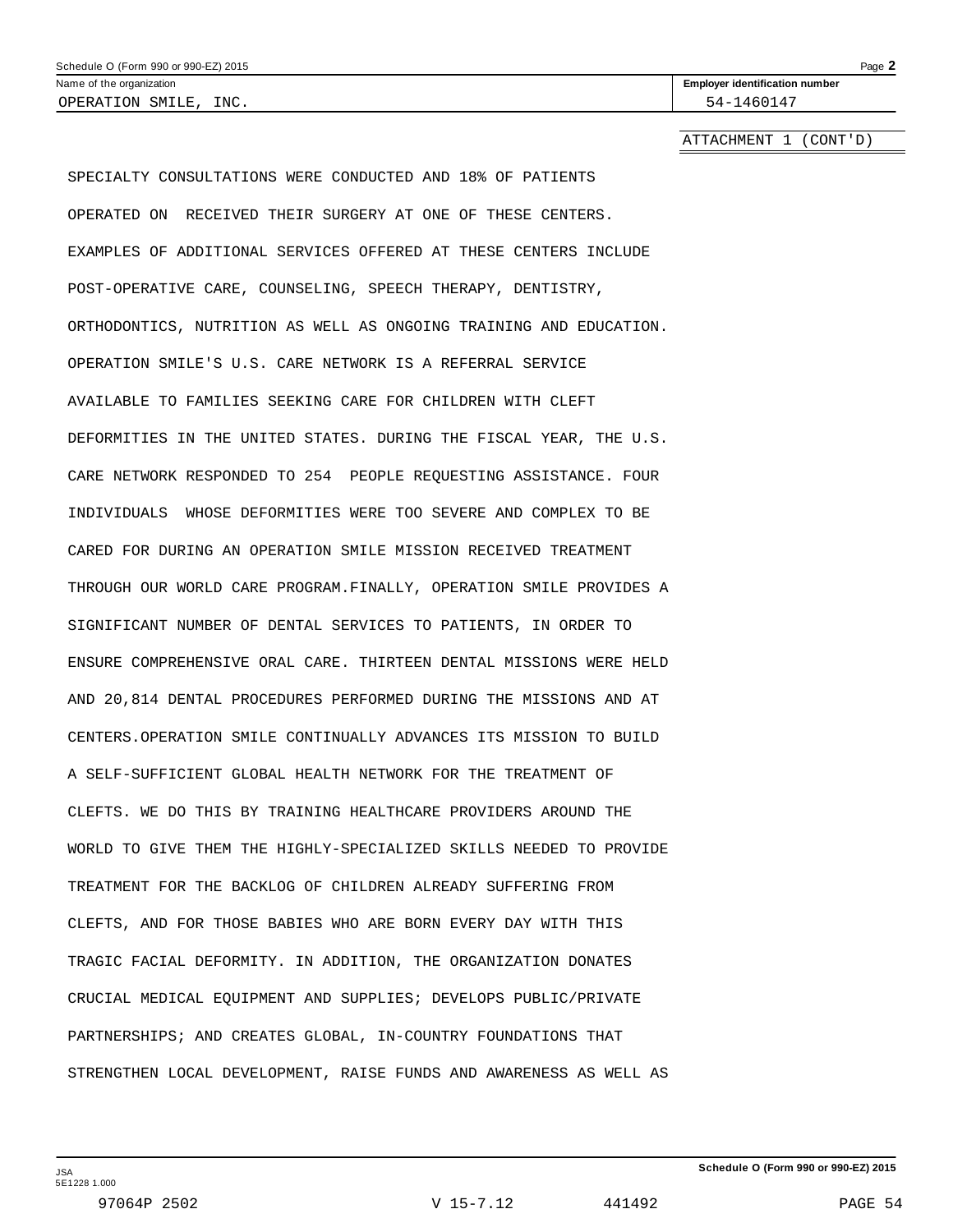| Schedule O (Form 990 or 990-EZ) 2015                              | Page 2                                |  |  |  |  |  |
|-------------------------------------------------------------------|---------------------------------------|--|--|--|--|--|
| Name of the organization                                          | <b>Employer identification number</b> |  |  |  |  |  |
| OPERATION SMILE, INC.                                             | 54-1460147                            |  |  |  |  |  |
|                                                                   | ATTACHMENT 1 (CONT'D)                 |  |  |  |  |  |
| COORDINATE SURGICAL PROGRAMS OPERATION SMILE HAS ALSO ESTABLISHED |                                       |  |  |  |  |  |
| 29 CENTERS DESIGNED TO PROVIDE YEAR-ROUND CARE AND TRAIN MEDICAL  |                                       |  |  |  |  |  |
| VOLUNTEERS TO HELP INCREASE IN-COUNTRY CAPACITY. THROUGH          |                                       |  |  |  |  |  |
| PARTNERSHIPS WITH THE AMERICAN HEART ASSOCIATION, AS WELL AS WITH |                                       |  |  |  |  |  |
| LEADING MEDICAL AND TEACHING INSTITUTIONS AND FOUNDATIONS,        |                                       |  |  |  |  |  |
| HEALTHCARE PROFESSIONALS FROM DEVELOPING COUNTRIES RECEIVE        |                                       |  |  |  |  |  |
| EVIDENCE BASED EDUCATION, HANDS ON TRAINING AND MENTORING.        |                                       |  |  |  |  |  |
| OPERATION SMILE ALSO SPONSORED CONFERENCES, SEMINARS WORKSHOPS,   |                                       |  |  |  |  |  |
| ROTATION PROGRAMS, VISITING PROFESSORSHIPS, EXCHANGES, AND SHORT  |                                       |  |  |  |  |  |
| AND LONG TERM FELLOWSHIPS.                                        |                                       |  |  |  |  |  |

ATTACHMENT 2

#### FORM 990, PART III - PROGRAM SERVICE, LINE 4B

PUBLIC EDUCATION AND RESEARCH: OPERATION SMILE IS DEDICATED TO RAISING AWARENESS OF THE LIFE-THREATENING ISSUE OF CLEFTS, AS WELL AS PROVIDING LASTING SOLUTIONS ALLOWING CHILDREN TO BE HEALED REGARDLESS OF FINANCIAL STANDING. OPERATION SMILE ADVOCATES FOR SAFE SURGERY AS A GLOBAL HEALTH PRIORITY THROUGH PARTNERSHIPS WITH LEADING MEDICAL INSTITUTIONS AND OTHER NONPROFIT ORGANIZATIONS AROUND THE WORLD. TO RESEARCH THE CAUSE OF CLEFTING, OPERATION SMILE ENGAGES IN PARTNERSHIPS, SO WE CAN WORK TOWARD REDUCING THE INCIDENCE OF CLEFTS. FOR EXAMPLE, OPERATION SMILE PILOTED THE INTERNATIONAL FAMILY STUDY TO EXAMINE GENETIC CHARACTERISTICS OF CLEFTS. ADDITIONALLY, OPERATION SMILE CONDUCTS RESEARCH RELATED TO BETTER UNDERSTANDING OUR PATIENT POPULATION, THE ENVIRONMENTS

97064P 2502 V 15-7.12 441492 PAGE 55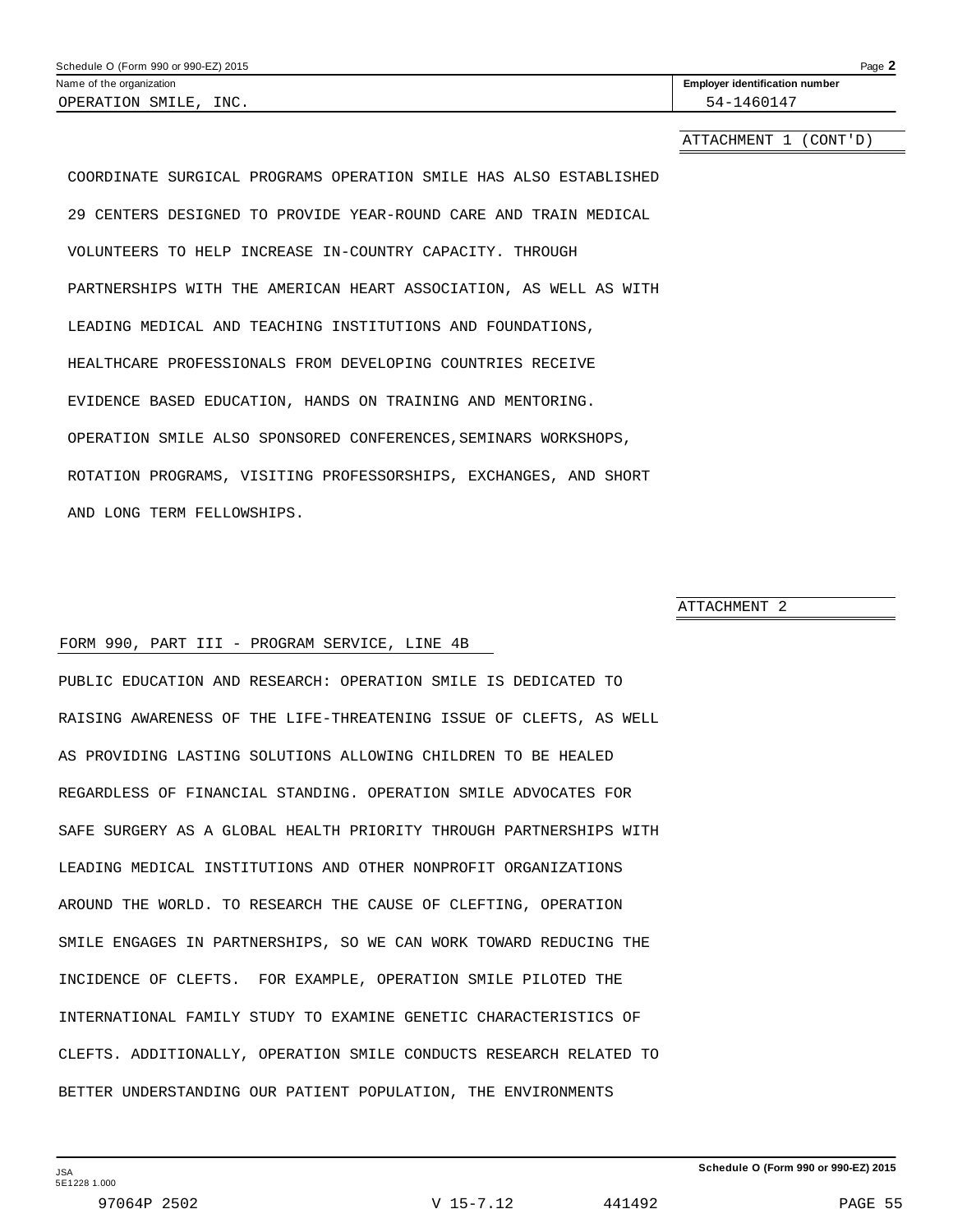| Schedule O (Form 990 or 990-EZ) 2015 | Page $\blacktriangle$                 |
|--------------------------------------|---------------------------------------|
| Name of the organization             | <b>Employer identification number</b> |
| OPERATION SMILE,<br>INC.             | 54-1460147                            |
|                                      |                                       |

ATTACHMENT 2 (CONT'D)

WHERE WE WORK, AND THE SURGICAL BURDEN OF DISEASE RELATED TO CLEFT LIP AND PALATE. TO EDUCATE THE PUBLIC AND GLOBAL COMMUNITIES ABOUT THE ISSUES SURROUNDING CLEFTS, OPERATION SMILE CONDUCTS ONGOING COMMUNICATIONS TO CREATE A GREATER AWARENESS FOR THE GLOBAL NEED, AS WELL AS DELIVERS MESSAGES PROVIDING INFORMATION AND GUIDANCE FOR FAMILIES ON HOW TO PREVENT CLEFTS AND WHAT STEPS TO TAKE WHEN A CHILD IS BORN WITH A CLEFT. OPERATION SMILE HAS MOBILIZED HUNDREDS OF THOUSANDS OF MEDICAL, COMMUNITY AND STUDENT VOLUNTEERS WORLDWIDE TO HELP US EDUCATE THE PUBLIC ABOUT HEALTH PROMOTION AND CLEFTING. MORE THAN 900 STUDENT CLUBS AND ASSOCIATIONS IN APPROXIMATELY 50 COUNTRIES CHANNEL THEIR COMPASSION AND ENERGIES TO HELP EDUCATE OTHERS WHILE BUILDING CORE VALUES OF LEADERSHIP AND VOLUNTEERISM, LEARNING FIRSTHAND HOW THEY CAN CREATE AN IMPACT IN THE WORLD AND HELP HEAL HUMANITY.

FORM 990, PART V, LINE 4B - FOREIGN COUNTRIES

ATTACHMENT 3

ETHIOPIA

RWANDA

VIETNAM

CHINA

MADAGASCAR

KENYA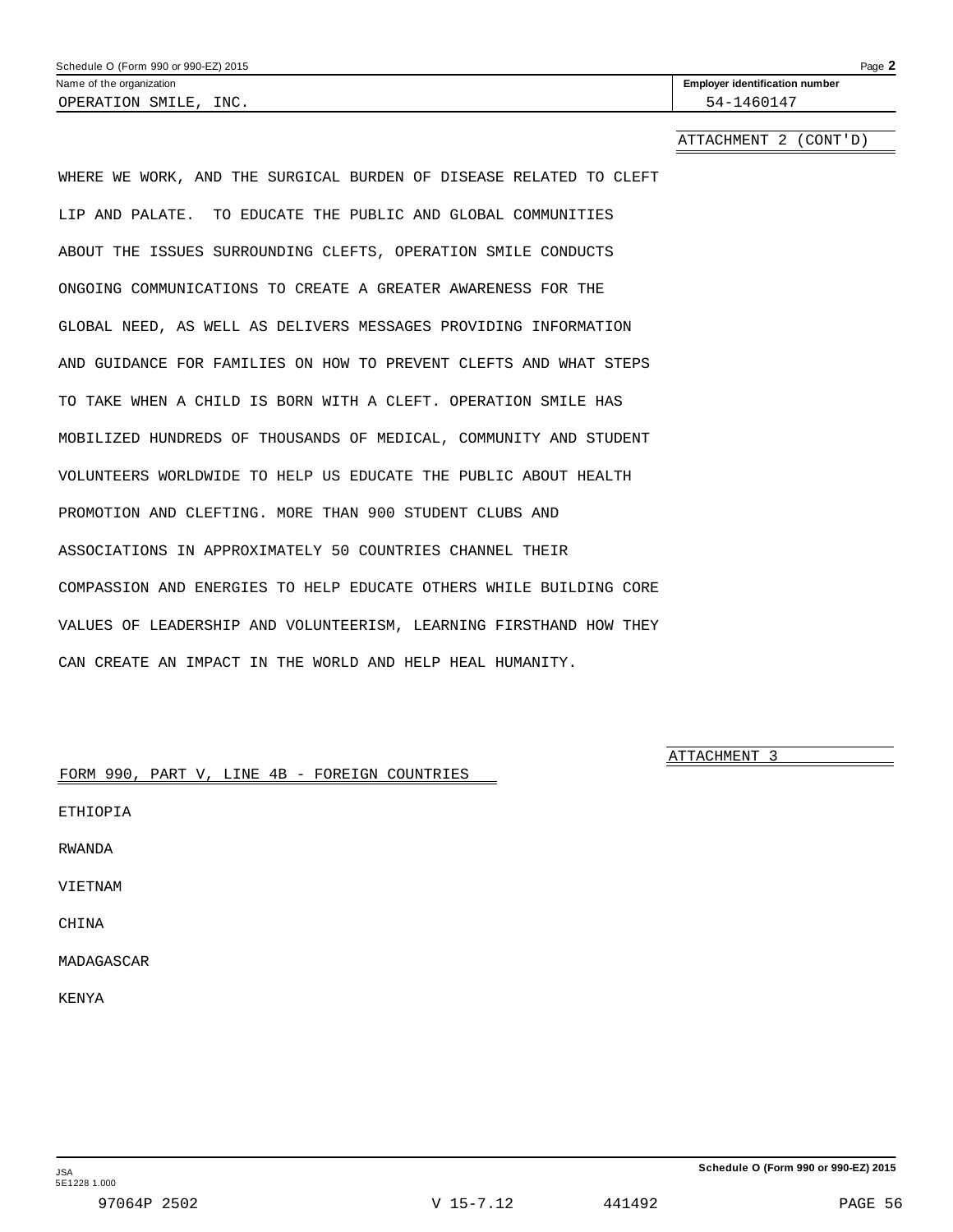| Schedule O (Form 990 or 990-EZ) 2015            | Page 2                                |
|-------------------------------------------------|---------------------------------------|
| Name of the organization                        | <b>Employer identification number</b> |
| OPERATION SMILE, INC.                           | 54-1460147                            |
|                                                 | ATTACHMENT 4                          |
| FORM 990, PART VI, LINE 17 - STATES             |                                       |
|                                                 |                                       |
| AL, AK, AZ, AR, CA, CO, CT,                     |                                       |
|                                                 |                                       |
| FL, GA, HI, IL, KS, KY, LA, MD, MA, MI,         |                                       |
|                                                 |                                       |
| MN, MS, MT, NH, NJ, NM, NY, ND, OH, OK, OR, PA, |                                       |

RI,SC,TN,UT,VA,WA,WV,WI,

| 990, PART VII- COMPENSATION OF THE FIVE HIGHEST PAID IND. CONTRACTORS      |                         |              |
|----------------------------------------------------------------------------|-------------------------|--------------|
| NAME AND ADDRESS                                                           | DESCRIPTION OF SERVICES | COMPENSATION |
| RUSS REID<br>2 NORTH LAKE, AVE, SUITE 600<br>PASADENA, CA 91101            | FNDR COUNSEL            | 1,656,416.   |
| MDS COMMUNICATION CORPORATION<br>545 WEST JUANITA AVENUE<br>MESA, AZ 85710 | TELEFUNDRAISING SERV    | 605, 243.    |
| MERKLE RESPONSE SERVICES<br>100 JAMISON CT<br>HAGERSTOWN, MD 21740         | KEYING & CAGING         | 440,278.     |
| STRATEGIC FUNDRAISING<br>2625 MOMENTUM PL<br>CHICAGO, IL 60689             | TELEFUNDRAISING SERV    | 406,821.     |
| <b>BLACKBAUD</b><br>PO BOX 930256<br>ATLANTA, GA 31193                     | CONSULTING SERVICES     | 381,632.     |

ATTACHMENT 5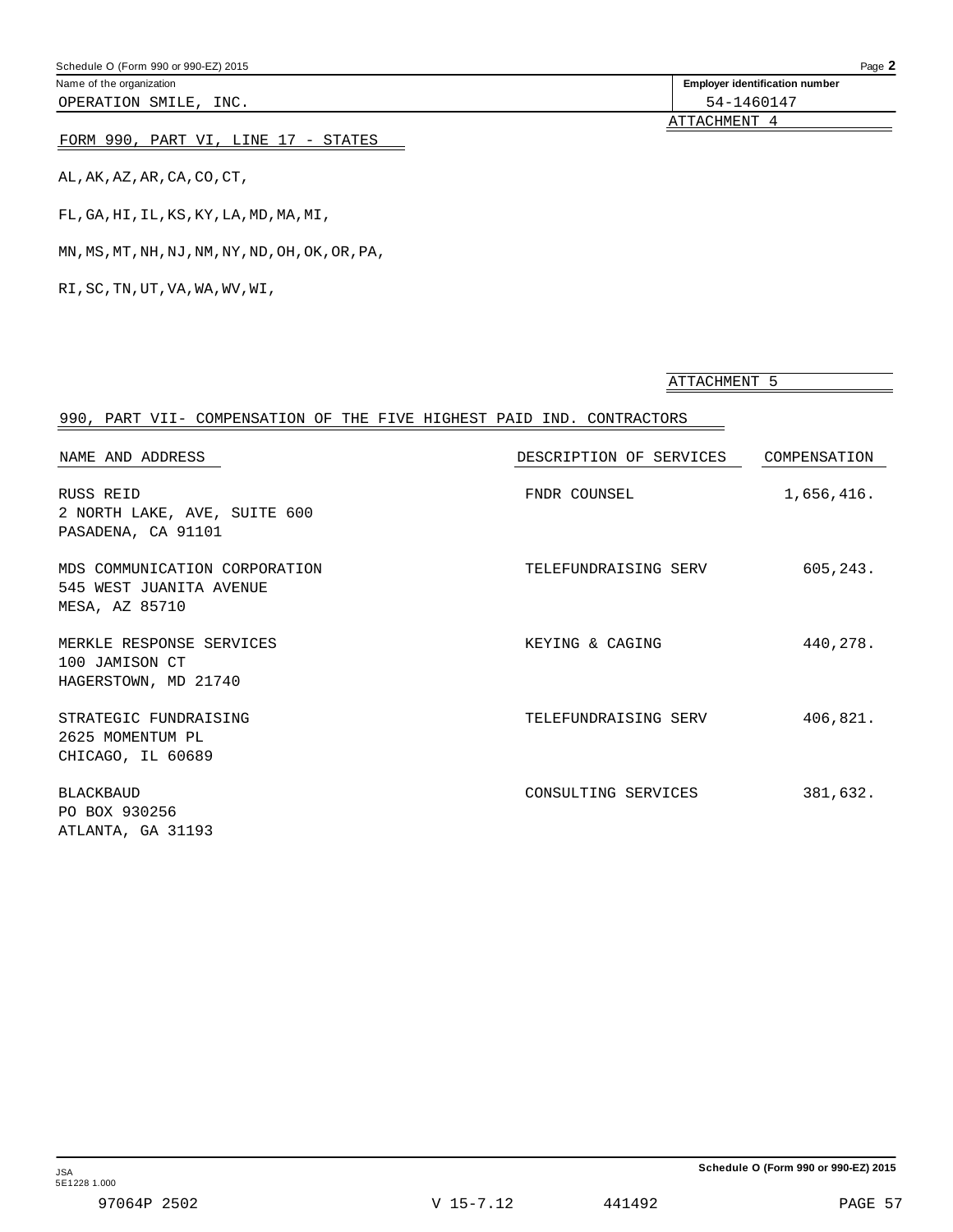## OMB No. 1545-0047 **SCHEDULE R (Form 990) Related Organizations and Unrelated Partnerships**

 $\triangleright$  Complete if the organization answered "Yes" on Form 990, Part IV, line 33, 34, 35b, 36, or 37.

Department of the Treasury<br>
Department of the Treasury Depart to Fublic<br>
Inspection<br>
Name of the organization<br>
Name of the organization

Department of the Treasury<br>Internal Revenue Service

OPERATION SMILE, INC. 54-1460147

#### **Part I Identification of Disregarded Entities** Complete if the organization answered "Yes" on Form 990, Part IV, line 33.

| Name, address, and EIN (if applicable) of disregarded entity | (b)<br>Primary activity  | (c)<br>Legal domicile (state<br>or foreign country) | (d)<br>Total income | (e)<br>End-of-year assets | (f)<br>Direct controlling<br>entity |                                    |
|--------------------------------------------------------------|--------------------------|-----------------------------------------------------|---------------------|---------------------------|-------------------------------------|------------------------------------|
| $(1)$ OS HQ, LLC                                             | 54-1460147               |                                                     |                     |                           |                                     |                                    |
| 3641 FACULTY BOULEVARD                                       | VIRGINIA BEACH, VA 23453 | GLOBAL HQ                                           | VA                  |                           |                                     | $-8,076.$ 14,385,655. OPERATION SM |
| (2)                                                          |                          |                                                     |                     |                           |                                     |                                    |
|                                                              |                          |                                                     |                     |                           |                                     |                                    |
| (3)                                                          |                          |                                                     |                     |                           |                                     |                                    |
|                                                              |                          |                                                     |                     |                           |                                     |                                    |
| (4)                                                          |                          |                                                     |                     |                           |                                     |                                    |
|                                                              |                          |                                                     |                     |                           |                                     |                                    |
| (5)                                                          |                          |                                                     |                     |                           |                                     |                                    |
|                                                              |                          |                                                     |                     |                           |                                     |                                    |
| (6)                                                          |                          |                                                     |                     |                           |                                     |                                    |
|                                                              |                          |                                                     |                     |                           |                                     |                                    |

#### **Identification of Related Tax-Exempt Organizations** Complete if the organization answered "Yes" on Form 990, Part IV, line 34 because it had **Part II** one or more related tax-exempt organizations during the tax year.

| (a)<br>Name, address, and EIN of related organization | (b)<br>Primary activity | (c)<br>Legal domicile (state<br>or foreign country) | (d)<br>Exempt Code section | (e)<br>Public charity status<br>(if section $501(c)(3)$ ) | (f)<br>Direct controlling<br>entity | <b>(g)</b><br>Section 512(b)(13)<br>controlled<br>entity? |    |
|-------------------------------------------------------|-------------------------|-----------------------------------------------------|----------------------------|-----------------------------------------------------------|-------------------------------------|-----------------------------------------------------------|----|
|                                                       |                         |                                                     |                            |                                                           |                                     | Yes                                                       | No |
| (1)                                                   |                         |                                                     |                            |                                                           |                                     |                                                           |    |
| (2)                                                   |                         |                                                     |                            |                                                           |                                     |                                                           |    |
| (3)                                                   |                         |                                                     |                            |                                                           |                                     |                                                           |    |
| (4)                                                   |                         |                                                     |                            |                                                           |                                     |                                                           |    |
| (5)                                                   |                         |                                                     |                            |                                                           |                                     |                                                           |    |
| (6)                                                   |                         |                                                     |                            |                                                           |                                     |                                                           |    |
| (7)                                                   |                         |                                                     |                            |                                                           |                                     |                                                           |    |

**For Paperwork Reduction Act Notice, see the Instructions for Form 990. Schedule R (Form 990) 2015**

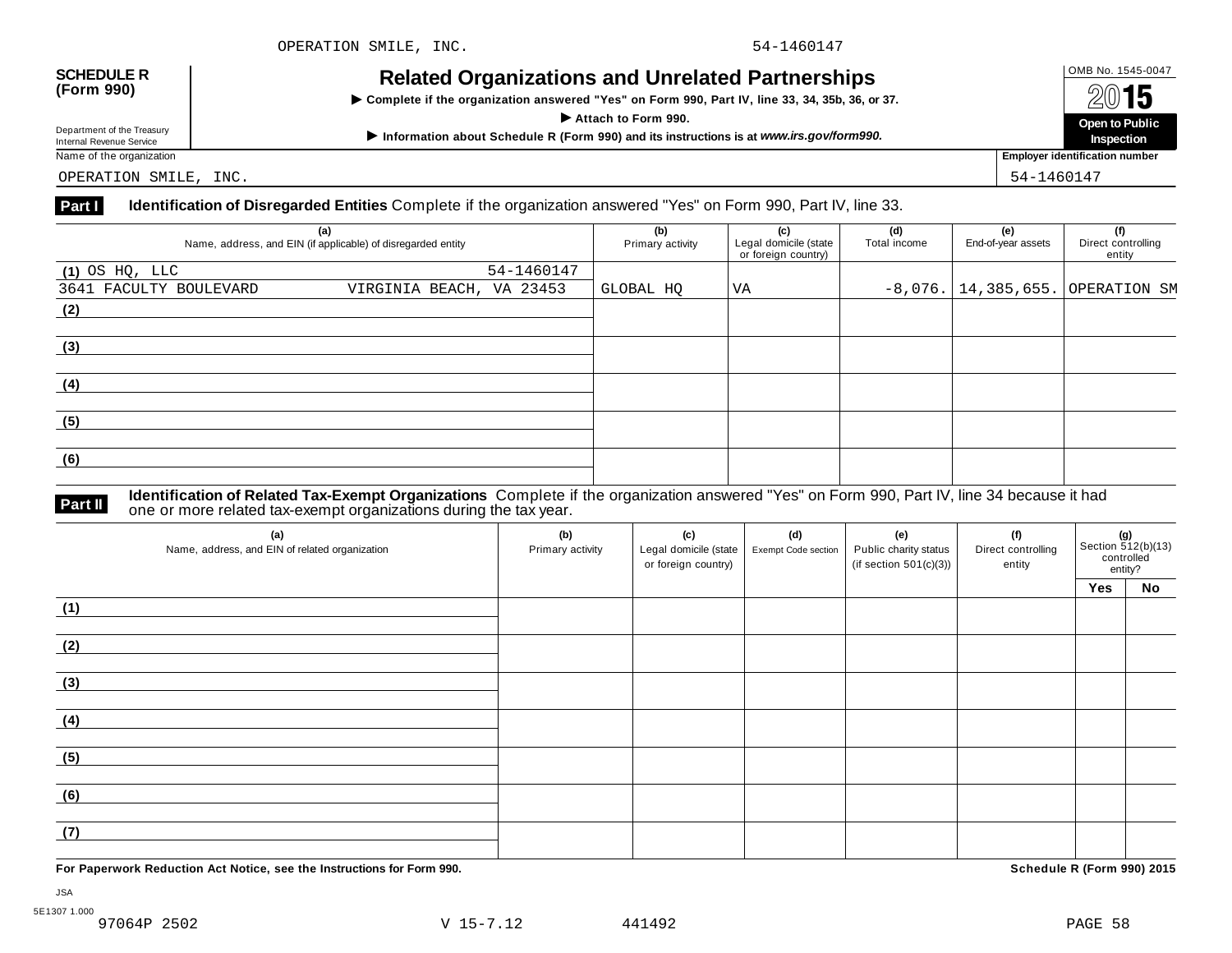Schedule <sup>R</sup> (Form 990) <sup>2015</sup> Page **2**

**Identification of Related Organizations Taxable as a Partnership** Complete if the organization answered "Yes" on Form 990, Part IV, line 34 **because it had one or more related organizations Taxable as a Partnership** Complete it the organization of Related organizations treated as a partnership during the tax year.

| (a)<br>Name, address, and EIN of<br>related organization | (b)<br>Primary activity | (c)<br>Legal<br>domicile<br>(state or<br>foreign<br>country) | (d)<br>Direct controlling<br>entity | (e)<br>Predominant<br>From (related,<br>income (related,<br>excluded from<br>tax under<br>sections 512-514) | (f)<br>Share of total<br>income | (g)<br>Share of end-of-<br>year assets | (h)<br>Disproportionate<br>allocations? | (i)<br>Code V-UBI<br>amount in box 20<br>of Schedule K-1<br>(Form 1065) | (j)<br>General or<br>managing<br>partner? |  |  |  |  |  |  |  |  |  |  |  |  |  |  |  | (k)<br>Percentage<br>ownership |
|----------------------------------------------------------|-------------------------|--------------------------------------------------------------|-------------------------------------|-------------------------------------------------------------------------------------------------------------|---------------------------------|----------------------------------------|-----------------------------------------|-------------------------------------------------------------------------|-------------------------------------------|--|--|--|--|--|--|--|--|--|--|--|--|--|--|--|--------------------------------|
|                                                          |                         |                                                              |                                     |                                                                                                             |                                 |                                        | Yes No                                  |                                                                         | Yes   No                                  |  |  |  |  |  |  |  |  |  |  |  |  |  |  |  |                                |
| (1)                                                      |                         |                                                              |                                     |                                                                                                             |                                 |                                        |                                         |                                                                         |                                           |  |  |  |  |  |  |  |  |  |  |  |  |  |  |  |                                |
| (2)                                                      |                         |                                                              |                                     |                                                                                                             |                                 |                                        |                                         |                                                                         |                                           |  |  |  |  |  |  |  |  |  |  |  |  |  |  |  |                                |
| (3)                                                      |                         |                                                              |                                     |                                                                                                             |                                 |                                        |                                         |                                                                         |                                           |  |  |  |  |  |  |  |  |  |  |  |  |  |  |  |                                |
| (4)                                                      |                         |                                                              |                                     |                                                                                                             |                                 |                                        |                                         |                                                                         |                                           |  |  |  |  |  |  |  |  |  |  |  |  |  |  |  |                                |
| (5)                                                      |                         |                                                              |                                     |                                                                                                             |                                 |                                        |                                         |                                                                         |                                           |  |  |  |  |  |  |  |  |  |  |  |  |  |  |  |                                |
| (6)                                                      |                         |                                                              |                                     |                                                                                                             |                                 |                                        |                                         |                                                                         |                                           |  |  |  |  |  |  |  |  |  |  |  |  |  |  |  |                                |
| (7)                                                      |                         |                                                              |                                     |                                                                                                             |                                 |                                        |                                         |                                                                         |                                           |  |  |  |  |  |  |  |  |  |  |  |  |  |  |  |                                |

# **Part IV** Identification of Related Organizations Taxable as a Corporation or Trust Complete if the organization answered "Yes" on Form 990, Part IV,<br>line 34 because it had one or more related organizations treated as a co

| (a)<br>Name, address, and EIN of related organization | (b)<br>Primary activity | (c)<br>Legal domicile<br>(state or foreign<br>country) | (d)<br>Direct controlling<br>entity | (e)<br>Type of entity<br>(C corp, S corp, or<br>trust) | (f)<br>Share of total<br>income | (g) (h) $\frac{1}{2}$ (i) $\frac{1}{2}$ (i) $\frac{1}{2}$ (i) $\frac{1}{2}$ (i) $\frac{1}{2}$ (i) $\frac{1}{2}$ (i) $\frac{1}{2}$ (i) $\frac{1}{2}$ (i) $\frac{1}{2}$ (i) $\frac{1}{2}$ (i) $\frac{1}{2}$ (i) $\frac{1}{2}$ (i) $\frac{1}{2}$ (i) $\frac{1}{2}$ (i) $\frac{1}{2}$ (i) $\frac$ |        |
|-------------------------------------------------------|-------------------------|--------------------------------------------------------|-------------------------------------|--------------------------------------------------------|---------------------------------|-----------------------------------------------------------------------------------------------------------------------------------------------------------------------------------------------------------------------------------------------------------------------------------------------|--------|
|                                                       |                         |                                                        |                                     |                                                        |                                 |                                                                                                                                                                                                                                                                                               | Yes No |
| (1)                                                   |                         |                                                        |                                     |                                                        |                                 |                                                                                                                                                                                                                                                                                               |        |
| (2)                                                   |                         |                                                        |                                     |                                                        |                                 |                                                                                                                                                                                                                                                                                               |        |
| (3)                                                   |                         |                                                        |                                     |                                                        |                                 |                                                                                                                                                                                                                                                                                               |        |
| (4)                                                   |                         |                                                        |                                     |                                                        |                                 |                                                                                                                                                                                                                                                                                               |        |
| (5)                                                   |                         |                                                        |                                     |                                                        |                                 |                                                                                                                                                                                                                                                                                               |        |
| (6)                                                   |                         |                                                        |                                     |                                                        |                                 |                                                                                                                                                                                                                                                                                               |        |
| (7)                                                   |                         |                                                        |                                     |                                                        |                                 |                                                                                                                                                                                                                                                                                               |        |

JSA **Schedule R (Form 990) 2015** 5E1308 1.000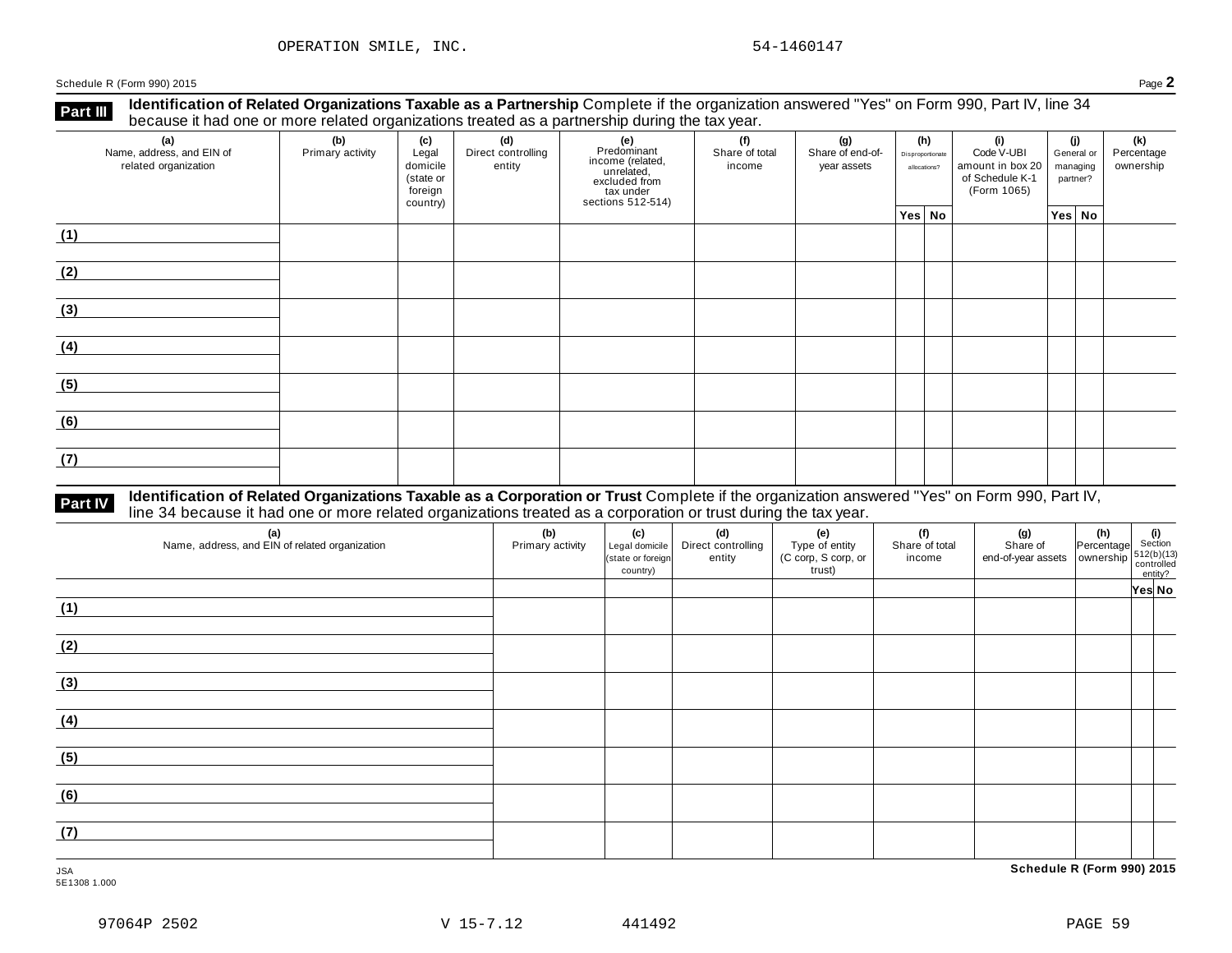OPERATION SMILE, INC. 54-1460147

Schedule <sup>R</sup> (Form 990) <sup>2015</sup> Page **3**

| Part V              | Transactions With Related Organizations Complete if the organization answered "Yes" on Form 990, Part IV, line 34, 35b, or 36.                                               |                        |                  |
|---------------------|------------------------------------------------------------------------------------------------------------------------------------------------------------------------------|------------------------|------------------|
|                     | Note. Complete line 1 if any entity is listed in Parts II, III, or IV of this schedule.                                                                                      |                        | Yes No           |
|                     | During the tax year, did the organization engage in any of the following transactions with one or more related organizations listed in Parts II-IV?                          |                        |                  |
|                     |                                                                                                                                                                              | 1a                     | X                |
| b                   |                                                                                                                                                                              | 1b.                    | $\mathbf X$      |
|                     |                                                                                                                                                                              | 1c                     | $\mathbf X$      |
| d                   |                                                                                                                                                                              | 1 <sub>d</sub>         | Χ                |
|                     |                                                                                                                                                                              | 1е                     | X                |
|                     |                                                                                                                                                                              |                        |                  |
| f                   |                                                                                                                                                                              | 1f                     | X                |
| g                   |                                                                                                                                                                              | 1g                     | $\mathbf X$      |
|                     |                                                                                                                                                                              | 1 <sub>h</sub>         | Χ                |
|                     |                                                                                                                                                                              | 11                     | Χ<br>$\mathbf x$ |
|                     |                                                                                                                                                                              | 1j                     |                  |
|                     |                                                                                                                                                                              | 1 <sub>k</sub>         | X                |
|                     |                                                                                                                                                                              | 11                     | $\mathbf X$      |
|                     |                                                                                                                                                                              | 1 <sub>m</sub>         | X                |
|                     |                                                                                                                                                                              | 1 n                    | X                |
|                     |                                                                                                                                                                              | 1o                     | Χ                |
|                     |                                                                                                                                                                              |                        |                  |
| p                   |                                                                                                                                                                              | 1p                     | X                |
|                     |                                                                                                                                                                              | 1q                     | $\mathbf x$      |
|                     |                                                                                                                                                                              |                        |                  |
|                     |                                                                                                                                                                              | 1r                     | Χ                |
|                     |                                                                                                                                                                              | 1s                     | $\mathbf{X}$     |
| $\mathbf{2}$        | If the answer to any of the above is "Yes," see the instructions for information on who must complete this line, including covered relationships and transaction thresholds. |                        |                  |
|                     | (b)<br>(c)<br>(a)<br>Name of related organization<br>Method of determining<br>Transaction<br>Amount involved<br>$type(a-s)$                                                  | (d)<br>amount involved |                  |
| (1)                 |                                                                                                                                                                              |                        |                  |
| (2)                 |                                                                                                                                                                              |                        |                  |
| (3)                 |                                                                                                                                                                              |                        |                  |
| (4)                 |                                                                                                                                                                              |                        |                  |
| (5)                 |                                                                                                                                                                              |                        |                  |
| (6)                 |                                                                                                                                                                              |                        |                  |
|                     | Schedule R (Form 990) 2015                                                                                                                                                   |                        |                  |
| JSA<br>5E1309 1.000 |                                                                                                                                                                              |                        |                  |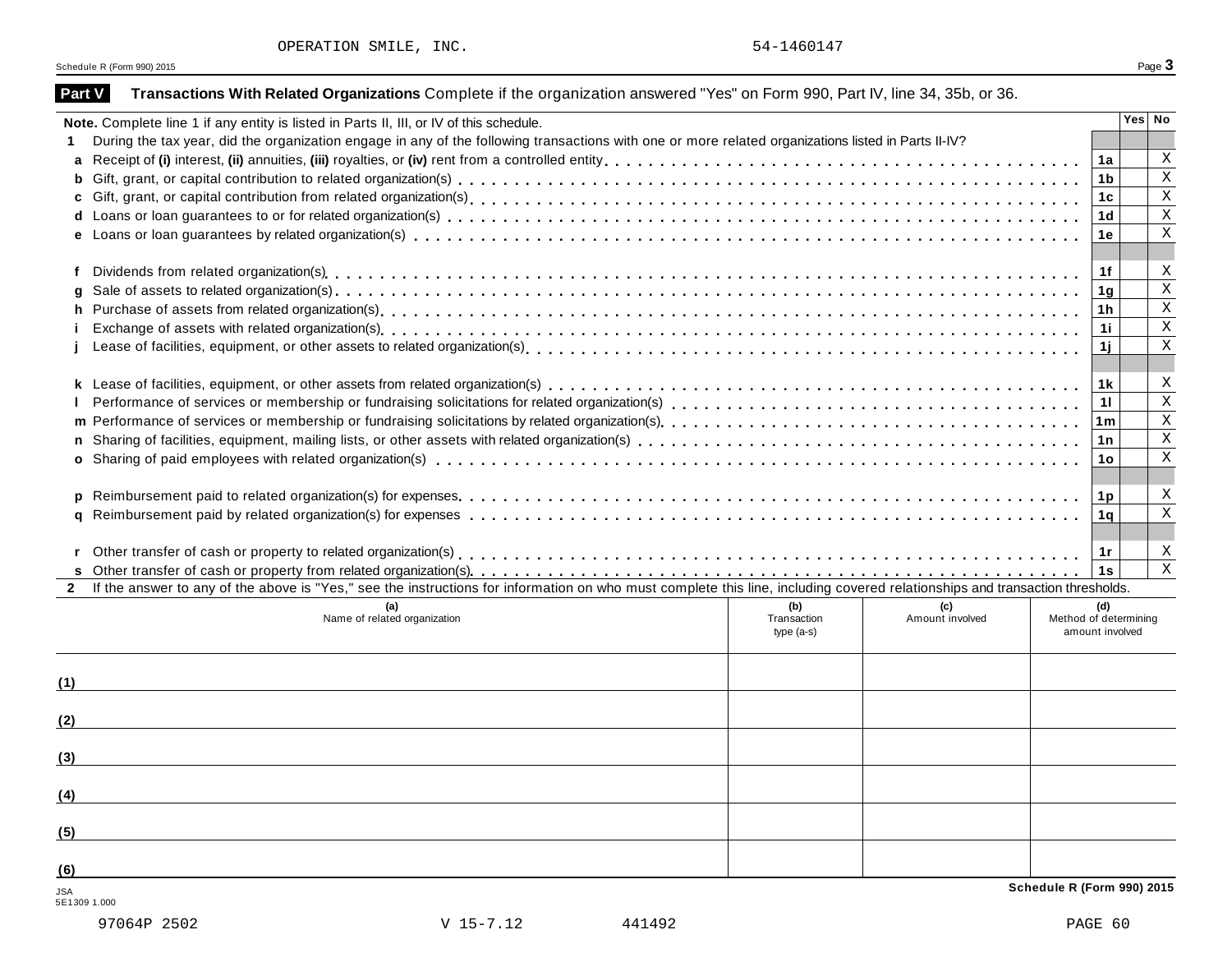Schedule <sup>R</sup> (Form 990) <sup>2015</sup> Page **4**

### **Part VI Unrelated Organizations Taxable as a Partnership** Complete if the organization answered "Yes" on Form 990, Part IV, line 37.

Provide the following information for each entity taxed as a partnership through which the organization conducted more than five percent of its activities (measured by total assets or gross revenue) that was not a related organization. See instructions regarding exclusion for certain investment partnerships.

| ັ<br>$\epsilon$<br>ັ<br>(a)<br>Name, address, and EIN of entity |  | (b)<br>Primary activity | ັ<br>$\overline{(c)}$<br>Legal domicile<br>(state or foreign<br>country) | ັ<br>(d)<br>Predominant<br>income (related,<br>unrelated, excluded<br>from tax under | (e)<br>Are all partners<br>section<br>501(c)(3)<br>organizations? |  | . .<br>(f)<br>Share of<br>total income | (g)<br>Share of<br>end-of-year<br>assets | (h)<br>Disproportionate<br>allocations? |        | $(i)$<br>Code V - UBI<br>amount in box 20<br>of Schedule K-1<br>(Form 1065) | (j)<br>General or<br>managing<br>partner? |    | (k)<br>Percentage<br>ownership |
|-----------------------------------------------------------------|--|-------------------------|--------------------------------------------------------------------------|--------------------------------------------------------------------------------------|-------------------------------------------------------------------|--|----------------------------------------|------------------------------------------|-----------------------------------------|--------|-----------------------------------------------------------------------------|-------------------------------------------|----|--------------------------------|
|                                                                 |  |                         |                                                                          | sections 512-514)                                                                    | $Yes \mid No$                                                     |  |                                        |                                          |                                         | Yes No |                                                                             | Yes                                       | No |                                |
| (1)                                                             |  |                         |                                                                          |                                                                                      |                                                                   |  |                                        |                                          |                                         |        |                                                                             |                                           |    |                                |
| (2)                                                             |  |                         |                                                                          |                                                                                      |                                                                   |  |                                        |                                          |                                         |        |                                                                             |                                           |    |                                |
| (3)                                                             |  |                         |                                                                          |                                                                                      |                                                                   |  |                                        |                                          |                                         |        |                                                                             |                                           |    |                                |
| (4)                                                             |  |                         |                                                                          |                                                                                      |                                                                   |  |                                        |                                          |                                         |        |                                                                             |                                           |    |                                |
| (5)                                                             |  |                         |                                                                          |                                                                                      |                                                                   |  |                                        |                                          |                                         |        |                                                                             |                                           |    |                                |
| (6)                                                             |  |                         |                                                                          |                                                                                      |                                                                   |  |                                        |                                          |                                         |        |                                                                             |                                           |    |                                |
| (7)                                                             |  |                         |                                                                          |                                                                                      |                                                                   |  |                                        |                                          |                                         |        |                                                                             |                                           |    |                                |
| (8)                                                             |  |                         |                                                                          |                                                                                      |                                                                   |  |                                        |                                          |                                         |        |                                                                             |                                           |    |                                |
| (9)                                                             |  |                         |                                                                          |                                                                                      |                                                                   |  |                                        |                                          |                                         |        |                                                                             |                                           |    |                                |
| (10)                                                            |  |                         |                                                                          |                                                                                      |                                                                   |  |                                        |                                          |                                         |        |                                                                             |                                           |    |                                |
| (11)                                                            |  |                         |                                                                          |                                                                                      |                                                                   |  |                                        |                                          |                                         |        |                                                                             |                                           |    |                                |
| (12)                                                            |  |                         |                                                                          |                                                                                      |                                                                   |  |                                        |                                          |                                         |        |                                                                             |                                           |    |                                |
| (13)                                                            |  |                         |                                                                          |                                                                                      |                                                                   |  |                                        |                                          |                                         |        |                                                                             |                                           |    |                                |
| (14)                                                            |  |                         |                                                                          |                                                                                      |                                                                   |  |                                        |                                          |                                         |        |                                                                             |                                           |    |                                |
| (15)                                                            |  |                         |                                                                          |                                                                                      |                                                                   |  |                                        |                                          |                                         |        |                                                                             |                                           |    |                                |
| (16)                                                            |  |                         |                                                                          |                                                                                      |                                                                   |  |                                        |                                          |                                         |        |                                                                             |                                           |    |                                |

5E1310 1.000

JSA **Schedule R (Form 990) 2015**